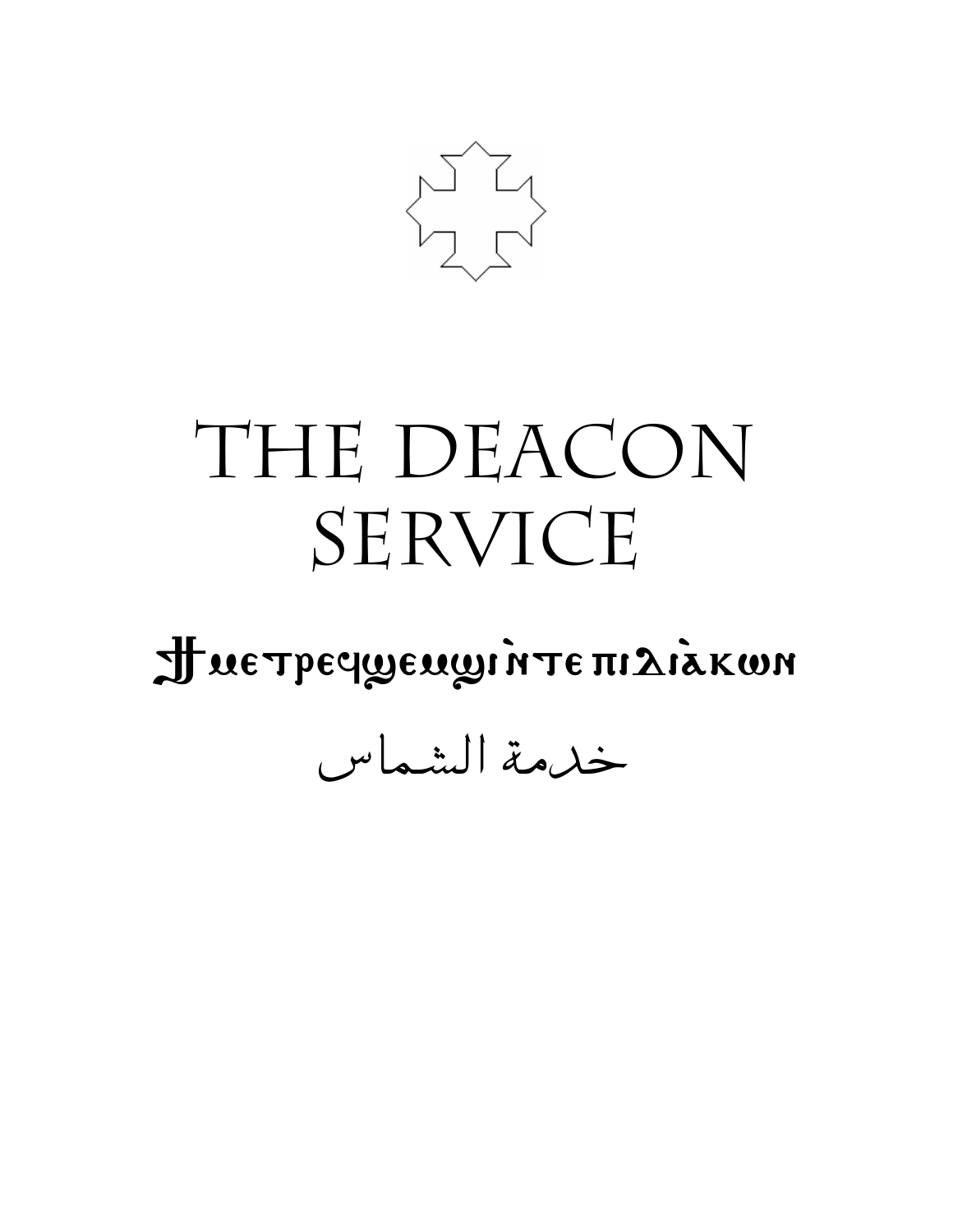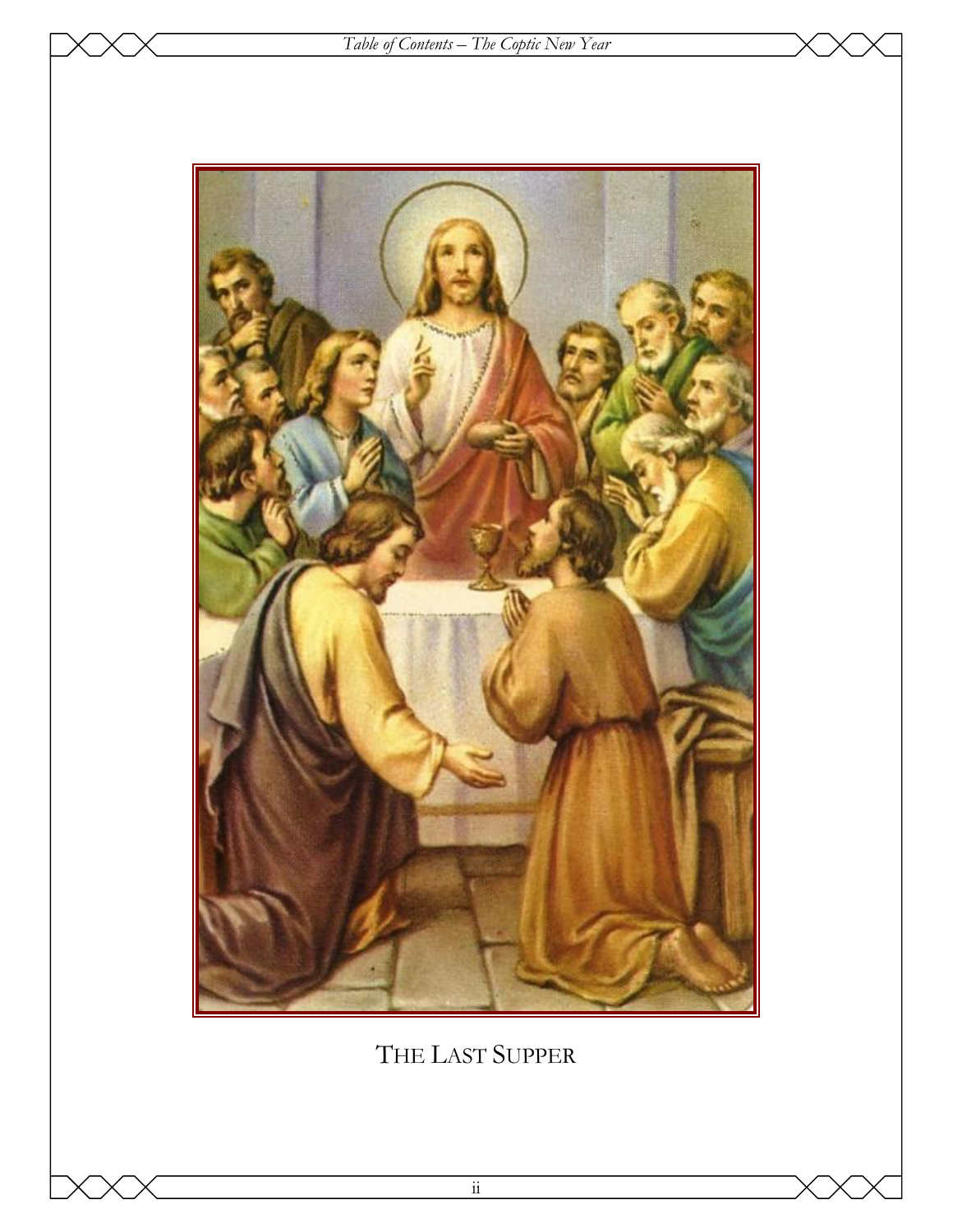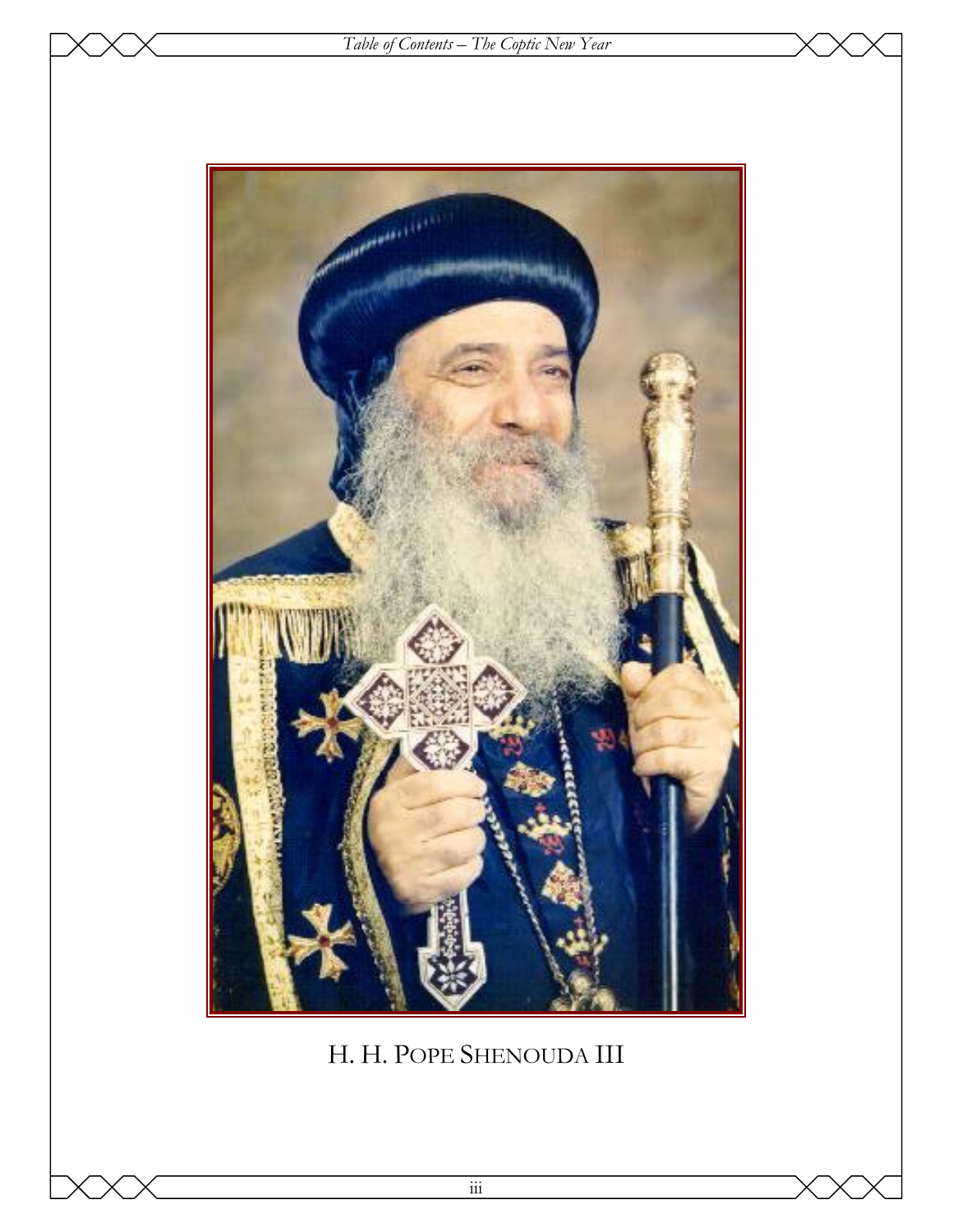*"Likewise must the deacons be grave, not doubletongued, not given to much wine, not greedy of filthy lucre; holding the mystery of the faith in a pure conscience ... For they that have used the office of a deacon well purchase to themselves a good degree, and great boldness in the faith which is in Christ Jesus." (1Ti 13:8-9,13)*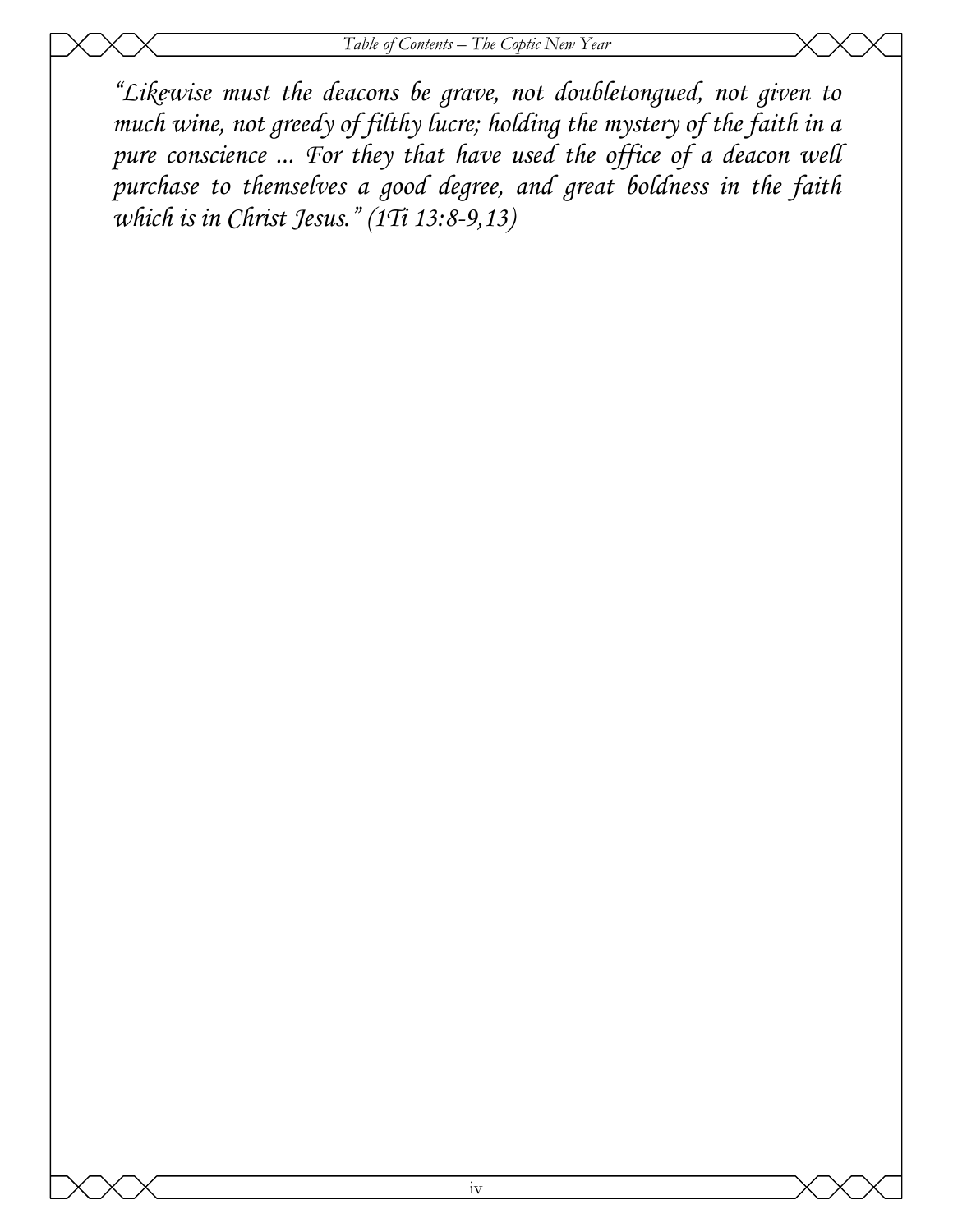# Table of Contents - The Coptic New Year

# TABLE OF CONTENTS

| Feasts |  |
|--------|--|
|        |  |
|        |  |
|        |  |
|        |  |
|        |  |
|        |  |
|        |  |
|        |  |
|        |  |
|        |  |
|        |  |
|        |  |
|        |  |
|        |  |
|        |  |
|        |  |
|        |  |
|        |  |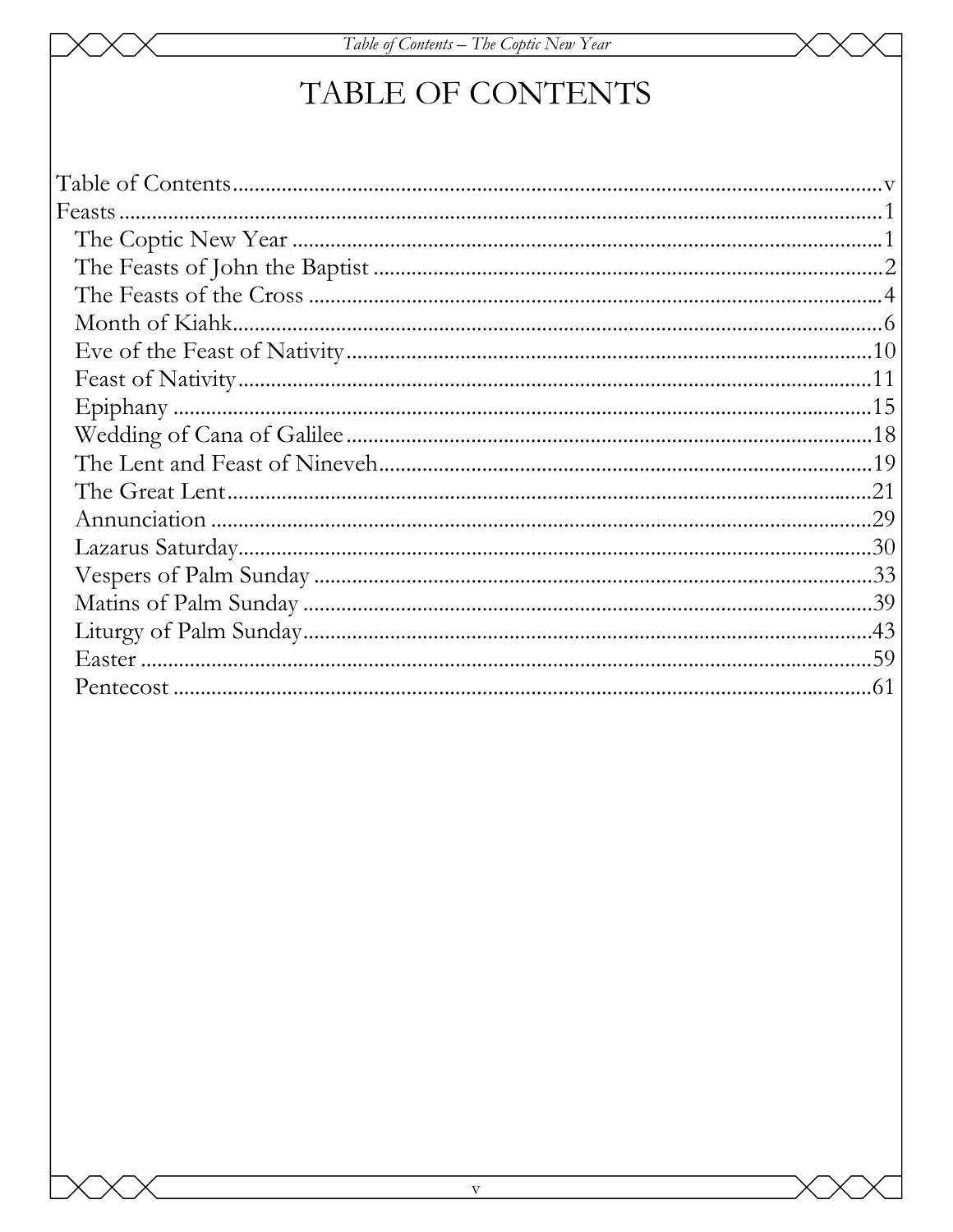

FEASTS



# THE COPTIC NEW YEAR

# The Praxis Response

the seeds, and the fruits.

بسارك إكليسل السسنة|Bless the crown of the year| Čωογ επιχλου א τε †poωπι  $\text{with} \;\; \text{Thy} \;\; \text{Goodness}, \; \text{O} \;\; \text{Lord}, \mid$ بصلاحك يا رب. الأنهار  $\text{Tr} \textbf{F}$ рнстос  $\; \text{I\!I\overline{\textbf{w}}}\textbf{F}$ the rivers, and the springs, and <mark>|ннароот нем ниотин нем н</mark>ісіт ||والعيسـون والـــــزروع NEM NIKAPTIOC.

والأثمار.

The Psalm Reponse

and the fruits. Alleluia.

Alleluia, Alleluia. Bless the వినను మనుగుంగాడు: هلليلويســا هلليلويـــــا crown of the year with Thy|επιχλου אדε †pouπι אות αιτεν المسنة Goodness,  $\rm O\,$  Lord, the rivers, $|$ тєкиєт хрнстос  $\overline{\rm H}$ न्द: ннарωо $\bm r\,$ نهار  $|$ نفهار and the springs, and the seeds, $\vert$ мє $\bm{u}$  миот $\bm{u}$ : мє $\bm{u}$  мє $\bm{u}$  мє $\bm{u}$  والينـــــــابيع والــــــــزروع والأثمــــــار فلليلويــــــا| äλλμλoνia فمالليلويــــــــا  $\lambda$ a $\lambda$ h $\lambda$ oria

The Gospel Reponse

|           |  | Alleluia, Alleluia, Alleluia, $\mathbf{\hat{a}}$ Annovia | هلليلويــــــــا هلليلويـــــــا ج.مي هم                                                                                                                                                                                                                                                                                                                                                                                     |
|-----------|--|----------------------------------------------------------|------------------------------------------------------------------------------------------------------------------------------------------------------------------------------------------------------------------------------------------------------------------------------------------------------------------------------------------------------------------------------------------------------------------------------|
| Alleluia. |  | azzuzoria azzuzoria.                                     | هلليلويا هلليلويا.                                                                                                                                                                                                                                                                                                                                                                                                           |
|           |  |                                                          | $\begin{array}{ccc} \text{I} & \text{I} & \text{I} & \text{I} & \text{I} & \text{I} & \text{I} & \text{I} & \text{I} & \text{I} & \text{I} & \text{I} & \text{I} & \text{I} & \text{I} & \text{I} & \text{I} & \text{I} & \text{I} & \text{I} & \text{I} & \text{I} & \text{I} & \text{I} & \text{I} & \text{I} & \text{I} & \text{I} & \text{I} & \text{I} & \text{I} & \text{I} & \text{I} & \text{I} & \text{I} & \text{$ |

Bless the crown of the year with Thy Goodness, O Lord.

This is He to Whom the glory forever.

# $\,$ is due, with  $\,$ His Good Father, $|{\bf \Pi}$ ечиот м̀аваос $\,$  нем $\,$ Піпнетиа $|$ طلحالح  $\,$ ما and the Holy Spirit, now and हेвотав:10xen thorneu ya enes. كوالمروح القدس من الآن  $|\texttt{current}$ текмет  $\chi$ рнстос  $\bar{\Pi} \overline{\texttt{oc}}$ . هـذا الْـذى ينبغــى لــه| Фа1 ере пю̀от ер̀препі насі

بسارك إكليسل السسنة|The trow πixλou אדά السنة انسمنة ا هلليلويا هلليلويا. بصلاحك يا رب. وإلى الأبد.

هلليلويا.

# Conclusion of the service

بسارك إكليسل السسنة|Bless the crown of the year| Čωογ επιχλου א τε †poωπι  $\text{with} \;\; \text{Thy} \;\; \text{Goodness}, \; \text{O} \;\; \text{Lord}, \mid$ بصلاحك يا رب. الأنهار  $\text{Tr} \textbf{F}$ рнстос  $\; \text{I\!I\overline{\textbf{w}}}\textbf{F}$ the rivers, and the springs, and <mark>|ннароот нем ниотин нем н</mark>ісіт ||والعيسـون والـــــزروع the seeds, and the fruits.  $\begin{array}{ccc} \n\text{new} & \text{new} \text{new} \n\end{array}$ والأثمار.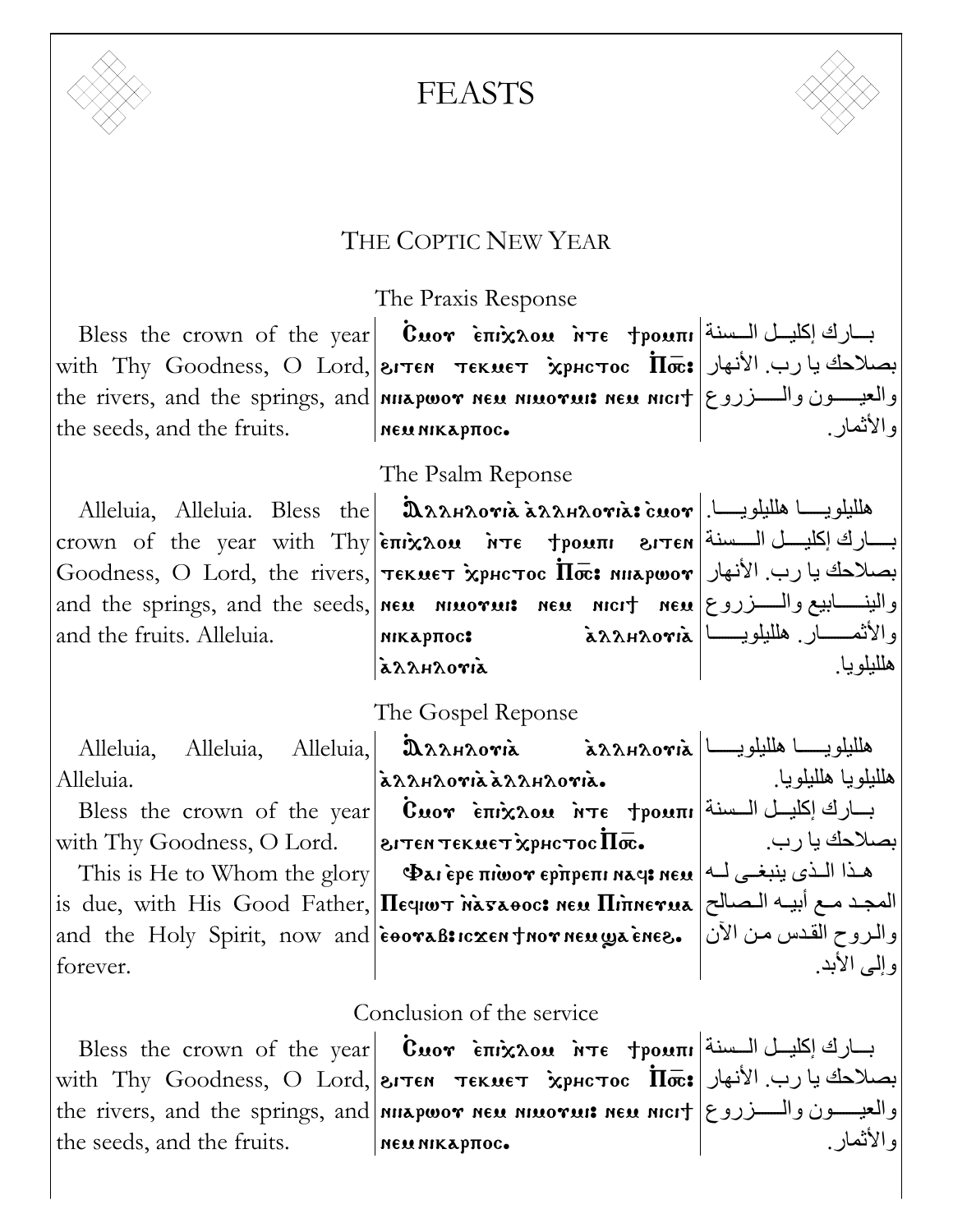Feasts - The Feasts of John the Baptist

# THE FEASTS OF JOHN THE BAPTIST

Tout  $2^{nd}$ , Amshir 30<sup>th</sup>,  $2^{nd}$  and  $3^{rd}$  of Paona

The Hymn of the Intercessions

Through the intercessions of EITEN MITTPECBIA the cousin of Emmanuel, John  $\pi$  *n*  $\pi$   $\pi$   $\pi$   $\pi$   $\pi$   $\pi$ the son of Zechariah, O Lord, lwannнс пунри N $Z$ ахарнас:  $\overline{\Pi}$ ल $\overline{\infty}$  مانا العما $\overline{\infty}$ grant us the forgiveness of our apieuot nant intxw eBoA NTE  $sins.$ пеммовь.

بسسشفاعات نسسبب | ع عمانوئيــل يوحنـــا إبــن| NGuuanorн $\chi$ n بمغفر ة خطابانا

The Praxis Response

Hail to John, the great  $\mathbf{x}_{\epsilon}$ السلام ليوحنــا العظـيم| πιnιωτ| وΙωannнc: المسابق المسلام للكلامن | forerunner. Hail to the priest | Mapo Apowoc: xepe πιογμβ نسبب عمانو ئبل TICTSSENHCNGUUANOTHA. the cousin of Emmanuel.

A hymn said on his feasts and the eve of the Epiphany

Отран протурот пе пекран ω [من اسمك يا] Μετραπ νημοτων πε نسيب عمانوئيـل. أنـت | пістууеннс нСмианотна: 160к عظيم في جميع القديسين|Э́ел ин соотав тнрот: عظيم في جميع القديسين  $|$ lwannhc $\pi$ ipeq $\dagger$ wuc.

Parallax

 ${\rm\,K}$ босі міла тріар ${\rm x}$ нс к таінотт $\,$  انت مر تفـع أكثـر مـن رؤساء الآباء، مكـرّم|рит иото эпи́ эх энтнфофитнс хе أكثر من الأنبياء، لأنه لم | mopa moisun are ne insisti iuok.

Дмони сотем еписофос пілас تعالوا إسمعوا الحكيم απτπία wxp3 θεόλοςιος εγχω **MEDITTLEM** πιρεςτων.

 $\mathbf{\hat{x}}$ е аінамот† ерок же нім ماذا أعوك وبأى نوع | ainataiok `naw `ncuor wibhète inadin oistrásuntis

يا مستحق كل كرامة. Увок пе поодх микарпос

يقم في مواليد النساء من ىشىيك لـــسان الــــذهب ينطــــق| lωaлинс بكرامــة الــصابغ يوحنــا| المعمدان.

با بو حنا المعمدان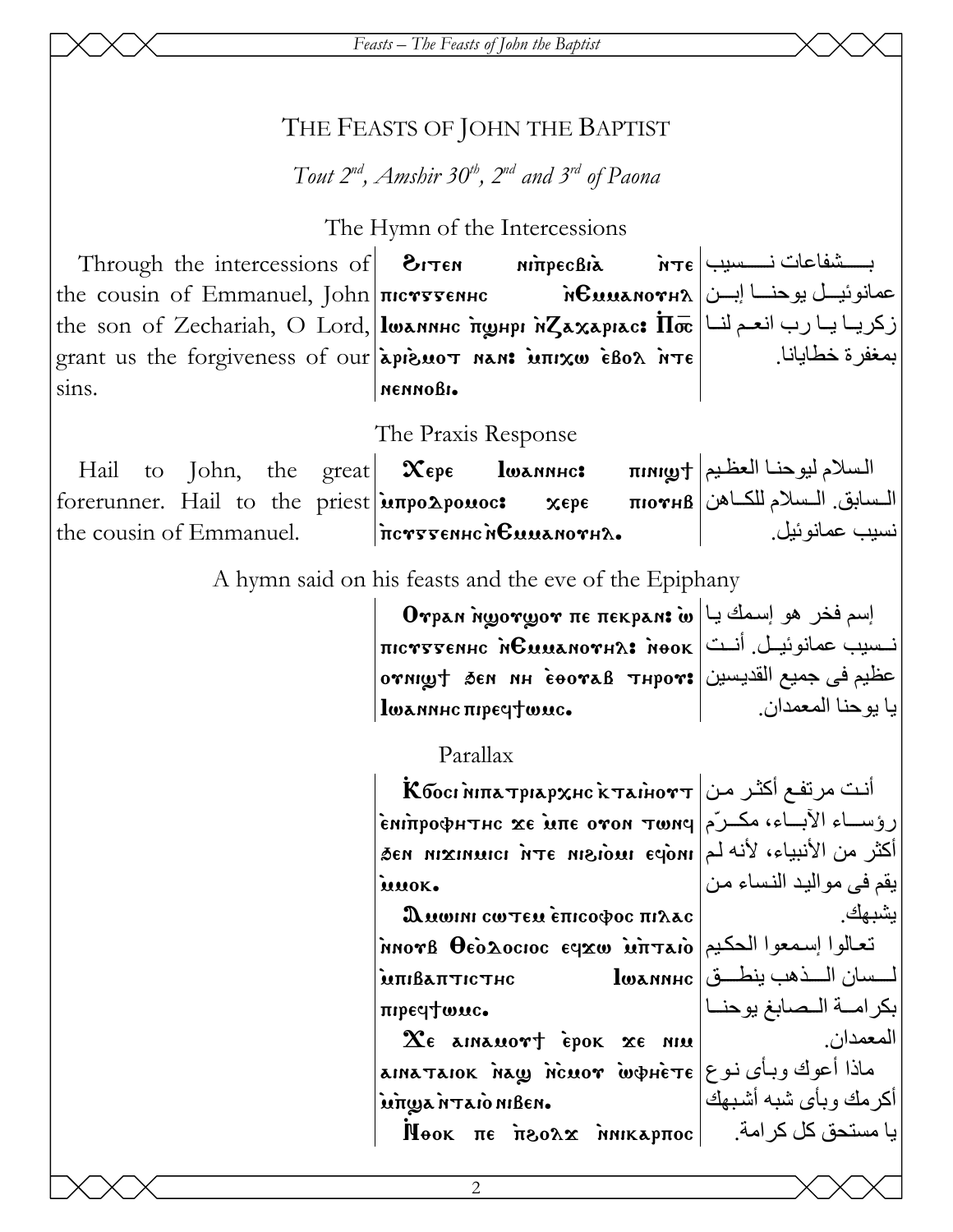|                                                    | Feasts - The Feasts of John the Baptist                                                                              |                          |
|----------------------------------------------------|----------------------------------------------------------------------------------------------------------------------|--------------------------|
|                                                    | أنست هسو حسلاوة  nook πε πκιμ ήτε nikλa λος nook                                                                     |                          |
|                                                    | الثمرات، أنت هو حركة  пе пюри ебо лте мю удни етрнт                                                                  |                          |
|                                                    | δεηπκαδιήτε ηιχριηοη.                                                                                                | الأغــصان، أنــت هــو    |
|                                                    |                                                                                                                      | ز هرة الأشجار النابتة في |
|                                                    |                                                                                                                      | أرض السوسن.              |
|                                                    | At its end                                                                                                           |                          |
|                                                    | Intercede on our behalf, O <i>DpinpecBevin esphi</i> exwns w إشفع فينا أيها السابق   Intercede on our behalf, O      |                          |
|                                                    | fore-runner and baptizer, John <b>πιπρολρομος</b> and interpries is a metal what is the position of the state of the |                          |
|                                                    | the Baptist, that He may forgive   lоаннис пречтомс: птечха   البغفر لذا خطايانا.                                    |                          |
| us our sins.                                       | nennoßinanèßo $\lambda$ .                                                                                            | أطلسب عنسا يانساظر       |
|                                                    | Pray to the Lord on our Juss into $\vec{s}$                                                                          |                          |
|                                                    | behalf, O Divinely Inspired пьестнос петаттельстно: الرسول ليغفــر لنسا                                              |                          |
|                                                    | Evangelist, Mark the Apostle, <i>Uapkoc πιαπος τολος</i> : <i>i</i> reqxa                                            | خطايانا                  |
| that He may forgive us our sins.   NENNOBINANEBOX. |                                                                                                                      |                          |
|                                                    | The Gospel Reponse                                                                                                   |                          |
|                                                    | إشفع فينا أيها السابق   w ritpecBerin esphi vexon w                                                                  |                          |
|                                                    | المعمـــد   пітро Дромос мвантістнє   سصابغ يوحنـــا المعمــد   пітро Дромос                                         |                          |
|                                                    | ليغفر لنا خطايانا. 10871 - Повлинс пресутомс итесуха                                                                 |                          |
|                                                    | nennoßinaneßo2.                                                                                                      |                          |
|                                                    | Aspasmos Adam                                                                                                        |                          |
| to John, the great<br>Hail                         | $\propto$ السلام ليوحنـا العظـيم  $\pm$ ريини) السلام ليوحنـا العظـيم                                                |                          |
|                                                    | forerunner. Hail to the priest <b>  мпродромос:</b> хере пютнв   سلام للكاهن                                         |                          |
| the cousin of Emmanuel.                            | increvention GALLANOTH2.                                                                                             | نسيب عمانوئيل            |
|                                                    | $\bm{\chi_{\epsilon}}$ السلام لمصباح النور   Херє пібнвс мотшин бем                                                  |                          |
|                                                    | في بريـة الأردن. السلام  myaqe        xepe ) مستقطى بريـة الأردن. الـسلام                                            |                          |
|                                                    | ncresenhenGuuanorha.                                                                                                 | إلى نسيب عمانوئيل        |
|                                                    | $\mathbf{x}_{\epsilon}$ (السلام لكاهن الرب   $\bar{\mathbf{u}}$ = пютнв пт $\epsilon$ = П $\bar{\mathbf{w}}$         |                          |
|                                                    | $\pi$ і́ндофитис йтє Фиєтбосі الحق                                                                                   |                          |
|                                                    | пімарттрос іттє тменини                                                                                              | بوحنا المعمدان.          |
|                                                    | lwannhe πιρεςτων.                                                                                                    |                          |
|                                                    |                                                                                                                      |                          |
|                                                    |                                                                                                                      |                          |
|                                                    |                                                                                                                      |                          |
|                                                    |                                                                                                                      |                          |
|                                                    | 3                                                                                                                    |                          |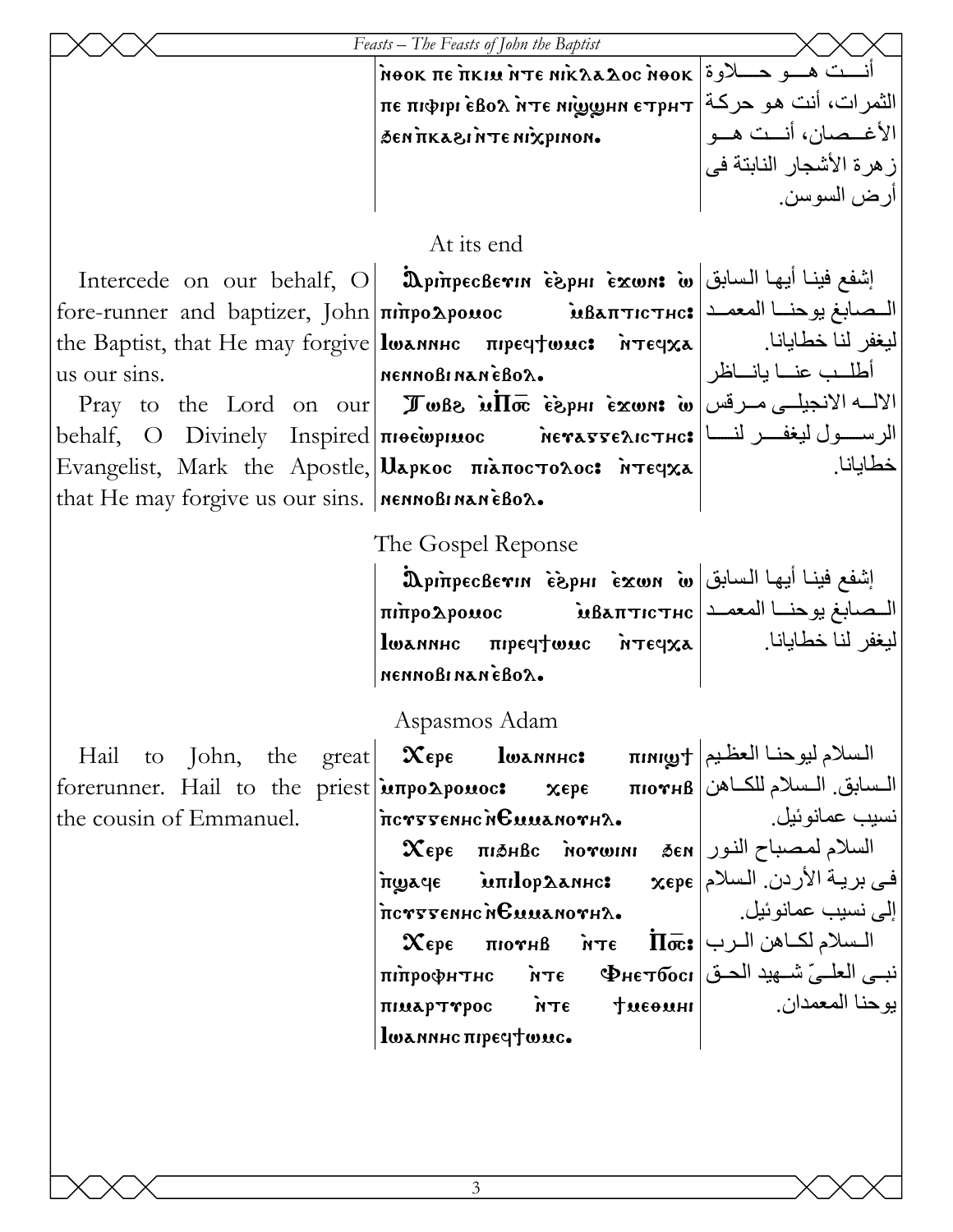# THE FEASTS OF THE CROSS

Tout 17<sup>th</sup> and Baramhat 10<sup>th</sup>

A hymn said during the round of the Cross before the Gospel

man once more: to Paradise.

Through His crucificion: and  $\mathbf{\hat{E}}$ Bo $\lambda$ 81 **Through His crucificion:** and  $\mathbf{\hat{E}}$ Bo $\lambda$ 81 **Through His crucificion:** and  $\mathbf{\hat{E}}$ holy Resurrection: He restored TeejanacTacic EOOTaB: aeTacoo ) رقيامته فالمقدسة، رد iunpwur الإنسان مرة أخرى ألى| eوsorn NKECON: <sup>|</sup>επιπαραΔιοος.

A hymn said after "The Golden Censer."

**Pai ETAGENG ETTE OF PATS** εσωμπ: ειχεη πισταγρος: δα *<u>ITOYXALIMENTENOC.</u>* Dequaren epoe nxe Πεεμωτ nsvoganas atn vandu :200avan SIXENT502500A.

The Hymn of the Intercessions

Through the prayers of my **| Энтемметхнителабою потро** ابصلوات سيدي الملك Iord the king Constantine and KWNCTANTINOC NEU HAANH LOTE Emery in the king  $\text{Helen his mother O Lord grant}$   $\text{train}$   $\text{regular}$   $\text{top}$   $\text{line}$   $\text{input}$   $\text{input}$   $\text{input}$ بمغفر ة خطابانا us the forgiveness of our sins. INAN: UTIXWEBOX NTE NENNOBI.

The Praxis Response

Hail to the Cross: on which my Lord was crucified: in order **Ilaoc** epoq: wa nteqcwt innon: صلب عليه ربي حتى to save us: from our sins.

 $\mathbf X$ ере пістатрос: фнетате $\mathbf g$  | السلام للصليب الذي **EBOA** BEN NENNOBI.

خلصنا من خطابانا

أغلقوا أبواب البرابي

و أفتحو ا أبو اب الكنائس.

الفر دو س

A hymn for the cross

When Constantine's peaceful|  $\text{E}_{\text{T}}$ فساوردت مكاتبــات| when Constantine's peaceful|  $\text{E}_{\text{T}}$ reached Alexandria KwncTanTINOC esorn e Pakot xe literalization direction writings saying, "Shut the gates of the **| பகழ்சகப் ப்ரேல வாடிச்சமா i dorwn** | المسكندرية قائلة heathen and open the gates of *in*ponnier is not the churches"

 $\overline{4}$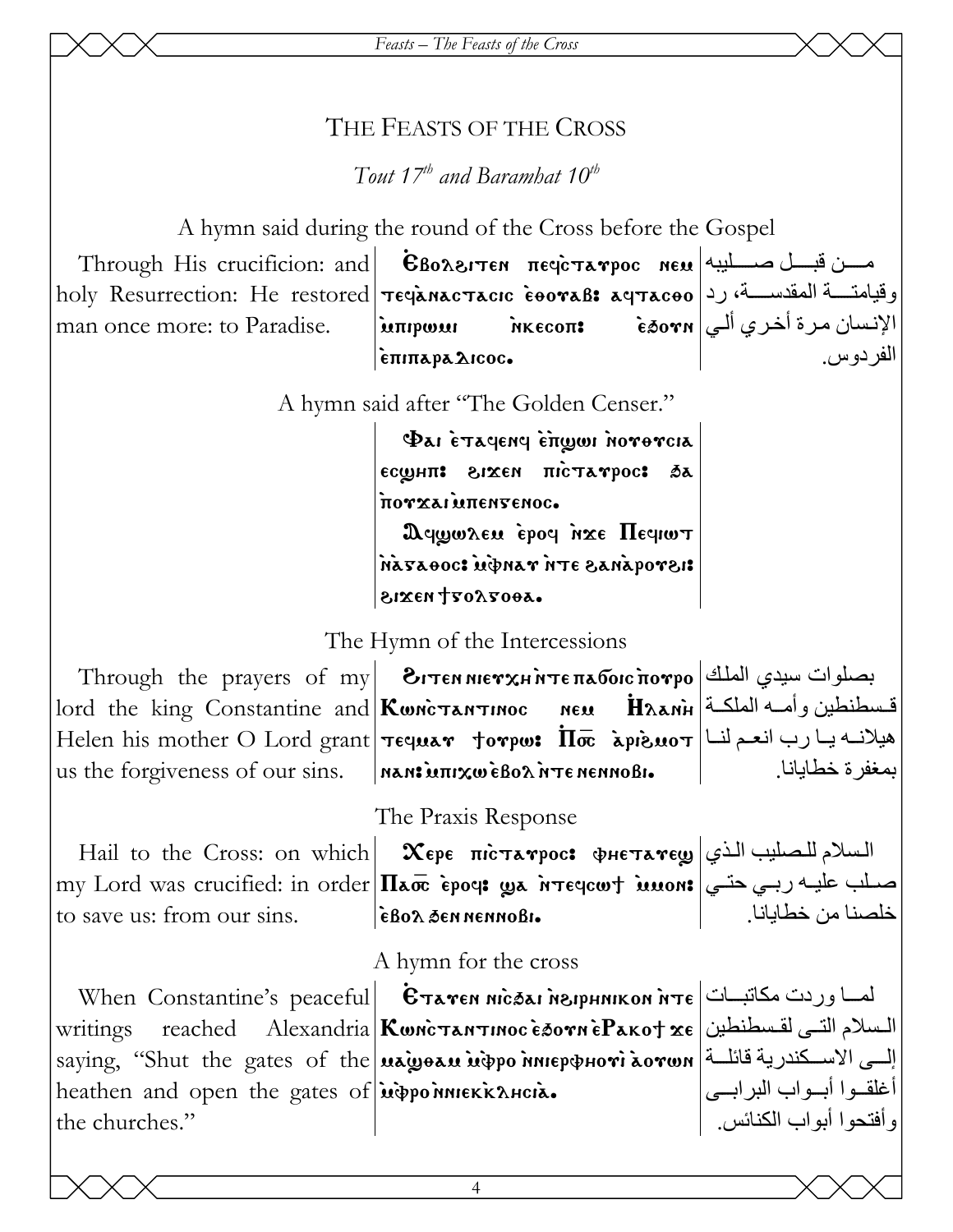# Parallax

glorified the God of heaven.

What bodily tongue can speak  $\log$ of all the churches?

gates of the churches."

Blessed are these people that worniary received this matter.

Kingdom of Heaven.

behalf  $mv$ master Constantine Queen that He may grant us the | NANEBOX. forgiveness of our sins

King, our True God.

The bishops heard and were  $\|\mathbf{\hat{x}}\|$  N METHER CONTER ATPAGN:  $\|\mathbf{\hat{y}}\|$ joyful, the priests rejoiced, and a ninpecBrTepoc ornoq innoveria a dia morte point the seven ranks of the church night are not are tekknicia (ابتهجـوا وسلبع رتـب tworu\$thre rote.

أي لسان جسدي يقدر | καινικος naac the greatness of your **| ма̀усахі є̀пєкміут моє́лна: ம் | فينطق بعظم سرورك | w** gladness O believing people in|πιλλος мπιστος δεη μιεκκληςιλ على الشعب المؤمن في тнрот.

When they heard the writings Ugnar ETATCOTEN ENICEALS of Constantine, "Shut the gates NTE norpo KWNCTANTINOC: XE of the heathen and open the *матроми про* потерфнот дотом αφρουνιεκκλησία.

Shut the houses of demons Uawoau ninor innaeuwn: and open the houses of God, orge is a result in  $\Phi$ : مغبوط هذا الشعب الذي | sas\$ inaisaoc etarxoc unalorazcazninac.

Hail to you O Constantine | WOTHATK W KWNCTANTINOC | طوباك يا فسطنطين for you revived the faith. For xe AKTANSO MINA&T: eoBe tai a Vien ly this God gave you life in the  $|\Phi|$  Tansok sen exerorpo  $n\tau\epsilon$ перноті.

Pray to the Lord on our JuBs inПоог ispн i rawns |اطلب من الرب عنا  $\text{King}$ يا سيدي الملك فسطنطين | King **| πаσ πονρο Κω**νισταντινος νεν and Helen the *HAANH* Jorpos NTEYXA NENNOBI LISTE LALL

# The Gospel Reponse

Greatly honored: is the sign drainor sap enage is  $x \in |i \rightarrow \infty$ of the Cross: of Jesus Christ: the линии ите пістатрос ите lнс | بالله علامة صدايب يدسوع  $|\mathbf{\Pi \bar{xc}}$ المـــسيح الملـــك إلـهنــــا $|\mathbf{\Pi \bar{xc}}\rangle$ ו and a more  $\mathbf{\Pi \bar{xc}}$ 

الحقيقي.

الكنبسة مجدوا السماء

فسطنطبن الملبك قائلية

أغلقوا أبواب البرابي

وافتحسسوا بيسسوت الله

فلسذلك أحبساك الله فسي

قبل له هذا الأمر

ملكوت السماوات

خطابانا

وأفتحوا أبواب الكنائس.

جميع الكنائس.

#### Aspasmos Adam

They likened the rod of  $\mathbf{D}$ ren  $\pi$ re  $\mathbf{D}$   $\pi$ re  $\mathbf{D}$   $\pi$   $\pi$   $\mathbf{D}$ to the wood of the **aixen nge MTE πισταγρος εταγες (Letter** to the wood of the aixen nge in terminary of Aaron: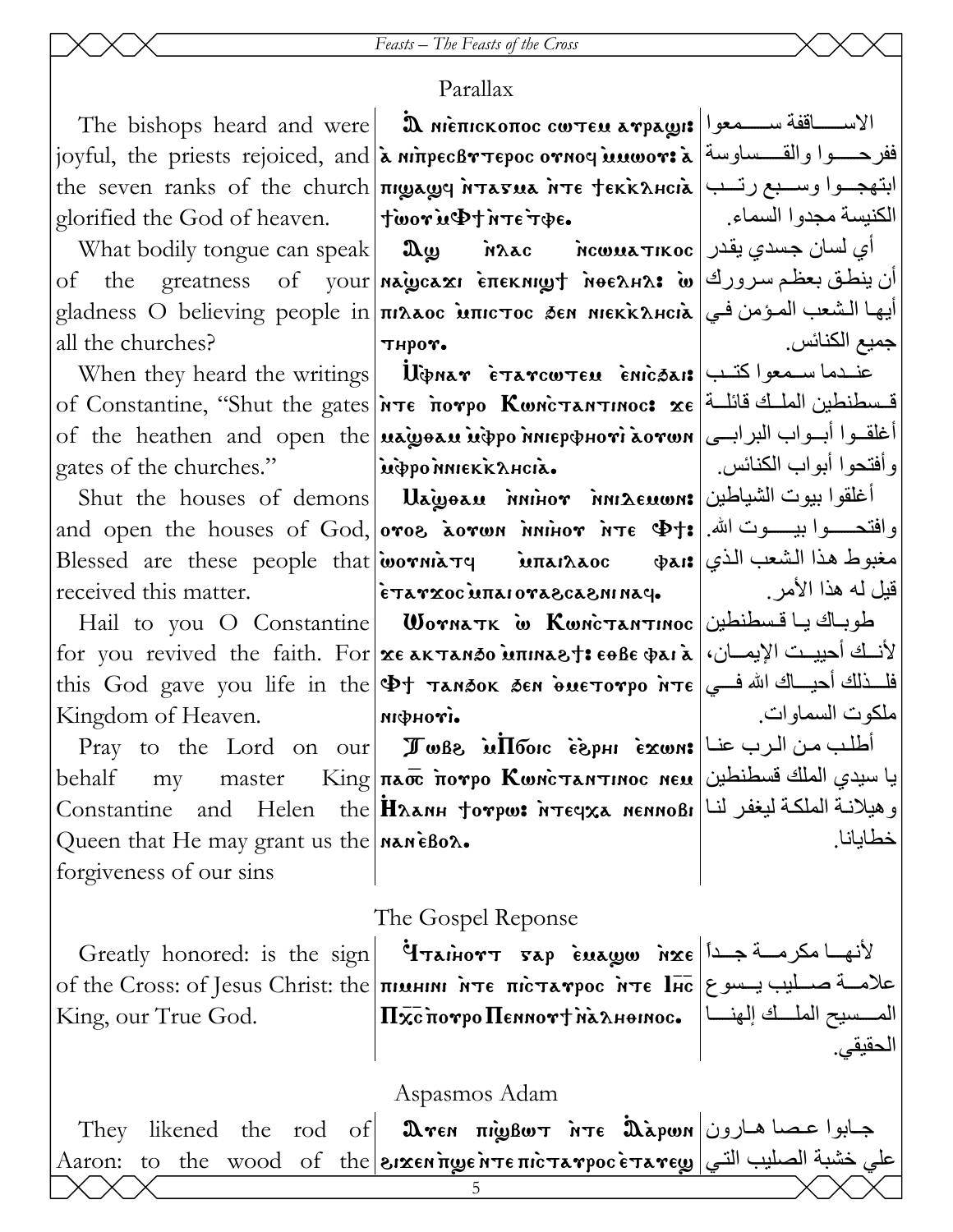|                                                                   | Feasts – Month of Kiahk |             |
|-------------------------------------------------------------------|-------------------------|-------------|
| Cross: on which my Lord was $\Pi$ a $\bar{x}$ epoqua interaction. |                         | - ربي علبها |
| crucified upon: in order to save                                  |                         |             |
| Ιus.                                                              |                         |             |

#### Aspasmos Watos

The Cross is our gain, the **Hictarpoc** Cross is our hope, the Cross is  $|\pi$ ic  $\pi\star\gamma$ poc our salvation, the cross is our  $\pi$ ic $\pi$ Alleulia.

My Lord Jesus Christ who was crucified on the Cross, SHETATEW us.

المصليب سلاحنا، | πενελοπλονι  $\pi \epsilon$ ـــصلبب رجاؤنـــــا، | темзеапис:  $\pi \epsilon$ TENOTXAIS  $\pi \epsilon$ pride. Alleulia, Alleulia, Alleulia, | πιεταγρος πε πενωρογωον: ماليلويا | جمّ جمّ جومو  $\overline{2} \overline{2} \overline{2} \overline{2}$ 

 $\Pi$ дбою  $\text{Incor}$  Піхрістос  $\text{min}$ المسنى صمسلب علمي | επιστανρος trample satan under our feet. | скеломлем ипсатанас сапеснт | الصليب اسحق الشيطان Save us and have mercy upon *nese arx* cot innon oros nai in the limit NAN.

#### **MONTH OF KIAHK**

The Hymn of the Intercessions

Through the intercessions of  $\theta$ ninpecBia the Theotokos, Saint Mary; О $|\textbf{H}$ ѐотокос є̀вотав  $\textbf{U}$ арі $\textbf{a}$ : Пос $|\textbf{u}|$ القديسة مــريم، يــا رب Lord, grant us the forgiveness appear nan: innxw εβολ irre simes of our sins. иєммові.

Through the intercessions of forgiveness of our sins.

the seven archangels and the  $nap$ x  $nap$ s  $r p$  or  $a$ us the forgiveness of our sins.

 $R<sub>1</sub>$ MITTPECBIA the Holy Archangel Gabriel, the пьрхнаттелос соотав  $\mathbf{S}$ авринд الملائكة الطاهر غبريال enunciator; O Lord, grant us the праго ранотар: Пот дредиот нан: المبشر إيا رب أنعم علينا άπιχω εβολήτε ηεηροβισία

Through the intercessions of |  $\cdot$  אוא ואדוי Through the intercessions of | אيא ואדוי **NITATUA** heavenly orders; О Lord, grant *neavenly states* in the appear on: Пос дрибиот мам: رالطغمات السمائية ب aldonnan a Th Aoda wxinu

Through the intercessions of  $\theta$ міпресвіа  $\mathbf{a}$ the cousin of Emmanuel, John  $\pi$  *n*  $\pi$   $\pi$   $\pi$   $\pi$   $\pi$   $\pi$ the son of Zechariah; O Lord, lозлинс понри и дахариас: Пос | ابسن ابه السكر عمانوئيسل يوحنسا ابسن grant us the forgiveness of our apisuoτ nan: inxw eßoλ nτε is the forgiveness of our

بشفاعات والمدة الإلسه | MTE خطابانا بسشفاعات رئسيس | MTE بمغفر ة خطابانا الملائكسة المسسبعة ر ب أنعـم علبنــا بمغفـر ة خطايانا inGuuanorH2

حىليب خلاصىنا،

هلليلويا هلليلويا هلليلويا

و ار حمنا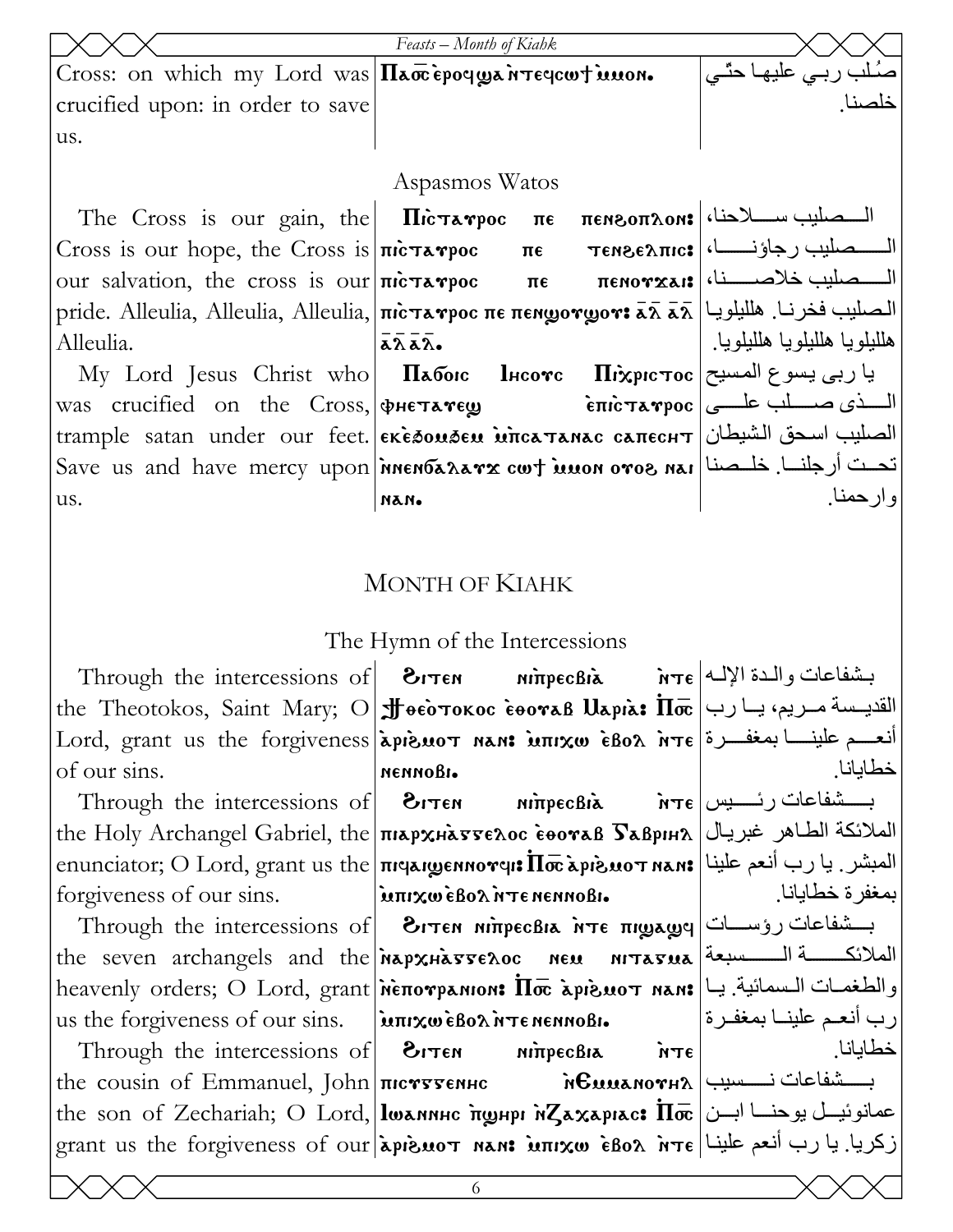|       | Feasts - Month of Kiahk                                                                                                                                           |                 |
|-------|-------------------------------------------------------------------------------------------------------------------------------------------------------------------|-----------------|
| sins. | пеммовь.                                                                                                                                                          | بمغفر ة خطابانا |
|       | Through the prayers of  Элтем метхн йте пютнв بــــملوات <code>itrough</code> the prayers of                                                                      |                 |
|       | الكـــــــاهن وامرأتــــــــه  Zechariah  the  priest  and  his Zaxapiac        neu        течезии                                                                |                 |
|       | $ \text{wife Elizabeth; O Lord, grant us   \mathbf{\hat{E}}$ أليـصابات يـا رب أنعـم wife Elizabeth; O Lord, grant us $ \mathbf{\hat{E}}$ مدة أ $\mathbf{\hat{E}}$ |                 |
|       |                                                                                                                                                                   |                 |
|       | Through the prayers of the   Эгтем метхн йте мьзеллог  بسصلوات السشيخين                                                                                           |                 |
|       | $ \mathrm{blessed}\>$ elders, $\;$ Joachim $\;$ and $ \mathrm{\dot{\tau}c}$ بعمومین ای هندا این هند این هند این هند این هند این می                                |                 |
|       | $ \rm{Anna:~O~Lord,~grant~us~the  \overline{I\I{\sigma c}}$ أيا رب أنعم علينـا بمغفرة $ \rm{a\,s}$ ف ant us $ $ he $ \overline{I\sigma c}$ معر $\rm{s}$           |                 |
|       |                                                                                                                                                                   | خطابانا         |

The Praxis Response on the first Sunday of the Month of Kiahk

|  |  |                                                     | Hail to Gabriel, the great $\mathbf{x}_{\epsilon}$ $\epsilon$ $\mathbf{x}_{\epsilon}$ $\epsilon$ $\mathbf{x}_{\epsilon}$ | السلام لغبريال رئيس   twnm           |  |
|--|--|-----------------------------------------------------|--------------------------------------------------------------------------------------------------------------------------|--------------------------------------|--|
|  |  | $ $ archangel. Hail to the $nap$ x $nap$ s $r p$    |                                                                                                                          | الملائكة العظيم، السلام  xepe        |  |
|  |  | enunciator of the Virgin Mary.   PHETAPPILISHONOTHI |                                                                                                                          | اللذي بشَّر مريم العذراء.   Julapia، |  |
|  |  | тлароемос.                                          |                                                                                                                          |                                      |  |

The Praxis Response on the second Sunday of the Month of Kiahk

Hail to Gabriel, the enunciator: the great among the **πinigt** Sen niasseλoc: nem  $\mathop{\rm angles:\,}$  angels: and the holy orders on $\big|$ мгаяиа ѐвотав етбосі: етчаі га $\big|$ а الملائكــــة والطغمــــات high: who carry flaming, fiery Tchquings anxposs. swords.  $\boldsymbol{\mathbf{\chi}}$ ере  $\boldsymbol{\mathrm{S}}$ аврін $\boldsymbol{\mathrm{\chi}}$  пічаі $\boldsymbol{\mathrm{g}}$ еммо $\boldsymbol{\mathrm{v}}$ чіз $\mid$ 

المبــشر، العظــيم فــي| neu المقدسة العلوبة، الحامل السيف الملتهب نارا.َ

The Praxis Response on the third Sunday of the Month of Kiahk

Hail to you, O Mary, the fair $\mid\,\,\mathbf{x}$ ере $\mid$  ме $\mid$   $\mathbf{U}$ арı $\mathbf{x}$ з ;  $\mid$  †бро $\mathbf{v}$ ли  $\mid$  مصريم dove, Who has borne unto us enecure: God the Logos. eonecwc: → والحمامـــة الحـــسنة التـــى  $|\mathbf{u}\Phi$ nor $\dagger$ ni $\lambda$ ovoc. ولدت لنا االله الكلمة

The Praxis Response on the fourth Sunday of the Month of Kiahk

 $\operatorname{H}$ السلام لك يـا مـريم  $\operatorname{H}$ ه المرويم (  $\mathbf x$ ере не  $\operatorname{U}$ арі $\mathbf x$ , бен от $\mathbf x$ ере المدلام لك يـا مـريم hail to Mary, the Mother of the eqo $\bm{\mathsf{v}}$ a $\bm{\mathsf{s}}$ ، سلاماً مقدساً، السلام لك Holy. indheeoraB. يا مريم أم القدوس.

The Gospel Reponse on the first and second Sundays of the Month of Kiahk

We give you greeting, with Ten; ne `mpixereticmoc nem نعطيѧѧѧѧك الѧѧѧѧسلام مѧѧѧѧع Gabriel the angel, saying: Hail $|\bf{S}$ аврия піаттєлос: хе хере ке $|\bf{A}|$ المها $\bf{A}$  $\,$ to you,  $\rm O\,$  full of grace, the  $\rm Lor$ d $\,$ xapı $\,$ wwen<code>н</code>: $\,$ o<code>K $\,$ rp</code>ıoc we $\,$ aco $\,$ r.  $\,$ متلـه نعمـة الرب $\,$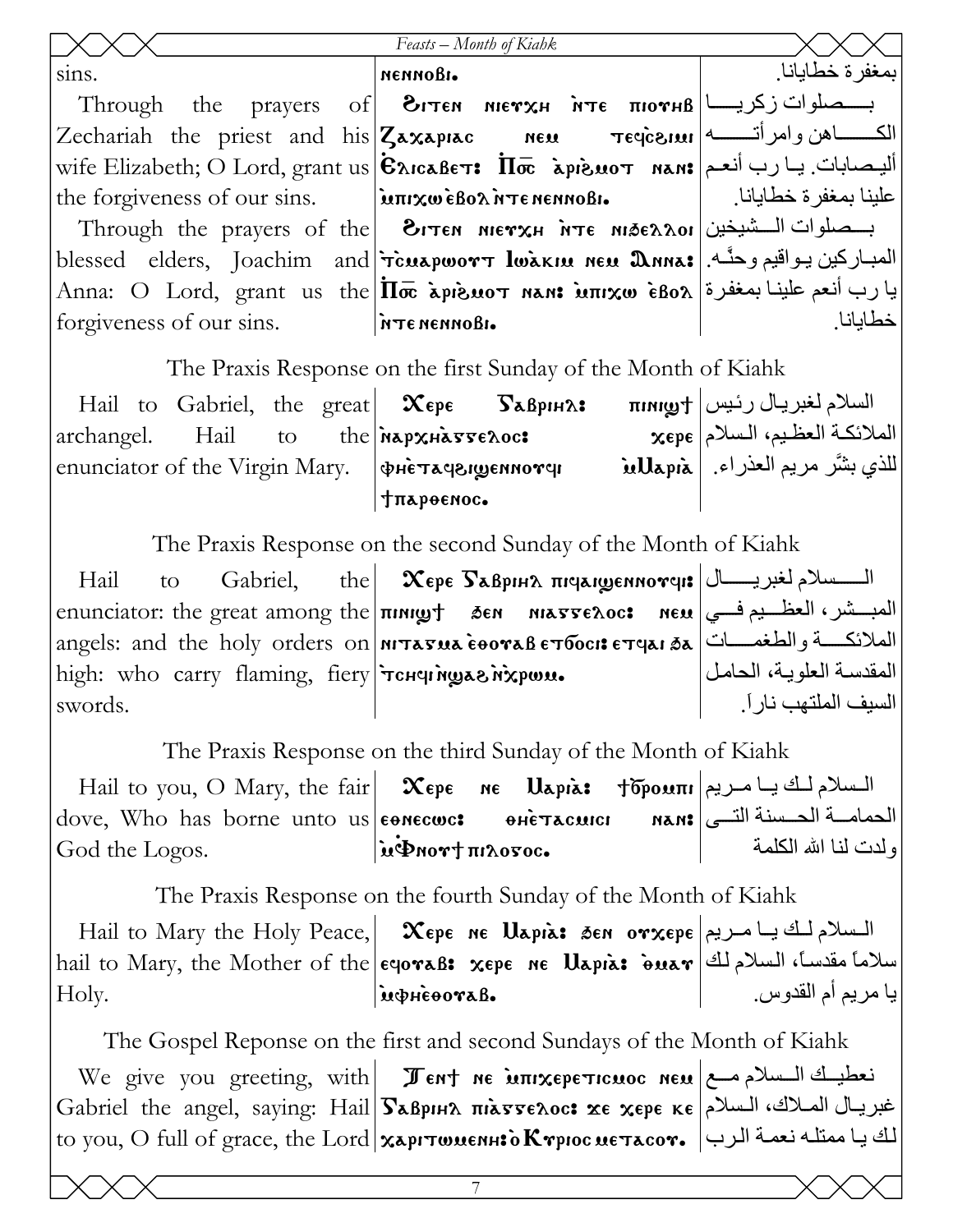|                                                                    | Feasts - Month of Kiahk                                                                                       |                       |
|--------------------------------------------------------------------|---------------------------------------------------------------------------------------------------------------|-----------------------|
| be with you.                                                       | Cobe par Tentwor ne: ewe                                                                                      | معك                   |
|                                                                    | من أجل هذا نمجدك   Therefore we glorify you, as   осотокос мснот мьем: من أجل هذا نمجدك                       |                       |
|                                                                    | the Mother of God at all times.   and nimes - محالك حين العدة الإله حين العديم العدة الإله كل حين ا           |                       |
| Ask the Lord on our behalf, ManeBox.                               |                                                                                                               | إسألي الرب عنا، ليغفر |
|                                                                    |                                                                                                               | لنا خطابانا           |
| that He may forgive us our sins.                                   |                                                                                                               |                       |
|                                                                    | The Gospel Reponse on the third and fourth Sundays of the Month of Kiahk                                      |                       |
|                                                                    | We exalt you worthily, with Jenoic inno sen orenings nen and the sealt                                        |                       |
|                                                                    | Elizabeth your cousin, saying: <b>  Елисавет</b> тестууенно: xe   اليستصابات نسسيبتك                          |                       |
|                                                                    | مباركة أنت في النساء معروم Blessed are you among women, วัตมลpworт поо ден мюрозна                            |                       |
|                                                                    | and blessed is the fruit of your gicuapwort nxe inortas ire and blessed is the fruit of your                  |                       |
| womb.                                                              | темехь.                                                                                                       | بطنك                  |
|                                                                    | Therefore we glorify you, as <b>COBE</b> was <b>TENTWOTIE:</b> 800c 30 A                                      |                       |
|                                                                    | the Mother of God at all times.   осотокос мснот мивем: موالدة الإله كل حين،   the Mother of God at all times |                       |
|                                                                    | إسألي الرب عنا، ليغفر   Аsk the Lord on our behalf, हे $\Pi$ ळ бेडेрнгехол итеч ха ненновг                    |                       |
| that He may forgive us our sins. $ $ NAN $\epsilon$ Bo $\lambda$ . |                                                                                                               | لنا خطايانا.          |
|                                                                    |                                                                                                               |                       |
|                                                                    | Aspasmos Adam for the First Sunday                                                                            |                       |
|                                                                    | Zechariah the priest: the son   Zaxapiac пютнв поунрі                                                         |                       |
|                                                                    | of Barachias: was in the temple:   Mapaxiac Erxн бен піерфеі: براخيسا فيمسا هـر فسي                           |                       |
|                                                                    | الهيكل يرفع البخور .                           وeqπaλεονceornovqremg up incense.                              |                       |
|                                                                    | When he saw the light: which <b>  G¬aqnaʏ є̀πιοʏωιн: є¬ҳн ؤور الكائن   When</b> he saw the light: which       |                       |
|                                                                    | was before his face: ha was <del>πε</del> qeo aqepeot oroe aqeer before his face: ha was reques               |                       |
| terrified and fell down: under Sapa Tor inney 6a2arx.              |                                                                                                               | تحت رجليه.            |
| his feet.                                                          |                                                                                                               |                       |

Aspasmos Adam for the Second Sunday

You also flew: to Saint Mary: and announced to her: the Joy $|{\bf U}$ apia ak $\bf s$ iwenno ${\bf v}$ qinac $\bf s$ ind $\bf v$ ayin of the world.  ${\tt M}$ әок он ак $\bf s$ ω $\bf\Omega$ з ць $\bf a$  әнѐвота ${\tt B}$  أنت أيضاً طرت إلى `mpikocmoc.

And you cried out in a voice of joy: "Hail to you, O full of **отселні моелна: же хере оненме** grace, the Lord is with you."

Oro $\delta$  akw $\omega$  ebol epoc  $\delta$ en  $\cdot$  and  $\overline{\rm vol}$   $\overline{\rm vol}$   $\overline{\rm vol}$   $\overline{\rm vol}$ 

القديسة مريم، وبشرتها

بــصوت التهليــل قــائلاً: السلام لك يا ممتلئة نعمѧة

وصѧѧѧѧѧѧѧѧѧرخت إليهѧѧѧѧѧѧѧѧѧا

بفرح العالم.

الر ب معك

Aspasmos Adam for the Fourth Sunday

God is light, and dwells in **Ororwini ne iphort:** eqgon  $|\psi\rangle$ الله هـو نـور وسـاكن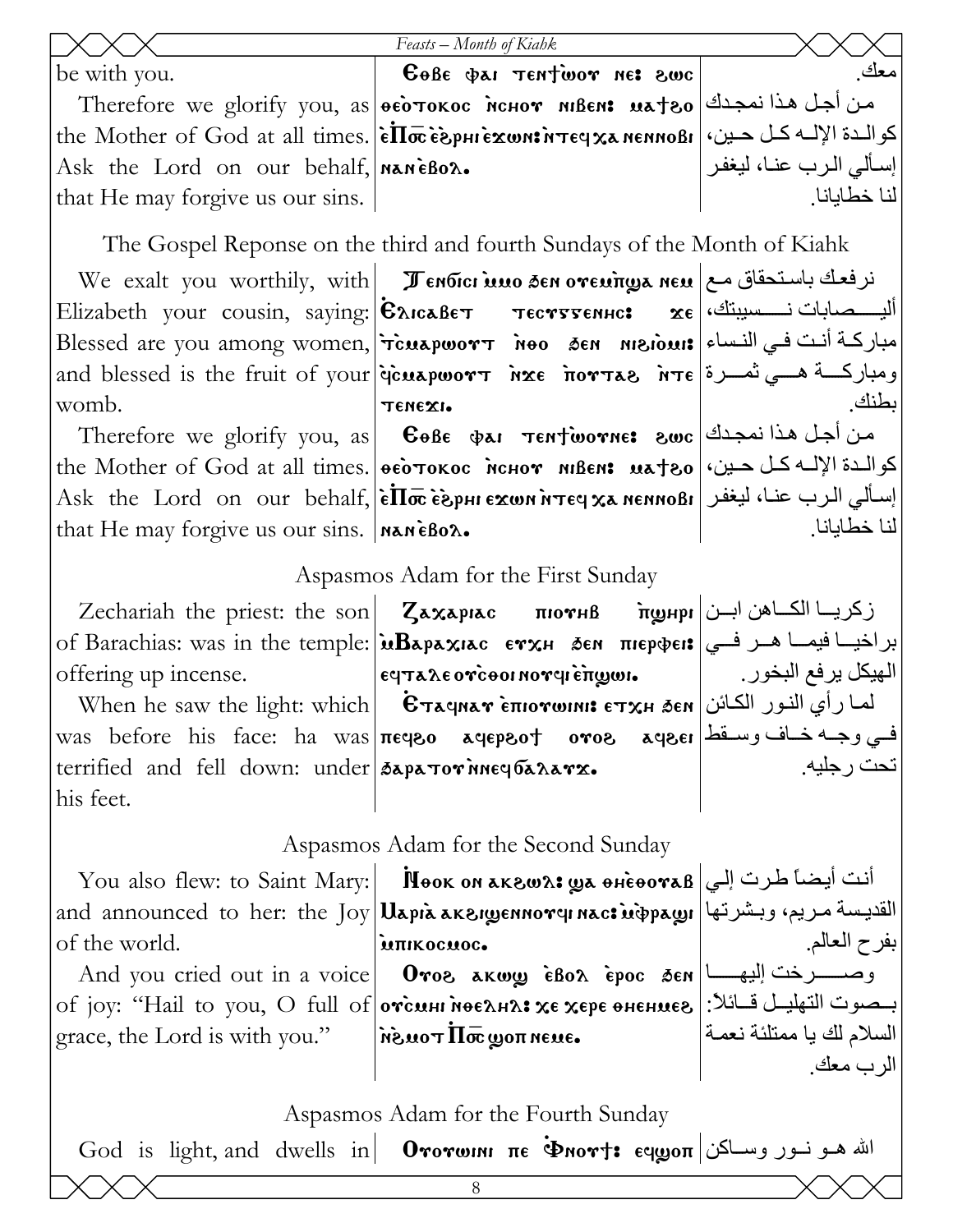|                                                                           | Feasts - Month of Kiahk                                                                                                                                                                                   |                           |  |
|---------------------------------------------------------------------------|-----------------------------------------------------------------------------------------------------------------------------------------------------------------------------------------------------------|---------------------------|--|
|                                                                           | في نور، وملائكة النور  light. Angels of light praise sen πιονωινι ελι λενελος                                                                                                                             |                           |  |
| Him.                                                                      | ·poqa sonuveqa Timuvron                                                                                                                                                                                   | تسبحه                     |  |
|                                                                           | The light shone from Mary. <b>  మπιονωικι ωριλέβολ δεκ Uapia:</b> النور أشرق من مريم                                                                                                                      |                           |  |
|                                                                           | وأليسهابات ولسدت   Elizbeth gave birth to the λ Ελιταβετ Microminpo Aponoc.                                                                                                                               |                           |  |
| forerunner.                                                               |                                                                                                                                                                                                           | السابق                    |  |
|                                                                           | Aspasmos Watos                                                                                                                                                                                            |                           |  |
|                                                                           | Gabriel the angel: announced   $\Gamma_{\lambda}$ $\Gamma_{\lambda}$ $\Gamma_{\lambda}$ $\Gamma_{\lambda}$ $\Gamma_{\lambda}$ $\Gamma_{\lambda}$ $\Gamma_{\lambda}$ $\Gamma_{\lambda}$ $\Gamma_{\lambda}$ |                           |  |
|                                                                           | to the Virgin: "Hail to you, O   Aelengennore in tπapoenoc: xe   يا المعذراء قائلاً: افرحي يا                                                                                                             |                           |  |
|                                                                           | full of grace: the Lord is with xере онеомег медиот: отов $\overline{\text{1}\pi}$   رب معك .   $\overline{\text{m}}$                                                                                     |                           |  |
| you."                                                                     | <b>WOTT NEME.</b>                                                                                                                                                                                         | سـتحبلين وتلـدين ابنـــًا |  |
|                                                                           | "You will conceive and give   Пераервокі отог інге місі   дерень суров йте                                                                                                                                |                           |  |
|                                                                           | birth to a Son: He will be norghpis erewort Eneepan nxe   فأجابت الحكيمة: لتكن                                                                                                                            |                           |  |
|                                                                           | named Jesus": So the wise one <b>Incraceporw</b> $n \times \mathbf{r}$ tex Be: $n \in \mathbb{R}$ and $\mathbf{r}$                                                                                        | مشيئتك يا رب.             |  |
| answered: "Let it be according $\Pi\bar{\mathbf{\in}}\mathbf{u}$ <b>u</b> |                                                                                                                                                                                                           |                           |  |
|                                                                           | to Thy will, O Lord." $ \mathbf{A}\rangle$ $\mathbf{A}\rangle$ $\mathbf{A}\rangle$                                                                                                                        | هلليلويا.                 |  |
| Alleluia alleluia alleluia. [aλληλονια.                                   |                                                                                                                                                                                                           | المولمود من الأب قبل      |  |
|                                                                           | The Begotten of the Father   $\prod_{\text{nuic} \text{ is } \beta$ 02 Jen Diwt Jaxwor   مصنا                                                                                                             |                           |  |
|                                                                           | before all ages. Save us and have niewn THPor: cwt muon orog nai                                                                                                                                          | وارحمنا. مستخدمات         |  |
| mercy upon us.                                                            | NAN.                                                                                                                                                                                                      | قدوس قدوس قدوس            |  |
| Holy, Holy, Holy                                                          | A FIOC A FIOC A FIOC                                                                                                                                                                                      |                           |  |
|                                                                           | Another Aspasmos Watos                                                                                                                                                                                    |                           |  |
|                                                                           | The holy angel Gabriel <b><math>\Pi</math><sub>IASSE</sub></b> $\delta$ $\delta$ $\delta$ $\sigma$ $\alpha$ $\beta$ $\sigma$ $\alpha$ $\beta$ $\sigma$ $\alpha$ $\beta$                                   |                           |  |
|                                                                           | announced and strengthened aqeigennory htmapoenoc: غبريال بسشَّر العضوراء                                                                                                                                 |                           |  |
|                                                                           | وبعد السلام قوَّها بقوله:   μενενια πικοπεινος κιτεχρο   بالملام قوَّها بقوله:   μενενια πικοπεινος κιτρίος                                                                                               |                           |  |
| "Do not be afraid, Mary, for innocent requiers.                           |                                                                                                                                                                                                           | لا تخافي يا مريم لأنك     |  |
|                                                                           | you have found favor with God. $\ \mathbf{x}_\epsilon - \hat{\mathbf{x}}_0\ $ وجدت نعمة عند الله. ها                                                                                                      |                           |  |
|                                                                           | And behold, you will conceive apeximi vap nore saten   استحبلين وتلدين ابنا                                                                                                                               |                           |  |
|                                                                           | in your womb and bring forth a Фмотт: зните тар тераервок: الملليلوييا هلليلوييا                                                                                                                          |                           |  |
| Son."                                                                     | oros NTE MICINOTOHHI.                                                                                                                                                                                     | هلليلو يا.                |  |
|                                                                           |                                                                                                                                                                                                           |                           |  |
| O Christ the Begotten of the $\lambda \lambda H \lambda o \textbf{via}.$  |                                                                                                                                                                                                           | من الآب قبل كل الدهور     |  |
|                                                                           | Father before all ages. Save us $ \overline{\mathbf{u}}\times\overline{\mathbf{u}}\times\overline{\mathbf{u}}\times\overline{\mathbf{u}}$                                                                 |                           |  |
|                                                                           | and have mercy upon us. $ \textbf{5a2}$ wor nniewn Thpor: cwt innon $ \textbf{2a2} \textbf{2a3} \$                                                                                                        |                           |  |
| Holy, holy, holy                                                          | .nanian soro                                                                                                                                                                                              |                           |  |
| 9                                                                         |                                                                                                                                                                                                           |                           |  |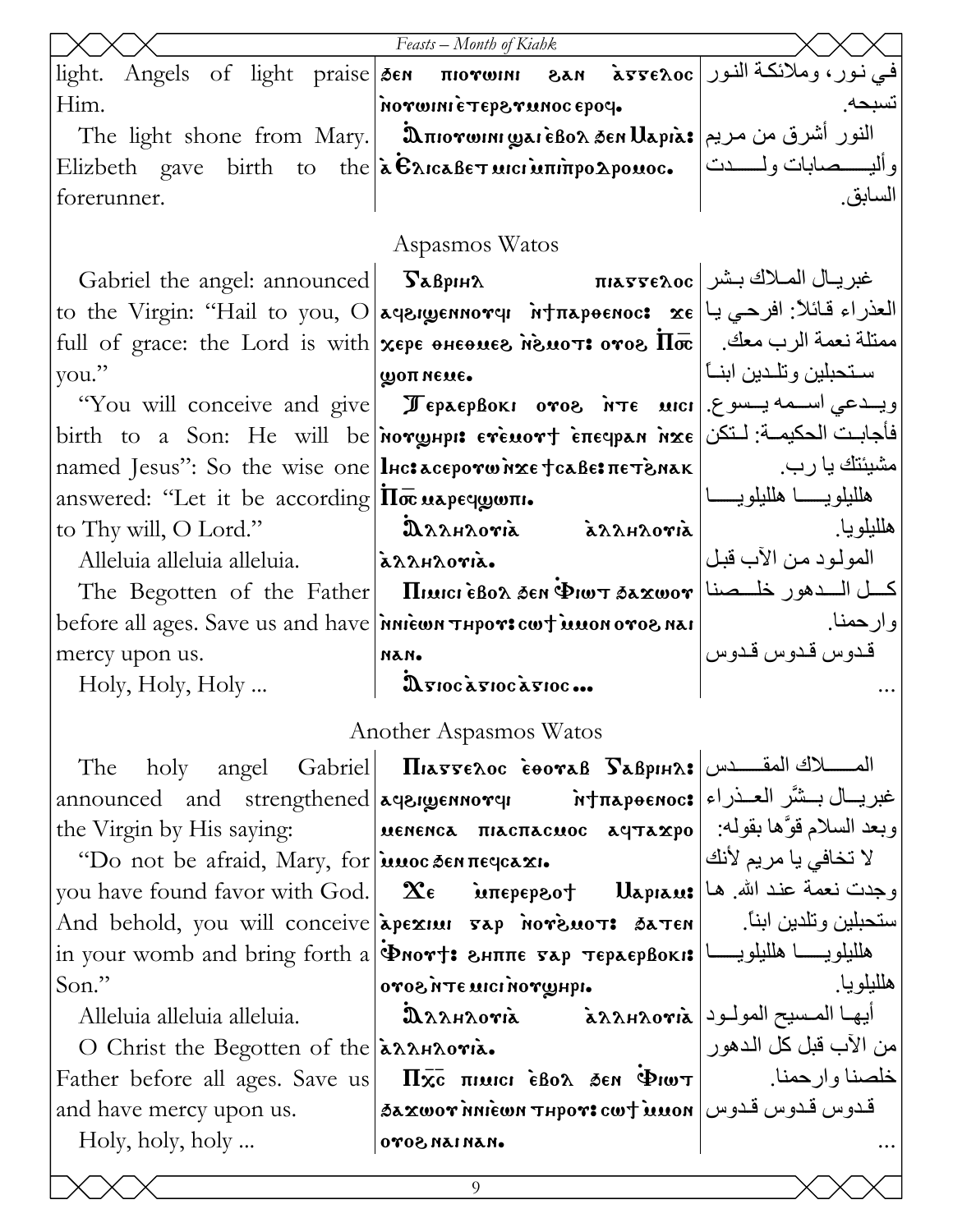|                                                                    | Feasts - Eve of the Feast of Nativity                                                             |                            |
|--------------------------------------------------------------------|---------------------------------------------------------------------------------------------------|----------------------------|
|                                                                    | A FIOCA FIOCA FIOC                                                                                |                            |
|                                                                    | Another Aspasmos Watos                                                                            |                            |
|                                                                    | And you have announced the   Отог Zахарьяс пютнв ноок  فركريا الكاهن أنت                          |                            |
|                                                                    | بسشرته بمسيلاد السسابق  birth of the forefunner John the கk3rgennory nay бен пашинс               |                            |
| Baptist to Zechariah the priest. $\lim_{\theta} \log \alpha$ power | lwannhc                                                                                           | يوحنا المعمدان.            |
| Alleluia Alleluia Alleluia.   πιρε φτων.                           |                                                                                                   | هلليلويا هلليلويا          |
| The Begotten of the Father                                         | Дляндотія аляндотія                                                                               | هلليلويا                   |
| before all ages. Save us and have <b>AAAHAOYIA.</b>                |                                                                                                   | المولود من الأب قبل        |
| mercy upon us.                                                     |                                                                                                   |                            |
| Holy, holy, holy                                                   | Aaxwor inniewn Thpors cwt innon                                                                   | وارحمنا                    |
|                                                                    | ·nanian soro                                                                                      | قدوس قدوس قدوس             |
|                                                                    | D FIOC À FIOC À FIOC                                                                              |                            |
|                                                                    | Conclusion of the Service                                                                         |                            |
|                                                                    | The Begotten of the Father   Пинсі сволден Фиит дахшот   Uje Calgotten of the Father              |                            |
| before all ages.                                                   | .voqut nwsinn                                                                                     | كل الدهو ر                 |
|                                                                    |                                                                                                   |                            |
|                                                                    | EVE OF THE FEAST OF NATIVITY                                                                      |                            |
|                                                                    | Praxis Response                                                                                   |                            |
|                                                                    | بالطلقات الإلهيسة   w ninak 81 nort oro roworep للجيسة                                            |                            |
|                                                                    | المتعجب منها التي لوالدة  ттє феотокос بمعسفة дуфнрг                                              |                            |
|                                                                    | $U$ дрія єтої млароєнос пснот $ U$ дрія прив при                                                  |                            |
|                                                                    | мівем.                                                                                            |                            |
|                                                                    | Gospel Response                                                                                   |                            |
|                                                                    |                                                                                                   |                            |
|                                                                    | Salome were amazed for what lwcнф нем Салотин: атеруфнрг  أجداً   Salome were amazed for what     |                            |
| they saw.                                                          |                                                                                                   |                            |
|                                                                    |                                                                                                   |                            |
|                                                                    | Aspasmos Adam                                                                                     |                            |
|                                                                    | All the souls rejoice and sing   $\Phi$ тхн мвем раши отов   الأنفس تفـرح                         |                            |
|                                                                    | وترتسل مسع الملائكــة  with the angels praising the ceepxoperin neu Masseroc                      |                            |
| King Christ.                                                       | $\epsilon$ γεως επογρπ $\Pi$ $\bar{\mathbf{x}}$ <sub>c</sub> .                                    | مسبحين الملك المسيح.     ا |
|                                                                    | Proclaiming and saying: <b>Crwy eBoA erxo innoc xe</b> and saying: <b>Crwy</b> eBoA erxo innoc xe |                            |
|                                                                    | 10                                                                                                |                            |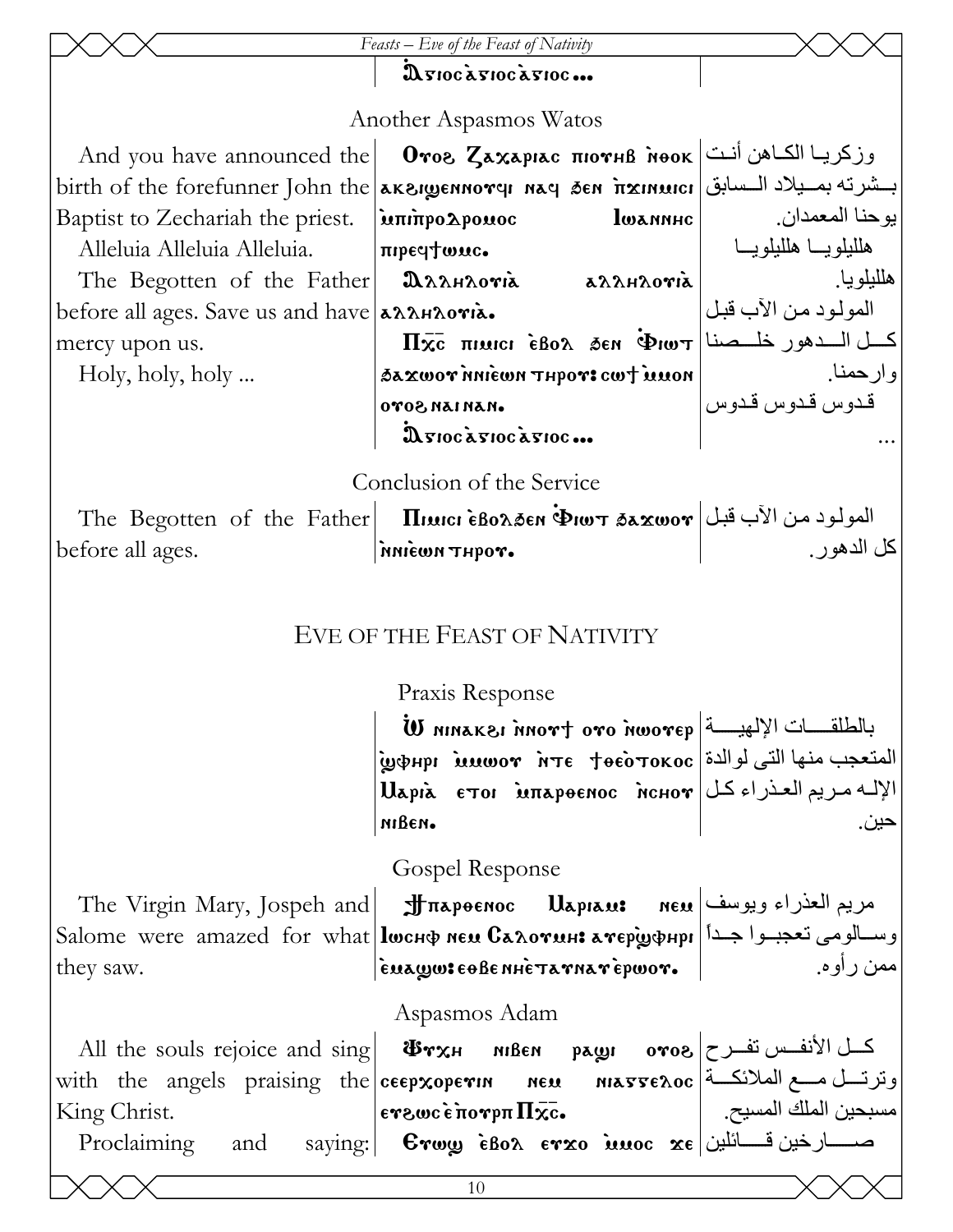|                                                | "Glory to God in the highest, отwот иФ† бен ннетбось нем راللمجـد لله فسى الأعــالى                                                             |                                                                    |
|------------------------------------------------|-------------------------------------------------------------------------------------------------------------------------------------------------|--------------------------------------------------------------------|
|                                                | реасе on Earth and goodwill  отзрнин захем пиказы мем   الأرض المسلام                                                                           |                                                                    |
| toward men."                                   | or†ua†Bennipwui <b>.</b>                                                                                                                        | [وفي الناس المسرة.                                                 |
|                                                |                                                                                                                                                 |                                                                    |
|                                                | <b>FEAST OF NATIVITY</b>                                                                                                                        |                                                                    |
|                                                |                                                                                                                                                 |                                                                    |
|                                                | The Hymn of the Intercessions                                                                                                                   |                                                                    |
|                                                | Through the prayers of the <b>BITEN NIETXH NTE NISEA AOIS</b>                                                                                   |                                                                    |
|                                                | blessed elders, Joseph the <i>T</i> cuapwor lwcн+ пюляцие неи                                                                                   |                                                                    |
|                                                | carpenter and Saint Salome: O   சாச்சாக கேகமயா $\overline{\textbf{In}}$ க் தம்பை பிடை பிட்டி                                                    |                                                                    |
| Lord.                                          | aldonnan a τη Λοθά ωχιπιά <b>ε</b> παν                                                                                                          | أنعسم علينسا بمغفسرة                                               |
|                                                |                                                                                                                                                 | خطايانا                                                            |
|                                                | The Praxis Response and Aspasmos Adam                                                                                                           |                                                                    |
|                                                | Hail to Bethlehem, the city of $\propto$ $\propto$ $\epsilon$ Pe $\sim$ $\frac{B_{H\Theta} \propto \epsilon}{T}$ $\propto$ $\frac{1}{T}$ $\sim$ |                                                                    |
|                                                | the prophets, in which was born   мипрофитнс: онетатиес $\prod_{x}$   الأنبياء التسى وُلِد فيها                                                 |                                                                    |
|                                                | Christ, the second Adam. MAHTC: וلمسيح آدم الثاني. السعيد المسيح آدم الثاني. المسيح                                                             |                                                                    |
|                                                | A Hymn Said After the Praxis                                                                                                                    |                                                                    |
|                                                | Today the virgin gives birth   Hπιρθενιος CHMEPON TON  اليوم البتول تلد الفائق                                                                  |                                                                    |
|                                                | to supreme essence. The earth <i>γπερογαιοη τικτι κε Η γι το</i>  رض تقرب                                                                       |                                                                    |
|                                                | approaches the cave to the cne care to the care $\frac{1}{\sqrt{2}}$                                                                            |                                                                    |
|                                                | إليه الملائكة مع الرعاة  Unapproachable.    The    angels اليه الملائكة مع الرعاة السلائكة مع الرعاة                                            |                                                                    |
|                                                | with the shepherds glorifing. AOZOROFOTCI MATI $\lambda \epsilon$ Meta معهدون والمجوس مع                                                        |                                                                    |
|                                                | The Wisemen approaching, with   acτερος δλιπορονει λι μυας γap   الكوكب في الطريبق                                                              |                                                                    |
|                                                | the star on the way. For our ενερημική πελίοη μερή διτροέω + 1                                                                                  |                                                                    |
| sake was born a new child, the non oco.        |                                                                                                                                                 | وُلِـد صـــبياً جديــداً الإلـــه <br>الذي قبل الدهور <sub>.</sub> |
| Eternal God.                                   |                                                                                                                                                 |                                                                    |
|                                                | Followed By                                                                                                                                     |                                                                    |
| The<br>birth<br>virginal<br>and                | المستولاد البتــــولى Отог илареєміком отог                                                                                                     |                                                                    |
| contractions,<br>spiritual                     | are   MINAK&I MINETUATIKON OYWOHPI  iq   4 JE ULLE                                                                                              |                                                                    |
| marvelous wonders according <b>unapa Sozon</b> |                                                                                                                                                 | مجب عجيب كالأخبار   ната ию́мн                                     |
| to the prophetic voices.                       | моитнфофий                                                                                                                                      | النبوية.                                                           |
|                                                |                                                                                                                                                 |                                                                    |
|                                                |                                                                                                                                                 |                                                                    |
|                                                | 11                                                                                                                                              |                                                                    |
|                                                |                                                                                                                                                 |                                                                    |
|                                                |                                                                                                                                                 |                                                                    |

Feasts - Feast of Nativity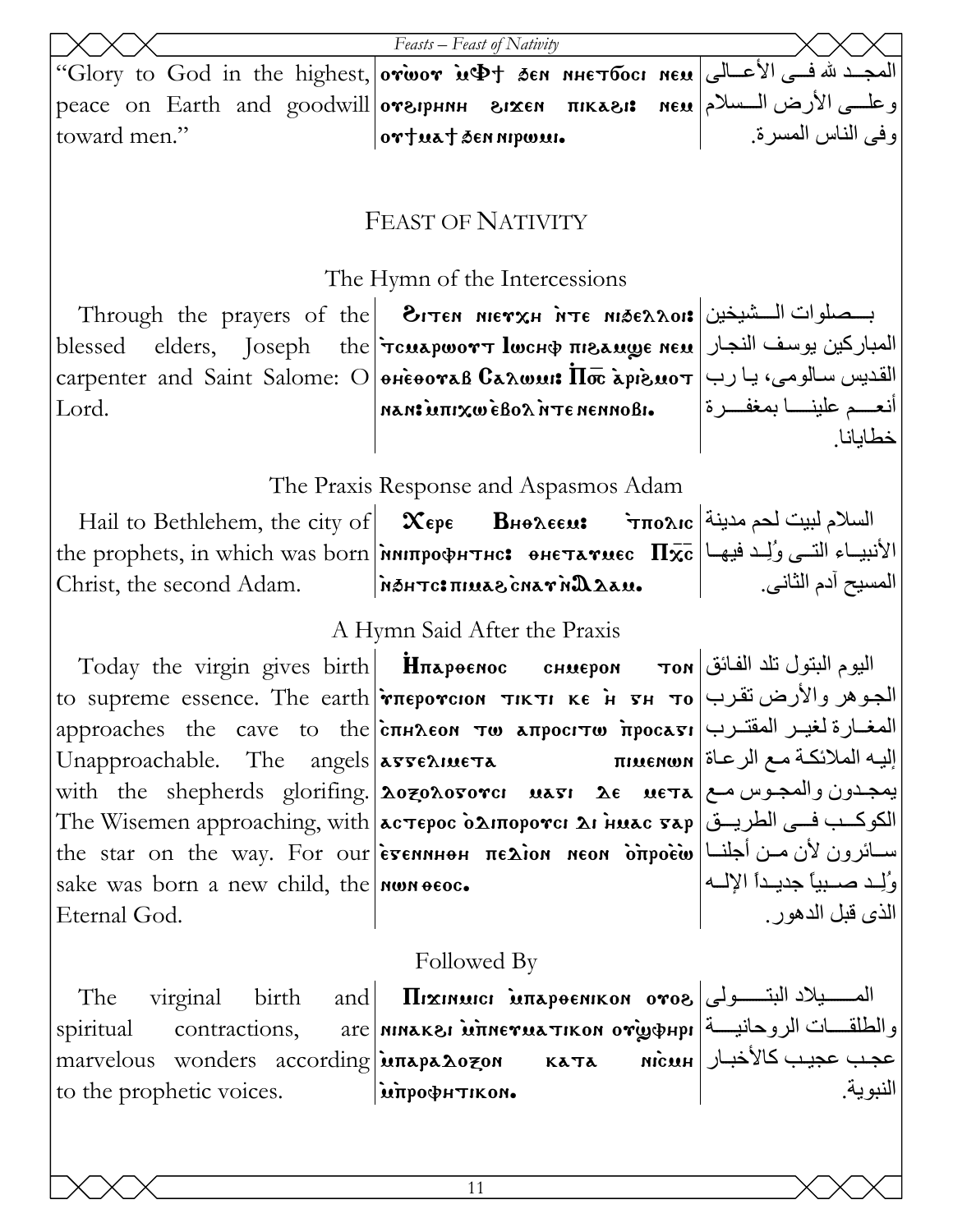#### Feasts – Feast of Nativity

#### Hymn of the Trisagion

#### The first verse of the hymn of the Trisagion is said followed by

O our Lord, Jesus Christ,  $\mathbf{\hat{a}}$  **I**lentic Who was born of the Virgin in SHETACUACY NIE TRAPOENOC SEN LED ULL Bethlehem of Judea, according BHOREEN NTE +lorAEA KATA 4 to the prophetic voices.

Cherubim and The the authorities, the thrones and **NUMET** forc NIXON. the powers.

Proclaiming

toward men."

**пісмнім трофитиком** 

the MixeporBin Nen Microsoftees (المسير افيم السلاوبيم والمسير افيم Seraphim, the angels and the MATTLOC NEU MAPXH ATTELOC: الملائكة بالاستاء archangels, the principalities and MICTPATIA NEU NIE ZOTCIA NiOPONOC | الملائكـــة. والعـــساكر

 $I<sub>HC</sub>$ 

Grwy eßon erzo unoc ze and saying: orwor in J+ бен инетбось нем | :مسارخين فسائلين "Glory to God in the highest, отврнин власи пикави мем المجد لله فسى الأعسالي (Glory to God in the highest, отврнин власи тикави peace on Earth and goodwill ortuat Sennipwui.

 $\overline{\text{IIzc}}$ يا ربنـا يسو ع المسيح كالأصوات النبوية والسلاطين والكر اسبى والربوبيات وعلمي الأرض المسلام وفي الناس المسرة

Then the first verse of the hymn of the Trisagion is said twice followed by its conclusion.

Another Hymn Said During the Trisagion

A star appeared in the east. A **Orcior aggai Sen Musingsi:**  $\frac{1}{2}$ King is born in Bethlehem. And ororpo aruacy sen BHOAEEN: المشارق، ملك ولد في wise men offer Him gifts, and **SANUATOC ATEN** 201000 nag was need than ·pouut Twwvoraing&s rotisra | bowed and worshipped Him.

لسه قسرابين، وخسروا وسجدوا له.

#### Parallax

They presented unto Him | Drini nay norriBanoc 2000 | (الله لبانيا كإليه / They presented unto Him frankincense as a God, gold as nort neu ornors swc orpo neu رذهبا كملك، ومراً يدل King and myrrh for his life- or was εqturing επερχινικον giving death. npeyTando.

على موته المحيي.

#### Psalm response

Alleluia, alleluia: Jesus Christ 3x3: Lic  $\Pi \overline{x}$ c  $\Pi \overline{x}$ c  $\Pi \overline{x}$ c  $\Pi \overline{x}$ c  $\Pi \overline{x}$ c  $\Pi \overline{x}$ c  $\Pi \overline{x}$ c  $\Pi \overline{x}$ c  $\Pi \overline{x}$ c  $\Pi \overline{x}$ c  $\Pi \overline{x}$ c  $\Pi \overline{x}$ c  $\Pi \overline{x}$ c  $\Pi \overline{x}$ c  $\Pi \overline{x}$ c  $\Pi \overline{x}$ c  $\P$ the Son of God was born of the acuacy γπε +παρθενιος δεν المسيح إبـن الله |the Son of God was born of the acuacy ولدتـه العـذراء فـي بيـت| Virgin in Bethlehem of Judea |Внөлєєм мтє †lorдєа ката لحم اليهودية كالأصبوات|  $\alpha$ ccording to the prophetic nicular inportements  $\alpha$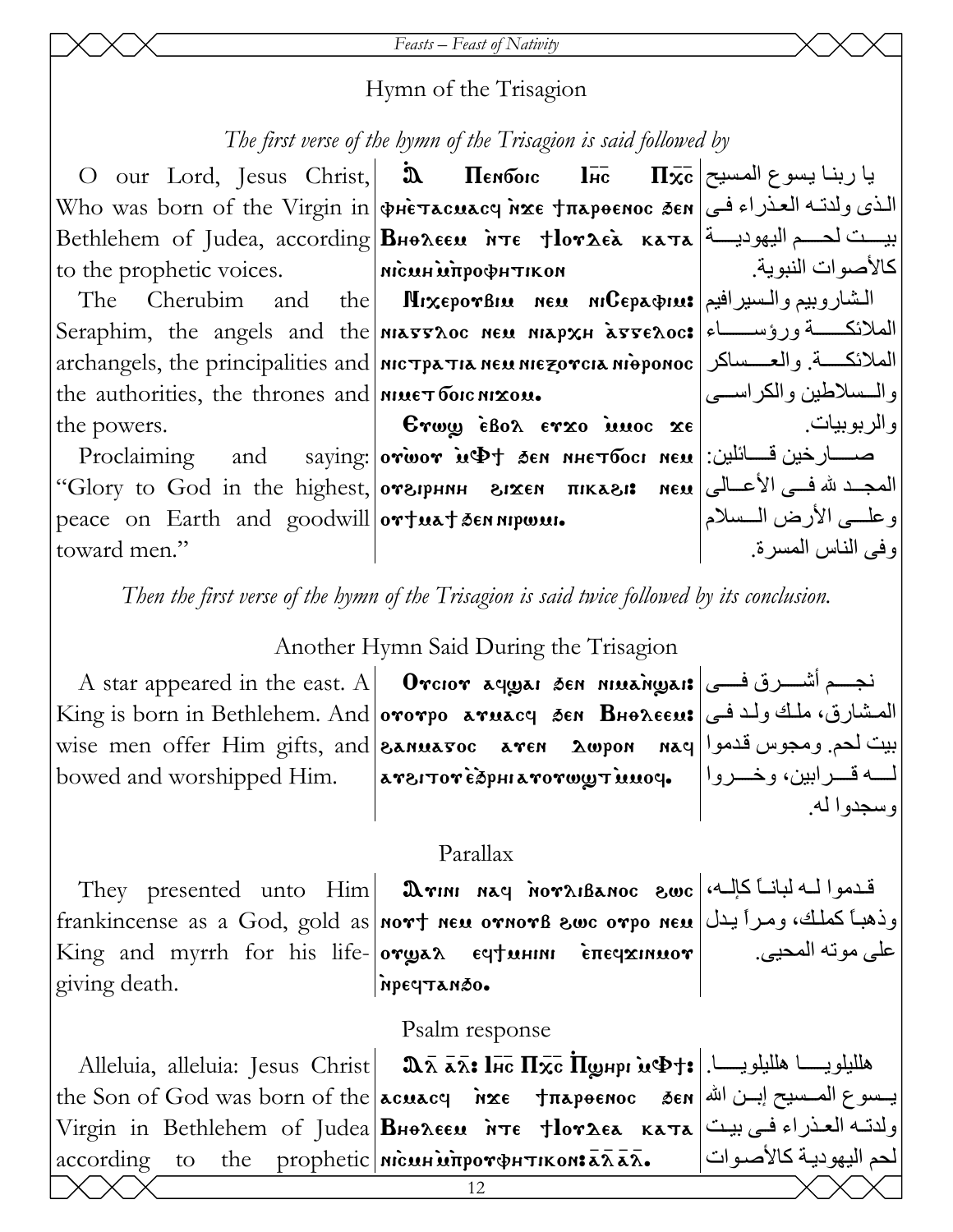|                                                                                       | Feasts - Feast of Nativity                                                                                                                                                                                                                                                                                                                                                                                                                                                                  |                                                                                         |  |
|---------------------------------------------------------------------------------------|---------------------------------------------------------------------------------------------------------------------------------------------------------------------------------------------------------------------------------------------------------------------------------------------------------------------------------------------------------------------------------------------------------------------------------------------------------------------------------------------|-----------------------------------------------------------------------------------------|--|
| voices. Alleulia, Alleluia.                                                           |                                                                                                                                                                                                                                                                                                                                                                                                                                                                                             | النبوية هلليلويا هلليلويا                                                               |  |
|                                                                                       | Gospel Response (Matins)                                                                                                                                                                                                                                                                                                                                                                                                                                                                    |                                                                                         |  |
| For                                                                                   |                                                                                                                                                                                                                                                                                                                                                                                                                                                                                             |                                                                                         |  |
|                                                                                       | incarnate and the Word took πιλογος aq>oan: пьлархн +                                                                                                                                                                                                                                                                                                                                                                                                                                       |                                                                                         |  |
| The<br>flesh.<br>one                                                                  | without   ачервнтс: піатснот ачуюпі ба   عير المبتدئ ابتدأ وغير                                                                                                                                                                                                                                                                                                                                                                                                                             |                                                                                         |  |
| beginning was born, the Eternal or xponoc.                                            |                                                                                                                                                                                                                                                                                                                                                                                                                                                                                             | الزمنسي صسار تحست                                                                       |  |
| <b>Contract Contract</b><br>came under time.                                          | DAAHAOTIA AAAEATIA                                                                                                                                                                                                                                                                                                                                                                                                                                                                          | الزمن.                                                                                  |  |
| Alleluia, alleluia, alleluia, <i>[λλλελνιλλελνιλ.</i>                                 |                                                                                                                                                                                                                                                                                                                                                                                                                                                                                             | هللبلويـــــــــا هللبلويــــــــا                                                      |  |
| alleluia.                                                                             | $\overline{\text{Inc}}$ $\overline{\text{IIxc}}$ $\overline{\text{II}}$ $\text{III}$ $\text{III}$ $\overline{\text{III}}$ $\overline{\text{III}}$ $\overline{\text{III}}$ $\overline{\text{III}}$ $\overline{\text{III}}$ $\overline{\text{III}}$ $\overline{\text{III}}$ $\overline{\text{III}}$ $\overline{\text{III}}$ $\overline{\text{III}}$ $\overline{\text{III}}$ $\overline{\text{III}}$ $\overline{\text{III}}$ $\overline{\text{III}}$ $\overline{\text{III}}$ $\overline{\text$ | هللبلويا هللبلويا                                                                       |  |
| Jesus Christ, the Son of God, фистатиасчен Внолеем.                                   |                                                                                                                                                                                                                                                                                                                                                                                                                                                                                             | يسوع المسيح إبن الله،                                                                   |  |
| was born in Bethlehem.                                                                | $ \Phi_{\lambda} \rangle$ (Pai epe niwor epnpninacy new                                                                                                                                                                                                                                                                                                                                                                                                                                     | الذي وُلِد في بيت لحم ِ                                                                 |  |
|                                                                                       |                                                                                                                                                                                                                                                                                                                                                                                                                                                                                             |                                                                                         |  |
| is due, with His Good Father Everalicxen tror neu wa ènee.                            |                                                                                                                                                                                                                                                                                                                                                                                                                                                                                             | المجـد مـع أبيــه الــصـالح                                                             |  |
| and the Holy Spirit, now and                                                          |                                                                                                                                                                                                                                                                                                                                                                                                                                                                                             | والروح القدس من الأن                                                                    |  |
| forever.                                                                              |                                                                                                                                                                                                                                                                                                                                                                                                                                                                                             | وإلى الأبد                                                                              |  |
|                                                                                       | Gospel Response (Liturgy)                                                                                                                                                                                                                                                                                                                                                                                                                                                                   |                                                                                         |  |
|                                                                                       | A star appeared in the East <b>Orcior aqual Sen muanual</b>                                                                                                                                                                                                                                                                                                                                                                                                                                 |                                                                                         |  |
|                                                                                       | and the wise men followed it anuasoc wow ncwe was reqenor are we was land                                                                                                                                                                                                                                                                                                                                                                                                                   |                                                                                         |  |
|                                                                                       | until it let them to Bethlehem, $\epsilon$ inorpo arorwy intersed a rorpo $\epsilon$                                                                                                                                                                                                                                                                                                                                                                                                        |                                                                                         |  |
| and they worshipped the King nieur.                                                   |                                                                                                                                                                                                                                                                                                                                                                                                                                                                                             | وسجدوا لملك الدهور .                                                                    |  |
| of ages.                                                                              | هلليلويــــــــا هلليلويـــــــا  āxxexria              assexienting and the set of the set of th                                                                                                                                                                                                                                                                                                                                                                                           |                                                                                         |  |
| Alleluia, alleluia, alleluia, anaenvia annenvia.                                      |                                                                                                                                                                                                                                                                                                                                                                                                                                                                                             | هلليلويا هلليلويا                                                                       |  |
| alleluia.                                                                             | $\Pi\bar{\rm xc}$ نيسوع المسيح إبن الله، $\Phi$ +: بيسوع المسيح إبن<br>I <sub>HC</sub>                                                                                                                                                                                                                                                                                                                                                                                                      | الذي وُلِد في بيت لحم ِ                                                                 |  |
| Jesus Christ, the Son of God, фистатиасчествие Внолеси.<br>Who was born in Bethlehem. | $\Phi$ هذا اللذى ينبغلى لله   Фат ере пю́от ерпрпилач мем                                                                                                                                                                                                                                                                                                                                                                                                                                   |                                                                                         |  |
|                                                                                       | This is He to Whom the glory <b>nequot MASAOOC NEM ninevila</b>   المجد مع أبيه الصالح                                                                                                                                                                                                                                                                                                                                                                                                      |                                                                                         |  |
|                                                                                       | is due, with His Good Father eoraBicxen tror neugaenes. [فالروح القدس من الآن                                                                                                                                                                                                                                                                                                                                                                                                               |                                                                                         |  |
| and the Holy Spirit, now and                                                          |                                                                                                                                                                                                                                                                                                                                                                                                                                                                                             | وإلى الأبد                                                                              |  |
| forever.                                                                              |                                                                                                                                                                                                                                                                                                                                                                                                                                                                                             |                                                                                         |  |
| Another Gospel Response during the Liturgy                                            |                                                                                                                                                                                                                                                                                                                                                                                                                                                                                             |                                                                                         |  |
|                                                                                       |                                                                                                                                                                                                                                                                                                                                                                                                                                                                                             |                                                                                         |  |
|                                                                                       |                                                                                                                                                                                                                                                                                                                                                                                                                                                                                             |                                                                                         |  |
|                                                                                       |                                                                                                                                                                                                                                                                                                                                                                                                                                                                                             | رب المجد دُعى ولداً. <br> كقول يوحنا قبل أن يراه. <br> الكلمــــة الأزلــــى صـــــــار |  |

جسداً وحل فينا ورأيناه.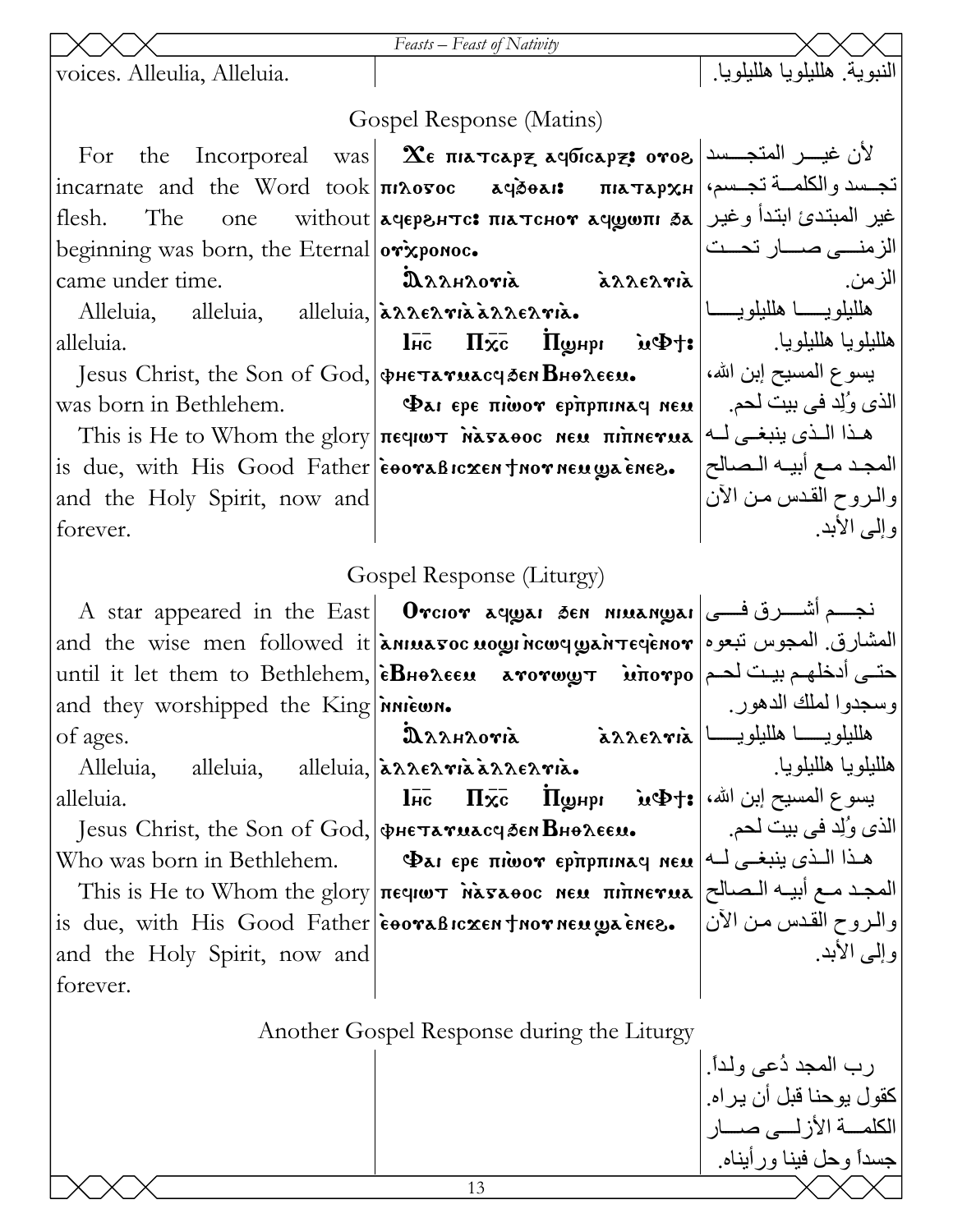# Aspasmos Adam

 $\Pi$ أيهـا الحمـل الحقيقـى $\ket{\tau}$ שו $\Phi$  أ $\tau$ » أيهـا الحقيقـى  $\lambda$ piovnai neman Ben tekmetovpo. Pwe Fap intekiwa etoi inneope لأن فم أبيك يشهد لك $\vert$  хок пе паднрі `алок  $\vert$ ك يشهد لك aixpok upoor. الذى لله الآب إصنع معنـا أنت هو إبني وأنـا اليوم

رحمة فى ملكوتك.

ولدتك.

Another Aspasmos Adam

|          | The powerful God, who $\alpha \in \mathbb{R}$ e arus nan noralor: art $ \cdots $  |                     |
|----------|-----------------------------------------------------------------------------------|---------------------|
|          | reigns and the angel of great ман мотунры фиет еретечархи: وأعطينا إبنساً، المسنى |                     |
| message. | <b>XH SIXEN TECINASBI.</b>                                                        | ر ئاسته على منكبيه. |
|          | $\Phi$ † фнетхор: пе $\chi$ отскастнс: الإله القوى، المتسلط                       |                     |
|          | ومسلاك المسشورة   oros πιαγγελος ντε πινιωτ                                       |                     |
|          | мообиь.                                                                           |                     |

Another Aspasmos Adam

 $\boldsymbol{\chi}$ ере `тфе ̀ивері: етаq $\boldsymbol{y}$ аі нан $\mid$  السلام للسماء الجديدة التــی أشــرق لنــا، منهــا| әвол منهمه منهمه منهمه مو  $\pm$ متشمس البر، رب جميـع  $\pm$  х،кѐостин:  $\mathrm{H}\mathrm{\overline{w}}$  ،  $\pm$ те  $\pm$ к̀ $\pm$ тисіс тирс. البرية.

# Aspasmos Watos

 $\text{The } \text{ Begotten of the Father} \big|$  -  $\text{II!}$ المولمود من الآب قبل كل الدهور، ولدته الملكة| before all ages. The Queen gave|אות тнрот: асиасч אره تم birth to Him and your virginity torpw: ec ToBnxe Tecnapoenia. is sealed. وبتوليتها مختومة.

# Another Aspasmos Watos

|                                      | ELEY presented unto Him avinnagnesan2wpon: arnorg                                                                                                                                                                                                                            |                                  |
|--------------------------------------|------------------------------------------------------------------------------------------------------------------------------------------------------------------------------------------------------------------------------------------------------------------------------|----------------------------------|
|                                      | $ \mathrm{gifts}\mathrm{:}\  \  \, \mathrm{gold},\  \  \, \mathrm{frankincense}\  \  \, \mathrm{and} \mathbf{new}\  \  \, \mathbf{or}$ می $\mathbf{v}$ ی هرا مسبحین مع $ \mathrm{gifts}\mathrm{:}\  \  \, \mathrm{gold},\  \  \, \mathrm{frankincense}\  \  \, \mathrm{and}$ |                                  |
|                                      | $\vert$ myrrh, praising with the rest, eveperunoc neu $\overline{\text{nc}}$ m everwy $\vert$                                                                                                                                                                                | البقية ساجدين له.                |
| and worshipping Him.                 | inoy.                                                                                                                                                                                                                                                                        | هلليلويـــــــــا هلليلويـــــــ |
| Alleluia, alleluia, alleluia.        | ${\bf \hat{\mathfrak{A}}}$ እእ ${\bf \hat{A}}$ กลัง<br>azzhzoria                                                                                                                                                                                                              |                                  |
| Jesus Christ the Son of God annovia. |                                                                                                                                                                                                                                                                              | يسوع المسيح إبن الله             |
|                                      | $\vert_{\rm was}$ born of the Virgin in lie $\overline{\rm Hz}$ c $\overline{\rm H}$ اولاتـه العـذر اء فـي بيـت $\vert_{\rm was}$ acuacq ولدتـه العـذر اء فـي بيـت                                                                                                           |                                  |
|                                      |                                                                                                                                                                                                                                                                              |                                  |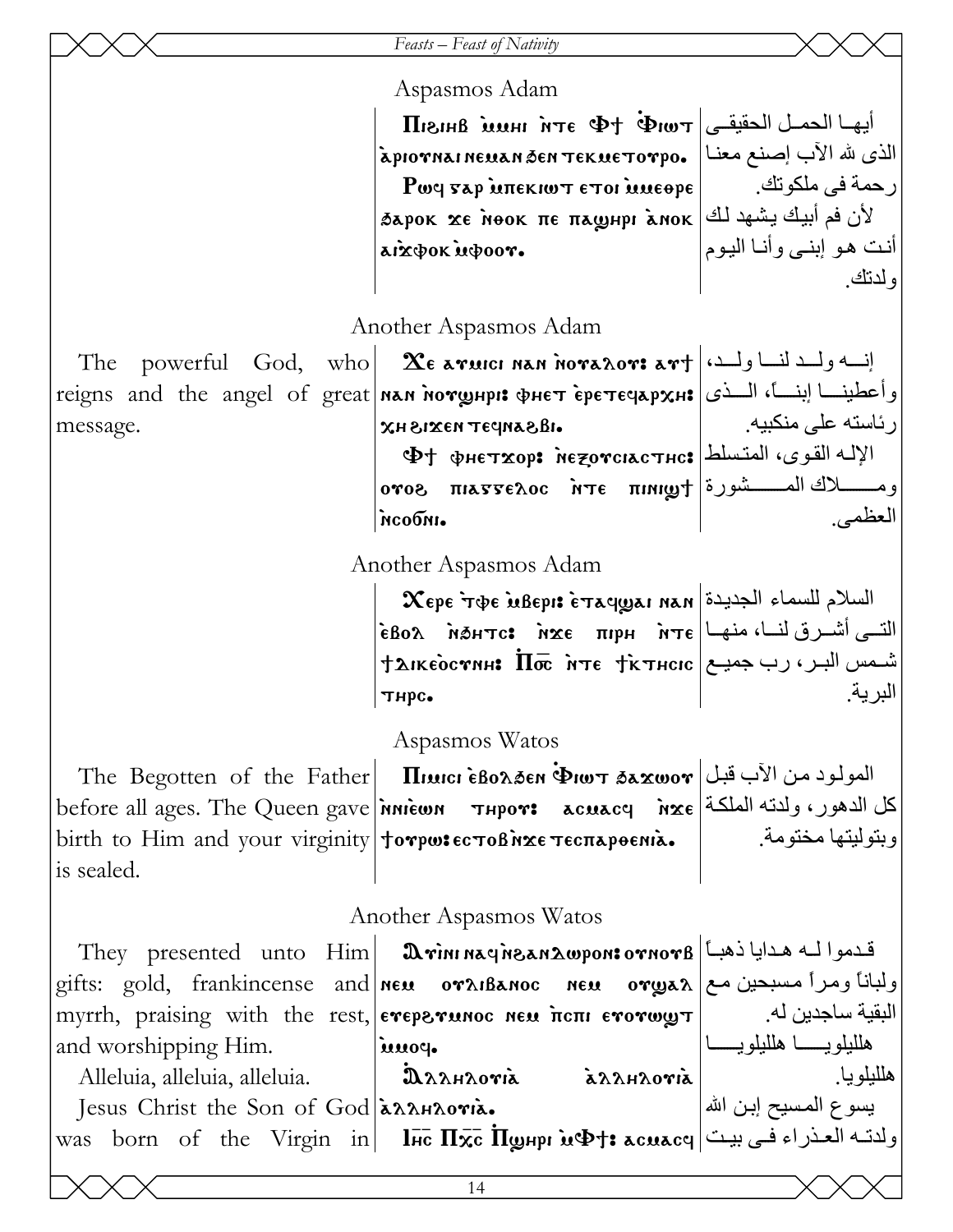|                                                                      | Feasts - Epiphany                                                                                                                                             |                         |
|----------------------------------------------------------------------|---------------------------------------------------------------------------------------------------------------------------------------------------------------|-------------------------|
|                                                                      | لحم اليهوديـة كالأصـوات  Bethlehem  of  Judea,  according אצε †πароєнос: قصر اليهوديـة كالأصـوات                                                              |                         |
| to the prophetic voices.                                             | NICMH<br><b>Hor</b> $\lambda$ ea<br>кара                                                                                                                      | النبو ية                |
|                                                                      | мпрофитком.                                                                                                                                                   |                         |
|                                                                      |                                                                                                                                                               |                         |
|                                                                      | <b>EPIPHANY</b>                                                                                                                                               |                         |
|                                                                      | Touba $11^{th}/12^{th}$                                                                                                                                       |                         |
|                                                                      | The Hymn of the Intercessions                                                                                                                                 |                         |
|                                                                      | Through the intercessions if $\theta$ ידות החדורה החדורה והחדורה והחדורה והחדורה והחדורה והחדורה והחדורה והחדורה וה                                           |                         |
| the                                                                  | kinsman of Emmanuel, листууенне немилнона lwanне  بابان   wannan af Emmanuel,                                                                                 |                         |
|                                                                      | John the son of Zechariah, O $ $ тоунри ल $Z$ ахариас: $\overline{\Pi}$ क ар $i$ و дуз ازب أنعم علينـا                                                        |                         |
| Lord grant us the forgiveness of <b>NAN UTILY WEBOX NTE NENNOBI.</b> |                                                                                                                                                               | بمغفر ة خطايانا         |
| our sins.                                                            |                                                                                                                                                               |                         |
|                                                                      | Praxis Response                                                                                                                                               |                         |
|                                                                      |                                                                                                                                                               |                         |
|                                                                      | $\mathbf X$ є фаі пе пашнрі паменріт $ $ مذا هو إبنـی حبیبـی                                                                                                  |                         |
|                                                                      | $\epsilon$ المذي بـه سُـرتَت نفـسي $\epsilon$ чер $\epsilon$ чер                                                                                              |                         |
|                                                                      | ووضع مشيئتي إسمعوا   πεονωω cωτευ ncωq xe nooq πε                                                                                                             | له لأنه هو المحبي       |
|                                                                      | пірестанбо.                                                                                                                                                   |                         |
|                                                                      | Another Praxis Response                                                                                                                                       |                         |
|                                                                      | Hail to John, the great $\propto$ $\epsilon$ $\log n$ $\log n$ $\frac{1}{\omega}$ $\frac{1}{\omega}$ $\frac{1}{\omega}$ $\frac{1}{\omega}$ $\frac{1}{\omega}$ |                         |
|                                                                      | المسابق المسلام للكلاما (πιονμβ متصور κερε πιονμβ) المسابق (forerunner. Hail to the priest                                                                    |                         |
| the cousin of Emmanuel.                                              | ncresenhenGuuanorh2.                                                                                                                                          | نسيب عمانو ئيل          |
|                                                                      | A hymn of the Epiphany                                                                                                                                        |                         |
|                                                                      | $0$ ראָ γווא (שיסשיסשים πε πεκρan (שו μειτρειν) ווא $\mathbf{p}$                                                                                              |                         |
|                                                                      | نسيب عمانوئيـل أنـت  пістууєннс иСмианотна: 100к                                                                                                              |                         |
|                                                                      | عظيم في جميع القديسين \$сотав тнрот дем мн соотав                                                                                                             |                         |
|                                                                      | lwannhe <i>nipe</i> qtwuc.                                                                                                                                    | يا يوحنا المعمدان.      |
|                                                                      | Parallax                                                                                                                                                      |                         |
|                                                                      | $\rm\,K$ босі ніпа тріархнс к таінот $\rm\,$ 1 де $\rm\,$ і $\sim$                                                                                            |                         |
|                                                                      | رؤساء الآباء، مكرّم рофитнс же ілте отол том                                                                                                                  |                         |
|                                                                      | أكثر من الأنبياء، لأنه لم   aen nixinuici этє про́из ворн                                                                                                     |                         |
|                                                                      | uuok.                                                                                                                                                         | يقم في مواليد النساء من |
|                                                                      | 15                                                                                                                                                            |                         |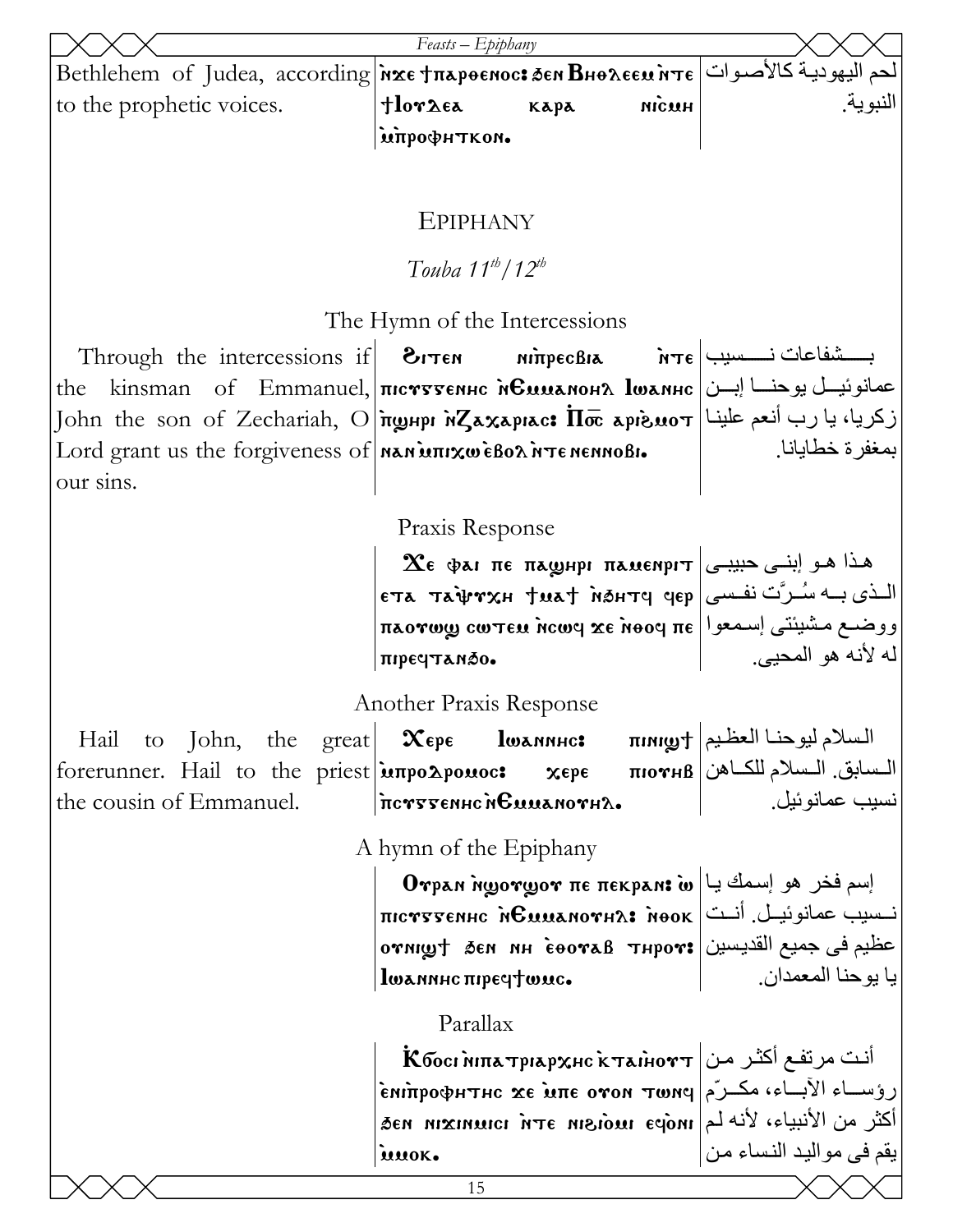|                                                                                                                                                                                                                                                                                                                        | Feasts - Epiphany                                                                                                                                                                                                                                                                                                                                     |                                     |
|------------------------------------------------------------------------------------------------------------------------------------------------------------------------------------------------------------------------------------------------------------------------------------------------------------------------|-------------------------------------------------------------------------------------------------------------------------------------------------------------------------------------------------------------------------------------------------------------------------------------------------------------------------------------------------------|-------------------------------------|
|                                                                                                                                                                                                                                                                                                                        | Дмони сотем еписофос пілас                                                                                                                                                                                                                                                                                                                            | يشبهك.                              |
|                                                                                                                                                                                                                                                                                                                        | تعالوا إسمعوا الحكيم   πτaio مiaττία (φοδιοσιος εqxw) و                                                                                                                                                                                                                                                                                               |                                     |
|                                                                                                                                                                                                                                                                                                                        | <b>MILIBANTICTHC</b>                                                                                                                                                                                                                                                                                                                                  | لـــسان الــــذهب ينطــــق  lωaлинс |
|                                                                                                                                                                                                                                                                                                                        | nipect conc.                                                                                                                                                                                                                                                                                                                                          | بكرامة المصابغ يوحنا                |
|                                                                                                                                                                                                                                                                                                                        | $\boldsymbol{\chi_{\epsilon}}$ ainauov† èpok $\boldsymbol{\kappa}$ e niu                                                                                                                                                                                                                                                                              | المعمدان ِ                          |
|                                                                                                                                                                                                                                                                                                                        | ماذا أعوك وبأى نوع Trándy vous raude watana                                                                                                                                                                                                                                                                                                           |                                     |
|                                                                                                                                                                                                                                                                                                                        | .nadin oiarní auniu                                                                                                                                                                                                                                                                                                                                   | أكر مك وبأى شبه أشبهك               |
|                                                                                                                                                                                                                                                                                                                        | يا مستحق كل كرامة. Μθοκ πε περολχ λικερπος                                                                                                                                                                                                                                                                                                            |                                     |
|                                                                                                                                                                                                                                                                                                                        | أنست هسو حسلاوة  voc x τε πκιμ ήτε nik λa λoc ήθοκ   ε                                                                                                                                                                                                                                                                                                |                                     |
|                                                                                                                                                                                                                                                                                                                        | الثمرات، أنت هو حركة  пе пюри ебо лте мю удни етрнт                                                                                                                                                                                                                                                                                                   |                                     |
|                                                                                                                                                                                                                                                                                                                        | onnyxin a Thisaxin nas                                                                                                                                                                                                                                                                                                                                | الأغسصان، أنست هسو                  |
|                                                                                                                                                                                                                                                                                                                        |                                                                                                                                                                                                                                                                                                                                                       | ز هر ة الأشجار النابتة في           |
|                                                                                                                                                                                                                                                                                                                        |                                                                                                                                                                                                                                                                                                                                                       | أر ض السو سن.                       |
|                                                                                                                                                                                                                                                                                                                        | At its end                                                                                                                                                                                                                                                                                                                                            |                                     |
|                                                                                                                                                                                                                                                                                                                        | Intercede on our behalf, O <i>DpinpecBevin esphi</i> exwn: أيها السابق  Intercede on our behalf, O                                                                                                                                                                                                                                                    |                                     |
|                                                                                                                                                                                                                                                                                                                        | fore-runner and baptizer, John <i>πίπρο</i> λρομος <b>islaπ</b> τις runner and baptizer, John <i>πίπρο</i> λρομος islam τις πιετριεί                                                                                                                                                                                                                  |                                     |
|                                                                                                                                                                                                                                                                                                                        | the Baptist, that He may forgive lwannuc πιρεςτωποιε πτες λειρίως     ιέλει τρε                                                                                                                                                                                                                                                                       |                                     |
| us our sins.                                                                                                                                                                                                                                                                                                           | nennoßinaneßo $\lambda$ .                                                                                                                                                                                                                                                                                                                             | أطلسب عنسا يانساظر                  |
|                                                                                                                                                                                                                                                                                                                        | Pray to the Lord on our <b>J</b> wBe $\overline{u}$ $\overline{10\pi}$ $\overline{10}$ $\overline{10}$ $\overline{10}$ $\overline{10}$ $\overline{10}$ $\overline{10}$ $\overline{10}$ $\overline{10}$ $\overline{10}$ $\overline{10}$ $\overline{10}$ $\overline{10}$ $\overline{10}$ $\overline{10}$ $\overline{10}$ $\overline{10}$ $\overline{10$ |                                     |
|                                                                                                                                                                                                                                                                                                                        | behalf, O Divinely Inspired пьешримос метаттельстнс: الرسول ليغفر لنا                                                                                                                                                                                                                                                                                 |                                     |
|                                                                                                                                                                                                                                                                                                                        | Evangelist, Mark the Apostle, Uapkoc πιλποστολος: Ντειχα                                                                                                                                                                                                                                                                                              | خطايانا                             |
| that He may forgive us our sins.   NENNOBINANEBOX.                                                                                                                                                                                                                                                                     |                                                                                                                                                                                                                                                                                                                                                       |                                     |
|                                                                                                                                                                                                                                                                                                                        | Psalm Response                                                                                                                                                                                                                                                                                                                                        |                                     |
|                                                                                                                                                                                                                                                                                                                        | $\mathbf{\hat{a}}$ айдарды халндотіз: $\mathbf{I}_{\text{HC}}$   далндотіз                                                                                                                                                                                                                                                                            |                                     |
| Alleluia, alleluia. Jesus Christ                                                                                                                                                                                                                                                                                       | the Son of God was baptized in $ \Pi \bar{ \mathrm{xc}}$ $\Pi \mathrm{gap}$ i w $\Phi$ t: aqoiwuc sen with the Son of God was baptized in $ \Pi \bar{ \mathrm{xc}} $ in we                                                                                                                                                                            |                                     |
|                                                                                                                                                                                                                                                                                                                        |                                                                                                                                                                                                                                                                                                                                                       |                                     |
| the Jordan. Alleluia, alleluia.                                                                                                                                                                                                                                                                                        |                                                                                                                                                                                                                                                                                                                                                       | هلليلو يا هلليلو يا.                |
|                                                                                                                                                                                                                                                                                                                        | azzhzoria.                                                                                                                                                                                                                                                                                                                                            |                                     |
|                                                                                                                                                                                                                                                                                                                        | Gospel Response during the Morning Incense                                                                                                                                                                                                                                                                                                            |                                     |
| Alleluia, alleluia, alleluia,                                                                                                                                                                                                                                                                                          | $\mathbf{\hat{a}}$ مُلليلويـــــا مَالليلويـــــا جَمهيه مسلمين هنا هاليلويــــــا م                                                                                                                                                                                                                                                                  |                                     |
| alleluia.                                                                                                                                                                                                                                                                                                              | άλλμλογιά άλλμλογιά.                                                                                                                                                                                                                                                                                                                                  |                                     |
| Jesus Christ the Son of God                                                                                                                                                                                                                                                                                            | $1$ يسو ع المسيح إبن الله $\pm$ يسو ع المسيح إبن الله $\pm$ ت                                                                                                                                                                                                                                                                                         |                                     |
| was baptized in the Jordan. $\beta \in \mathbb{R}$ $\mathbb{Z}$ $\mathbb{Z}$ $\mathbb{Z}$ $\mathbb{Z}$ $\mathbb{Z}$ $\mathbb{Z}$ $\mathbb{Z}$ $\mathbb{Z}$ $\mathbb{Z}$ $\mathbb{Z}$ $\mathbb{Z}$ $\mathbb{Z}$ $\mathbb{Z}$ $\mathbb{Z}$ $\mathbb{Z}$ $\mathbb{Z}$ $\mathbb{Z}$ $\mathbb{Z}$ $\mathbb{Z}$ $\mathbb{Z}$ |                                                                                                                                                                                                                                                                                                                                                       | إعتمد في الأر دن.                   |
|                                                                                                                                                                                                                                                                                                                        | This is He to Whom the   Φαι ερε πιωον ερπρπικας κεν   مذا الذي ينبغي له                                                                                                                                                                                                                                                                              |                                     |

16

ב مع أبيه الصالح Glory is due, with His Good πεγιωτ λλετλοσ κεν πιπκεννα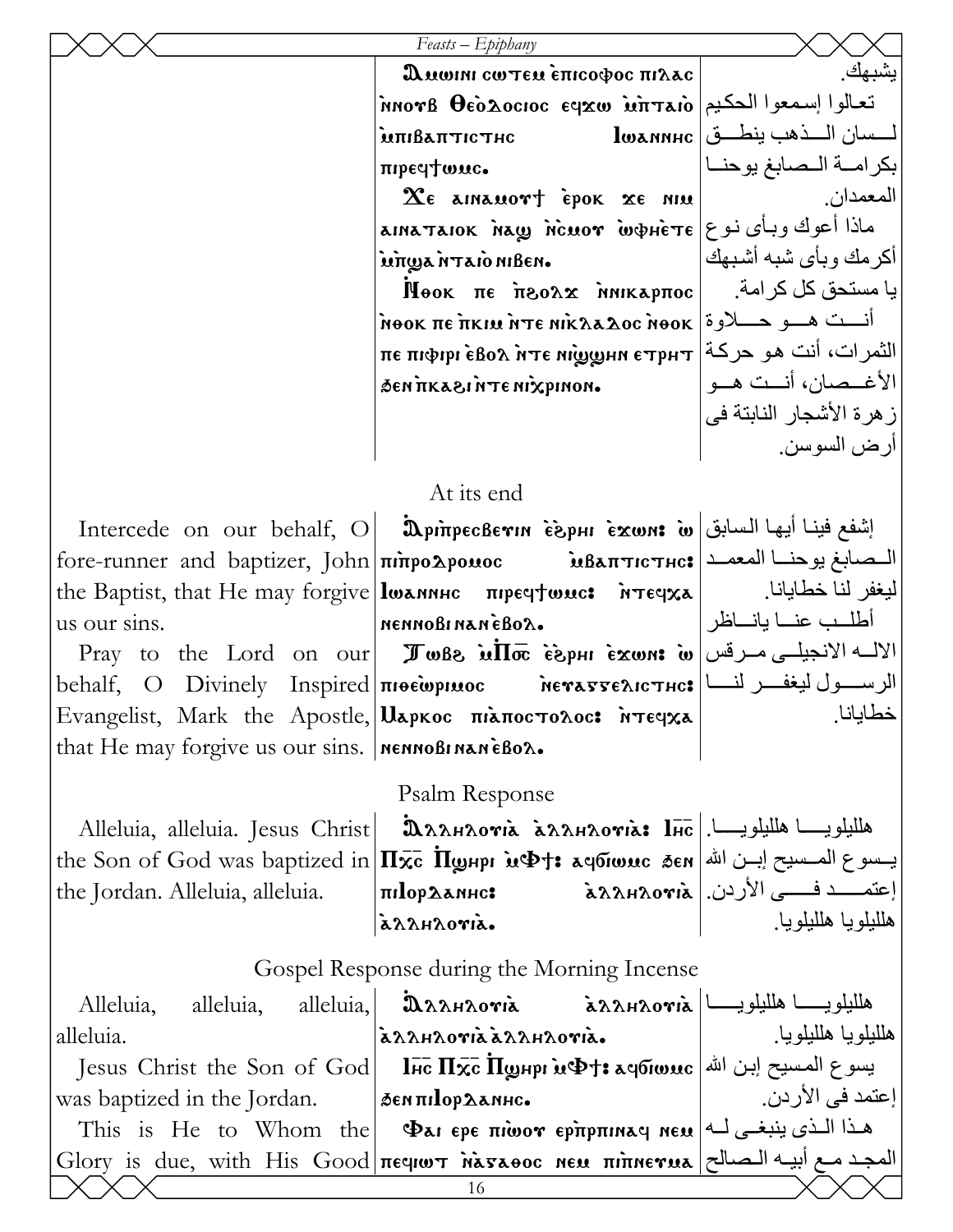|                                                                             | Feasts - Epiphany                                                                                                                           |                        |
|-----------------------------------------------------------------------------|---------------------------------------------------------------------------------------------------------------------------------------------|------------------------|
| Father and the Holy Spirit, now esporaBicxen fror new wa enes.              |                                                                                                                                             | والمروح القدس مـن الأن |
| and forever.                                                                |                                                                                                                                             | وإلى الأبد             |
|                                                                             | Gospel Response (Liturgy)                                                                                                                   |                        |
|                                                                             |                                                                                                                                             |                        |
|                                                                             | This is the Lamb of God, He $\alpha$ e $\alpha$ i ne $\alpha$ and $\alpha$ $\alpha$ $\alpha$ $\beta$ $\gamma$ and $\alpha$ $\alpha$ $\beta$ |                        |
|                                                                             | حامل خطيئة العالم. الذي   Who carried the sin of the  φнетωλι  ѝфнові мпикосмос:                                                            |                        |
|                                                                             | world, Who brought a horn of фистачин моттап мошт сореч   world, Who brought a horn of                                                      | ليخلص شعبه             |
| salvation, in order to save His noesew υπεγλεύο.                            | AAAHAOTIA aAAHAOTIA allyoogia                                                                                                               |                        |
| people.<br>Alleluia, alleluia, alleluia, aranzoria anarra.                  |                                                                                                                                             | هلليلويا هلليلويا.     |
| alleluia.                                                                   | $\overline{\text{Irr}}$ Гл $\overline{\text{sc}}$ Пунрт и $\Phi$ †: дертомс $ \psi\rangle$ إين الله                                         |                        |
| Jesus Christ the Son of God Sen Tilop Lanne.                                |                                                                                                                                             | إعتمد في الأر دن.      |
|                                                                             | was baptized in the Jordan. $\ \Phi_{\text{a}}\ $ epe $\pi$ iwor $\epsilon$ pitp $\pi$ inaq neu $ \Phi_{\text{a}} $                         |                        |
|                                                                             | This is He to Whom the <i>nequor</i> Maraooc new ninnerua   المجد مع أبيه الصالح                                                            |                        |
| Glory is due, with His Good $\epsilon$ espandic xent nor new $\alpha$ enes. |                                                                                                                                             | والروح القدس من الأن   |
| Father and the Holy Spirit, now                                             |                                                                                                                                             | وإلى الأبد.            |
| and forever.                                                                |                                                                                                                                             |                        |
|                                                                             |                                                                                                                                             |                        |
|                                                                             | Aspasmos Adam                                                                                                                               |                        |
|                                                                             | ها قد شديد بوحنا   Знипе ачерме ре ихе lwannнс                                                                                              |                        |
|                                                                             | $\texttt{minBATTHCTIC}$ 28 $\texttt{if}$ $\texttt{inB}$ $\texttt{inC}$ $\texttt{inC}$ $\texttt{inR}$ $\texttt{inC}$                         |                        |
|                                                                             | δεΝ ΝΙΜΜΟΥΝΤεπιορλανΗς.                                                                                                                     | في مياه الأردن.        |
|                                                                             | $0$ وسمعت صوت الآب   $\frac{1}{100}$ Hust's and $\frac{1}{100}$                                                                             |                        |
|                                                                             | حمارخاً أن هذا هو إبنى   Φιωτ εςωω εδολ: xε φλι πε                                                                                          |                        |
|                                                                             | $\pi$ الحبيب الذي به سررت.   $\tau$ ыть пашемрнт стаг $\tau$ ыть па                                                                         |                        |
|                                                                             | •ртн&и                                                                                                                                      |                        |
|                                                                             | Aspasmos Watos                                                                                                                              |                        |
|                                                                             | Rejoice like the lambs, O the <b>  Осана морнт полнателя и</b> $\omega$   اتّهلّل مثّل الحمــلان                                            |                        |
|                                                                             | أيها الأردن وبريَّته، لأنه  Jordan (river) and its wilderness, πιlορ ${\bf x}$ амнс иєм пє́ч ${\bf x}$ рιмос ${\bf x}$ لأنه عا              |                        |
|                                                                             | for unto you come the lamb, <mark>aque apok nxe πιειμβ φμετωλι</mark> محامل                                                                 |                        |
| Who carries away the sin of the <i>indrobi</i> introcuoc.                   |                                                                                                                                             | خطية العالم            |
| world.                                                                      | هالليلويـــــا هالليلويـــــا arantoria (مطليلويــــــا هاليلويـــــا                                                                       |                        |
| Alleluia, alleluia, alleluia.                                               | aλλHλoria.                                                                                                                                  | هلليلويا.              |
|                                                                             | Jesus Christ the Son of God,   Пнс Пхс Полнрг и Фт: добюмс  بسوع المسيح إبن الله ]                                                          |                        |
|                                                                             | was baptized in the Jordan.   бем пі lор даннс: маі мам ката   اعتمـــــــــــــــــــــــــــــــــ الأردن.                                |                        |
| Have mercy on us as Thy great πεκνιωτίνει.                                  |                                                                                                                                             | إرحمنا كعظيم رحمتك     |
|                                                                             | 17                                                                                                                                          |                        |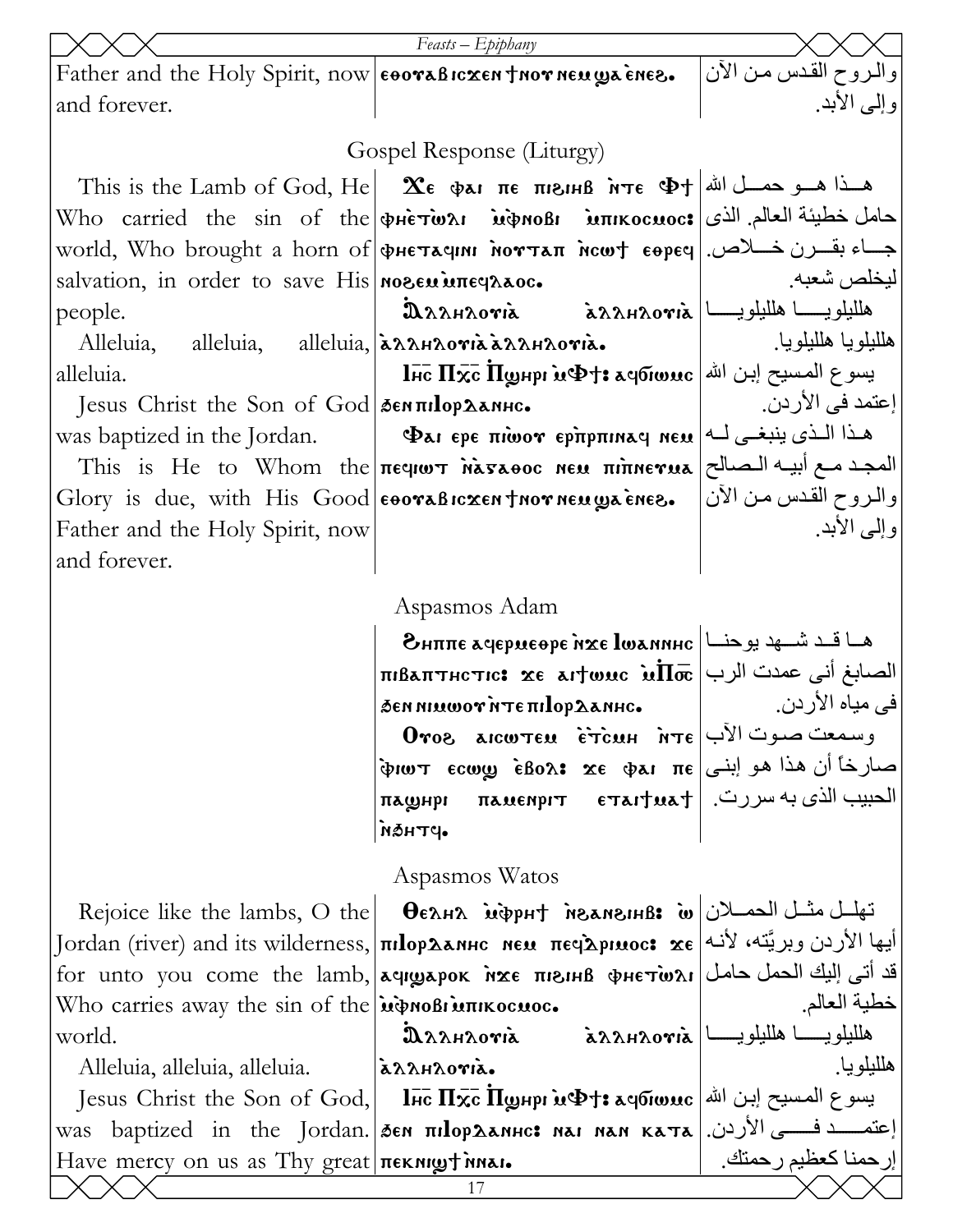*Feasts – Wedding of Cana of Galilee* 

mercy.

#### WEDDING OF CANA OF GALILEE

 *Touba 13th*

Praxis Response

Coor inerapia سمستة أجسران مساء||Coor صمنعتها خمـراً مختــاراً| akartoγ` м̀нрπ eqcωтπ: وakartoγ` بمجدك العظـيم. نـسبحك | пемют: темвос мак шоит  $\sim$ 

ثلاث مرات.

 *Since the day matches the feast of St. Demiana, the following part is said* 

 $\mathbf T$ ست الرب عنـا $\mathbf w$  أطلبـى مـن الـرب عنـا $\mathbf w$  ، ف $\mathbf m$  ، ف $\mathbf w$  $\pm$ يـــا عـــروس المـــسيح| $\max$ імин، عـــروس المـــسيح  $\bf \Delta$ וلقديسة الحقيقيـة دميانـة، $\bf |\bf x$ паня пови лан القديسة الحقيقيـة دميانـة، `ebol. ليغفر لنا خطايانا.

Psalm Response

هلليلويـــــا هلليلويـــــا | İnc larakaria مقاسيلويـــــا م  $\Pi$ يــسوع المــسيح إبــن الله $\mathbf{p}$ ن  $\mathbf{p}$ يــسوع المــسيح إبــن الله بسارك الميساه فــصيّر ها $\bm{\pi}$ янр $\bm{\pi}$  инрт $\bm{\pi}$  الميساه فــصيّر ها  $\lambda \lambda A A \lambda$ oria  $\lambda \lambda A A \lambda$ oria.

خمـر أ مختــار أ هلليلويــا هلليلويا.

Gospel Response

هلليلويـــــــا هلليلويـــــــا ārakaria مقاطيلويــــــا مشتمر  $\lambda \lambda \lambda H \lambda$ ori $\lambda \lambda \lambda H \lambda$ ori $\lambda$ .  $1$ يسو ع المسيح إبن الله $\mathbf r$ ه $\mathbf r$ و aqc $\mathbf v$ سيح إبن الله enimwor aqaitor nhpn nhptn.  $\Phi$ ai ερε πιωον ερπρπιηας nem песимт матаоос мем піпметиа عدا المذى ينبغى لـه esora da provincen en una conces-هلليلويا هلليلويا. بسارك الميساه فـصيّرها| خمراً مختارا.ً المجد مع أبيـه المصالح والمروح القدس من الآن وإلى الأبد.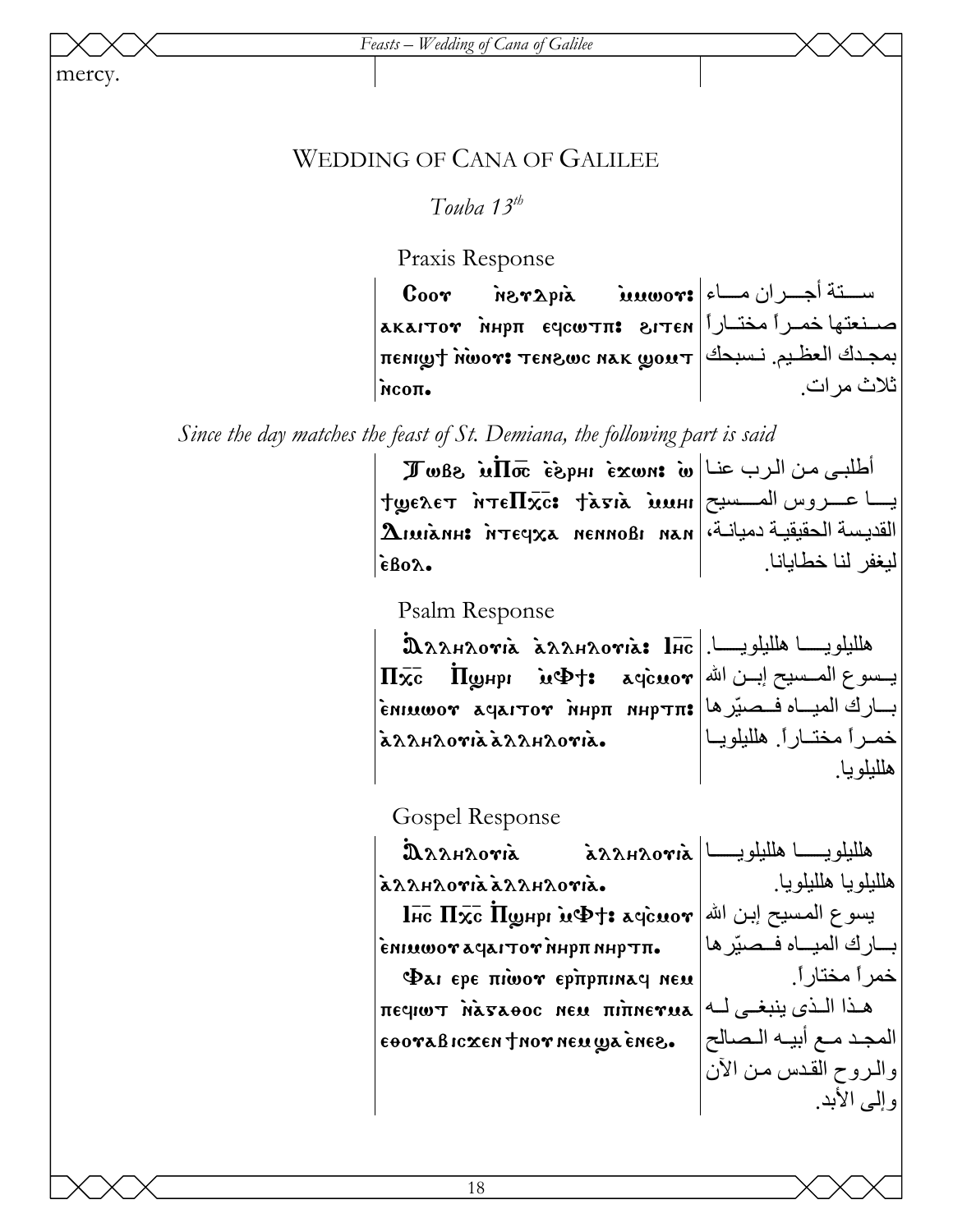*Feasts – The Lent and Feast of Nineveh* 

# THE LENT AND FEAST OF NINEVEH

The Hymn of the Intercessions

بصلوات کاروز أهل| $\mathbf{v}$ утел лие $\mathbf{v}$ те преч $\mathbf{s}$ نينـوى يونــان النبـى، يــا $\vert$  سان النبـي، يـان النبـي، ي  $\min$ رب أنعـم علينــا بمغفـرة $\max$  ممه $\overline{\rm ~m}$  ههر $\max$  بمغفـرة `mpixw `ebol `nte nennobi. خطايانا.

Gospel Response (Monday Matins)

 $\rm{But\;\; deal\;\; with\;\;us,\;\;O\;\;\; our\vert\;\;\; 3$ بـل إصــنـع معنــا يــا إ Master, like the people of $|$ ம்ர்pн $+$  ו́миреи  $\,$  Миет̀н $\,$  мат $\,$  مث $\,$ ا أه $\,$  فنينـوى $\,$ Nineveh, who has repented, and |हेनरु repueт तेnoin: الذين تـابوا فغُفرت لهم whose sins were forgiven. nworeBox. خطاياهم.

Gospel Response (Monday Liturgy)

 ${\rm You,\ who\ kept\ Jonathan\ in\ the\}$  يا الذي حفظ يونـان  ${\bf x}$ ه اله ${\bf x}$ ه ان  ${\bf y}$  بالذي حفـظ يونـان keep us by your power.

belly of the whale when he was 'en `qneji `mpikhtoc> `etau\etf فى بطن الحوت لمѧا ألقѧي thrown in the depth of the sea,  $\ket{\tilde{\mathfrak{e}}}$ йуюи: مهرق البحر. إحفظنـا $\ket{\mathfrak{so}}$  грол ката البحر. TEKXOU.

Gospel Response (Tuesday Matins)

 ${\bf U}$ о́ини  $~\overline {\bf H}$ бою мотиєта̀ло ${\bf i}$ з توبـة  $\bf i$ لكي أتوب قبل أن يغلق| imaraephatanoin: من توب قبل أن يغلق المسوت فسى أبسواب | μανα зон милтан المسوت فسى أبسواب  $\frac{1}{2}$ nte àssent.

الجحيم.

بقوتك.

Gospel Response (Tuesday Liturgy)

 $\max$ ه Bwa ẽBoa: لكن حـل وإغفـر لـى ز لاتــى الكثيـرة كــصـالح| swc وстора́лътиялара̀птwиа ето ومحــب البــشر إرحمنـــا| nan l nai اسمه بمعتمة همهمتم kata πεκniωt nnai.

آعظيم رحمتك.

Gospel Response (Wednesday Matins)

Come unto Me, O blessed of My Father, and inherit the Life,  $\boldsymbol{\chi}_{\mathfrak{e}}$  àuwini dapoi**:**  ${\bf n}$ нетсмаршотт `nte  ${\bf \Pi}$ аншт ${\bf s}$ تعالوا إلىّ يـا مبـاركي أبـي. رثـوا الحيـاة الدائمـة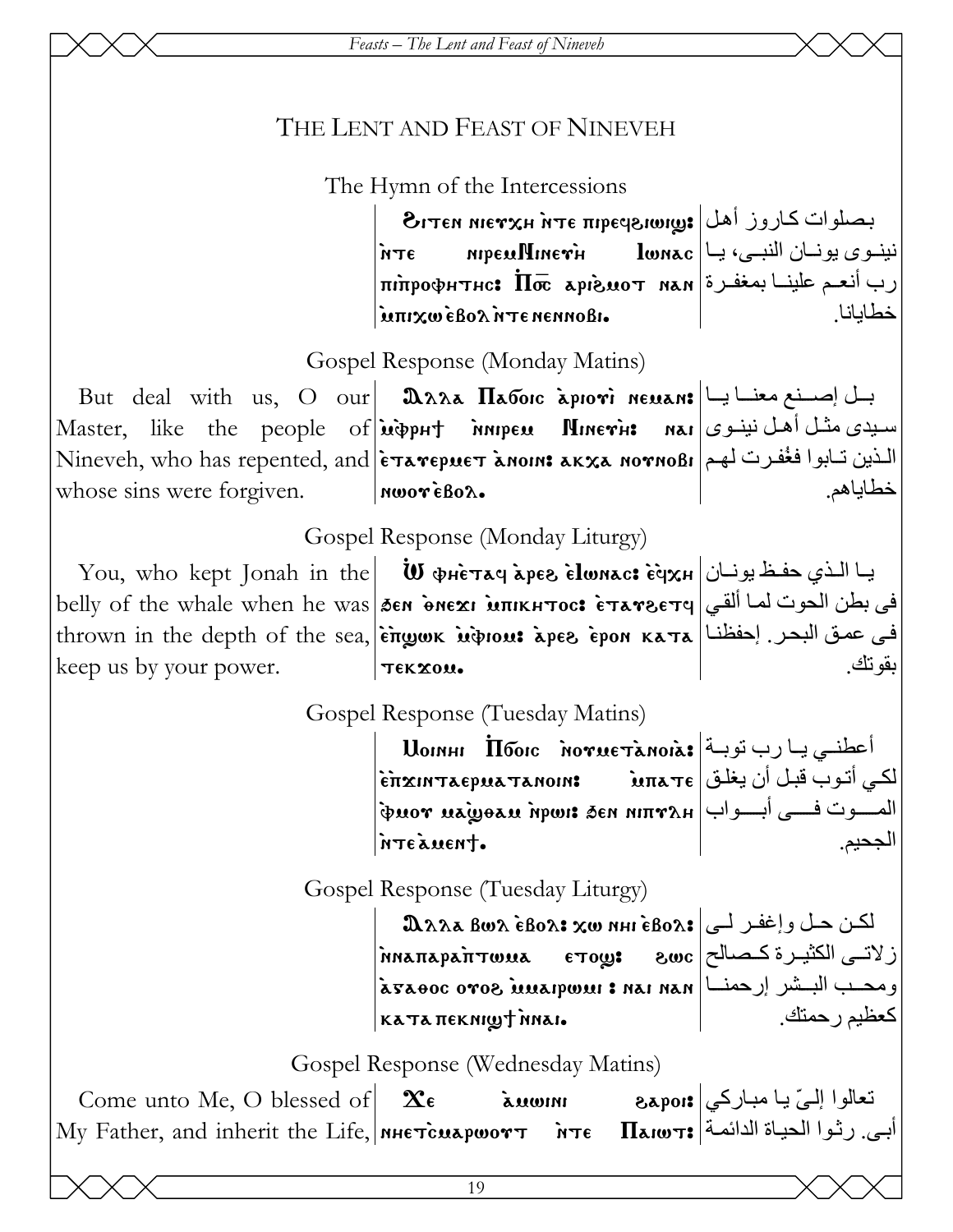Feasts - The Lent and Feast of Nineveh إلى الأبد that endures forever apik Ahponomin мионочная .eBoa wa ènes Gospel Response (Wednesday Liturgy) Thuyay nwik adcuor epwor: السبع خبزات باركها وأشبع أربعة ألاف رجل | gror ngo npww a qrciwor: يواشبع أربعة ألاف رجل e وسبع قفف ملأها مصا | aBip arwo i wwors den nisaka ETATEPSOTOEPWOT. Aspasmos Adam لانبك لا تبشاء مبوت | an For You desire not the death  $\boldsymbol{\chi}_{\mathfrak{e}}$  zorwy udwor الخــاطئ مثــل أن برجــع||pptj فقر<br>وتحيا نفسه<br>ردنـــــا بـــــا الله إلـــــى| of the sinner, but rather that he  $\lambda$   $\pi$  responses: returns and that his soul may **NTECTACOOLS** MTECWNS live. тесчетхн. خلاصـك وإصـنع معنـا | e3orn 中4 Restore us O God to Your **U**atacoon salvation, and deal with us *enekorzai* apiori neuan: Kata كصلاحك according to Your goodness. TEKMETAFAOOC.

Conlusion of the Liturey during the Lent of Nineveh

|                                                       | For the Body and Blood of CWUATOC KE EUATOC $ \psi $ جسد ودم الإله الوحيد                                   |                                                                                                       |
|-------------------------------------------------------|-------------------------------------------------------------------------------------------------------------|-------------------------------------------------------------------------------------------------------|
|                                                       | the only Begotten God, of ионотенно Осотемет хлавонтес   الله خان تناولنسا منهمسا                           |                                                                                                       |
| which we have partaken, we arTwerxapicTHCWMEN.        |                                                                                                             | فلنشكر م                                                                                              |
| give thanks.                                          | $\Delta$ ођа патрі ке 'Рі̀ш ке а̀тіш المجـد لــلأب والإبــن                                                 |                                                                                                       |
| Glory be to the Father and $\prod$ Nerua TI.          |                                                                                                             | والروح القدس                                                                                          |
|                                                       | the Son and the Holy Spirit. $\qquad$   Cwuatoc Ke $\qquad$ Euatoc  الإله الوحيد                            |                                                                                                       |
|                                                       | For the Body and Blood of word The Cortue TaxBortec   الله ذان تناولنسا منهمسا                              |                                                                                                       |
| the only Begotten God, of <b>атто етхаристноммен.</b> |                                                                                                             | فلنشكر م<br>the control of the control of                                                             |
|                                                       | which we have partaken, we <b>Kentraken الآن وكحل أوان وإلى ا</b>                                           |                                                                                                       |
| give thanks.                                          | MHUS INWNWS NOT                                                                                             | دهر الدهور أمين في المستخدم المستخدم المستخدم المستخدم المستخدم المستخدم المستخدم المستخدم المستخدم ا |
|                                                       | Now and forever and unto <b>Φai πε πιcωμα NER PHOTE</b> All Age exist and unto                              |                                                                                                       |
|                                                       | the ages of ages. Amen.   пиомотемнс имот+: мат етамбн   الوحيد هـذان اللـذان                               |                                                                                                       |
|                                                       | This is the body and blood of $\epsilon$ Bos MAHTOT: идрен фенелот   انخاولنسا منهما فلنشكره                |                                                                                                       |
|                                                       | the Only Begotten God, of <i>i</i> rory wapen swe new marre noc and the Only Begotten God, of <i>i</i> rory |                                                                                                       |
|                                                       | which we have partaken. Let us nee NITATEL NTE MOICI NEE PLATE                                              |                                                                                                       |
|                                                       | give thanks and praise with the <i>n</i> xopoc NTE MIDINE 100 and praise with the now to now the word of a  |                                                                                                       |
|                                                       | angels and the orders of the enxw innoc: cwt innon oros nai in all angels and the orders of the enxw        |                                                                                                       |
| highest and the coir of the $n_{\text{max}}$ .        |                                                                                                             | وإرحمنا                                                                                               |
|                                                       |                                                                                                             |                                                                                                       |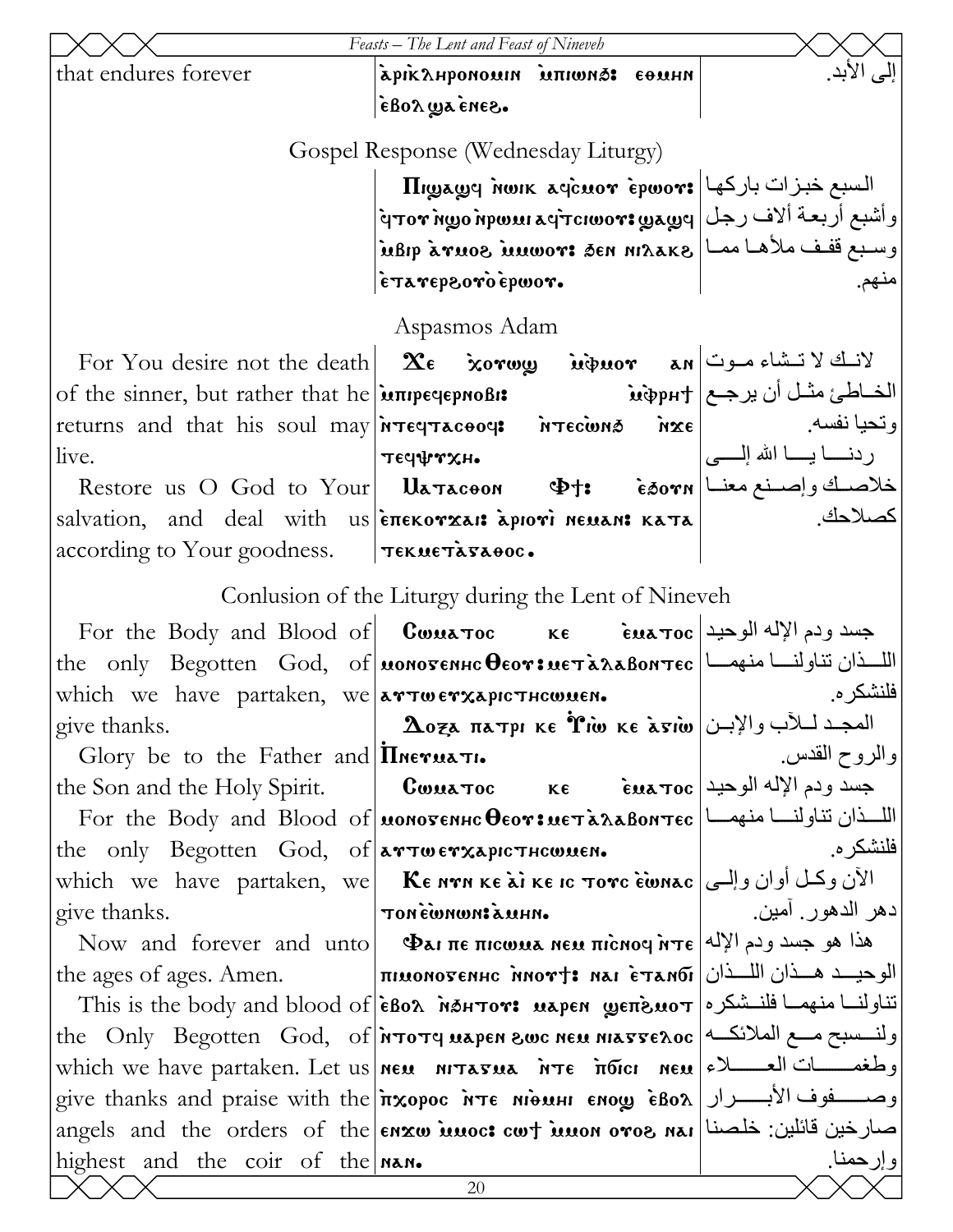|                                               | Feasts - The Great Lent                                                                                                     |                                       |
|-----------------------------------------------|-----------------------------------------------------------------------------------------------------------------------------|---------------------------------------|
|                                               | righteous crying out and saying:   Krpie enericons Krpie enericons   يا رب ارحم يا رب                                       |                                       |
|                                               | ارحم يسارب بسارك [/save us and have mercy on Krpic стлотнсом: مسلم: "Save us and have mercy on"                             |                                       |
| $\mathrm{us."}$                               | أمـين. بــاركوا علــي هــا  epor to †иєтанова: хω                                                                           |                                       |
| Lord have mercy. Lord have мне вол хомпіснот. |                                                                                                                             | المطانية إغفروا لي قل                 |
| mercy. Lord bless. Amen. Bless                |                                                                                                                             | البر كة ِ                             |
| Behold, the metanoia:<br>me.                  |                                                                                                                             |                                       |
| Forgive me. Say the blessing.                 |                                                                                                                             |                                       |
|                                               | Gospel Response (Thursday Matins – the Feast of Nineveh)                                                                    |                                       |
|                                               | $U$ d dyling $\overline{\text{Im}}$ dyling $\overline{\text{Im}}$ dyling $\overline{\text{Im}}$                             |                                       |
|                                               | $\pi$ المكـــر الـــذى لخميـــر  пѝхроче эттє пилт $\mathbf{y}$ емнр                                                        |                                       |
|                                               |                                                                                                                             |                                       |
|                                               | عجائبك وأمنًا بربوبيتك   тек̀уфнрі: отог думар                                                                              |                                       |
|                                               | ETEKMETOC.                                                                                                                  |                                       |
|                                               | Gospel Response (Thursday Liturgy – the Feast of Nineveh)                                                                   |                                       |
|                                               |                                                                                                                             |                                       |
|                                               | $\chi_{\epsilon}$ Пенос Inc $\Pi$ хс: идеаміо $ z $<br>إجعل للكَ فينا هيكلاً   эти нак марн яльнтем: потерфен ите           |                                       |
|                                               | пекпиетиа                                                                                                                   | لروحـــــك القــــــدوس  60003: 60003 |
|                                               | λοξολογια Ναλ.                                                                                                              | لتمحدك                                |
|                                               |                                                                                                                             |                                       |
|                                               |                                                                                                                             |                                       |
|                                               | THE GREAT LENT                                                                                                              |                                       |
|                                               | Response of the Procession of the Lamb                                                                                      |                                       |
|                                               | On Sundays and Saturdays of the great lent, the congregation says                                                           |                                       |
|                                               | Alleluia. The thought of man   Дллнлотіз: хє диєті   نفكـــر                                                                |                                       |
|                                               | shall confess to Thee, O Lord, Morpwui eqeorwing nakeBos $\overline{\textbf{1}\varpi}$ : الإنسسان يعتسرف لمسك               |                                       |
|                                               | and the rest of thought shall oros ncwxn NTE orueri eqeepwar = الجارب وبقية الفكر تعيد                                      |                                       |
| keep a feast to Thee.                         | NAK.                                                                                                                        |                                       |
| The                                           | sacrifices and the Miorcia Mipocoopa yoπor  المسذبائح والتقسدمات   sacrifices and the                                       |                                       |
| offerings, receive them unto epok: aλληλονιλ. |                                                                                                                             | اقبلها إليك هلليلويا                  |
| Thee. Alleluia.                               |                                                                                                                             |                                       |
|                                               |                                                                                                                             |                                       |
|                                               | On weekdays of the great lent, the congregation says                                                                        |                                       |
|                                               | Alleluia. I shall go in, unto the <b>DAAHAOTIA:</b> The ied orn ya . [با ادخل إلى العربية Alleluia. I shall go in, unto the |                                       |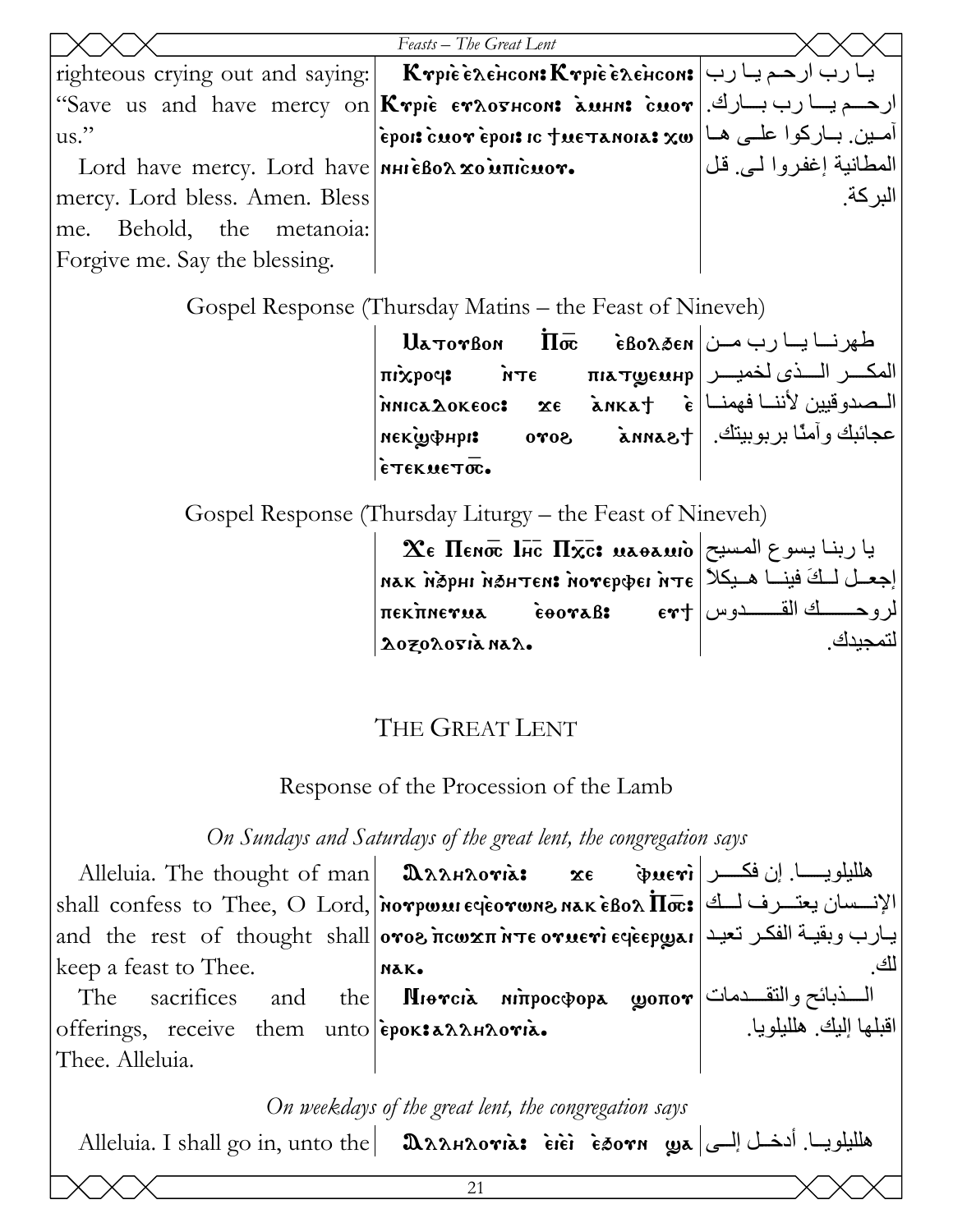|                                                                           | Feasts - The Great Lent                                                                                                                                                         |                                        |
|---------------------------------------------------------------------------|---------------------------------------------------------------------------------------------------------------------------------------------------------------------------------|----------------------------------------|
|                                                                           | altar of God, before the face of <b>TIINA NEPLYWOTLY</b> in the the spen above altar of God, before the face of $\vert$ $\pi$ INA NEPLY in the $\Phi$ t: na spen $\vert$ $\phi$ |                                        |
|                                                                           | المسنوى يفسرح شسبابي.   God, who gives gladness to my   πεο μΦ + φμεταιμ inornoy nτε                                                                                            |                                        |
|                                                                           | youth. I will confess to Thee, O таметадот: tнаотонанак евод   أعترف لك يـا الله الهـى                                                                                          |                                        |
| God, my God, with a harp. $ \Phi \dagger \Pi$ anor $\dagger$ senorkroapa. |                                                                                                                                                                                 | بقيثارة                                |
| Remember, O Lord, David                                                   | $\mathbf{\Omega}$ اَذکر یا رب داود وکل $\mathbf{\Omega}$ neu اَذکر یا رب داود وکل                                                                                               |                                        |
| and all his meekness. Alleluia.                                           | тнрс:<br>течиетреира <i>т</i> у                                                                                                                                                 | دعته هلليلويا.                         |
|                                                                           | αλλΗλονια.                                                                                                                                                                      |                                        |
|                                                                           | After the Prayer of Thanksgiving on weekdays of the great lent                                                                                                                  |                                        |
|                                                                           | Saved, Amen. And with your Cwore LUHN: KE TW METUATI 200                                                                                                                        |                                        |
| spirit.                                                                   | $cor$ .                                                                                                                                                                         | روحك.                                  |
|                                                                           | His foundation is in the Holy   Negcent Sen NITWOY 600YAB: أساساته في الجبال                                                                                                    |                                        |
|                                                                           | mountain, the Lord loves the alla More innin are Cross =   بالمقدسة يحب الرب                                                                                                    |                                        |
|                                                                           | gate of Zion, more than all the <b>eso τε Mus Mywπι τ</b> Ηρον nτε ابواب صدهيون، افضل                                                                                           |                                        |
|                                                                           | dwelling of Jacob. Glorious lаков: ачсах совнт мали فسن جميع مسساكن                                                                                                             |                                        |
|                                                                           | things are spoken of you, O city MBнотієттанотт †ВакінтєФ†. عقوب أعمال مجيدة قد                                                                                                 |                                        |
| of God. Alleluia                                                          | Далнлоты                                                                                                                                                                        | قبِلت عنك يـا مدينــة الله ِ           |
|                                                                           | A man will say, "O mother   Ciwn tuar naxoc: xe orpwur                                                                                                                          | هلليلويا.                              |
|                                                                           | Zion," and that man was born   nευ ονρωυι λημοπι λέμτα ονος   الأم تقول إن                                                                                                      |                                        |
|                                                                           | in her. The Most-High Himself nood $n$ revious adencent issue $\mathbf{w}$                                                                                                      | إنسانا وإنسانا ولد فيها،               |
| has founded her. Alleluia   Enee: DAARHAOTIL                              |                                                                                                                                                                                 | وهو العليي الذي أسسها                  |
|                                                                           |                                                                                                                                                                                 | إلى الأبد هللبلويا                     |
|                                                                           | Hymn of the Censer                                                                                                                                                              |                                        |
|                                                                           | You are the censer of pure <b>Noo</b> $\tau \epsilon$ tyorph $\text{inomial}$ $\epsilon$ $\text{inomial}$                                                                       |                                        |
|                                                                           | gold: bearing the blessed ME ARAOAPOC : εταλι δι πιχεβς المستقلم التفسي الحاملة                                                                                                 |                                        |
| embers.                                                                   | a Trowy Eric Wapor To                                                                                                                                                           |                                        |
| Praxis Response on Sundays and Saturdays                                  |                                                                                                                                                                                 |                                        |
|                                                                           | Remember me O Lord; <b>D</b> piπλμετι ω Πλστε λριπλμετι (اذكرنسي يسا ربسي                                                                                                       |                                        |
| remember<br>me                                                            | $\hbox{O}-\hbox{God};$ اذكرنى يا إلهي، اذكرنى $ \hbox{G}$ тамот $\mathbf{t}$ : أفكرنى يا إلهي، اذكرنى                                                                           |                                        |
| remember me O King; when akyanisen TekneTorpo.                            |                                                                                                                                                                                 | يــا ملكــي متــي جئـت فــى <br>ملكوتك |
| you come into Thy kingdom.                                                |                                                                                                                                                                                 |                                        |
|                                                                           | Praxis Response on weekdays                                                                                                                                                     |                                        |
|                                                                           | God lifts the sins of the Wape Dnort writus rinnnoBI                                                                                                                            |                                        |
|                                                                           | people; through the sacrifices; <i>i</i> nτε πιλλος: εδολ ειτεν πιδλιλ :   مسن قبسل                                                                                             |                                        |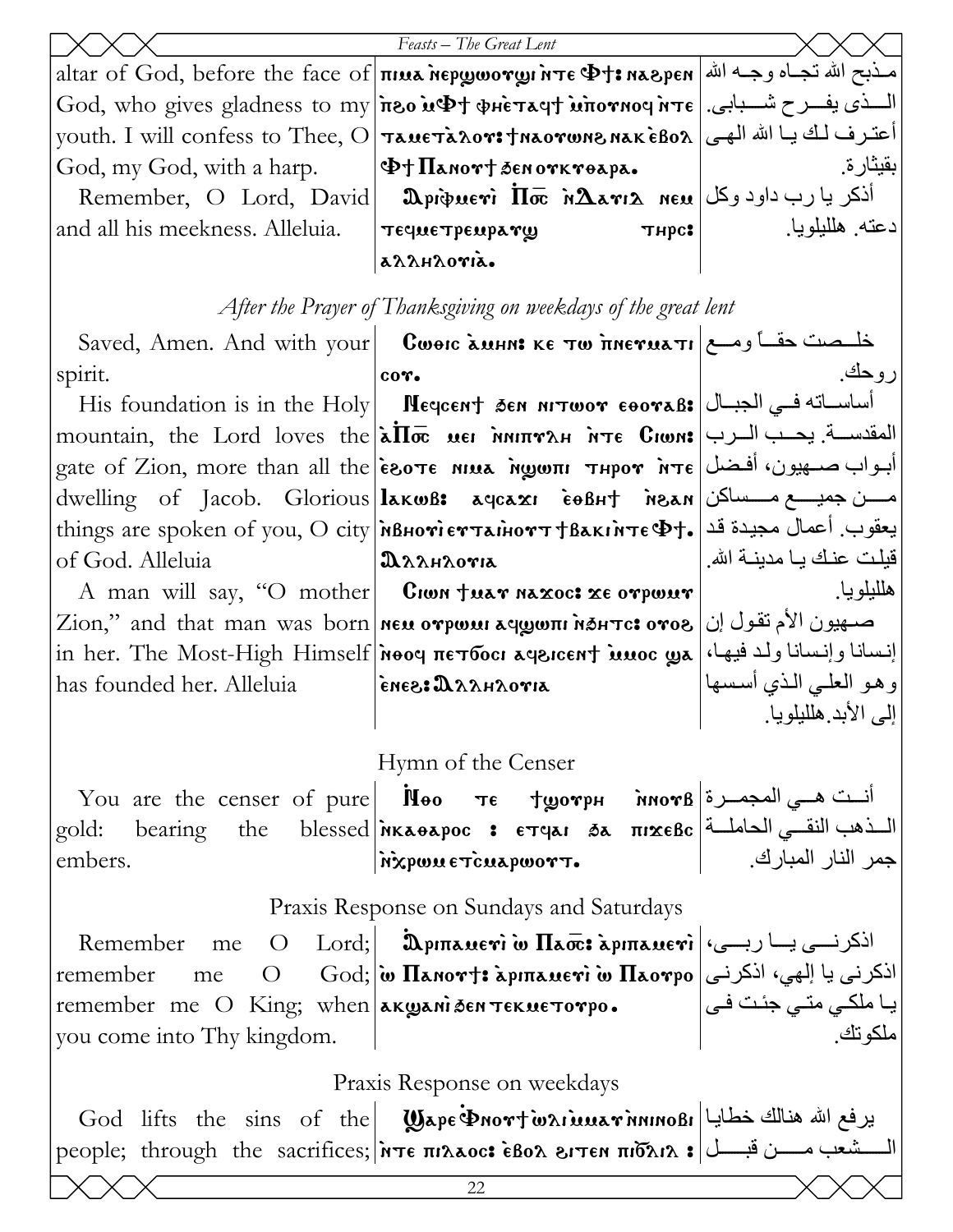|                               | Feasts – The Great Lent         |  |
|-------------------------------|---------------------------------|--|
| and the aroma of the incense. | -   ΝΕΩ ΠΙΣΘΟΙ ΝΤΕ ΠΙΣΘΟΙΝΟΥ (I |  |

A hymn said on Sundays of the Great Lent and the Last Friday after the Praxis

The ever-greatest, Holy, pure | Петалот архн еретс ютотс | الاعظم الكهنة الاعظم Archpriest forever is the  $Holy$  EWNAC AXPANTON AVIOC 0060C. God. **Ката** 

According to the rites of  $U\in \mathbb{R}$ xice $\mathbf{r}$ ek Melchisedec the perfect, Holy rex rpoc. Mighty.

Immortal, have mercy upon us.

 $70$ **NHT NISAT** Τελιος  $0$ саркшөента ек Пнетматос

Who is incarnate of the Holy  $\|$ а́ую ке а̀унас  $\|$   $\|$ дриас  $\|$ тнс $|$   $\leq$   $\|$   $\leq$   $\|$   $\leq$   $\|$ Spirit and of Saint Mary the пароснот нета то итстирюн ريم القديسة مريم Virgin in a great mustery, Holy **атносабляетоселенсопнилс** 

# Parallax

Our Lord Jesus Christ, fasted

And, we too, let us fast, with **contract Sen NennoBi.** purity and righteousness, and let | Элюм гом иаремеринстетин: ونحن ايضاً فانسصم saying:

I have sinned, I have sinned, enxwinnoc. and  $no$ master forgiveness.

Our Father who Thy kingdom come, for Thine πιωον ψα nienes. is the glory forever.

incense is who she brings forth | NENNOBINANEBOX.

 $\mathbf{\hat{R}}$  Пембою Інсото Піхрютос: مبنا يسوع المسيح for us, forty days and forty еринстети едрни ехим: меле ربعين يوماً for us, forty days and forty nights, to save us from our sins. | nesoor neusue nexupes ya n Teq| واربعــين ليلــة حتـــى

us also pray, proclaiming and SEN OTTOTBO NEN OTHEONHIS OTOS (بطهارة وبسر ونسصلي NTENEPITPOCETXECOE: ENWW EBOX

ربے یسوع إغفر لے. My Lord Jesus, forgive me. For | இராலமாகாராலி: Пао Iнс хо | ربے یسوع إغفر لے. there is no servant without sin, лноеволеже мом вок на тернови at there is no servant without sin, лноеволеже without **or Le innon Troc ha TxweBox.** 

 $\chi_{\epsilon}$  Пемют  $\epsilon$ тдем мфнот:  $\frac{1}{\epsilon}$ ابانسا المسدی فسسی art in | Mapeq TorBo λαε πεκραΝ: Mapeci | المسموات ليتقدس إسمك Heaven, hallowed be Thy name,  $\vert$ אוצנ דנג של א אשאס אצב של האשה Heaven, hallowed be Thy name,  $\vert$ אב ה

Orcoomorg  $\pi \epsilon$ The incense is Mary; the orcoomory ETSEN TECNEXIS (البخور في بطنها) incense is in her womb; the orcoomorg scular innoq yagxa |البخور الذي تلده لكي

عليے طقس ملکے | asioc صبادق الكاميل قيدوس القو ي البتسول بسسر عظسيم، قدوس النذي لا يمسوت ار حمنا

إلى الابد الطاهر ، قدوس

البخور ِ

الله

خلصنا من خطابانا صـار خين قائلين: اخطأت اخطأت با ولا سيد بلا غفران المجد إلى الابد. البخـور هـو مـريم، |Uapia:

بغفر لنا خطابانا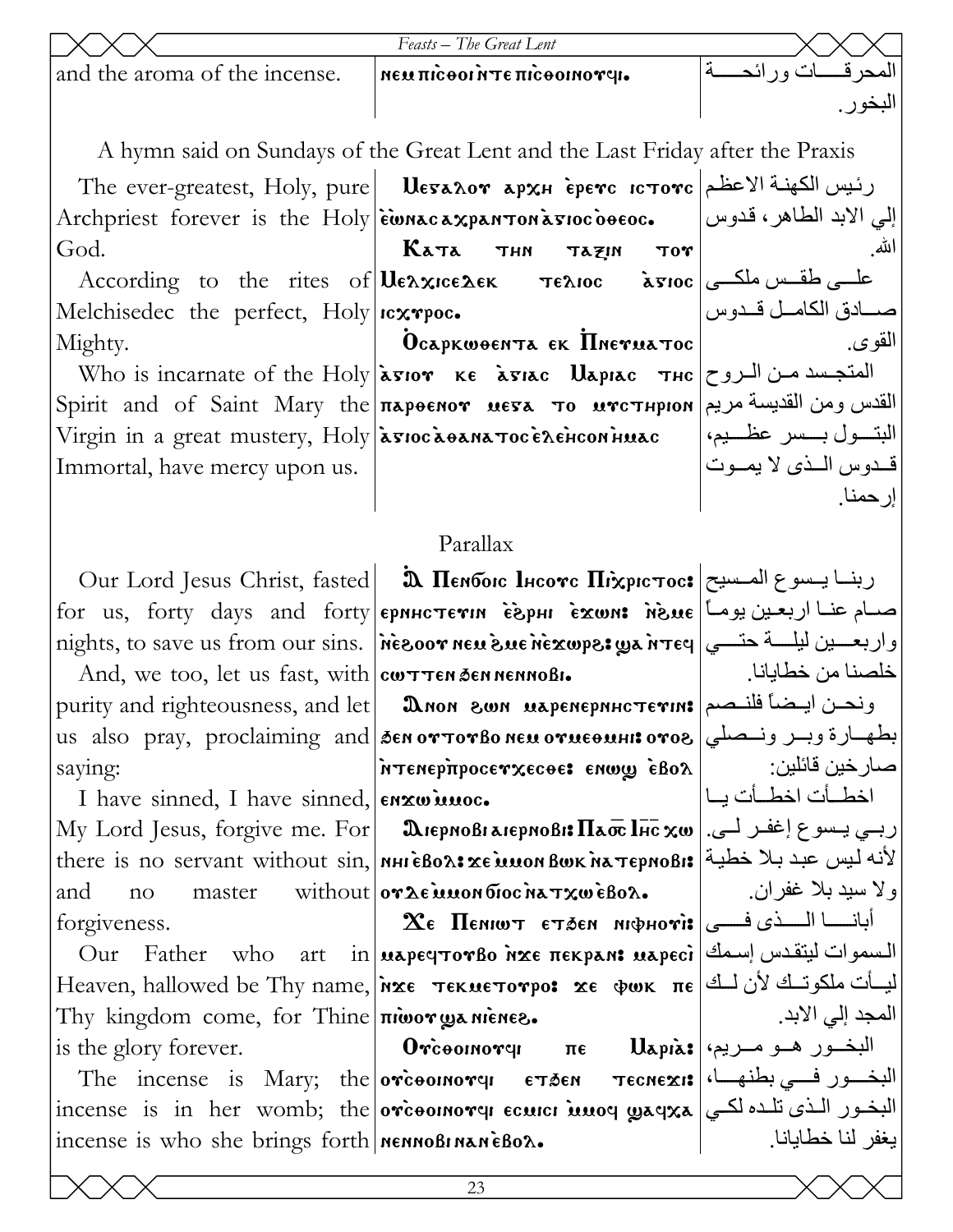| to fogive us our sins.                                          | $\vert$ Uapenswo neu niassesoo enwy $\vert$ الملائك $\vert$ iloshi are neu niassesoo enwy                                                                                                                                       |                               |  |
|-----------------------------------------------------------------|---------------------------------------------------------------------------------------------------------------------------------------------------------------------------------------------------------------------------------|-------------------------------|--|
|                                                                 | Let us praise with the angels enso ensw muoc: xe aziac aziac   :فسائلين:   Let us praise with the angels                                                                                                                        |                               |  |
| proclaiming and saying: meet aziac Uapia Trapoenoc.             |                                                                                                                                                                                                                                 | مستحقة مستحقة مستحقة          |  |
| meet meet, O Mary, the virgin.                                  |                                                                                                                                                                                                                                 | يا مريم العذراء.              |  |
|                                                                 | Gospel Response on Sundays and Saturdays of the great lent                                                                                                                                                                      |                               |  |
|                                                                 | Our Father who art in $\mathbf{X}$ є Пемют єтдем мюрноті: أبانسا المسنوي فسسى                                                                                                                                                   |                               |  |
|                                                                 | Heaven, hallowed by Your   MapeerTorBo Mxe πεκρan: المسموات ليتقدس إسمك                                                                                                                                                         |                               |  |
|                                                                 | name, Thy kingdom come, for <i>n</i> xe τεκμετονρο: xe φωκ πε كلوتك لأن للك                                                                                                                                                     |                               |  |
| Thine is the glory forever.   Triwor wa niènes.                 |                                                                                                                                                                                                                                 |                               |  |
|                                                                 | Blessed be the Father and the $\ \mathbf{x}\ $ \$ مبارك الآب والأبــن Blessed be the Father and the $\ \mathbf{x}\ $                                                                                                            |                               |  |
|                                                                 | Son and the Holy Spirit, the <i>Ilger New Hinnerua</i> cooraB: والمروح القدس الثبالوث                                                                                                                                           |                               |  |
|                                                                 | perfect Trinity. We worship   t трьас стхнк свол: темотюют   رالكامل نسجد له ونمجده.                                                                                                                                            |                               |  |
| Him and glorify Him.   issued Tentivor nac.                     |                                                                                                                                                                                                                                 |                               |  |
|                                                                 | Gospel Response on weekdays of the great lent                                                                                                                                                                                   |                               |  |
|                                                                 |                                                                                                                                                                                                                                 |                               |  |
|                                                                 | The peace of God, that is <b>Jerman NTE Ф1 ОНЕТООС</b> 21                                                                                                                                                                       |                               |  |
|                                                                 | above every thought, descends enorc MBEN: ce espHI SEN above every thought, descends enorc                                                                                                                                      |                               |  |
|                                                                 | in our hearts, through Christ METENSHT: بالمصليح يسوع ربنا. المسيح بيسوع ربنا. المجمعة                                                                                                                                          |                               |  |
| Jesus our Lord.                                                 | اخطــأت اخطــأت يــا  Дıєрнові а́нернові: Пабо́ю І́нс ]                                                                                                                                                                         |                               |  |
|                                                                 | I have sinned, I have sinned, xw NHI EBOA: xe MUON BOK   ربي يسوع إغفر لي. [ I have sinned, I have sinned, xw                                                                                                                   |                               |  |
|                                                                 | My Lord Jesus forgive me, for MATEPNOBI: ονλε νιιοη σοις  الأنه لميس عبد بلا خطية                                                                                                                                               |                               |  |
| there is no servant without sin harxwebox.                      |                                                                                                                                                                                                                                 | ولا سيد بلا غفران ِ           |  |
| nor<br>a                                                        | master without <b>X</b> є пемют етдем міфноті: أبانسا المسدي فسـى                                                                                                                                                               |                               |  |
| forgiveness.                                                    | السموات ليتقدس إسمك Ιαρεςιτονβο λχε πεκρan: μapeci                                                                                                                                                                              |                               |  |
|                                                                 | Our Father who art in <i>n</i> xe τεκμετονρο: xe φωκ πε كليسات ملكوتك لأن للك                                                                                                                                                   |                               |  |
| Heaven, hallowed by Your πιωον ψα niènes.                       |                                                                                                                                                                                                                                 | المجد إلي الابد.              |  |
| name, Thy kingdom come, for                                     |                                                                                                                                                                                                                                 |                               |  |
| Thine is the glory forever.                                     |                                                                                                                                                                                                                                 |                               |  |
| Aspasmos Adam                                                   |                                                                                                                                                                                                                                 |                               |  |
|                                                                 | For You desire not the death $\ \mathbf{x}_{\epsilon} - \mathbf{x}_{o}$ $\mathbf{v}_{o}$ $\mathbf{v}_{o}$ $\mathbf{v}_{o}$ $\mathbf{v}_{o}$ $\mathbf{v}_{o}$ $\mathbf{v}_{o}$                                                   |                               |  |
| of the sinner, but rather that he $\lambda$ interpreque problem |                                                                                                                                                                                                                                 | الخـاطئ مثـل أن يرجـع  м̀фрн+ |  |
|                                                                 |                                                                                                                                                                                                                                 |                               |  |
|                                                                 | Teturns and that his soul may integrace out interiors in the selections of the live.<br>Live live estore us O God to Your Uaraceon Tequence is the serve that his soul memorial and the serve is organizated and deal with us e |                               |  |
|                                                                 |                                                                                                                                                                                                                                 |                               |  |
|                                                                 |                                                                                                                                                                                                                                 |                               |  |

Feasts - The Great Lent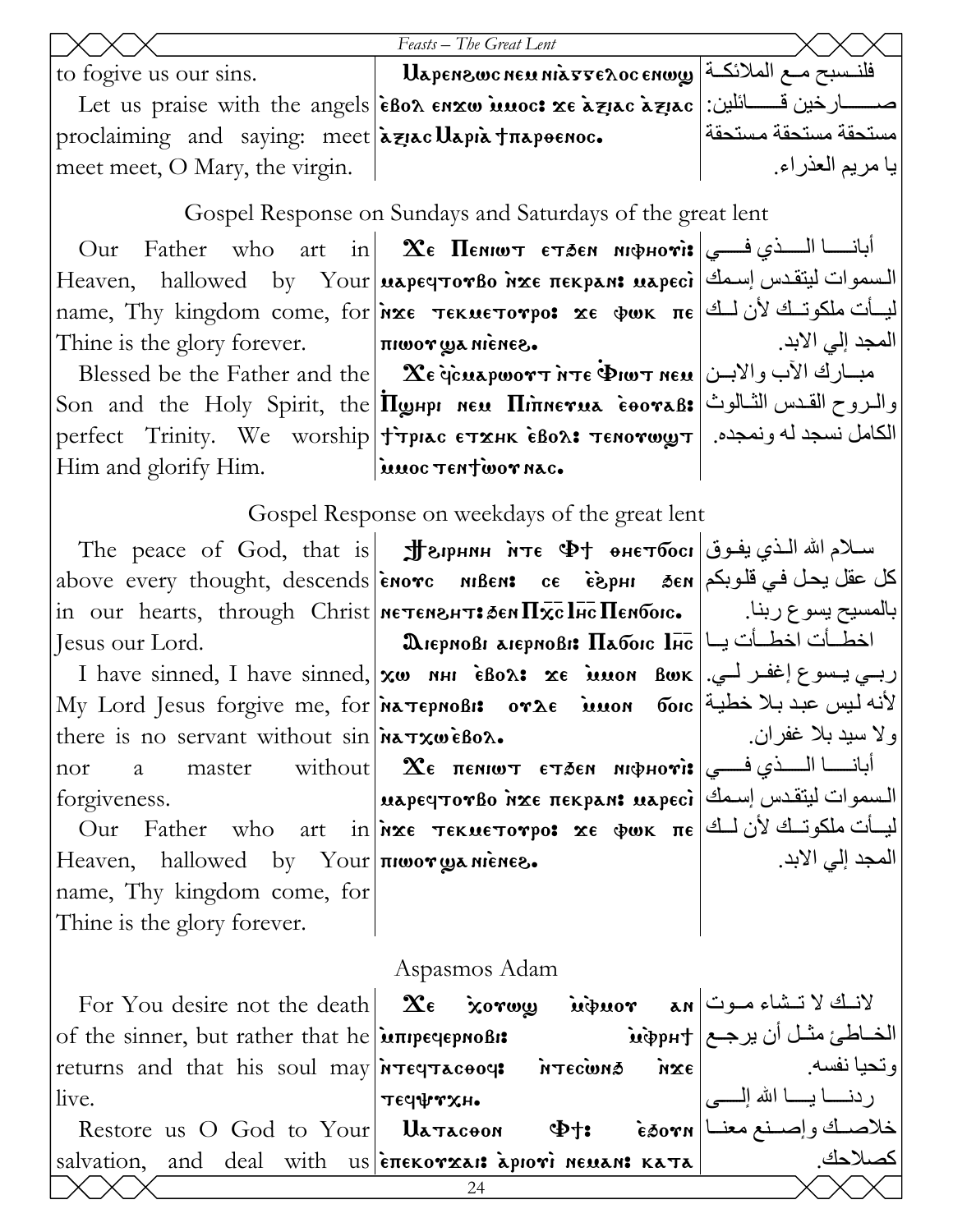#### *Feasts – The Great Lent*   $\arccot\ddot{\text{ang}}$  to Your goodness.  $\arctan\ddot{\text{arg}}$ Aspasmos Watos  $\texttt{I} \; \; \text{know} \; \; \text{that} \; \; \text{you} \; \; \text{are} \; \; \text{good}, \big| \; \; \; \text{#cworm} \; \; \text{xe} \; \; \text{noox} \; \; \text{oràsaeoc:} \big| \text{til} \; \text{GUS} \big|$ compassionate and merciful. *invequenent* oros innaht: Remember me with Thy mercy apinaueri sen neknai:  $\boldsymbol{\mathfrak{g}}$ a ènes forever. `nte pi`ene\. رؤوف ورحيم أذكرنــي|\$тиа́нт برحمتك إلى أبد الأبد.

I pray to Thee my Lord Jesus anger, nor reprove ignorance with Thy Wrath.

Alleluia, Alleluia, Alleluia. mercy.

Holy, Holy, Holy is the Lord full of your Holy Glory.

do not rebuke me with Thine **imepcosiimoi sen πεκαωn τον λε**  $\sharp$ тωв $\bm s$  مستف يساربى $\mathbf{I}$ تة مست $\mathbf{I}$ ه تاس بغــضبك ولا برجـــزك| on ðen πeκ̀ußon м̀πєр†̀cßω `ntametat `emi.

 $\mathrm{Christ~fasted~ for~us.~Forty~ days}|$ هلليلويسا، المسيح صسام and Forty nights. Have mercy **`e`ophi exwn: م**قامة and Forty nights. Have mercy upon us according to Your great |พัexwps: מפֿון אפּ κατα πεκνιφτ ||ترحمنـــا  ${\bf a}$ هلليلويسـا، هلليلويــــا، ${\bf a}$ هتليلويـــا، هلليلويـــا، `nnai.

رب الصاباؤوت، السماء|بنا оf hosts. Heaven and earth are|савашо: плнрнс о̀ отранос ке ̀н  ${\bf \hat{\Omega}}$ sıoc  $~\,$ آم $\,$ g agioc $~\,$  k $\,$ rpıoc  $\,$   $\,$ ندوس قـدوس  $\,$  $|$  3 H  $\,$  thc  $\,$  a siac coy  $\Delta$ o Zhc.

تؤدب جهالتى.

آعظيم رحمتك.

والأرض مملوءتـان مـن مجدك الأقدس.

# Another Aspasmos Watos

 $\Pi$ енс $\omega$ тнр aالربعــــين يومــــــاً عني مسكة مسن عنـــــا اربعـــــين يومـــــاً واربعــــين ليلــــة حتـــــي|مميع مع مع مون مع من مع موه مقدم من من مقدم حت integcotten eBorsa TILiaboroc. مخلصنا الصالح صـام| m̄aʊaoc

فأنسسصل ونسسصوم| Шарєм Улна мотерністечін بطهسارة وبسر فيعطينسا | aen or rorßo neu orue اجراً صـالحاً فـي ملكوت| หันพัดงายึะxе `enaneq 'aen أجراً صـالحاً فـي ملكوت ivou¢innoqvorauo

هلليلويسـا، هلليلويـــا، saraorià: `` هماليلويـــا، هلليلويـــا، а̀аллнлотı̀а:  $\Pi\bar{\rm xc}$  аqеринстетин $|$ ملليلويسا، المسيح صسام عنـــــا أربعـــــين يومـــــاً | эиی سه тоовэ́й эизй зиш де́э́ وأربعــين ليلــة ارحمنـــا| héxwps: nai nan kata πeknigh `nnai.

 ${\bf \hat{\Omega}}$ رب الــــــصاباؤوت، K ${\bf r}$ pioc `agioc:  ${\bf k}$ 

خلصنا من ابليس. السماوات.

آعظيم رحمتك.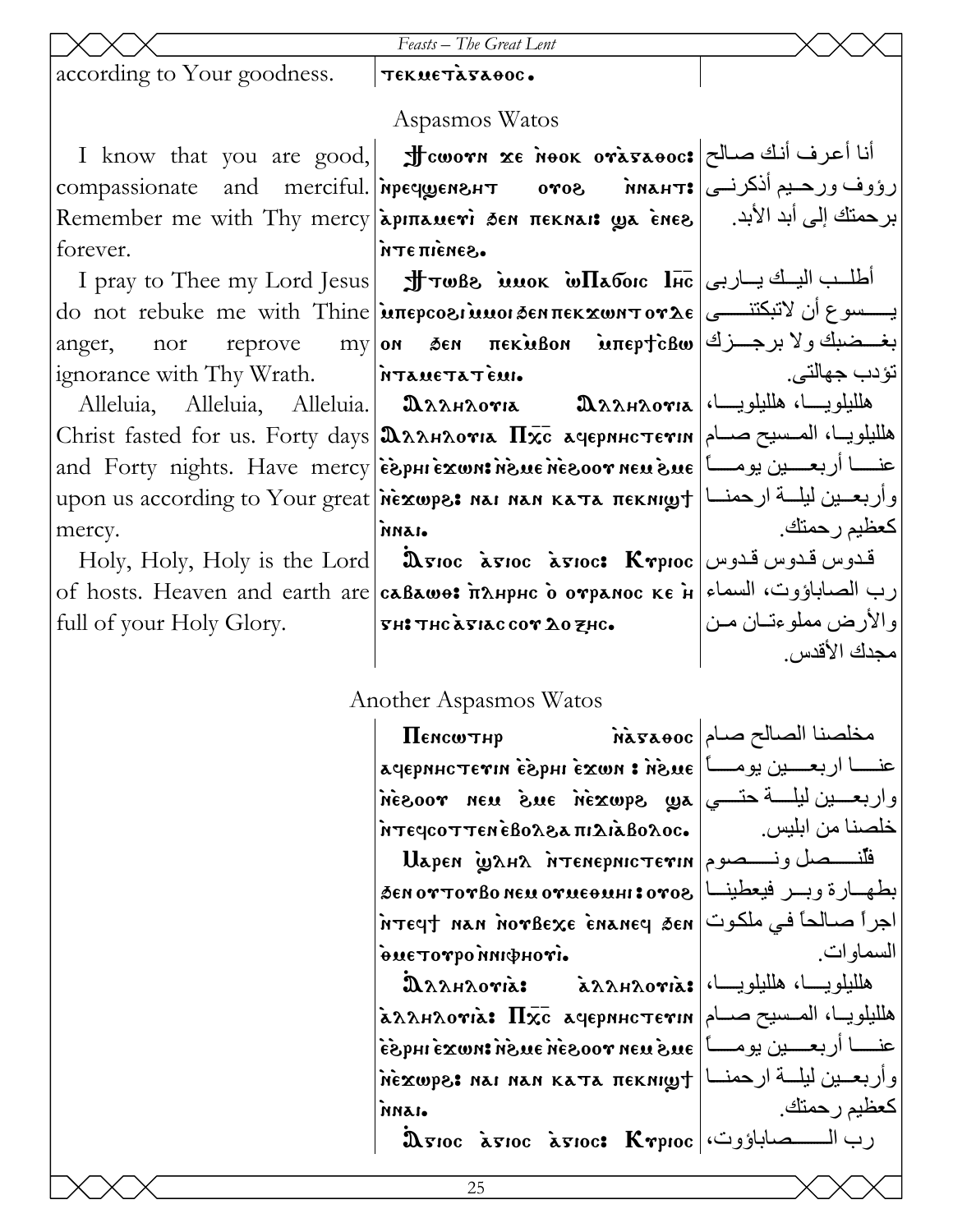*Feasts – The Great Lent*  cabawq> `plhrhc `o ouranoc ke `h الѧѧѧѧѧѧѧѧѧѧѧѧѧѧѧѧѧѧѧѧѧسماء والأرض THE THE A THAC COT  $\Delta$ O ZHC. مملو ءتـــان مــــن مجـــدك الأقدس. Response of the psalm 150 during communion

Jesus Christ fasted for us $\mid$   $\overline{\textbf{a}}$  l் $\overline{\textbf{a}}$  ерлнстетин ѐ $\overline{\textbf{c}}$ рни $\mid$ مسيح صــام forty days and forty nights. عنـــــا اربعـــــين يومـــــاً|عىىغ يوم مسموعة بن من من يومـــــاً  $\cdot$ sqo $\mathbf x$ ən $\vert$ واربعين ليلة.

A hymn said during the communion on Sundays and Saturdays of the great lent

became man.

and became man.

days and fort nights.

When He fasted, He was with  $\vert$  **N** days of our solitude.

and saying as He taught us.

forever.

The Body and the Blood that Picwma nem pi`cnof `ntak> pe الجسد والدم الѧذين لѧك are Yours for the forgiveness of $|\text{in} \text{x}$ w èbo $\text{a}$  `nte nennobi: neu $|$ معها لمغفرة الخطايـا مـع  $\sin$ sins with the New Testament $|$ † $\alpha$ і $\lambda$ әнкн  $\alpha$ мвері $\epsilon$  етактніс $|$ يشد الجديسد المسذي

A Great mystery beyond all Ouni]; `mmucthrion> efca سرٌ عظيم يفوق عقول البشر . هو سعي مخلصنا|Buman minds is the pursuit of $|\overline{\mathfrak{m}}$ wwi enino ${\mathfrak{m}}$ c  $\overline{\mathfrak{m}}$ wwi πε our Savior who descended and $|{\bf \dot{u}}$ Пємсωтнр ${\bf r}$ втачі ач ${\bf g}$ юлгі и ${\bf g}$ нрг $|$ بار إبـن `nrwmi.

The Good Lover of mankind Pimairwmi `n`agaqoc> who sustained Israel forty days $\ket{\Phi}$ ארڤ $\bm{\pi}$ ه میر $\mathbf{\bar{n}}$ مه المعرائيل $\ket{\psi}$ in the wilderness, descended $\vert$ אָמאָה ז $\alpha$  און τη τημαία αφωπι $\vert$ ωπι البريــة awan iquan محب البشر الصالح| sasaoo:

و لمما أكمل التواضـع | When He completed the | Єπαqxωκ ̀ $\,$ мпюєвιὸз мененса humility after thirty years, He $|$ بعــد ثلاثــين ســنة مــن $\,$ م مو $\,$ ه λομον $\,$ ، مه $\,$  من ما $\,$ was baptized, and fasted forty|عتمـدوصــام|بين، إعتمـد وصــام  $\mathbf{sgw}$ wr in e

the beasts in the wilderness, so $|$ єтач̀ерннсттин гитураче: الوحوش این میم الوحوش that we do like Him during the אדור זהרא πεчрн†: אות נשב בא הלאז (hat we do like Him during the SHOREM NIQHPIONS icixia.

Come, let us cry to Him, and  $\vert$  **Luwini intenwy or BHq oros** weep before Him. Proclaiming|พัรตทุนน พล&pay: enww èBo $\mathtt{a}$ |فهرخ نحـوه  $\text{Our Father who art in hexen} \left| \quad \mathbf{\mathbf{\mathfrak{X}}\varepsilon} \right. \left. \quad \text{then } \mathsf{m}\right.$   $\text{or} \mathsf{a} \mathsf{r} \left. \text{and} \right.$   $\text{For} \mathsf{m} \leftarrow \mathsf{a} \left. \text{and} \right.$ hallowed be Thy Name in every|ม&рєчтотво пхє пєкрам: تحمي السسموات | allowed be Thy Name in every generation and generation <mark>niben ke feneà: லூக ene& וل</mark>يتقـدس إسـمك فـي كـل ونبكي أمامـه، صــارخين| .enxw ونبكي أمامـه، صــارخين  $TIPRE<sub>2</sub>$ 

أتى وصار إبن بشر. ار بعـين يومــاً و أر بعـين ليلة. نمصنع مثله فمي زمـن وحدتنا. جيل وجيل. وإلي الابد.

بشر.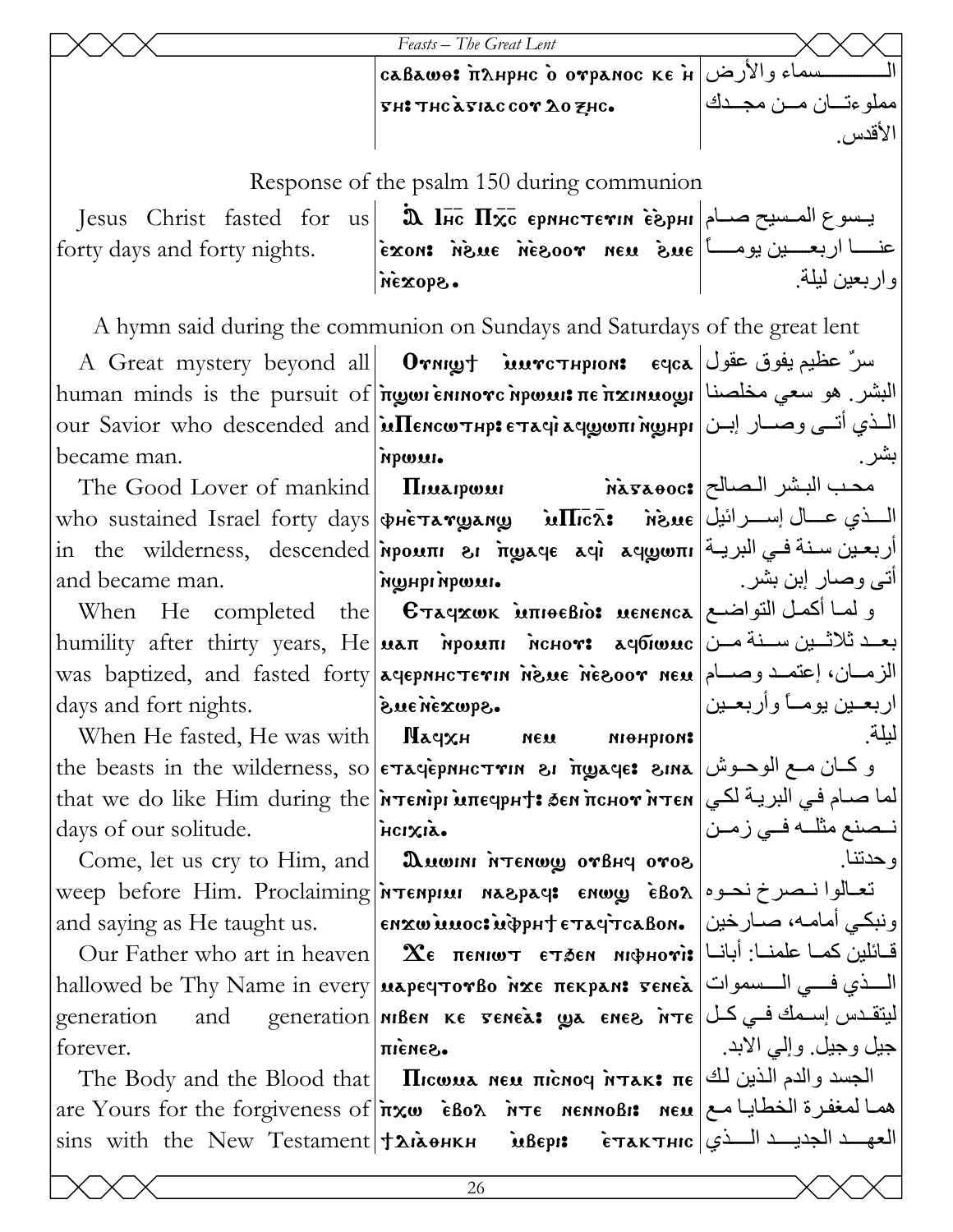|                                                                  | Feasts - The Great Lent                                                                                                              |                            |
|------------------------------------------------------------------|--------------------------------------------------------------------------------------------------------------------------------------|----------------------------|
| which You gave to Your Inneкмаентно.                             |                                                                                                                                      | اعطيته لتلاميذك            |
| disciples.                                                       | فنحن اخذنا منهم هذا Ιτοτοτ: εδολ διτοι                                                                                               |                            |
|                                                                  | We took from them this <i>i</i> лагттос $\frac{1}{2}$ $\frac{1}{2}$ $\frac{1}{2}$ $\frac{1}{2}$ $\frac{1}{2}$ المثال الذي اعطيته لهم |                            |
|                                                                  | example which You gave them еоремаю ката снот мивем: لكى نصنعه في كل حين                                                             |                            |
| to do it all the time till Your <del>nex xini in as conav.</del> |                                                                                                                                      | إلى مجيئك الثاني.          |
| Second Coming.                                                   | الآن تنولنا من جسدك  ქխոот албі є̀βоλбєн πєκсωма: الآن تنولنا من جسدك                                                                |                            |
|                                                                  | Now we partook of Your New πεκενιο λελθικον λεπειρει (الحقيقيين تجديداً                                                              |                            |
|                                                                  | True Body and Blood, a renewal epBepr epon: neu orxw eBox nTe   القلوبنا وغفرانا لخطايانا .   True Body and Blood, a renewal         |                            |
| of our hearts and forgiveness of <b>NENNOBI.</b>                 |                                                                                                                                      | أطــرد الــشيطان عنــا     |
| our sins.                                                        | $\delta$ النكمل بسلام لأنه ليس لنا $\sim$ 8apon النكمل بسلام لأنه ليس                                                                |                            |
|                                                                  | Cast the demons away from еөремхок евол бен отврнин: хе صلى ضعية اتفاء الكه فسي ضعية                                                 |                            |
|                                                                  | us to complete in peace for we innon NTAN EBOX EPOK SEN                                                                              | وشدائدنا                   |
|                                                                  | have none but only You in our neneoxes new nenearly net.                                                                             | لاننسا نحسن شسعبك          |
|                                                                  | tribulations and hardships. $\mathbf{X} \epsilon$ anon $\mathbf{x}$ ар п $\epsilon$ пек $\lambda$ аос: нем تجاوز   наривания в сек   |                            |
|                                                                  | We are Your people and the <b>Miccwor</b> $n = \frac{1}{\pi}$ $\frac{1}{\pi}$ $\frac{1}{\pi}$ $\frac{1}{\pi}$ $\frac{1}{\pi}$        |                            |
|                                                                  | sheep of Your flock, do not innenanousia ewe asaeoc oros                                                                             | البشر ِ                    |
| look to our sins as Gracious and <b>interprettion</b> .          |                                                                                                                                      | و إجعلنسا مسستحقين         |
| Lover of mankind.                                                | $0$ ros apiten neutral independence is $0$ ros                                                                                       |                            |
|                                                                  | Let us be worthy of Your inters wor w πηρεφηροεωι δεν / الأيسام ونحسن بالا                                                           |                            |
|                                                                  | grace, O Savior, in these days, naresoor enor naonoBi: neu                                                                           | خطيه مع صوم نقي.           |
| to become without sin and in <b>отнистіх естотвнотт.</b>         |                                                                                                                                      | و لنحب بعضناً بعضاً        |
|                                                                  | pure fasting.   Uapen Menpe Nenephor NTEN ipi اونسصنع التواضــغ لاننــا  pure fasting.                                               |                            |
|                                                                  | Let us love one another and interesios xe eBoASITEN TATATIS   بالمحبة نكمل الوصايا. [[                                               |                            |
| be humble for through love, we <b>was xox EBOA</b> MNENTOAH.     |                                                                                                                                      | الناموس والانبياء هما      |
| fulfill the commandments.                                        | $\Pi$ иломос мем мітрофн $\tau$ нс $\mathbf{r}$ пе $ $ المحبــة التــي بغيـر ريــاء                                                  |                            |
|                                                                  | The Law and the Prophets +λγαπι Mλθυετωοβι: xe εδολ   النا من قبل المحبة ننال                                                        |                            |
|                                                                  | are love without hypocrisy, for $\arctan \frac{1}{2}$                                                                                | المغفر ة                   |
|                                                                  | through love we can obtain $\alpha$ $\alpha$ фро мисканс $\alpha$ счотни $ \omega$ الكنائس                                           |                            |
| forgiveness.                                                     |                                                                                                                                      |                            |
|                                                                  | الإيمان المستقيم لكسي  Let the doors of the Churches  επιοντωη: 3ma ντεησι immy   مستقيم لكسي                                        |                            |
| be open for us, and confirm us <b>ETENSOTEBOA SENPWK.</b>        |                                                                                                                                      | ننــال الوعـد الـصـادق مـن |
| perfectly in the straight faith to $\mathbf{\Sigma}\epsilon$     | <b>iniwus</b><br>noqas                                                                                                               | فمك                        |
|                                                                  | القائـل تعـالوا إلـي يـا πκειταιής the faithful promise of nheтс̀марωοντ אדר πarw ווقائـل تعـالوا إلـي                               |                            |
| Your mouth.                                                      | مباركي أبي رثوا الحياه ипшола венни مباركي أبي رثوا الحياه                                                                           |                            |
| Which says "Come, you that eBox waenes.                          |                                                                                                                                      | الدائمة إلى الابد.         |
| are blessed by My Father inherit                                 | 27                                                                                                                                   |                            |
|                                                                  |                                                                                                                                      |                            |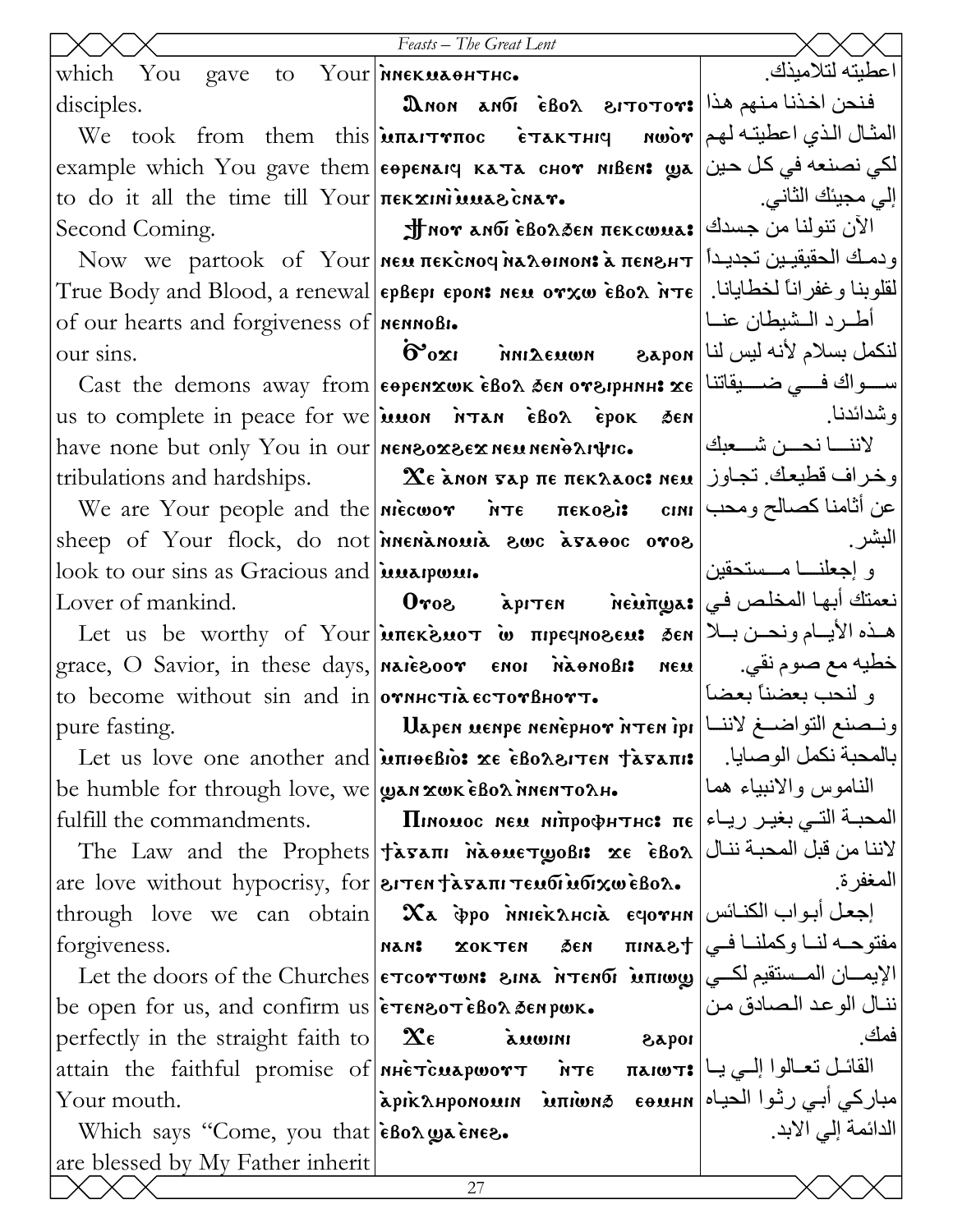eternal life".

#### Conlusion of the Liturgy during the great lent

For the Body and Blood of  $\mathbf C$  we also which we have partaken, we  $\alpha$  arrwerx apic ricomen. give thanks.

Glory be to the Father and *Inerua TI*. the Son and the Holy Spirit.

the only Begotten God, of **атто етхаристноммен.** which we have partaken, we **Kentraken Kestaken**  $\mathbf{K}$ e **Kentraken** Kestaken We ke versionac give thanks.

the ages of ages. Amen.

angels and the orders of the  $\epsilon n \times \omega$ prayers through the

mercy. Lord bless. Amen. Bless мнієвол хомпісног. me. Behold, the metanoia: Forgive me. Say the blessing.

the only Begotten God, of word rent Geor:  $u \in \mathbb{R}$  and  $v \in \mathbb{R}$  and  $v \in \mathbb{R}$ 

 $\Delta$ οξα πατρι κε Τιω κε λσιω  $|$ (المجد للأب والإبـن

COULATOC  $K \in$ For the Body and Blood of **монотенне Осотемет алавонтес** | المسنان تناولنا منهما

MHUA SHUNNUJJ NOT

Now and forever and unto **Φai πε πιονικα κει πιονογ**ήτε ( $\frac{1}{2}$ ) As Now and forever and unto  $\vert$  الوحيد هـذان اللـذان | пиомотемнс мотт: 1 лы пиомотемнс This is the body and blood of евох мантот: иарен уепемот | فانشكره / This is the body and blood of the Only Begotten God, of NTOTY NAPEN SWC NEN MATTEROC LANGE POINT DELITION which we have partaken. Let us nee NTATEL NTE MOICI NEER | EL CHEEL give thanks and praise with the *n*xopoc  $n\tau$ e nieus enogy  $\epsilon$ Box | وصـــفوف الأبــــرار innoc: highest and the coir of the wir aqepnuc revin Espul ison the will be a righteous crying out and saying: *nesoor neu sue nexope [فربعين ليلـة إقبَـل إليـك* ] "Thou, who fasted for us forty **won ерок итинстіл хо ині евол** | المصوم وإغفر لي أثـامي. Thou, who fasted for us days and forty nights, accept our *nex* anoura: 3. TEN MENTOBE NEN and forty nights, accept our *nex* fasting and forgive our sins MENTIPECBIA NTE TAGOIC MNHB and Uapia: cwt is used or or all nan.

intercessions of our Lady Mary. **Krpie Exencon: Krpie Exencon:** بارب ارحم بارب Save us and have mercy on us." |Ктріе стлотнсом: مسلم الرحم يسارك.| [Ктріе стлотнсом: а́мни: с̀мот Iord have mercy. Lord have report cuor eport ic tue anoist xw la all delight

KE EUATOC |الإله الوحيد فلنشكر ه والروح القدس.  $\epsilon$ جسد و دم الإله الوحيد ا فلنشكر ہ دهر الدهور . آمين ـ  $\mathbf{x}$ e صــار خين قـائلين: يــا مـن و ار حمنا ِ المطانية إغفروا لي قل البر كة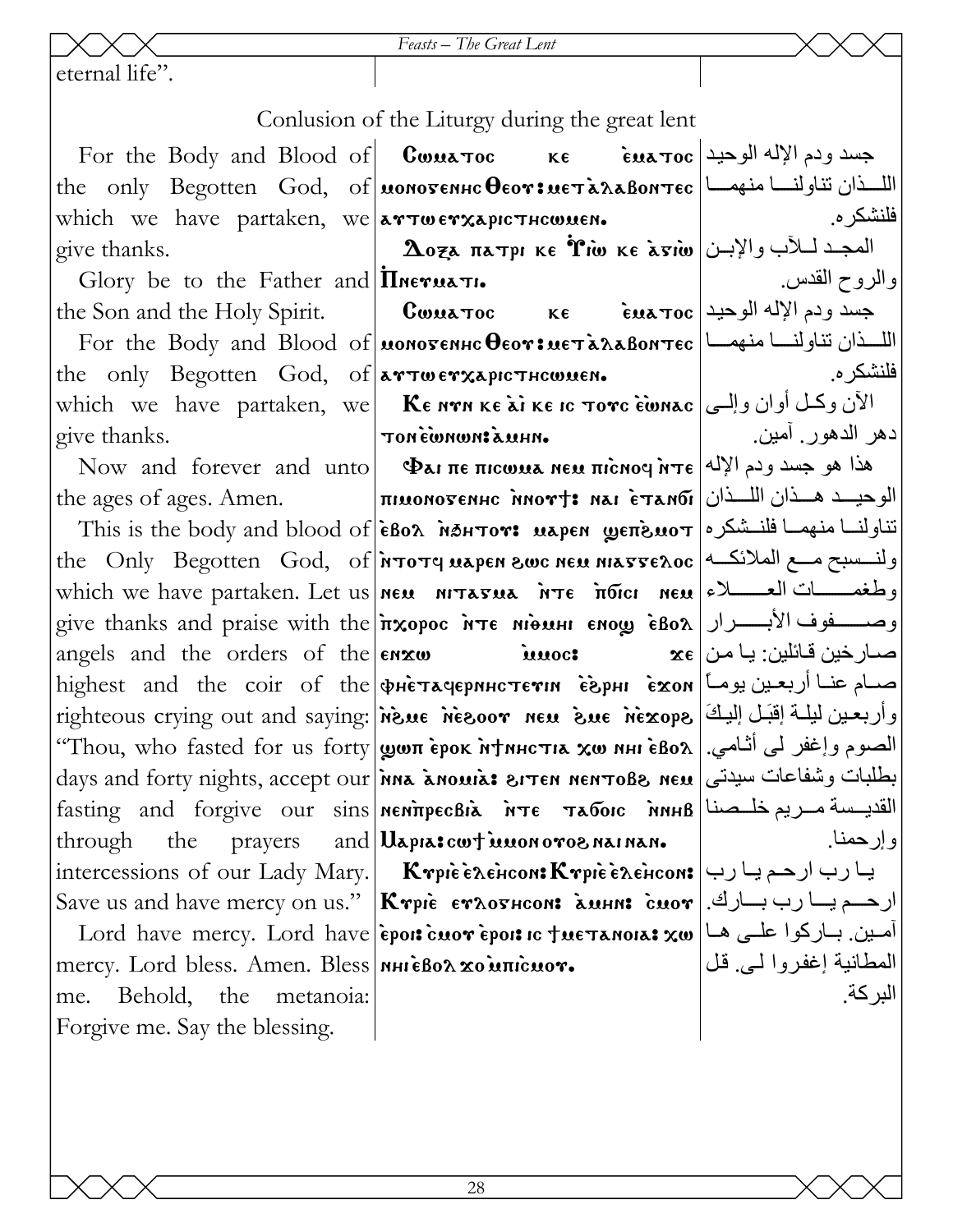# ANNUNCIATION

The Hymn of the Intercessions

بسشفاعات رئسيس | หาє Through the intercessions of  $\mathcal{E}_{\text{ITEN}}$ MITPECBIA the Holy Archangel Gabriel, the πιαρχματτελος εθοναβ  $\texttt{S}$ аβριμλ $\mid$ الملائكة الطاهر غبريال enunciator; O Lord, grant us the прагреннотр: Пос дриблиот нан: المبشر إيا رب أنعم علينا innyweBox NTE NENNOBI. بمغفر ة خطابانا forgiveness of our sins.

# The Praxis Response

Hail to her who has found grace, the Lord is with you. Hail | уоп мене: хере онетасбі итем | السلام | grace, the Lord is with you. Hail to her who received from the πιλεπελος μέρρα φιληκοσμος. angel the joy of the world.

# The Psalm Response

Alleluia. Alleluia. Jesus Christ, of the Virgin. Alleluia. Alleluia.

DAAHAOTIA: the Son of God, was incarnate | lнсотс Піхрістос Поднрі мФт: إيـسوع المسسيح إبـن الله | the Son of God, was aedicapz EBoAden Jnapoenoc: [2] Let aedicapz annnoria: annnoria.

 $\propto$  السلام للتـى وجـدت |  $\overline{\rm{m}}$  тот  $\overline{\rm{m}}$ 

The Gospel Response

Alleluia. Alleluia. Virgin.

This is He to Whom the glory forever.

perfect Trinity. We worship innoc Tentwornac. Him and glorify Him.

هللبلويسا. هللبلويسا. عقمهههههه Alleluia. Maanaoria: Alleluia. Jesus Christ, the Son of|хаандотіз: хаандотіз: Інсотс|كاليلويـا بـسوع | Alleluia. Jesus Christ, the Son of God, was incarnate of the **П** $\mathbf{u}$ **эрнетос Поднри**  $\mathbf{u}$ **Ф†: деристре** المسيح إبن الله تجسد من еволбен тароенос.

هذا اللذي ينبغي لله | Φαι ερε πιωον ερπρεπι nack is due, with His Good Father, *Heewor Masaooc*: new Himnerua | المجد مع أبيه المصالح and the Holy Spirit, now and **E**veral: cxen thor new ya enes.

Χε ερευαρωοντήτε Φιωτηκα Blessed be the Father and the *Ilghp New Hinnerua* cooraB: مبارك الآب والابـن Son and the Holy Spirit, the Trenac ETXHK EBOA: темотющт

هلليلويسا هلليلويسا | aAAHAorias هللبلو بالمطلبلو بال

للتى قبلت من الملاك

فرح العالم

المعذر اء والمروح القدس من الآن و إلى الأبد. الكامل نسجد له و نمجده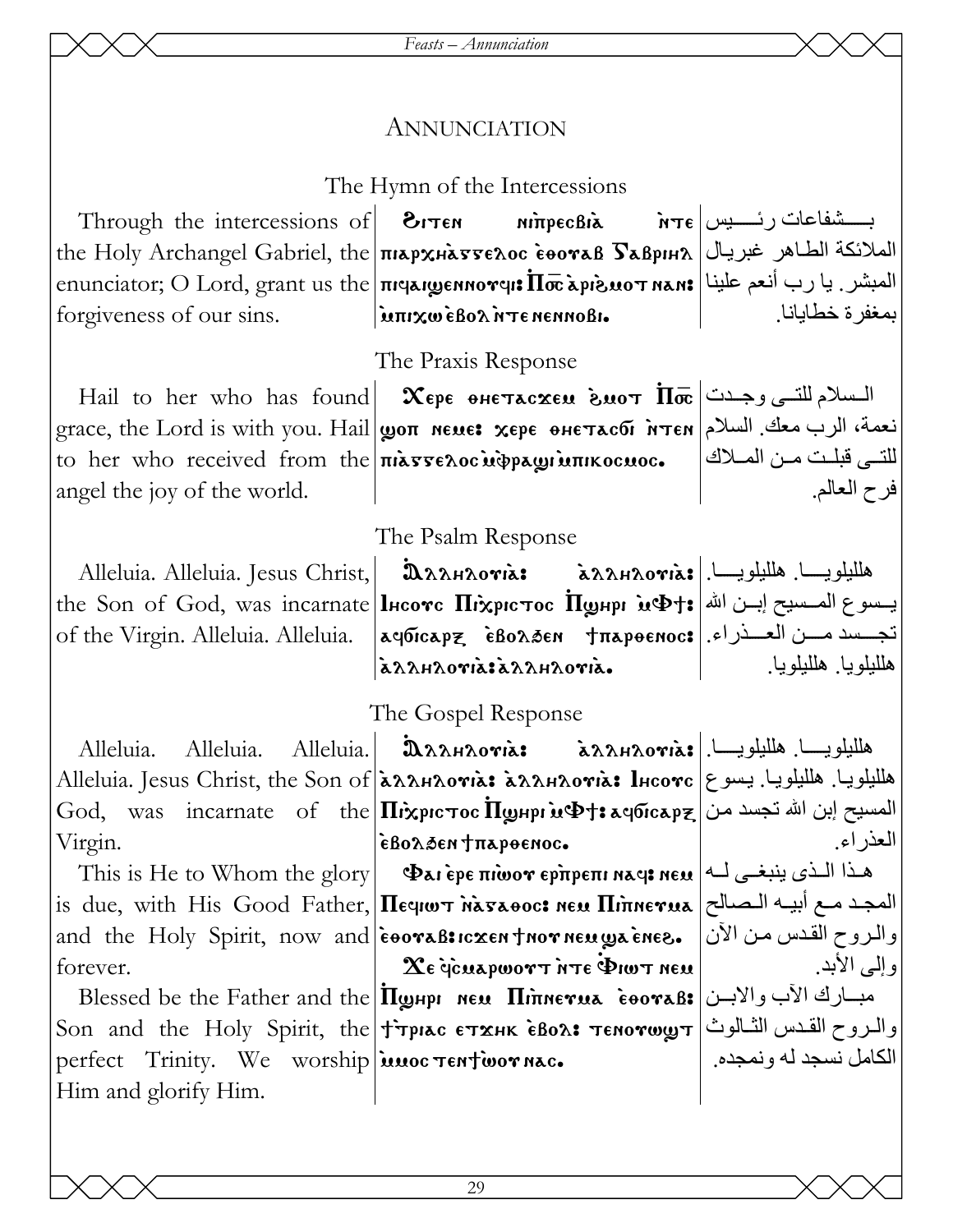# Aspasmos Adam

chaste, the preaching of the NTENIT por PHTHC. prophets.

grace, the Lord is with you. Hail πιλεπελος μφραμματικος μος to her who received from the angel the joy of the world.

Hail to the Mother of God,  $\alpha$ epe tuacnort:  $\pi$ ee  $\alpha$ Hail to the Mother of God,  $\alpha$ epe tuacnort:  $\pi$ ee  $\alpha$ Hail  $\alpha$ the joy of angels. Hail to the nisseroc: xepe tceune: newww | الملائكة المسلام للعفيفة، كرازة الأنبياء.

 $\mathbf X$ ере өнетасхем бмот:  $\overline{\Pi}$ от:  $\left|\overline{\text{Im}}\right|$  ) Hail to her who has found won neues xepe overaco NTEN level ther who has found

للتـى قبلـت مـن المـلاك

فرح العالم

الخطبة وحدها

و اِر حمنا ِ

خطابانا

# Aspasmos Watos

The T like us except, save for sin only. |imaraty.

Alleluia. Alleluia. Allehuia. I us.

Heaven of heavens **D**epeк июрноті ите июрноті: طأطأ سماء السموات bowed and came to womb of aqi εθωμτρα htπapeenoc: وأتى إلى بطن العذراء the virgin and became a man aqeppww intenpht: ya TEN φηοβι Julia silully of the virgin and became a man aqeppww

AAAHAOVIAS AAAHAOVIAS AULLE Jesus Christ, the Son of God, a ARAPAOVIA: IHCOVC HIXPICTOC |المسيح المصليح المستجر بيسوع المسيح الصلابي was incarnate of the Virgin. | Пунри мФт день сволден | سن الله تجسسد مسن Save us and have mercy upon | tπapoenoc: cwt innon oros nai | العسدراء خلسصنا| Save us and have mercy upon NAN.

# **LAZARUS SATURDAY**

Gosel Response (Raising Matins Incense)

كثيرة هي الأعاجيب | Хешш Уеалшфнрі many miracles He So-التسي صسنعها. أؤمسن | †1188 performed, I believe in His nie Taripi innove: might, for He is the King of eraque Txwpis xe nood πε πονρο (الخنه هو ملك NTEMWOT. المجدر Glory. Intercede on our behalf, O  $\mathcal{J}$  wве  $\inf \overline{\mathcal{A}}$  ове эрни ѐхим: w  $|u|$   $\mapsto$   $\inf$ 

the shepherd from the Christ, πιμανιετών ήτε Πάς: λαγαρος |ابها الراعي الذي للمسيح Lazarus the bishop, that he may **THE THE ATEL ATELAR ARANGER ARA** forgive us our sins.

Blessed be the Father and the  $\alpha$   $\alpha$ e dieuspwort inte  $\Phi$ nen neu Blessed be the Father and the Son and the Holy Spirit, the *Ilghp New Hinnerua* cooraB: والمروح القدس الشالوث

 $\epsilon$ Bo $\lambda$ .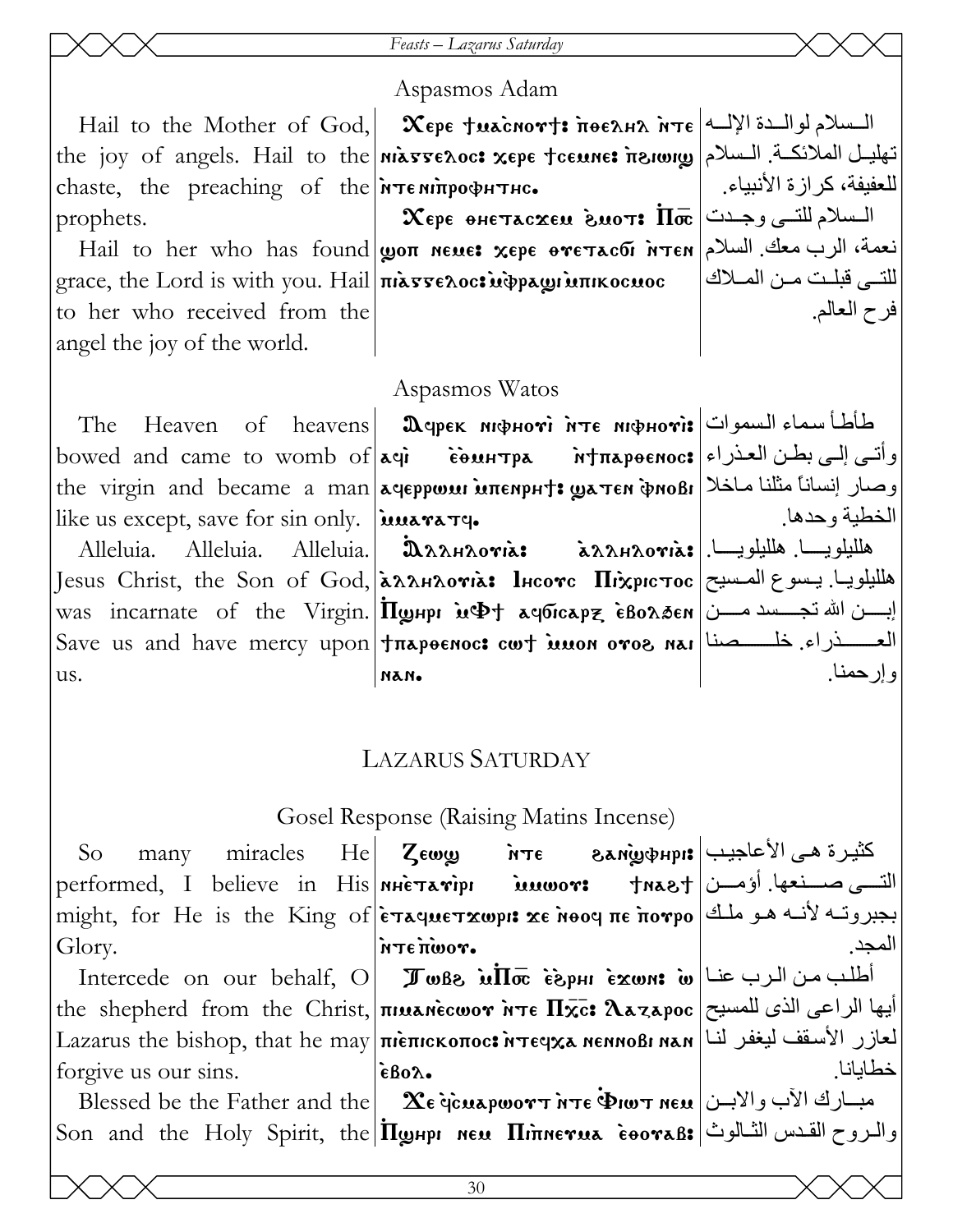|                                                                                                       | Feasts - Lazarus Saturday                                                                                                                                                                                            |                                                             |
|-------------------------------------------------------------------------------------------------------|----------------------------------------------------------------------------------------------------------------------------------------------------------------------------------------------------------------------|-------------------------------------------------------------|
|                                                                                                       | perfect Trinity. We worship   Trinic ETXHK EBOR: TENOYWWT                                                                                                                                                            | الكامل نسجد له ونمجده ِ                                     |
| Him and glorify Him.                                                                                  | iunoc TENTWOT NAC.                                                                                                                                                                                                   |                                                             |
|                                                                                                       | Praxis Response                                                                                                                                                                                                      |                                                             |
|                                                                                                       | Hail to Lazarus, whom He $\alpha$ epe $\lambda$ azapoc whetaqovnocq المسلا للعبازر المذي                                                                                                                             |                                                             |
|                                                                                                       | raised from the dead after four <b>uenenca grov nesoov: ua tovnoc</b> (تبعج أوبعة                                                                                                                                    |                                                             |
|                                                                                                       | days. O my Lord Jesus, raise my пазнт Паос lнс фнетачдоовеч ربى  days. O my Lord Jesus, raise my пазнт Паос lн                                                                                                       |                                                             |
|                                                                                                       |                                                                                                                                                                                                                      | يسوع الذي قتله الشرير .                                     |
| heart, which was killed by the $n \times \epsilon \pi n \pi \epsilon \tau \delta \omega \sigma \cdot$ |                                                                                                                                                                                                                      |                                                             |
| devil.                                                                                                |                                                                                                                                                                                                                      |                                                             |
|                                                                                                       | Gospel Response (Liturgy)                                                                                                                                                                                            |                                                             |
|                                                                                                       |                                                                                                                                                                                                                      |                                                             |
|                                                                                                       | raised from the dead after four <b>uenenca grov nesoov: ua tovnoc</b> (تبعج أوبعة                                                                                                                                    |                                                             |
|                                                                                                       | days. O my Lord Jesus, raise my <b>пазнт Пао lно</b> фнетачдоовеч [بالم، أقِم قلبـي يـا ربـي                                                                                                                         |                                                             |
| heart, which was killed by the $n \times \epsilon \pi n \pi \epsilon \tau \delta \omega \sigma \cdot$ |                                                                                                                                                                                                                      | يسو ع الذي قتله الشرير .                                    |
| devil.                                                                                                |                                                                                                                                                                                                                      |                                                             |
|                                                                                                       | Intercede on our behalf, $O \pi$ וֹגַא וֹנוֹ $\pi$ בּ $\pi$ בּה $\pi$ רא ז $\pi$ וּ היא השוחן                                                                                                                        |                                                             |
|                                                                                                       | the shepherd from the Christ, лиепископос: אודבּקאָז איז the shepherd from the Christ, שלוز الأسقف ليغفر لذا                                                                                                         |                                                             |
| Lazarus the bishop, that he may $\epsilon$ Bo $\lambda$ .                                             |                                                                                                                                                                                                                      | خطايانا                                                     |
| forgive us our sins.                                                                                  |                                                                                                                                                                                                                      |                                                             |
|                                                                                                       | Aspasmos Adam                                                                                                                                                                                                        |                                                             |
|                                                                                                       | Who is likened unto You? O   Min $\bar{x}$ ap sen ninort: $\epsilon$ roni   استهاك الآلهة يشبهك                                                                                                                      |                                                             |
|                                                                                                       | يارب، أنت هو الإله  Lord, among the gods, You are innor ilo Nook πε Φt innit ετίρι                                                                                                                                   |                                                             |
| the true God, the performer of neangular                                                              |                                                                                                                                                                                                                      |                                                             |
| miracles.                                                                                             | $\kappa$ cuapwort annower w $\Pi$ abioc                                                                                                                                                                              | الحقيقــــــــى، الـــــــصــانـع <br>الـعجائب <sub>.</sub> |
|                                                                                                       | Blessed are You in truth, O IFC NEM MEKIWT MATAOOC NEM عبارك أنت بالحقيقة                                                                                                                                            |                                                             |
| my Lord Jesus, with Your Good <i>Iinnerua</i> cooraB.                                                 |                                                                                                                                                                                                                      |                                                             |
| Father and the Holy Spirit.                                                                           |                                                                                                                                                                                                                      |                                                             |
|                                                                                                       |                                                                                                                                                                                                                      |                                                             |
| A hymn said during the communion                                                                      |                                                                                                                                                                                                                      |                                                             |
|                                                                                                       | لعسازر هلم خارجـاً. [Txc] Lazarus, come forth." Christ <b>محمد العصار من العربية (L</b> azarus, come forth." Christ<br>Mas called you, With His Life- <b>aquort   èpok:</b> бел   теqфионн   بالمسسيح دعــاك بــصونه |                                                             |
|                                                                                                       |                                                                                                                                                                                                                      |                                                             |

giving voice saying: Oh Lazarus, come forth. npeqtanðo**: x**e Aazapoc àuo**r** `ebol. Lazarus died and was buried,| Aazapoc aquov ovos avxaq:|وضع إ

فمي القبــر أربعــة أيــام،| In the tomb for four days, The|தலாம்பூகாம்புராம்தலார்ச்சலா

المحيى قائلاً لعازر هلم

خارجا.ً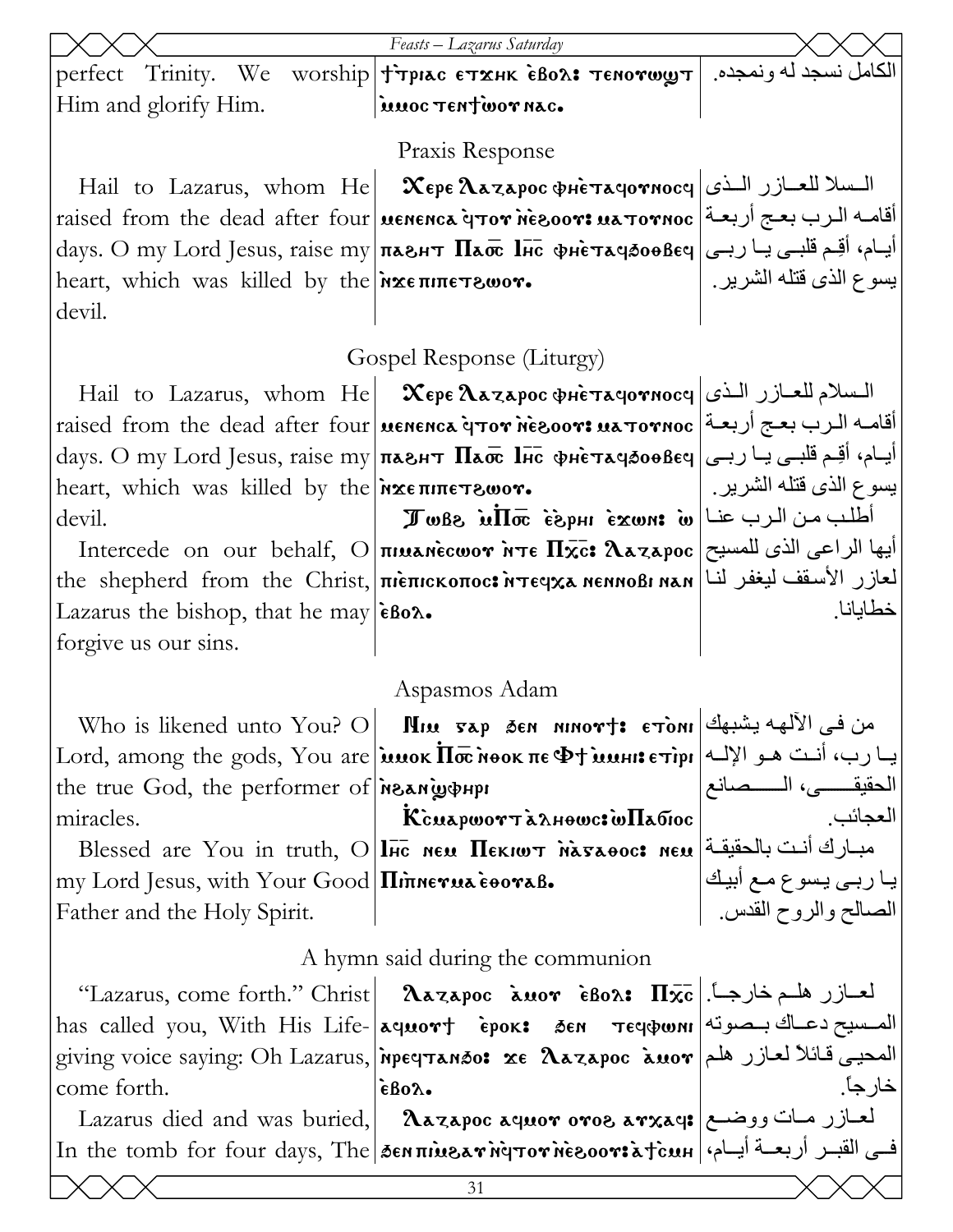|                                                                                                                                                                                                                          | Feasts - Lazarus Saturday                                                                                                                                                                                                                                                                                                                                                                                              |                                   |
|--------------------------------------------------------------------------------------------------------------------------------------------------------------------------------------------------------------------------|------------------------------------------------------------------------------------------------------------------------------------------------------------------------------------------------------------------------------------------------------------------------------------------------------------------------------------------------------------------------------------------------------------------------|-----------------------------------|
|                                                                                                                                                                                                                          | voice of the Lord reached him, NTE IIO too wapoes xe Aazapoc                                                                                                                                                                                                                                                                                                                                                           | صىوت الىرب بلغ إليه،              |
| Oh Lazarus, come forth.                                                                                                                                                                                                  | auoreBox.                                                                                                                                                                                                                                                                                                                                                                                                              | لعازر هلم خارجاً.                 |
|                                                                                                                                                                                                                          | The people who gathered, To     Пинш   статошот   سلجموع الذين إجتمعوا                                                                                                                                                                                                                                                                                                                                                 |                                   |
|                                                                                                                                                                                                                          | comfort his sisters, Heard the eopornout NTEquenis arcwreu                                                                                                                                                                                                                                                                                                                                                             | هناك ليعزوا أخته سمعوا            |
| Lord say to him, Oh Lazarus, $\overline{\mathbf{u}}$ $\overline{\mathbf{u}}$ $\overline{\mathbf{w}}$ : $\mathbf{x} \in \mathbf{A}$ $\mathbf{x}$ $\mathbf{x}$ poc $\overline{\mathbf{x}}$ and $\mathbf{x} \in \mathbf{A}$ |                                                                                                                                                                                                                                                                                                                                                                                                                        | الىرب قـائلاً: لعـازر هلـم        |
| come forth.                                                                                                                                                                                                              |                                                                                                                                                                                                                                                                                                                                                                                                                        | خارجاً.                           |
|                                                                                                                                                                                                                          | Martha said to our Lord <b>IIexe Uapea in Ince Ince</b> $\text{Lie}$                                                                                                                                                                                                                                                                                                                                                   |                                   |
|                                                                                                                                                                                                                          | Jesus: "If You were here, he anakxh inalua: nape nacon nor   إيسوع لمو كنت هنا. لم                                                                                                                                                                                                                                                                                                                                     |                                   |
|                                                                                                                                                                                                                          | would not die, But I know you an: aλλa tnaèun: xe $\Lambda$ azapoc علم العام العب من المعام العام العام ا                                                                                                                                                                                                                                                                                                              |                                   |
| will call him, Oh Lazarus, come aworeBox.                                                                                                                                                                                |                                                                                                                                                                                                                                                                                                                                                                                                                        | أنك تدعوه لعازر هلم               |
| forth."                                                                                                                                                                                                                  |                                                                                                                                                                                                                                                                                                                                                                                                                        | خار جاً ِ                         |
|                                                                                                                                                                                                                          | Our Lord said to her, "If you   $\Pi$ exaq nac $\tilde{\eta}$ xe $\Pi$ enot: xe  فقال لمها ربنا إن أمنت                                                                                                                                                                                                                                                                                                                |                                   |
|                                                                                                                                                                                                                          | بسى هــا هــوذا أدعــوه:  do believe, I am calling him, Oh ̀aрєшам маєт матт: 10 внппє                                                                                                                                                                                                                                                                                                                                 |                                   |
| Lazarus, come forth."                                                                                                                                                                                                    | $ \! \operatorname{\mathsf{t}}\{\mathsf{na}.$ لعازر هلم خارجاً. $ \! \operatorname{\mathsf{t}}\{\mathsf{a}\} \mathsf{a} \mathsf{a} \mathsf{a} \mathsf{a} \mathsf{a} \mathsf{a} \mathsf{a} \mathsf{a} \mathsf{a} \mathsf{a} \mathsf{a} \mathsf{a} \mathsf{a} \mathsf{a} \mathsf{a} \mathsf{a} \mathsf{a} \mathsf{a} \mathsf{a} \mathsf{a} \mathsf{a} \mathsf{a} \mathsf{a} \mathsf{a} \mathsf{a} \mathsf{a} \mathsf{a}$ |                                   |
|                                                                                                                                                                                                                          | $\epsilon$ Bo $\lambda$ .                                                                                                                                                                                                                                                                                                                                                                                              |                                   |
|                                                                                                                                                                                                                          | "I believe that you are, The   Силает хе ноок пе Пфири اتَّ الله أنك أنت هو إبن                                                                                                                                                                                                                                                                                                                                        |                                   |
|                                                                                                                                                                                                                          | الله تسستطيع أن تسدعوه :Son of God, You can call him ய Ф†: фнетотом јухом имок                                                                                                                                                                                                                                                                                                                                         |                                   |
|                                                                                                                                                                                                                          | with you power, Oh Lazarus, eopekwort epoq sen Tekxou: بقونسك لعسازر هلسم                                                                                                                                                                                                                                                                                                                                              |                                   |
| come forth."                                                                                                                                                                                                             | $ \lambda$ azapocanovebo $\lambda$ .                                                                                                                                                                                                                                                                                                                                                                                   | خارجاً.                           |
|                                                                                                                                                                                                                          | Saying this, He lifted His   Mar ETaqxoTor aqqar  الما قال هذا رفع عينيه<br>eyes, Towards His Good <b>  nneqBaλ: ὲπωωι δα πεqιω</b> τ   المسي فسوق نحسو أبيسه                                                                                                                                                                                                                                                          |                                   |
|                                                                                                                                                                                                                          | Father, And cried with a loud navasoo: Eqwy EBoAsen ornigh  بصالح صارخاً بصوت                                                                                                                                                                                                                                                                                                                                          |                                   |
| voice:                                                                                                                                                                                                                   | "Oh Lazarus, come ricunt xe Aazapoc auor eBon.                                                                                                                                                                                                                                                                                                                                                                         | عظــــــيم: لعـــــــازر هلـــــم |
| forth"                                                                                                                                                                                                                   |                                                                                                                                                                                                                                                                                                                                                                                                                        | خار جاً.                          |
|                                                                                                                                                                                                                          | The evil soldiers (the devils), MIRETEON ETATIONS MUOY SEN   مجنسود المسنس المسنين                                                                                                                                                                                                                                                                                                                                     |                                   |
|                                                                                                                                                                                                                          | Who bound him in bondage orwerBwk iniraproc: πεχωον www. أوثقوه في عبودية أسفل                                                                                                                                                                                                                                                                                                                                         |                                   |
|                                                                                                                                                                                                                          | down below, Said "Who is this   xe NIM TE ΦριεθΝΑ xe Φριταχι: xe   محد down below, Said "Who is this                                                                                                                                                                                                                                                                                                                   |                                   |
| who cries out, Oh Lazarus, $\alpha$ azapoc auor eßo $\lambda$ .                                                                                                                                                          |                                                                                                                                                                                                                                                                                                                                                                                                                        | هذا المتكلم: لعـازر هلـم          |
| come forth."                                                                                                                                                                                                             |                                                                                                                                                                                                                                                                                                                                                                                                                        | خارجاً.                           |
|                                                                                                                                                                                                                          | "Who is this whose voice, $\ \mathbf{x}_{\epsilon}\ $ ми п $\epsilon$ фат ѐтатечѐсин: من هو الذي صوته                                                                                                                                                                                                                                                                                                                  |                                   |
|                                                                                                                                                                                                                          | Broke the chains of the bound, ачкюю малтедно миречеств: علسر قيود المربوطين                                                                                                                                                                                                                                                                                                                                           |                                   |
|                                                                                                                                                                                                                          | وقبال لسه بغيـر خـوف: And commanded with out fear, xe aqxoc мaq sen orueтат8o†:                                                                                                                                                                                                                                                                                                                                        |                                   |
| Oh Lazarus, come forth."                                                                                                                                                                                                 | χελαταροσάμον έβολ.                                                                                                                                                                                                                                                                                                                                                                                                    | لعازر هلم خارجاً.                 |
|                                                                                                                                                                                                                          | "Come let us leave and   Jwornor xaq imoq oros  فوموا لنتركه ونهرب                                                                                                                                                                                                                                                                                                                                                     |                                   |
|                                                                                                                                                                                                                          | escape, For this is the Giver of en wor: var ne wher anso   رفت هدف اهلو محيسى                                                                                                                                                                                                                                                                                                                                         |                                   |
|                                                                                                                                                                                                                          | الأمـوات، أعلـن صـوته  Life, He commanded him with אموات، أعلـن صـوته ا                                                                                                                                                                                                                                                                                                                                                |                                   |
|                                                                                                                                                                                                                          | 32                                                                                                                                                                                                                                                                                                                                                                                                                     |                                   |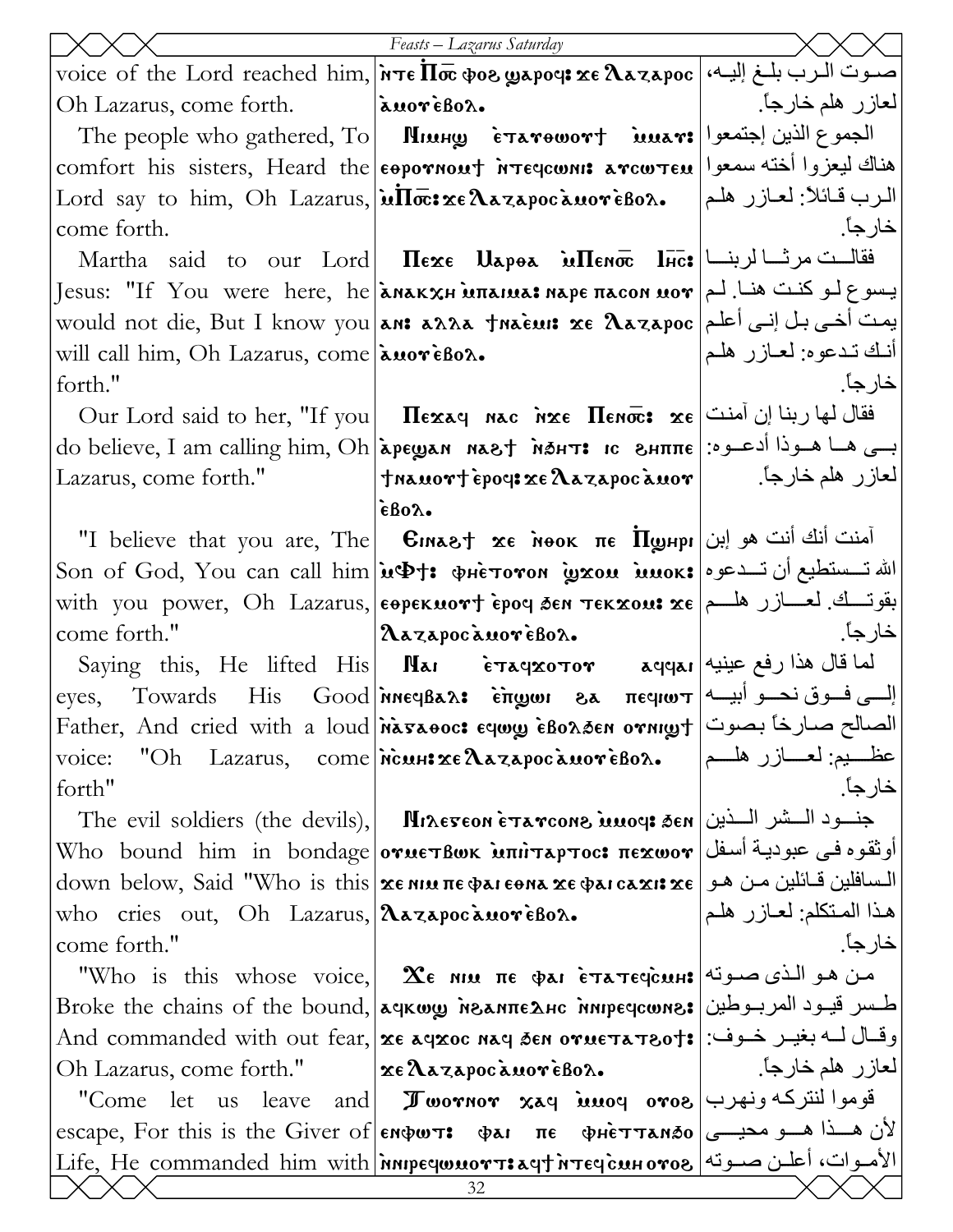|                                            | Feasts - Vespers of Palm Sunday                                                                                  |                       |
|--------------------------------------------|------------------------------------------------------------------------------------------------------------------|-----------------------|
|                                            | His voice, Oh Lazarus, come ageoneen imog: xe $\lambda$ azapoc عصار العسار السره: لعسار السم                     |                       |
| forth."                                    | auoreBox.                                                                                                        | خار جاً ِ             |
|                                            | Lazarus immediately came <b>Catoty Cately</b> Cane agi eBox: فخرج لعبازر لوقتيه                                  |                       |
|                                            | out, Bound up in his burial єqинр мотсодарюм: бем пхим оре مربوطاً بعمامة عندما                                  |                       |
|                                            | cloths, Once the Lord called to $\Pi\bar{\varpi}$ uovt epoc xe $\Lambda$ azapoc المرب قائلاً: لعازر              |                       |
| him, "Oh Lazarus, come forth."   auoreBon. |                                                                                                                  | هلم خار جاً ِ         |
|                                            | Those who came to Mary, Muerari 3a Uapia: arnast [صوا إلى المعام 15                                              |                       |
|                                            | مريم أمنوا من أجل ما   Believed because of what was   EOBE NHETTAITOT: NEM EOBE TOMH                             |                       |
|                                            | done, Also because of the voice <b>e Aaravcoouec: xe Aazapoc auov</b>  صنع ومن أجل الصوت                         |                       |
| they heard, Oh Lazarus, come eBox.         |                                                                                                                  | الذي سمعوه: لعازر هلم |
| forth.                                     |                                                                                                                  | خار جاً ِ             |
|                                            | Let us gather and praise, Our <b>Uapenewort oros intenswe:</b> فلنجتمع ونسبح ربنا                                |                       |
|                                            | Lord Jesus Christ, And cry out <b>in Tenge Inc ITzc:</b> $\tau$ enwy $\epsilon$ Bo $\lambda$ جسوع المسيح ونصرخ   |                       |
|                                            | to Him who has said, Oh upHetaqxoc: xe $\lambda$ azapoc auor ملغان: لعبازر هليم                                  |                       |
| Lazarus, come forth.                       | $\epsilon$ Bo $\lambda$ .                                                                                        | خار جاً ِ             |
|                                            | To forgive us our sins, And $\vert$ Xw NAM $\epsilon$ Bok Menanomia: اغفر $\vert$ i                              |                       |
|                                            | grant us Salvation, Through the oros ион ман мотситнры : واعطنا خلاصاً، بطلبات   grant us Salvation, Through the |                       |
|                                            | prayers and intercessions of our,   NENTWB8 NEM NENTPECBIAS ITTE   غريدتنا الملكة                                |                       |
| Queen St. Mary.                            | TENOC NNHB Tasia Uapia.                                                                                          | القديسة مريم.         |
|                                            |                                                                                                                  |                       |

# VESPERS OF PALM SUNDAY

# Evlogimenos

|                                                                                                                                                                                                                                                                                                                                                                                             | Blessed is He, Who comes: in $\vert$ <b>Cr</b> routings of pxonenoc: $\vert$                                                                                                                                         |       |
|---------------------------------------------------------------------------------------------------------------------------------------------------------------------------------------------------------------------------------------------------------------------------------------------------------------------------------------------------------------------------------------------|----------------------------------------------------------------------------------------------------------------------------------------------------------------------------------------------------------------------|-------|
|                                                                                                                                                                                                                                                                                                                                                                                             | $ \!\ln\!$ the name of the Lord: again in $ \! $ є́но́номатт ктрют:     па $n$ ін $ \! $ السرب وأيــضاً باســم                                                                                                       |       |
| the name of the Lord. $\vert$ $\epsilon$ $\sim$ $\vert$ $\epsilon$ $\sim$ $\epsilon$ $\sim$ $\epsilon$ $\sim$ $\epsilon$ $\sim$ $\epsilon$ $\sim$ $\epsilon$ $\sim$ $\epsilon$ $\sim$ $\epsilon$ $\sim$ $\epsilon$ $\sim$ $\epsilon$ $\sim$ $\epsilon$ $\sim$ $\epsilon$ $\sim$ $\epsilon$ $\sim$ $\epsilon$ $\sim$ $\epsilon$ $\sim$ $\epsilon$ $\sim$ $\epsilon$ $\sim$ $\epsilon$ $\sim$ |                                                                                                                                                                                                                      | الرب. |
|                                                                                                                                                                                                                                                                                                                                                                                             | Hosanna to the Son of David: <b>Weanna των Δενιλ: πaλιn</b>   پوستا لإبسن داود   Hosanna to the Son of David:   <b>Weanna των Δενιλ:</b> πaλιn                                                                       |       |
| $ $ again, to the Son of David. $ \tau \omega \dot{\gamma} \omega \Delta \alpha \gamma \gamma \Delta \cdot$                                                                                                                                                                                                                                                                                 |                                                                                                                                                                                                                      |       |
|                                                                                                                                                                                                                                                                                                                                                                                             |                                                                                                                                                                                                                      |       |
| in the highest.                                                                                                                                                                                                                                                                                                                                                                             | ентістфістіс.                                                                                                                                                                                                        |       |
|                                                                                                                                                                                                                                                                                                                                                                                             | Hosanna, O King of Israel:  <b>Weanna Bacı<math>\Delta</math>nov lepah<math>\Delta</math>: اوصـنـا ملـك إسـرائيل</b>                                                                                                 |       |
|                                                                                                                                                                                                                                                                                                                                                                                             | again, the King of Israel.               паливасıлıтот $\,$ lсранл.                             дділ,                                                                                                                |       |
|                                                                                                                                                                                                                                                                                                                                                                                             | Let us sing saying: Alleluia.   கொழைக்கா வையை : الخَمْتُونْلْ فَائْلِينْ: هْلُلُويْا إِيْهَةَ Let us sing saying: Alleluia.                                                                                          |       |
|                                                                                                                                                                                                                                                                                                                                                                                             | Alleluia. Alleluia. Glory be to $ \bar{\mathbf{z}}\bar{\mathbf{x}}\mathbf{s}$ א $\bar{\mathbf{z}}\bar{\mathbf{x}}\mathbf{s}$ миот фа $\mathbf{R}$ емнот $\dagger$ пе $\mathbf{s}$ ماللويا ِ هللويا ِ هللويا المحد هو |       |
|                                                                                                                                                                                                                                                                                                                                                                                             | $ $ our God: again, Glory be to our $ $ πaλιnπιωον φa ${\bf \Pi}$ εnnoν ${\bf \tau}$ πε $\bullet$ ما عا $ $ لاهنا وأيضاً المجد هو $ $                                                                                |       |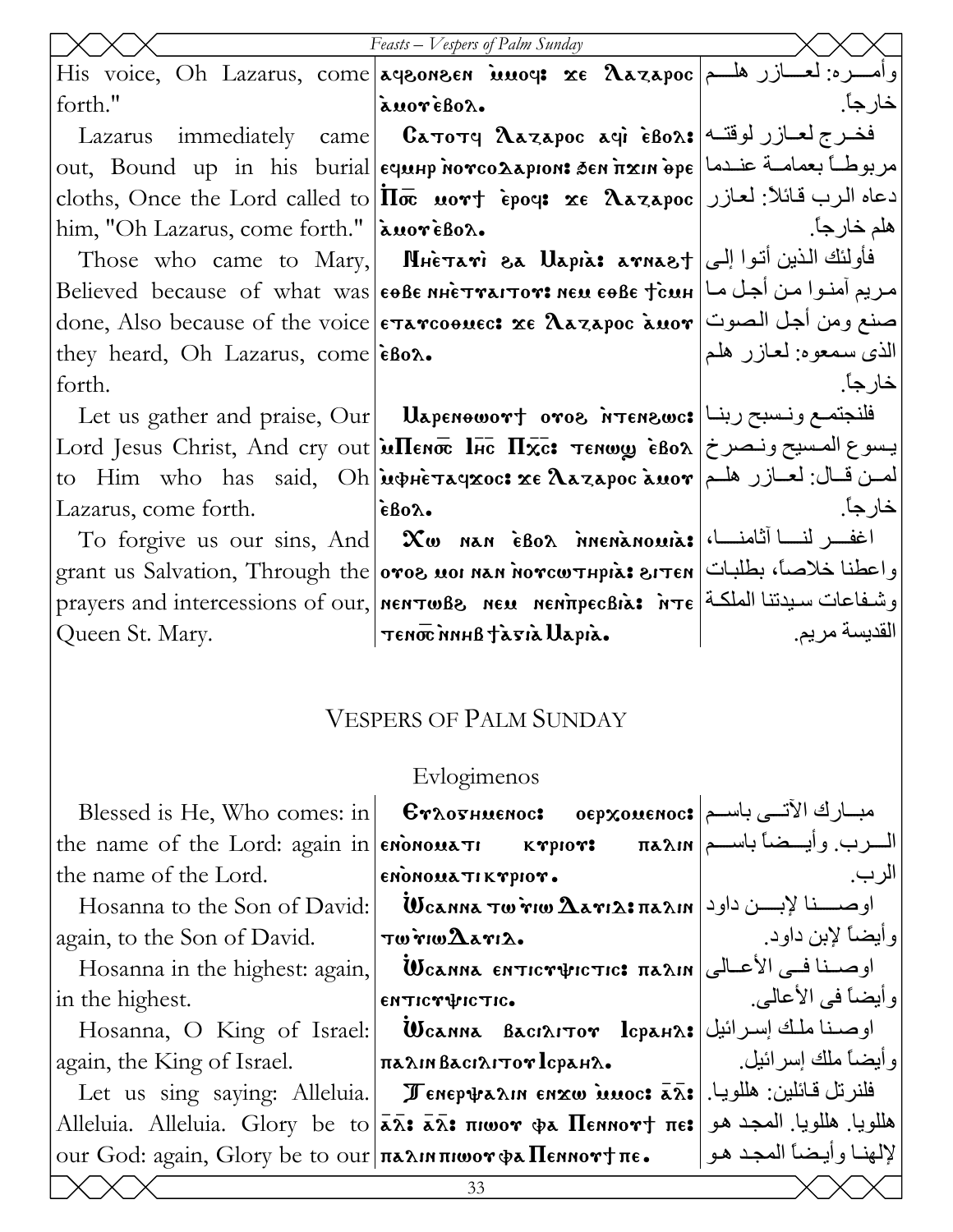God.

#### Exposition

Ascend to the high mountains O Anunciator of Zion. Raise | стбос: фнетаруеннота и Сион: | ريا مبشر صهيون your voice with strength and **fici**preach to Jerusalem.

Tell the cities of Judas "Here is your King coming carrying <del>петемотро ечинот: е́ре печвехе</del> الملكك يأتيك ) His pay. Like a shepherd who neuaq: ερεπιεωβ υπερμοσ. shepherds his flock and with his hands gathers the lambs.

Arise and decorate your gates for the Son of the God is coming. And with purity and peace He will save you." Here are all your children coming to Him rejoicing while crying and saying:" Hosanna to the Son of David. "Now when they drew near to Jerusalem, and came to Bethphage, at the Mount of Olives, then Jesus sent two disciples, saying to them,

"Go into the village opposite" you, and immediately you will find a donkey tied, and a colt with her. Loose them and bring them to Me. And if anyone says anything to you, you shall say, The Lord has need of them, and immediately he will send them." All this was done that it might be fulfilled Which was spoken by the prophet,

saying:" Tell the daughter of

Uawenak eixen **NTEKCUH** беи  $\frac{1}{2}$  .which repronness to  $\frac{1}{2}$ 

RXOC NNIBAKI NTE LOTAA : XE IC | 13 0 2 2 2 0 2 10 11 2 2 0 2 4 1

لالهنا إصبحد إلى الجبال | ortwor إرفع صوتك بقوة وبشر | 0rx01: أورشليم وأجرتسه معسه مثسل الراعــي الــذي يرعــي قطيــع غنمــه وبذراعــه العاليه يجمع الحملان قــومي زبّنــي ابوابــك لانه سیأتی ابن الله و هو الذي بالطهارة والسلامة ينجيك هوذا كل بنيك يقبلسون اليسه بفسرح ويسممرخون قسسائلين أوصنا لابن داود ولما قرب من بيت فاجي عند جبـــل الزيتـــون أرســـل يسوع اثنين من تلاميذه<sub>.</sub> و قال· " إمسضيا إلى هـذه القريسة التسى امامكما، فتجدان أتانـاً وجحشا ابن أتــان فحلاهمــا وأتيــانـي بهمـا فان قـال لكمـا أحد شيئاً فقولا له ان الرب بحتساج جساء التلميدان اليهما''. فلما كما أمر هما وجبدا الأتسان والجحش مربوطين، فحلاهما وأتيا بهما اليه كى يكمل ما قاله الرب من قبل النبي.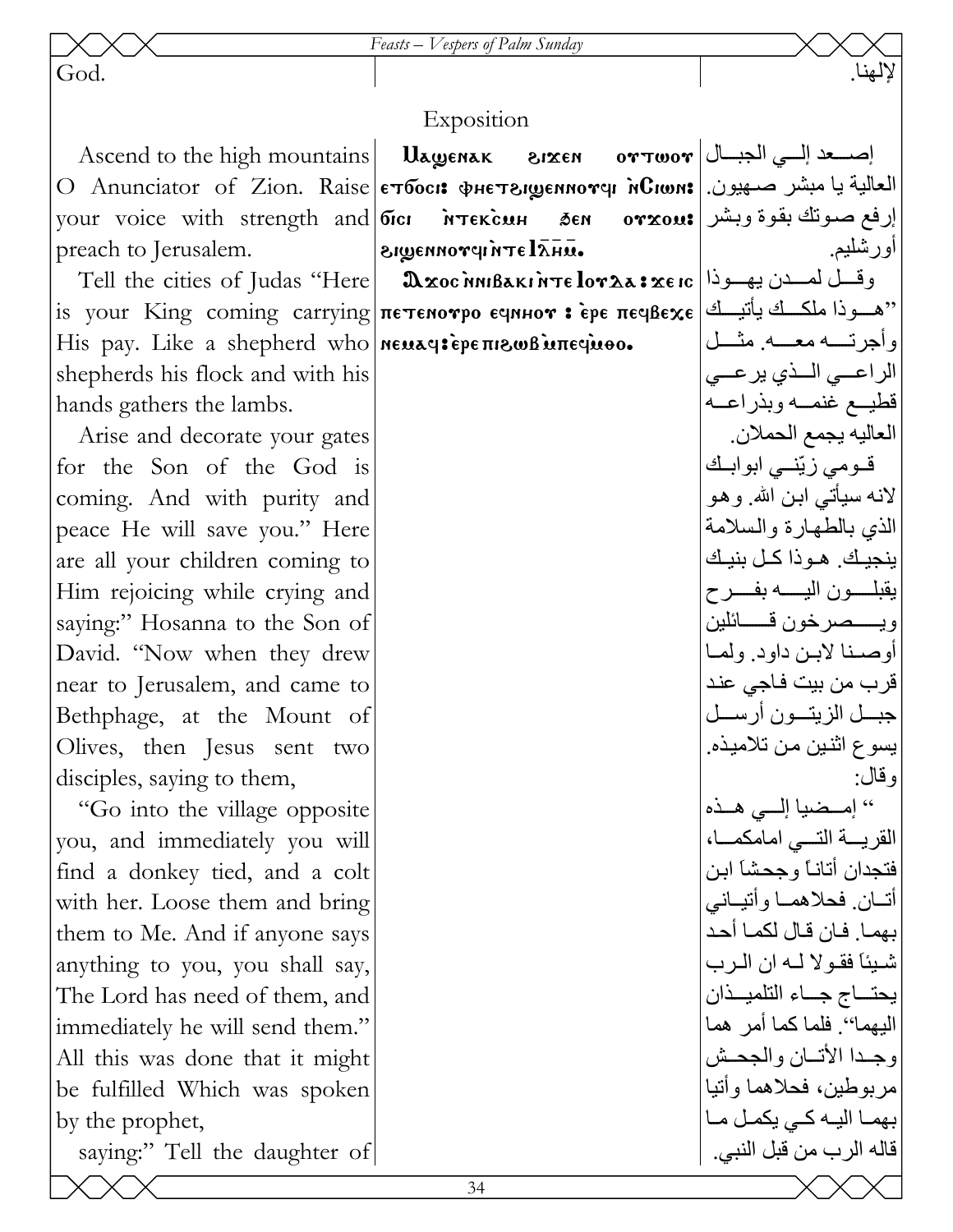*Feasts – Vespers of Palm Sunday*  Zion, Behold, your King is coming to you, lowly, and sitting on a donkey, a colt, the foal of a donkey. "How great is this wonder! He who sits on the Cherubim rode on a colt as planned. He sits on the earth and never left the heavens. He sits in the Bosom of His Father and is present in Jerusalem. The sons of the Hebrews

spread their garments in His way. And the Cherubim were covering their faces with their wings. They were worthily glorifying with unceasing lips saying: "Blessed is the Glory of Lord in Salmon, the mount of his Holiness." They were praising and saying: " Hosanna to the Son of David." Blessed is the Lord Jesus Christ who came to save us. Glory be to Him.

Another Exposition

Then, as He was now drawing near the descent of the Mount of Olives, the whole multitude of the disciples began to rejoice and praise God with a loud voice for all the mighty works they had seen, saying: "Hosanna to the Son of David: Hosanna in the Highest, This is the King of Israel."

| $\times$ $\times$ $\times$<br>قولــو الإبنــة صـــهيون<br>هوذا ملكك يأتيك راكباً<br>علــي اتــان وجحـش ابــن<br>اتـــــــان فيــــــالـعِظم هـــــذه<br>الاعجوبة الجالس علي<br>الــشاروبيم ركــب علــي<br>جحش اتان كالتدبير . هو<br>جـالس علـي الارض ولـم<br>يتــرك عنـــه الــسموات.<br>جـــالس فــي حــضن ابيـــه<br>وحاضىر فىي أورشليم.<br>اولاد العبرانيين<br>فرشــوا ثيــابـهم قدامُــه.<br>والشاروبيم معأ يسترون |
|------------------------------------------------------------------------------------------------------------------------------------------------------------------------------------------------------------------------------------------------------------------------------------------------------------------------------------------------------------------------------------------------------------------------|
| وجسوههم بسأجنحتهم                                                                                                                                                                                                                                                                                                                                                                                                      |
| وكـــــــانوا يمجـــــــدون                                                                                                                                                                                                                                                                                                                                                                                            |
| باســتحقاق بــشفاة غيــر                                                                                                                                                                                                                                                                                                                                                                                               |
| سـاكتة ويقولـون تبـارك                                                                                                                                                                                                                                                                                                                                                                                                 |
| مجد الرب في صلمون                                                                                                                                                                                                                                                                                                                                                                                                      |
| جبل قدسه وكان هؤلاء                                                                                                                                                                                                                                                                                                                                                                                                    |
| بسبحون ويقولون أوصنا                                                                                                                                                                                                                                                                                                                                                                                                   |
| لابن داود. مبارك الرب                                                                                                                                                                                                                                                                                                                                                                                                  |
| يسوع المسيح الذي أتي                                                                                                                                                                                                                                                                                                                                                                                                   |
| ليخلصنا له المجد.                                                                                                                                                                                                                                                                                                                                                                                                      |
|                                                                                                                                                                                                                                                                                                                                                                                                                        |
|                                                                                                                                                                                                                                                                                                                                                                                                                        |
| لمسا قسرب يسسوع                                                                                                                                                                                                                                                                                                                                                                                                        |
| المسيح من منحدر جبل                                                                                                                                                                                                                                                                                                                                                                                                    |
| الزيتــون صــــاعدأ إلـــي                                                                                                                                                                                                                                                                                                                                                                                             |
| أورشليم ابتدأ كل جمع                                                                                                                                                                                                                                                                                                                                                                                                   |
| التلاميـــــــــــــــــــــــــــون                                                                                                                                                                                                                                                                                                                                                                                   |
| ويسسبحون الله بسصوت                                                                                                                                                                                                                                                                                                                                                                                                    |
| عظـيم مـن اجـل القـوات                                                                                                                                                                                                                                                                                                                                                                                                 |
| التسي رأوهـا صــارخين                                                                                                                                                                                                                                                                                                                                                                                                  |
| قـــائلين ''اوصــــنا لابـــن                                                                                                                                                                                                                                                                                                                                                                                          |
| داود <sub>.</sub> اوصنا في الاعالي                                                                                                                                                                                                                                                                                                                                                                                     |
|                                                                                                                                                                                                                                                                                                                                                                                                                        |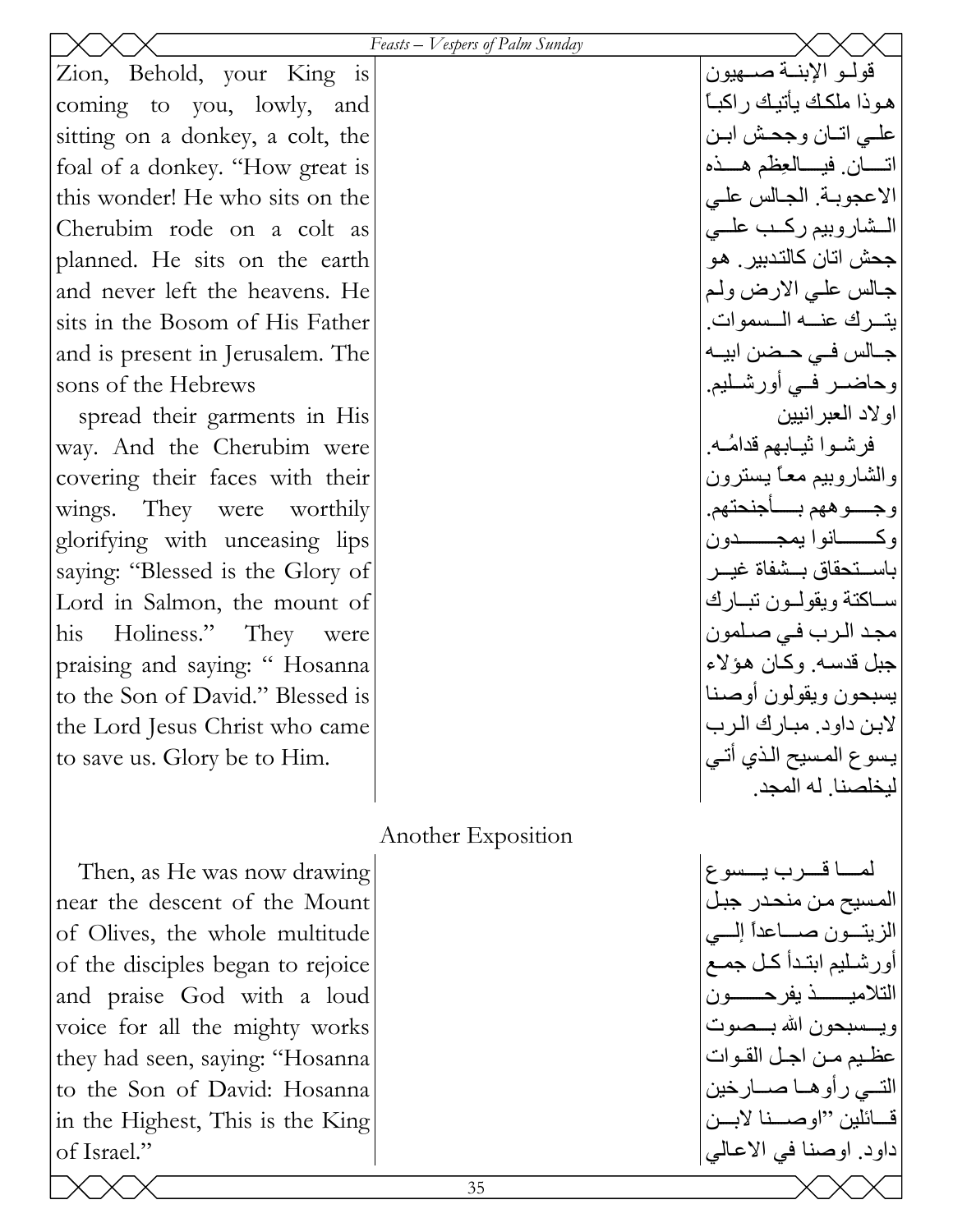| Feasts – Vespers of Palm Sunday |  |  |
|---------------------------------|--|--|
|                                 |  |  |
|                                 |  |  |

The next day, when the great multitude that had come to the feast heard that Jesus was coming to Jerusalem, they took branches of palm trees and went out to meet Him, and cried out: "Hosanna to the Son of David." And a very great multitude spread their garments on the road; others cut down branches from the trees

and spread them on the road. Then the multitudes who went before and those who followed cried out, saying: "Hosanna to the Son of David." Rejoice greatly, O daughter of Zion! Behold, your King is coming to you, lowly, and sitting on a donkey, a colt, the foal of a donkey. "Then the multitudes went before and cried out, saying:

"Hosanna to the Son of David! Blessed is He who comes in the Name of the LORD! Hosanna in the Highest, this is the King of Israel. There shall come forth a Rod from the stem of Jesse, and a Branch shall grow out of his roots. The Spirit of the LORD shall rest upon Him, the Spirit of wisdom and understanding, the Spirit of counsel and might, the Spirit of knowledge and

هذا هو ملك اسرائيل." و للغد الجمع الكثير الذي جاء الي العيد لما سمعوا أن يسوع سيأتي إلسي أورشليم، اخمذوا سمغاً بأيـديهم وخرجـوا للقائــة يـصرخون قــائلين اوصــــنا لابــــن داود. والجمع الكثير الذي من العبر انيين خرجوا قدامة وفرشسوا ثيسابهم فسمي الطريسق التسي يسلكها المخلص وأخرون منهم قطعهوا أغسصاناً مسن الشجر وجـاؤا بهـا بفـرح وفرشوها فمي الطريق. والمـذين كـانوا يــسيرون أمامه والذين خلفه كانوا يصرخون قائلين أوصنا لابن داود افرحي يـا ابنــة صهيون فانسة قـد جـاء ملكك بمجـد وكر امــة وعظم بهاء راكباً علمي جحش والجمع يمشي امامه صارخين قائلين: اوصسنا لايسن داود. مبارك الملك الآتي باسم السرب. اوصسنا فسي الاعــالي هـذا هـو ملـك اسرائيل. يزهر قضيب من اصل يسي وتصعد زهرة وتطلع من وسطه ويستريح عليـه روح الله روح الحكمـــــة وروح القوة، روح الفهم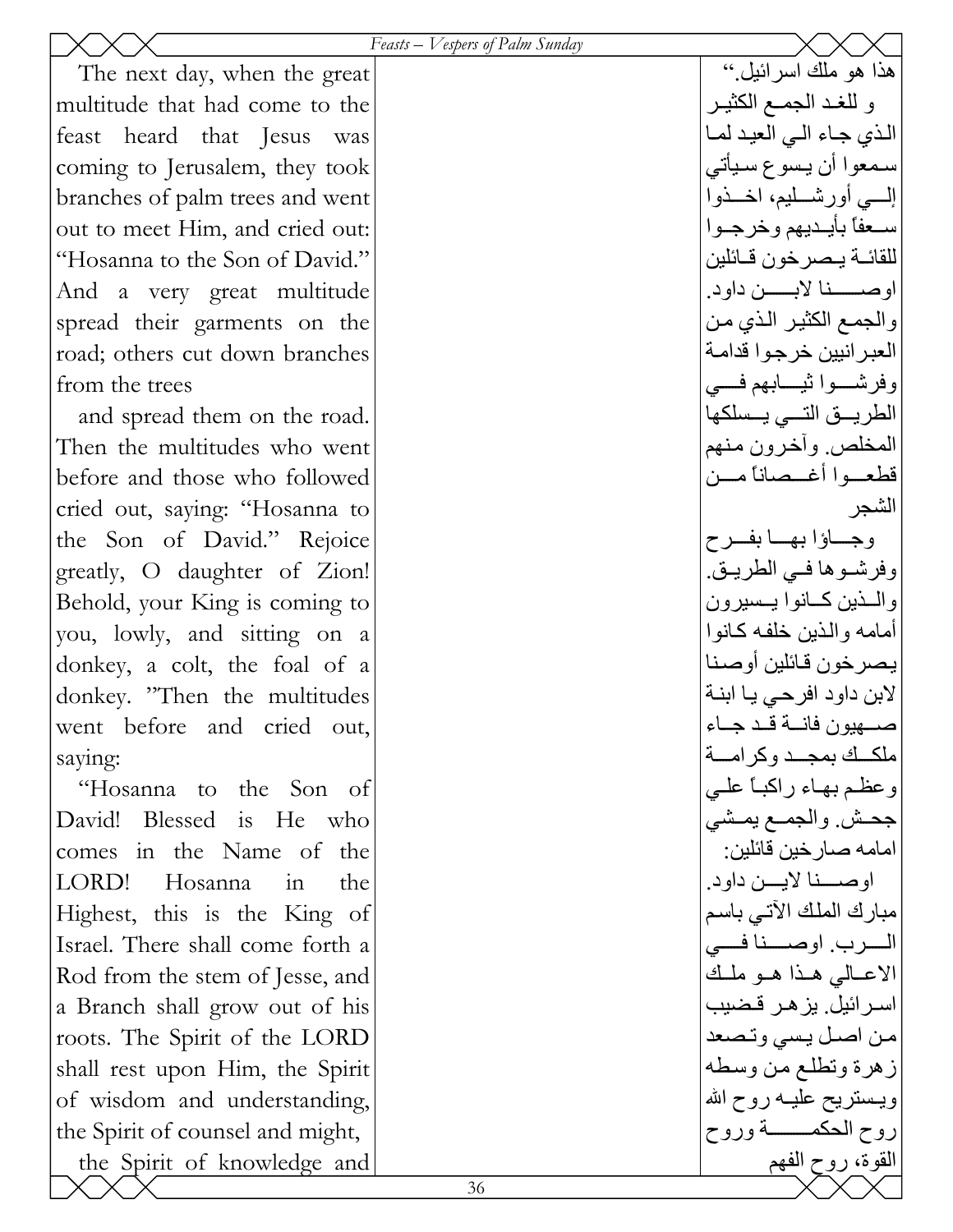|                                                                                                 | Feasts – Vespers of Palm Sunday                                                                               |                                   |
|-------------------------------------------------------------------------------------------------|---------------------------------------------------------------------------------------------------------------|-----------------------------------|
| of the fear of the LORD. O                                                                      |                                                                                                               | و المـــــشورة وروح               |
| what a great wonder. He who                                                                     |                                                                                                               | العبــادة ويمــلأه الــروح        |
| sits on the Cherubim, and                                                                       |                                                                                                               | مـــن مخافـــة الله ـ بـالـهـــذه |
| whom the Seraphim praise, and                                                                   |                                                                                                               | الاعجويسية العظيمسية              |
| cover their faces for<br>his                                                                    |                                                                                                               | الجالس علىي الشاروبيم             |
| Divinity, rode a colt, as                                                                       |                                                                                                               | والسسيرافيم يسسبحونه              |
| arranged, for our salvation.                                                                    |                                                                                                               | ويغطـون وجـوههم مـن               |
| They bless You in the heavens                                                                   |                                                                                                               | أجسل لاهسوت، تفسضل                |
| and they glorify you on the                                                                     |                                                                                                               | اليوم وركب علىي جحش               |
| earth and they shout saying:                                                                    |                                                                                                               | أتــان كالتــدبير  مــن أجــل     |
| "Hosanna in the Highest,                                                                        |                                                                                                               | خلاصـنا ِ بباركونـك فـي           |
| This is the King of Israel.                                                                     |                                                                                                               | السسموات ويمجسدونك                |
| Blessed is He who comes in the                                                                  |                                                                                                               |                                   |
| Name of the Lord of Hosts."                                                                     |                                                                                                               | ويصرخون قائلين:                   |
| And to Him is the ever lasting                                                                  |                                                                                                               | أوصســنا لابــــن داود            |
| glory.                                                                                          |                                                                                                               | أوصنا في الاعالي هذا              |
|                                                                                                 |                                                                                                               | هو ملك اسرائيل مبارك              |
|                                                                                                 |                                                                                                               | الأتــي بـاسـم رب القـوات.        |
|                                                                                                 |                                                                                                               | ولعظمتية المجيد دائمياً           |
|                                                                                                 |                                                                                                               | امين                              |
|                                                                                                 |                                                                                                               |                                   |
|                                                                                                 | Gospel Response (Vespers – Shaaneen tune)                                                                     |                                   |
| Hail to Lazarus, whom He                                                                        | $\propto \mathbf{X}$ ере $\mathbf{X}$ а $\mathbf{Z}$ арос фнетачотносч $ \mathcal{L} $ الـسلام للعــازر الـذي |                                   |
|                                                                                                 | raised from the dead after four <b>MENERGE TOT MESOOTS MATOTNOC</b>                                           |                                   |
| days. О my Lord Jesus, raise my лазнт Пао lнс фнетачдоовеч ربى [фауs. О my Lord Jesus, raise my |                                                                                                               |                                   |

heart, which was killed by the  $\lambda$ xe  $\pi$ devil.

#### Conclusion of the Service

 ${\bf Pa}$ إفرحـــى وتهللـــى يـــا $\vert$  Bakı: †bakı: إفرحــــى وتهللـــى صــهيون المدينـة، اجـذلى | бе1ротот ото8 өєλнλ: знппє тар وتهللـى لأن هـوذا ملكـك| пеотро ечинот: ечта $\alpha$ нотт ѐ $\bf x$ ен مو يأتى راكباً على جحشٍ| orchx: erswc axwq ixe  $n$ ia $\lambda$ wo $\dot{\mathbf{r}}$ i:  $\mathbf{x}$ e  $\mathbf{W}$ canna nhetбoci: фаi пe потро  $\overline{\textbf{m}}$ го $\overline{\lambda_\bullet}$ مُسَائلين: أوصمـــنا فـــــى  $\Delta$ 0 $\bar{z}$ a...

وتـسبح قدامـه الأطفـال | ئ الأعسالى هـذا هـو ملـك

يسوع الذى قتله الشرير.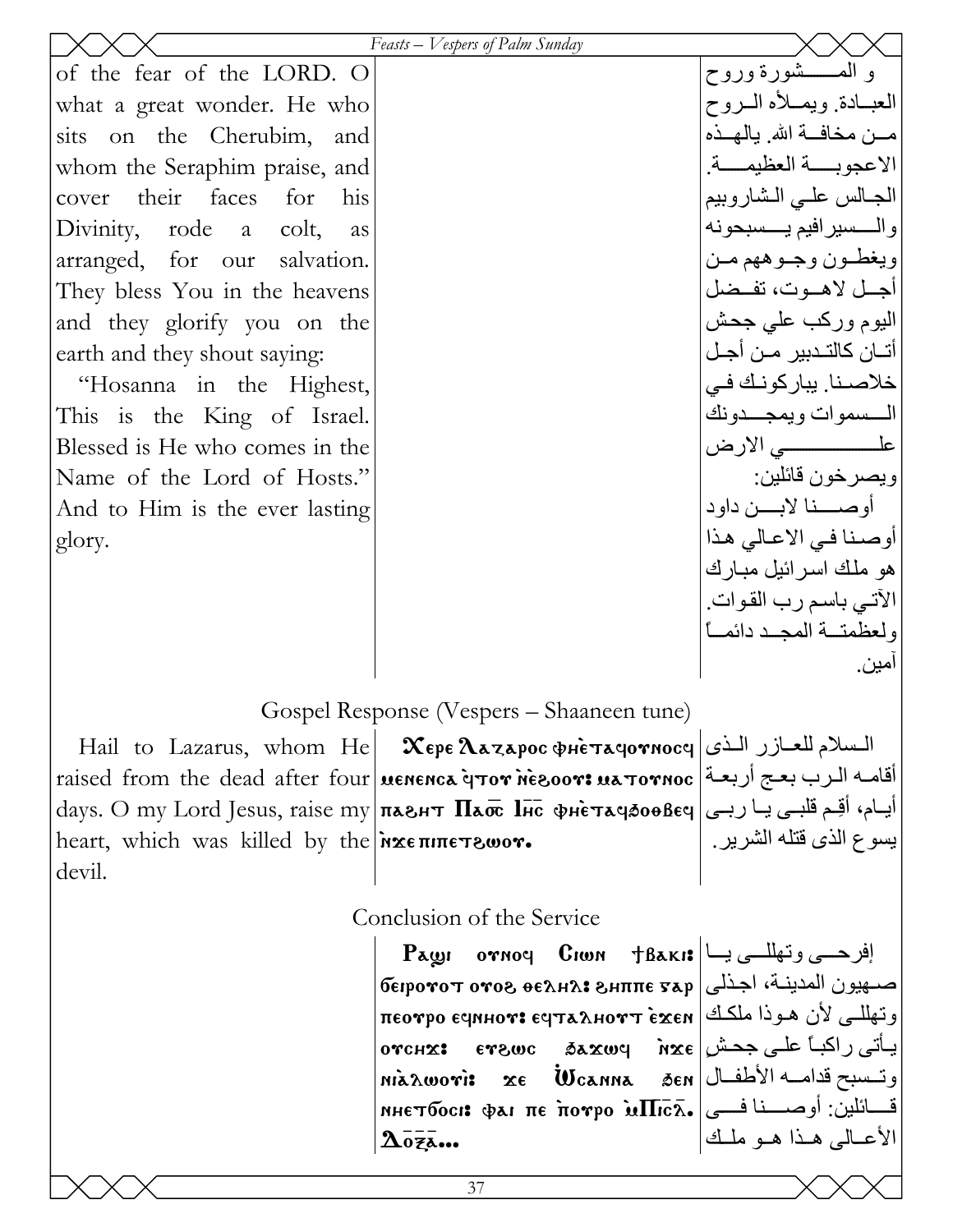${\bf g}$ etaqi `n ${\bf x}$ e  $\,\,\Pi$ enboic  $\,\,\Pi$ alaco ${\bf v}$ c ليسوع المـــــسيح إلــــــى مدينـــــة| Піхрістос: ѐ†Вакі м̀тє Пани́з  $\mathbf{\hat{s}}$ أور شـــليم لكمـــال كتـــب $\mid$ π $\mathbf{\hat{r}}$ вхωк е̂во $\mathbf{\hat{x}}$  ми $\mathbf{\hat{r}}$ яв $\mathbf{\hat{r}}$  ате місω $\mathbf{\hat{r}}$ ivowAana : inpooptivi `n\anbai> je ~Wcanna 'en nheтбосi: اوصنا فـی الأعـالی هـذا $\mathbf{K}$ e أوصـنا فـی الأعـالی هـذا  $n_{\text{N}}$ 

والبعض فرشوا ثيابهم|:Bwc\$والبعض فرشوا ثيابهم \ijen pimwit `mpef`mqo> \ina على الطريѧق أمامѧه لكѧى يـــــسير عليهـــــا يـــــسوع|ع ${\bf x}$ й خ ${\bf x}$ о ${\bf y}$  ، يمسوع|ي الناصســـرى والــــصغار | Jucorc πιnazwpeoc: èpe an korxi ww tBo2: xe Wcanna sen $\mid$ يصرخون قائلين: أوصنا  $n$ нетбосі: Фаі пе  $\mathbf{\dot{m}}$ Пісран $\lambda$ : Ке л $\bar{\mathbf{v}}$ м...

 ${\bf \mathcal T}$ отє єс ${\bf x}$ шк є̀вол ̀ифоот: מ ${\bf x}$ є $\mid$ ليــوم ${\bf x}$ النبوة العظمى، أن أفواه|атрофнтіа: хє є̀волає́н أن أفواه rwor Irankorxi harwori: الأطفال الصغار أعددت akcebte pi`cmou> euw] `ebol `nje سѧѧѧѧѧѧѧѧѧѧѧѧبحاً والأطفѧѧѧѧѧѧѧѧѧѧѧѧال nià $\lambda$ woyì:  $\mathbf{x}$ e  $\mathbf{W}$ canna  $n$ нетбосі: Фаі пе  $\mathbf{M}$ IIICPAH $\lambda$ : Ke NTN...

 ${\bf \mathcal T}$ отє аq ${\bf x}$ ос ̀n ${\bf x}$ є  ${\bf \Omega}$ аті ${\bf \Omega}$  зєм $\big\vert$ отє аq ${\bf x}$ ос ̀n ${\bf x}$ є  ${\bf \Omega}$ `pjwm `nte piyalmoc> je الآتسى بإسم الـرب الإلـه| јс̀иарωотт `nхє фнєемнот: ق  $\phi$ والأطفـــــال يــــــسبحون $|$ ه و $\mathbf{a}$ ة وخالية هموه epoq: xe Wcanna бen nheтбoci: قــائلين: أوصــــنا فــــى الأعــالى هـذا هـو ملـك $\bar{\mathbf{r}}$ ة «φαιπὲπογρὸν $\mathbf{\Pi}$ ιсран $\lambda$ : Κε $\bar{\mathbf{r}}$ ν،..  $\mathbf{r}$ 

لما دخل يـسوع إلـى|G¬dai inxe Incorc وَج أورشليم إرتجت المدينـة|е $\bf{k}$ ваки тнрс أورشليم إرتجت المدينـة كلهـا مـن أجـل الجمـوع|सुुुुुुुुुुुुुुая - eəße ˈиииழ ˈєткω epod: ebe nia2wori ww ebo2: xe |المحيطـة بــه والأطفــال ~Wcanna 'en nhetsoci> vai pe يѧصيحون قѧائلين: أوصѧنا  $\overline{\text{noropo}}$  is  $\Pi$ Icpah $\lambda$ :  $K \epsilon \overline{\text{nrm}}$ ...

إسرائيل. المجد للآب... الأنبياء المختارين، حمل | 181 الأطفــال ســعفاً قــائلين: | gen هو ملك إسرائيل. الآن... فى الأعالى هذا هو ملك $\mathfrak{so}$ 0 $\mathfrak{so}$ إسرائيل. الآن... يصرخون قائلين: أوصѧنا فى الأعالى هذا هو ملك|πoγpo إسرائيل. الآن... کتـاب المزاميـر ، مبـارك| ع<del>ـ</del> إسرائيل. الآن...

فى الأعالى هذا هو ملك

إسرائيل. الآن...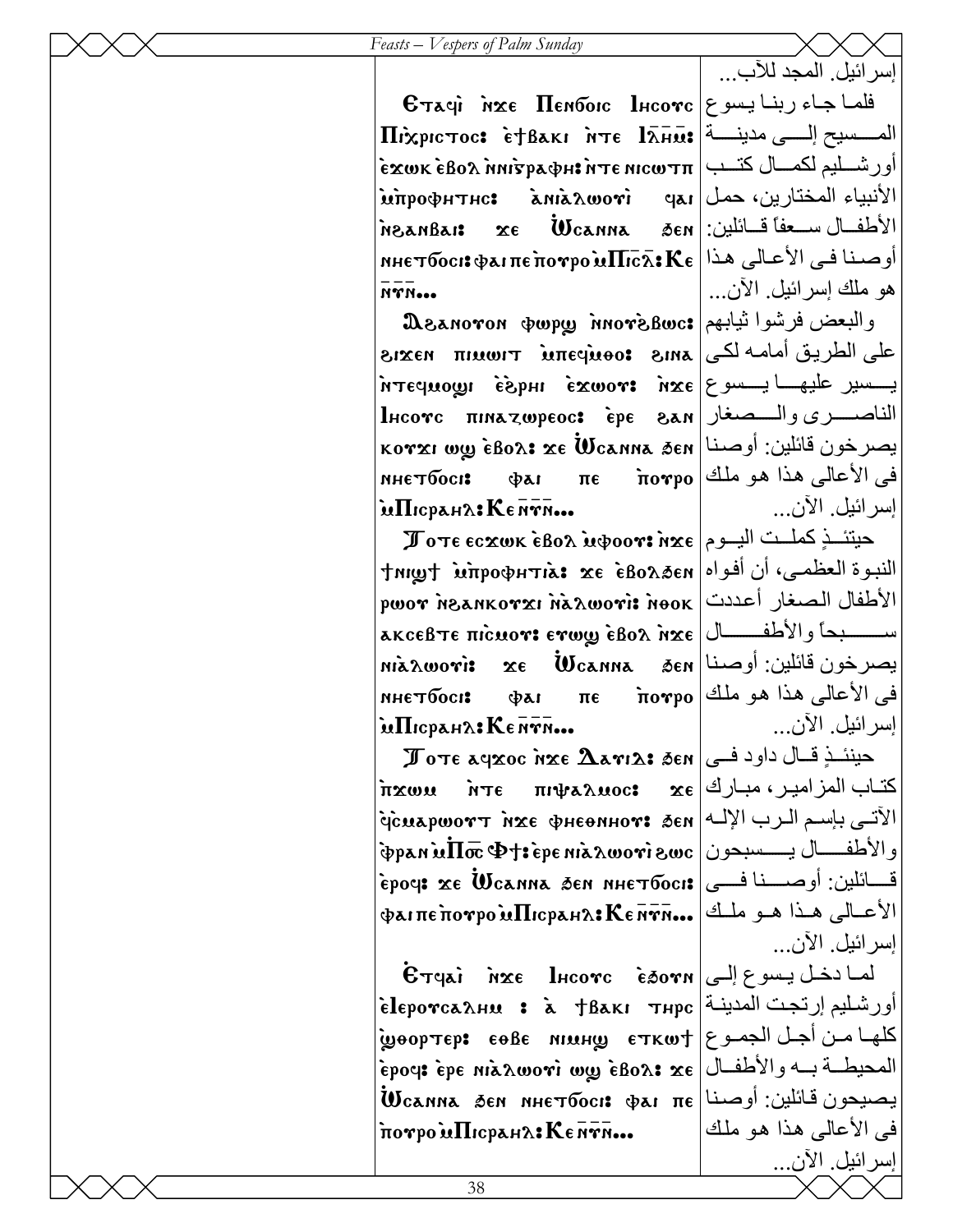| Feasts – Matins of Palm Sunday                                          |                         |
|-------------------------------------------------------------------------|-------------------------|
| ل الجهود المخالفين Σοτε nilorΔai in arawocs}                            |                         |
| إمتلأوا غيـرة عظيمـة πεχωον (λωτιας δενονηματλιχος,τεχωον               |                         |
| وقسالوا للسرب يسسوع  ileno lhcorc: xe uaporxapwor                       |                         |
| فليسكت هؤلاء من هذا :5en naɪww̥s nxe nɪκoΥxɪ naλwoΥi                    |                         |
| xe WCanna Ben nhe Toocis φai πε   المستصياح والأطفال                    |                         |
| $\overline{\text{new}}$ $\overline{\text{new}}$ $\overline{\text{new}}$ | المصغار قبائلين: أوصننا |
|                                                                         | في الأعالى هذا هو ملك   |
|                                                                         | إسرائيل الآن            |
| $\Pi$ exe lucorc innulor $\Delta$ ai xe فقال يسوع لليهود إذ             |                         |
| سكت هـؤلاء الأطفــال xapwor:    inxe الأطفــال<br>$\epsilon$ ഗുധ $\pi$  |                         |
| MIKOTXI MARWOTI: WATWW 6BOA 2011                                        |                         |

هو ملك إسرائيل. الآن...

ووجه نسر.

القوات.

nikotzi `n`a $\lambda$ wot'i: WatwW `e<code>Bo $\lambda$ </code> الحجارة وسبحتنى قائلة:|ع ${\bf x}$  novg ovos intougus copes is  ${\bf x}$ أوصنا في الأعالى هذا|πε ισωτι φαι πε بمونا في الأعالى هذا  $|\tilde{\boldsymbol{\pi}}$ ovpo in $\boldsymbol{\Pi}$ icpah $\boldsymbol{\Lambda}$ : Ke n $\bar{\boldsymbol{\pi}}$ n...

# MATINS OF PALM SUNDAY

# First Gospel Response

The four Incorporeal Beasts: Pid/ `nzwoun `n`acwmatoc> الأربعة الكائنѧات غيѧر carrying the Throne of God: A  $|$ ετવaι δa πιεaρωa אד $\epsilon$  Φ†: o $\bm r$ وم الحساملين face of Lion, a face of a calf: a **juuovi neu ov&o juuaci: ov&o** أسد الله. وجــه أســد face of human and a face of an *n***pwmnemoveo**  $n\lambda$  $\lambda$ angel. ووجه ثور ووجه إنسان

Hosanna in the highest. This is the King of Israel. Blessed is $|{\bf{\hat n}}$ orpo  $|{\bf{\hat m}}$ ו ${\bf{n}}$ مذا هـو ملـك إسـرائيل.  $\rm He,$  Who comes in the name of $|$ м $\rm x$ є фнє $\rm e$ мнот: бем ̀фрам  $\rm \dot{\rm u}\overline{\rm I}$ ത مبـارك الآتــی باسـم رب the Lord of Hosts.  $\mathbf W$ салиа бен ннетбосі : фаі пе $\big\vert$ . الأعـالى. `nte nijom.

# Second Gospel Response

 $\mathrm{We} \;\;$  indeed  $\;\mathrm{exalt}\;$  you:  $\;\mathrm{with} \; \mid \;\;$ لا سنحقاق مـع  $\;$ معه ههه ههه ههه ههه ههه your cousin Elizabeth: saying **C**aicaBe<del>y</del> Tecrssenhc: xe مباركة أنت في النساء.| $\,$ عبواركة أنت في النساء.| $\,$ موه موه 'пе $\,$ атоп $\,$ дел 'пео 'дел 'пол $\,$ уош  $\,$ атоп $\,$ уош  $\,$ and Blessed is the fruit of your $|$ વેcuapwor $\bm\tau$  ဲnxe  $\hat{\bm n}$ क्या केन्न्ह $|$  केन्न् $\bm\epsilon$  केन्द womb. teneji.  $\mathbf{x}$ أليصابات نسيبتك قـائلين:  $\epsilon$ بطنك. Hosanna in the highest. This |  $\,$  Wcанна бен ннетбосі : фаі пе . الأعـالى .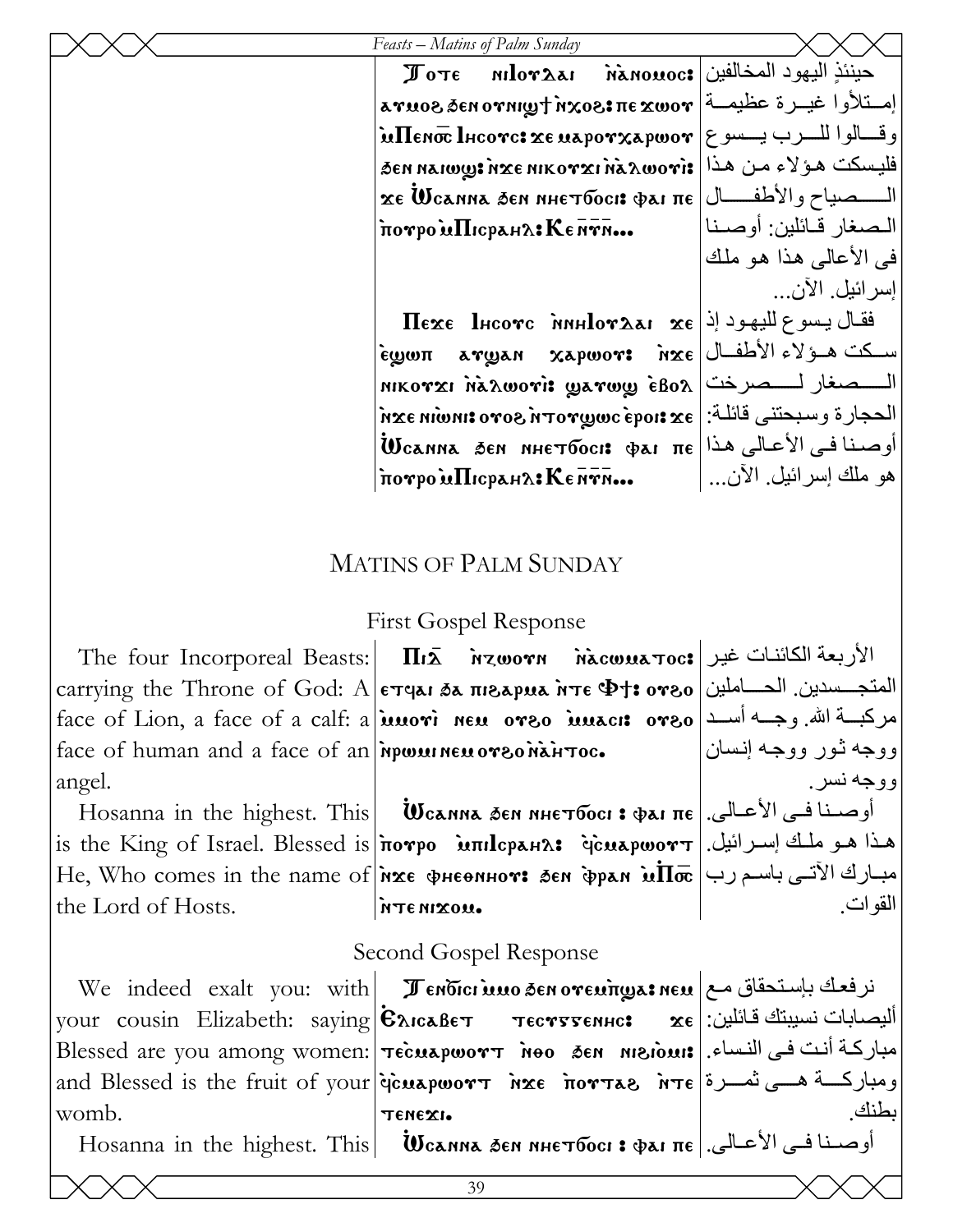|                                                                                                                                                           | Feasts - Matins of Palm Sunday                                                                                     |                  |
|-----------------------------------------------------------------------------------------------------------------------------------------------------------|--------------------------------------------------------------------------------------------------------------------|------------------|
| is the King of Israel. Blessed is <b>inorpo</b> is unilcpant: فمذا هـو ملك إسـرائيل.                                                                      |                                                                                                                    |                  |
| He, Who comes in the name of $ \text{inx}\epsilon\>$ фнеемнот: бем $\text{inx}\bar{\text{in}}$ $\text{in}\bar{\text{in}}$ м $\text{in}\bar{\text{in}}$ м  |                                                                                                                    |                  |
| the Lord of Hosts.                                                                                                                                        | .uoxin JTn                                                                                                         | القوات.          |
|                                                                                                                                                           | Third Gospel Response                                                                                              |                  |
|                                                                                                                                                           |                                                                                                                    |                  |
|                                                                                                                                                           | The Angel Gabriel: was seen   Sаврия піаттелосачнатероч منبريسال المسلاك رآه                                       |                  |
| ل دانيال واقفاً على قدميـه [التعريم: by Daniel: standing on his feet: أنيال واقفاً على قدميـه [العرم                                                      |                                                                                                                    |                  |
| on the banks of the river.                                                                                                                                | песфат: гласн поторы                                                                                               | على شاطئ النهر ِ |
|                                                                                                                                                           | uiprapo.                                                                                                           |                  |
| Hosanna in the highest. This                                                                                                                              | أوصــنا فــي الأعــالي.   Ѿсалиа бел инєтбосі : фаі пє                                                             |                  |
| is the King of Israel. Blessed is   потро иписрана: تهذا هو ملك إسرائيل.   is the King of Israel. Blessed is                                              |                                                                                                                    |                  |
| He, Who comes in the name of $ \text{size} \>$ фнеемнот: бем фрам $\text{inf}$ $\overline{\text{inc}} \mid \text{un} \>$ м $\text{Var} \mid \text{un} \>$ |                                                                                                                    |                  |
| the Lord of Hosts.                                                                                                                                        | MTENIXOU.                                                                                                          | القوات.          |
|                                                                                                                                                           | Fourth Gospel Response                                                                                             |                  |
|                                                                                                                                                           |                                                                                                                    |                  |
| Heavenly; your are the first in <b>Nood ετοι Ngopπ SEN NITAZIC</b>  والسمائيين هو الأول في                                                                |                                                                                                                    |                  |
| the Angelic orders serving in the <i>NATTE AIKON:</i> εqyengy interioo   الطقوس الملائكية يخدم                                                            |                                                                                                                    |                  |
| presence of the Lord.                                                                                                                                     | $\cdot \sinh x$                                                                                                    | أمام الرب.       |
|                                                                                                                                                           | Hosanna in the highest. This <b>Weanna бел инетбосі : фа</b> і пе $ \psi $ الأعــالي [Hosanna in the highest. This |                  |
| is the King of Israel. Blessed is $ \tilde{\pi}$ orpo  باسرائيل. اسرائيل: is the King of Israel. Blessed is $ \tilde{\pi}$ orpo  باسرائيل.                |                                                                                                                    |                  |
| He, Who comes in the name of <b>Nxe</b> фнеемнот: бем фрам $\inf$ $\overline{a}$ $\mapsto$ الأتــى باسـم رب                                               |                                                                                                                    |                  |
| the Lord of Hosts.                                                                                                                                        | MTENIXOU.                                                                                                          | القوات.          |
|                                                                                                                                                           | <b>Fifth Gospel Response</b>                                                                                       |                  |
|                                                                                                                                                           | St. Mark The Apostle and the Uapkoc πιλπος τολος ονος اسار سرقس الرسول                                             |                  |
| والإنجيلي الشاهد على Evangelist; the witness of the <i>nierasse</i> AICTHC: писере هم                                                                     |                                                                                                                    |                  |
| passion of the Only-Begotten <b>  нізкате нте пионотенно нот+.</b>   Мари 1945                                                                            |                                                                                                                    |                  |
| Lord.                                                                                                                                                     |                                                                                                                    |                  |
|                                                                                                                                                           | Hosanna in the highest. This   $\dot{\textbf{W}}$ салиа бем инстбоси : фан пе   اوصـنا فـي الأعـالي.               |                  |
| is the King of Israel. Blessed is   потро иписрана: Jенаршотт   المسرائيل.                                                                                |                                                                                                                    |                  |
| He, Who comes in the name of <b>אצе фнеемнот: бем фрам м<math>\Pi</math>с</b> (بالأتــى باسـم رب                                                          |                                                                                                                    |                  |
| the Lord of Hosts.                                                                                                                                        | MTENIZOU.                                                                                                          | القوات.          |
|                                                                                                                                                           | Sixth Gospel Response                                                                                              |                  |
| Christ sent you, O<br>Jesus                                                                                                                               |                                                                                                                    |                  |

سسيح، أيها الإثنـا عشر | мет̀снат тостолос: ѐтетен

twelve Apostles, to preach in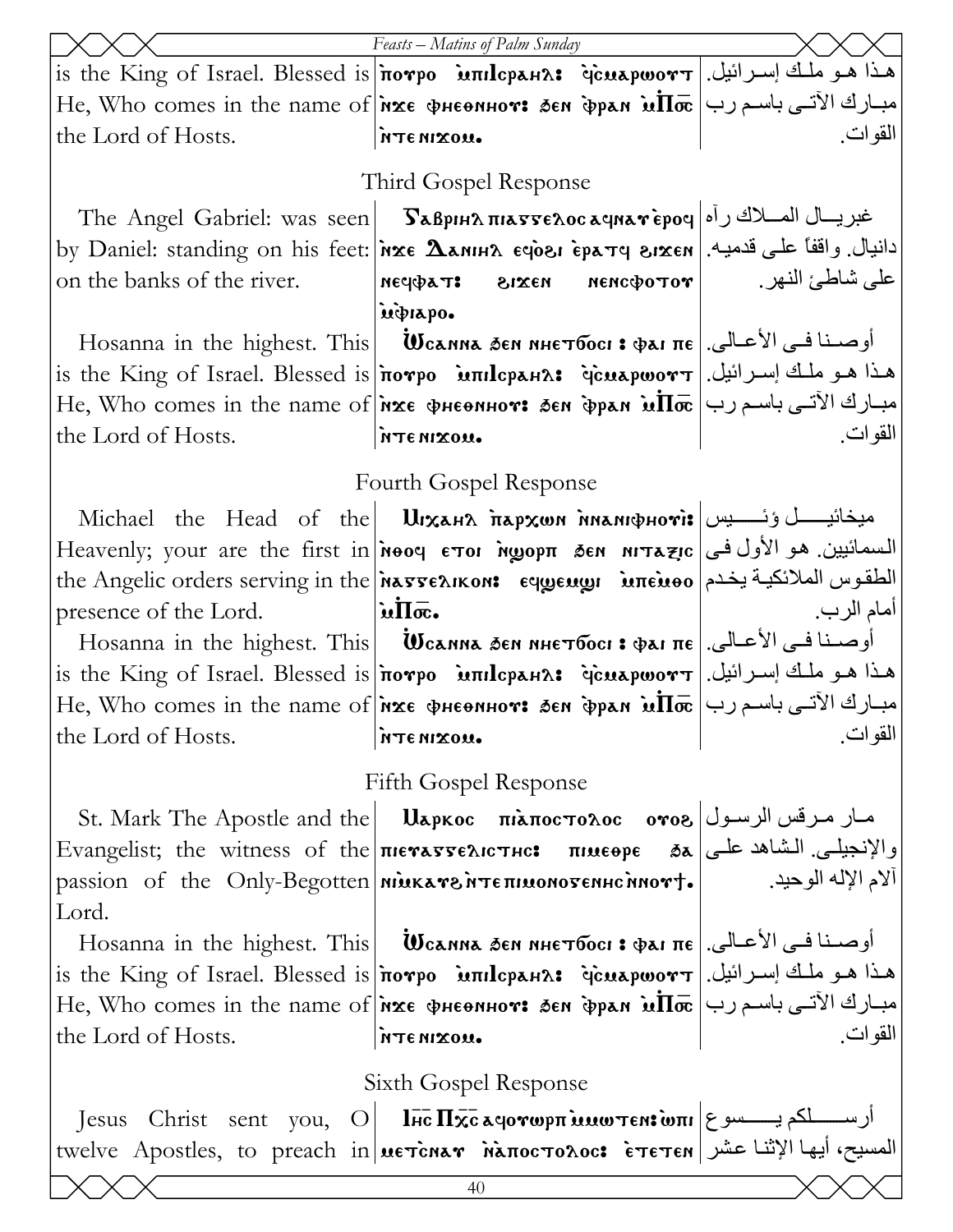|                              | Feasts - Matins of Palm Sunday                                                                                                                            |                          |
|------------------------------|-----------------------------------------------------------------------------------------------------------------------------------------------------------|--------------------------|
|                              | the nations, and to convert simple sen meenoc: epe ten aitor and to convert simple sen                                                                    |                          |
| them to Christianity.        | MXPHCTIANOC.                                                                                                                                              | الامـــــم، وتــــصيروهم |
|                              |                                                                                                                                                           | مسيحيين.                 |
| Hosanna in the highest. This | أوصــنـا فــي الأعــالـي.   Ѿсалиа бел инєтбосі : фаї пє                                                                                                  |                          |
|                              | is the King of Israel. Blessed is   потро иписрана: تهذا هو ملك إسرائيل.   is the King of Israel. Blessed is                                              |                          |
|                              | He, Who comes in the name of $ \text{inx}\epsilon\>$ фнеемнот: бем фрам $\text{in}\,\overline{\text{in}\,\overline{\text{in}}}$ مبارك الآتـى باسـم رب     |                          |
| the Lord of Hosts.           | MTENIXOU.                                                                                                                                                 | القوات.                  |
|                              | Seventh Gospel Response                                                                                                                                   |                          |
|                              | For St. George                                                                                                                                            |                          |
|                              | For seven whole years Saint <b>Waw</b> q <b>Nowm aq</b> xokor εδολ: سبع سـنين أكملهـا                                                                     |                          |
| endured;<br>George           |                                                                                                                                                           |                          |
|                              | وسبعون ملكاً منافقون،  impious kings judging him every <b>πιωβε λονρο λελουος: εν t διπ</b>                                                               |                          |
| day.                         | еростамни.                                                                                                                                                | يحكمون عليه كل يوم       |
|                              | For any other martyr                                                                                                                                      |                          |
|                              | $\chi_{\text{epe}}$ пак ω пилартнрос: $\chi_{\text{epe}}$ $ $ السلام لك أيها الشهيد.                                                                      |                          |
|                              | MYENNEOCS XEPE   MELLED JULLED<br>πιδωιχ                                                                                                                  |                          |
|                              | πιθλοφορος: πιλτιος ().                                                                                                                                   | السلام للمجاهد، القديس   |
|                              |                                                                                                                                                           | $\ldots$                 |
|                              | Either of the previous responses is followed by                                                                                                           |                          |
|                              | Hosanna in the highest. This   $\,$ Ucанна бен ннєтбосі : фаі пє   أوصـنا فـي الأعـالي.                                                                   |                          |
|                              | is the King of Israel. Blessed is   потро иписрана: تحذا هـو ملـك إسـرائيل.   is the King of Israel. Blessed is                                           |                          |
|                              | He, Who comes in the name of <b>Nxe</b> фнеоннот: бен фран $\inf$ $\bar{m}$ (بالاتی باسم رب                                                               |                          |
| the Lord of Hosts.           | MTENIZOU.                                                                                                                                                 | القوات.                  |
|                              | Eighth Gospel Response                                                                                                                                    |                          |
|                              | Remove from your hearts all  Вwa EBoaden метемант: حذوا من قلوبكم أفكار                                                                                   |                          |
|                              | the evil thoughts, and the MINIOKUEK MTE TKAKIA: NEU ELLETION OF THE THE                                                                                  |                          |
|                              |                                                                                                                                                           |                          |
| the mind.                    | nxakı.                                                                                                                                                    |                          |
|                              | Hosanna in the highest. This   $\dot{\textbf{W}}$ санна бен ннетбосі : фаі пе   اوصـنـا فــى الأعــالى.                                                   |                          |
|                              | is the King of Israel. Blessed is   потро иписрана: تحذا هـو ملـك إسـرائيل.   is the King of Israel. Blessed is                                           |                          |
|                              | He, Who comes in the name of $ \text{size} \>$ фнеемнот: бем фрам $\text{inf}$ $\overline{\text{inc}} \mid \text{un} \>$ м $\text{Var} \mid \text{un} \>$ |                          |
| the Lord of Hosts.           | ·WOXIN JTN                                                                                                                                                | القوات.                  |
|                              | 41                                                                                                                                                        |                          |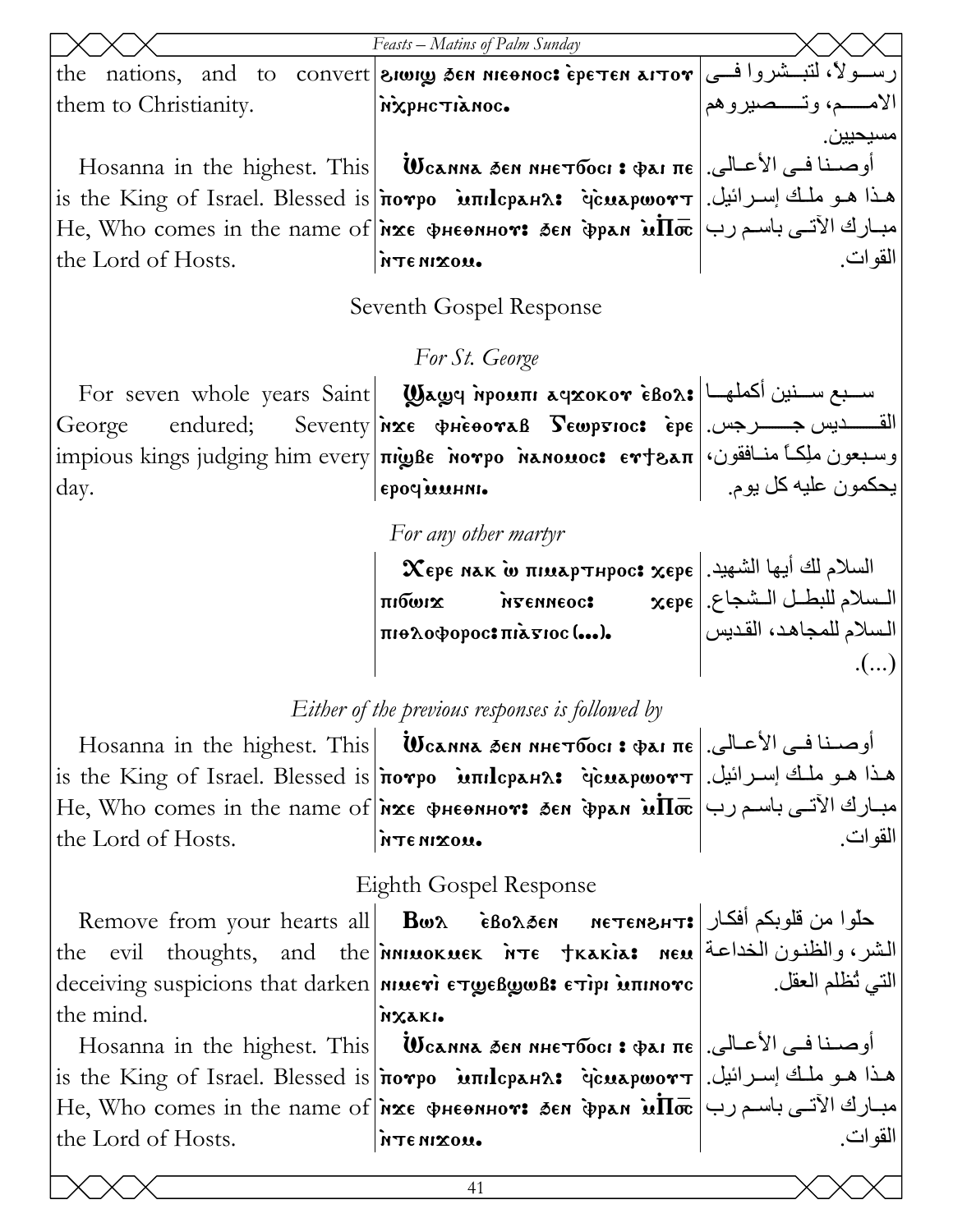# Ninth Gospel Response

je ;cwoun `mmwten an.

 $\text{And when } \text{Though} \quad \text{Again} \left| \quad \text{R}$ Kשָב ما الله معهورك | $\text{the } \mathbf{r}$  tekua bort معهورك | $\text{the } \mathbf{r}$ in Thy fearful appearance,  $\max$  intraporcia etoi indot: we never hear Thee say: I do $|\overline{\mathbf{\dot{u}}}$ πε<code>nepe</code>ncw $\overline{\mathbf{\dot{v}}}$ ем о $\overline{\mathbf{\dot{v}}}$ сертєр: $|\overline{\mathbf{\dot{v}}}$ سمع برعدة إنني لـست not know you.

Hosanna in the highest. This | Wсанна бен ннєтбосі : фаі πє | اوصدنا فـي الأعـالي. is the King of Israel. Blessed is $|{\bf{\`{in}oryo}\>$   $\bf{\`{in}lll}$ аршотт $|$ مذا هـو ملـك إسـرائيل.  $\rm He,$  Who comes in the name of $|$ м $\rm x$ є фнє $\rm e$ мнот: бем ̀фрам  $\rm \dot{\rm u}\overline{\rm I}$ ത مبـارك الآتــی باسـم رب the Lord of Hosts.  $\mathbf{u}$ oxin J $\mathbf{r}$ n

Tenth Gospel Response

piIordanhc.

John witnessed in the four **| మి** $\alpha$ **ериеоре `n** $\alpha$ **е lwannhc: الله فسى الله المعد يوحنســا فســى**  ${\rm gospels:~I~baptized~my~Savor~in}$  וلأناجيـل الأربعــة، إنــى the waters of the Jordan.

Hosanna in the highest. This | Wсанна бен ннєтбосі : фаі πє | اوصدنا فـي الأعـالي. is the King of Israel. Blessed is $|{\bf{\hat m}}$ orpo  $|{\bf{\hat m}}$ ו ${\bf{n}}$ مة ا ${\bf{\hat n}}$ هذا هـو ملـك إسـرائيل.  $\rm He,$  Who comes in the name of $|$ й $\rm x$ є фнє $\rm e$ инот $\rm s$  аєм `фрам  $\rm \dot{\rm u}\overline{\rm H}$ مبارك الآتــی باسـم رب the Lord of Hosts.

 $\ln$ te nixou.

# Eleventh Gospel Response

 ${\rm He\ who\ sits\ on\ the\ Cherubim} \parallel \ \Phi$ нєт ${\rm se}$ иси ${\rm ex}$ ками $\bm{\chi}$ ерот ${\rm B}$ из ${\rm t}$ е ماس on the throne of His glory, He $|$ arxen πι $\mathbf{\hat{p}}$ ροnoc א $\mathbf{\hat{r}}$ те πεφωο $\mathbf{\hat{r}}$ а الـشاروبيم علـي كرسـي entered Jerusalem. Such a great|اقیم هجسده، دخسل إلسـي humility. nainigt noeBio.

the Lord of Hosts.

Hosanna in the highest. This | Wсанна бен ннєтбосі : фаі πє | اوصدنا فـي الأعـالي. is the King of Israel. Blessed is $|{\bf{\hat m}}$ orpo  $|{\bf{\hat m}}$ ו ${\bf{n}}$ مة ا ${\bf{\hat n}}$ هذا هـو ملـك إسـرائيل.  $\rm He,$  Who comes in the name of $|$ й $\rm x$ є фнє $\rm e$ инот $\rm s$  аєм `фрам  $\rm \dot{\rm u}\overline{\rm H}$ مبارك الآتــی باسـم رب `nte nijom.

Twelfth Gospel Response

 ${\bf \dot{U}}$ م يقــم فــى مواليــد | عربي المنابع السلام المعربية مستقاس معربية المعربية المعربية معربية معربية الم `nte ni\i`omi ef`oni `mmok> `nqok النѧѧساء مѧѧن يѧѧشبهك أنѧѧت ornı $\bm{y}$ t aen nh̀e $_{\bm{\theta}}$ отав тнрот $\bm{s}$  القديسين  $\bm{\epsilon}$  $|{\bf l}$ wannhc  ${\bf n}$ ipeq ${\bf t}$ wuc.

42

أعرفكم. القوات.

الثساني المخسوف، فسلا | و†‱

 $\mathbf{\overline{u}}$ عمدت مخلصی فی میـاه $\mathbf{r}$  iv $\mathbf{\Pi_{\mathbf{x}}}$ ه  $\mathbf{\overline{x}}$ ه $\mathbf{\Pi_{\mathbf{x}}}$ الأردن. القوات.

أورشـليم مـا هـو هـذا

التواضع العظيم.

يا يوحنا المعمدان.

القوات.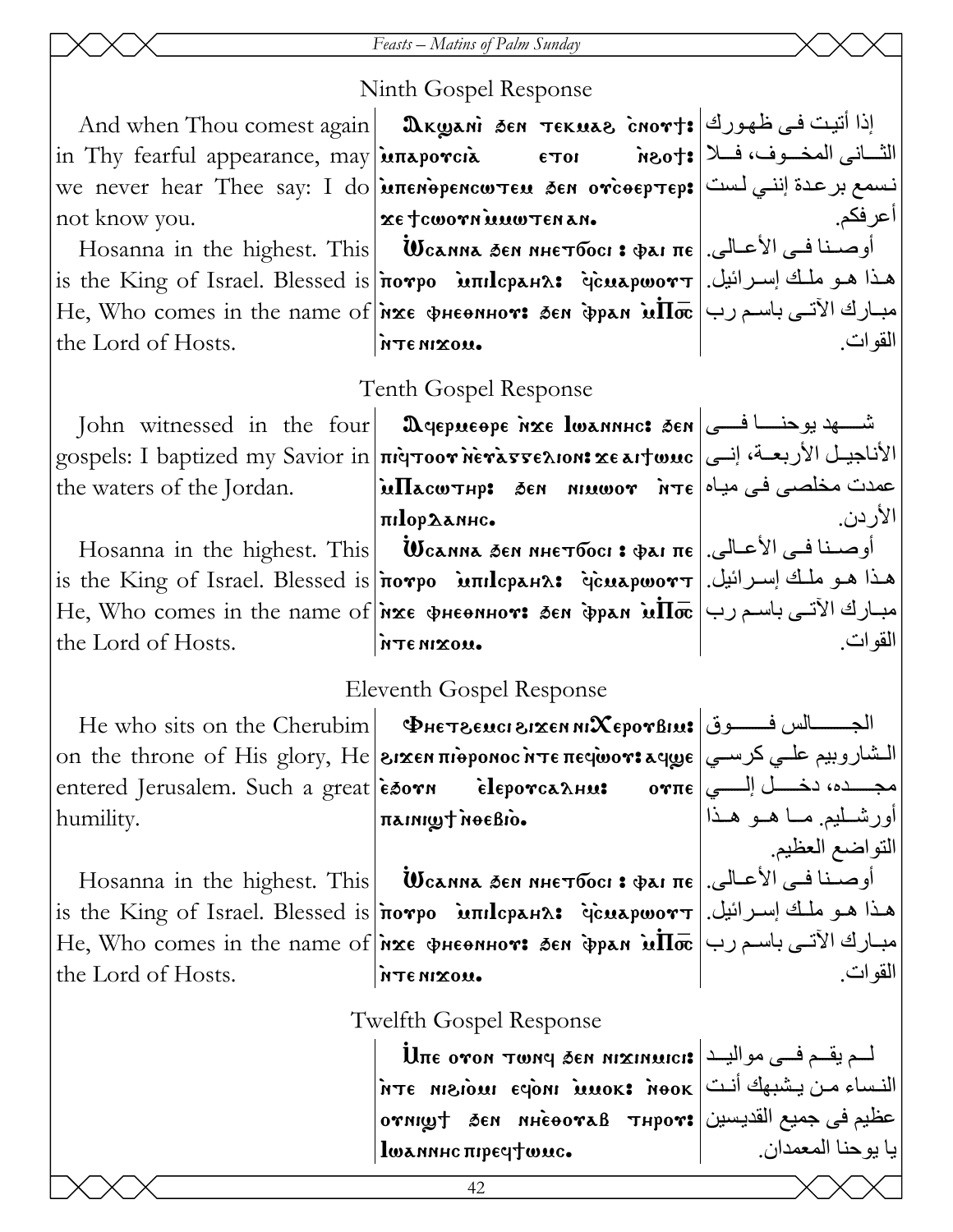|                          | Feasts – Liturgy of Palm Sunday                                                                                                                                            |         |  |
|--------------------------|----------------------------------------------------------------------------------------------------------------------------------------------------------------------------|---------|--|
|                          | Hosanna in the highest. This   Wсанна бен ннетбосі : фаі пе   اوصنا في الأعـالي.                                                                                           |         |  |
|                          | $\vert$ is the King of Israel. Blessed is $\vert$ novpo  אבׂו אـو ملـك إسـرائيل. [is the King of Israel. Blessed is $\vert$                                                |         |  |
|                          | $ \text{He, Who comes in the name of } \text{\textsf{nxe}}$ фрал $\text{when}\overline{\text{m}}$ ем дринци $ \text{He, Who comes in the name of } \text{\textsf{nxe}} $ о |         |  |
| the Lord of Hosts.       | MTENIZOU.                                                                                                                                                                  | القو ات |  |
| Gospel Response (Matins) |                                                                                                                                                                            |         |  |
|                          | Zacchaeus said to his Lord <i>J</i> way inner apxwn Ta: πεχε نفقال زكا لربه نصف                                                                                            |         |  |

"The half of my goods I give, О $|{\bf Z}$ аккєос  $\;$ м $\bf H$ еq $\overline{\bf \varpi}\;$  тиа $\,$ тніч  $\;$  ها $\,$ Master, to the poor with care."|<code>Аєсπот</code>а ̀мнънкı зем `ழрwic: ic أجاب|انا ا  $\text{The\quad$ Ind,  $\text{God of }$  Hosts, $\vert$ πιον $\textbf{x}$ а аq $\textbf{y}$ оли нак $\textbf{s}$  пє  $\textbf{x}$ є  $\overline{\textbf{In}}$   $\textbf{\textit{m}}$  المرب إلـه القـوات هـوذا

answered "Salvation has come $|\mathbf{\Phi} \bm{\mathrm{+}}$  א $\mathbf{\hat{r}}$ פא $\mathbf{\hat{n}}$ א ז $\mathbf{\hat{n}}$ א ו $\mathbf{\hat{p}}$ 

unto you today, becease you are **hook &wk orghpinte DBpaau.** 

#### LITURGY OF PALM SUNDAY

*The priest holds the bread and the deacons say the hymn of the Shaaneen ("Evlogimenos"). The priest and deacons starts with the prayer of the third and sixth hour. The bread is offered and the service is continued as usual.* 

#### Pauline Epistle (Hebrews 9:11-28)

But Christ being come an high priest of good things to come, by a greater and more perfect tabernacle, not made with hands, that is to say, not of this building; neither by the blood of goats and calves, but by his own blood he entered in once into the holy place, having obtained eternal redemption for us. For if the blood of bulls and of goats, and the ashes of an heifer sprinkling the unclean, sanctifieth to the purifying of the flesh: How much more shall

also the son of Abraham."

فلمسا جساء المسسيح رئيس كهنة للخيرات العتيدة فبالمسكن الأعظم والأكمـل غيـر المـصنع بيد، أى الـذى لـيس هـو من هذه الخليقة. وليس بدم تيوس وعجول، بل بدمه الخاص دخل مرة و احدة إلى الأقداس فوجد فداء أبدياً. لأنـه إن كـان دم التيسوس والعجسول ورمساد العجلسة إذا مسا نـضح علـى المتنجـسين يقدسهم لتطهير الجسد، فكـم بــالحرى يكــون دم

اليوم لأنك أنت أيضاً إبن

إبراهيم.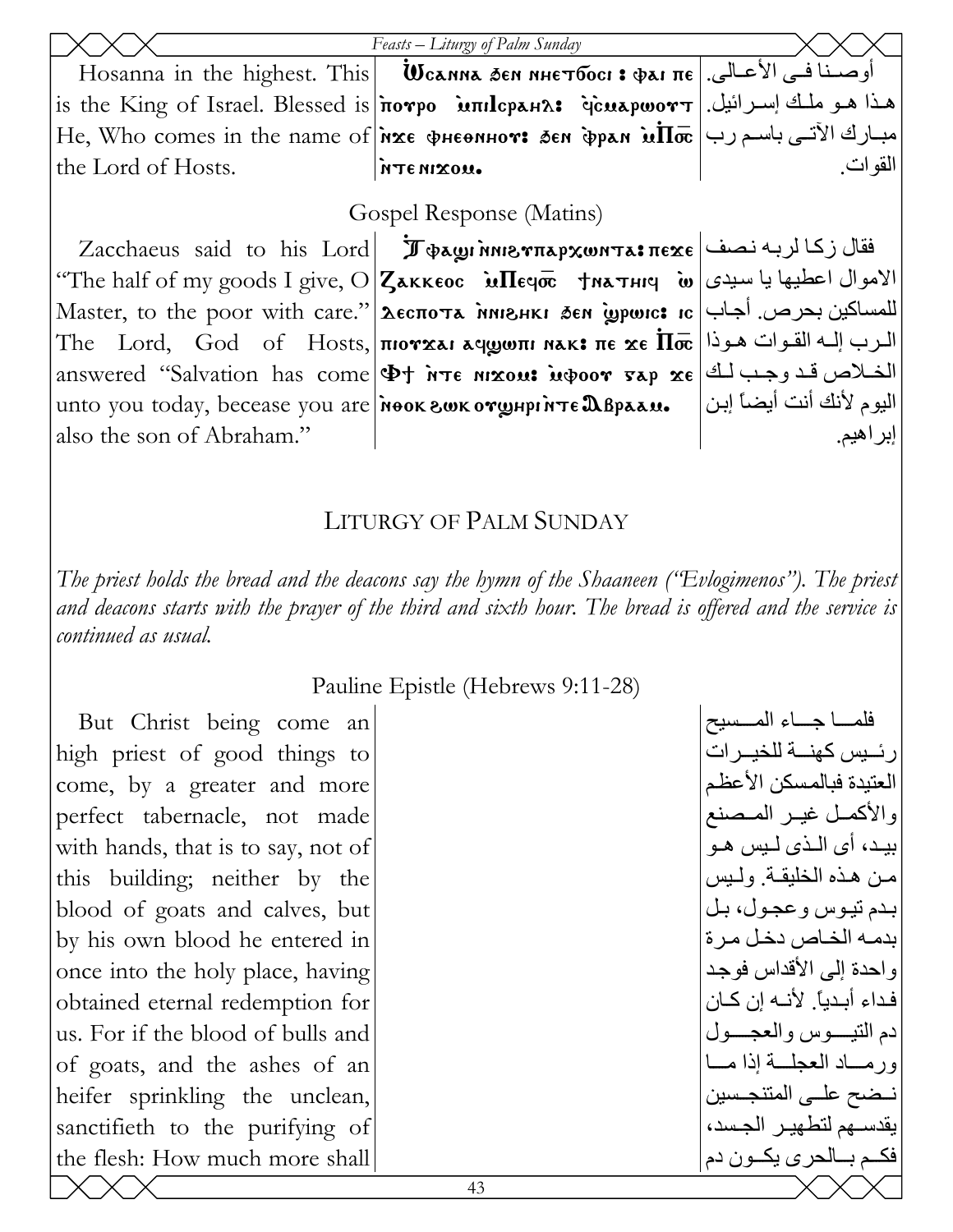|                                    | Feasts – Liturgy of Palm Sunday |                                 |
|------------------------------------|---------------------------------|---------------------------------|
| blood of Christ,<br>the<br>who     |                                 | المسيح هذا الذي بـالروح         |
| through the eternal Spirit         |                                 | القدس قدم ذاتــه لله نقيــاً    |
| offered himself without spot to    |                                 |                                 |
| God, purge your conscience         |                                 | الأعمـــال الميتـــة، لكـــي    |
| from dead works to serve the       |                                 | تعبدوا الله الحي الحقيقي؟       |
| living God? And for this cause     |                                 | ولأجل هذا فهو وسبط              |
| he is the mediator of the new      |                                 | عهد جديد. حتى إذ كـان           |
| testament, that by means of        |                                 | مسوت لفسداء معاصسي              |
| death, for the redemption of the   |                                 | العهسد الأول، يحظــــي          |
| transgressions that were under     |                                 | المدعوون بوعد المبراث           |
| the first testament, they which    |                                 | الأبدي. لأنـه حيث يوجد          |
| are called might receive the       |                                 | عهد بوصية، فالضرورة             |
| promise of eternal inheritance.    |                                 | تدعو إلى حلول الموت             |
| For where a testament is, there    |                                 | بالموصبي لأن الوصبية            |
| must also of necessity be the      |                                 | ثابتـة علـى الأمـوات إذ لا      |
| death of the testator. For a       |                                 | قوة لها ما دام الموصىي          |
| testament is of force after men    |                                 | حيــــاً. مــــن أجـــل هـــذا، |
| are dead: otherwise it is of no    |                                 | فـالأول أيـضاً لـم يكهـر        |
| strength at all while the testator |                                 | بغيـر دم ولمـا خاطـب            |
| liveth. Whereupon neither the      |                                 | موسى كل الشعب بجميع             |
| first testament was dedicated      |                                 | الوصسايا التسي بحسب             |
| without blood. For when Moses      |                                 | الناموس، أخذ دم العجول          |
| had spoken every precept to all    |                                 | والتيوس مع ماء صوفاً            |
| the people according to the law,   |                                 | قرمزيأ وزوفا فنضحه              |
| he took the blood of calves and    |                                 | على الكناب نفسه وعلى            |
| of goats, with water, and scarlet  |                                 | كافة الشعب قائلاً: هذا          |
| wool, and hyssop, and sprinkled    |                                 | هسو دم العهسد السذي             |
| both the book, and all the         |                                 | أوصـــاكم الله بـــه كــذلك     |
| people, saying, This is the blood  |                                 | أيضاً القبـة وجميـع أنيـة       |
| of the testament which God         |                                 | الخدمة نضح عليها هكذا           |
| enjoined unto<br>hath<br>you.      |                                 | بالمدم وتقريبسا تتطهير          |
| Moreover he sprinkled with         |                                 | الأشــياء جميعهــا بالــدم      |
| blood both the tabernacle, and     |                                 | كالنــاموس وبغيـر سـفك          |
| all the vessels of the ministry.   |                                 | دم لا تكــــون مغفـــــرة.      |
| And almost all things are by the   |                                 | فالضرورة تدعو إلىي أن           |
| law purged with blood; and         |                                 | تتطهر أمثلة الأشباء التبي       |
|                                    | 44                              |                                 |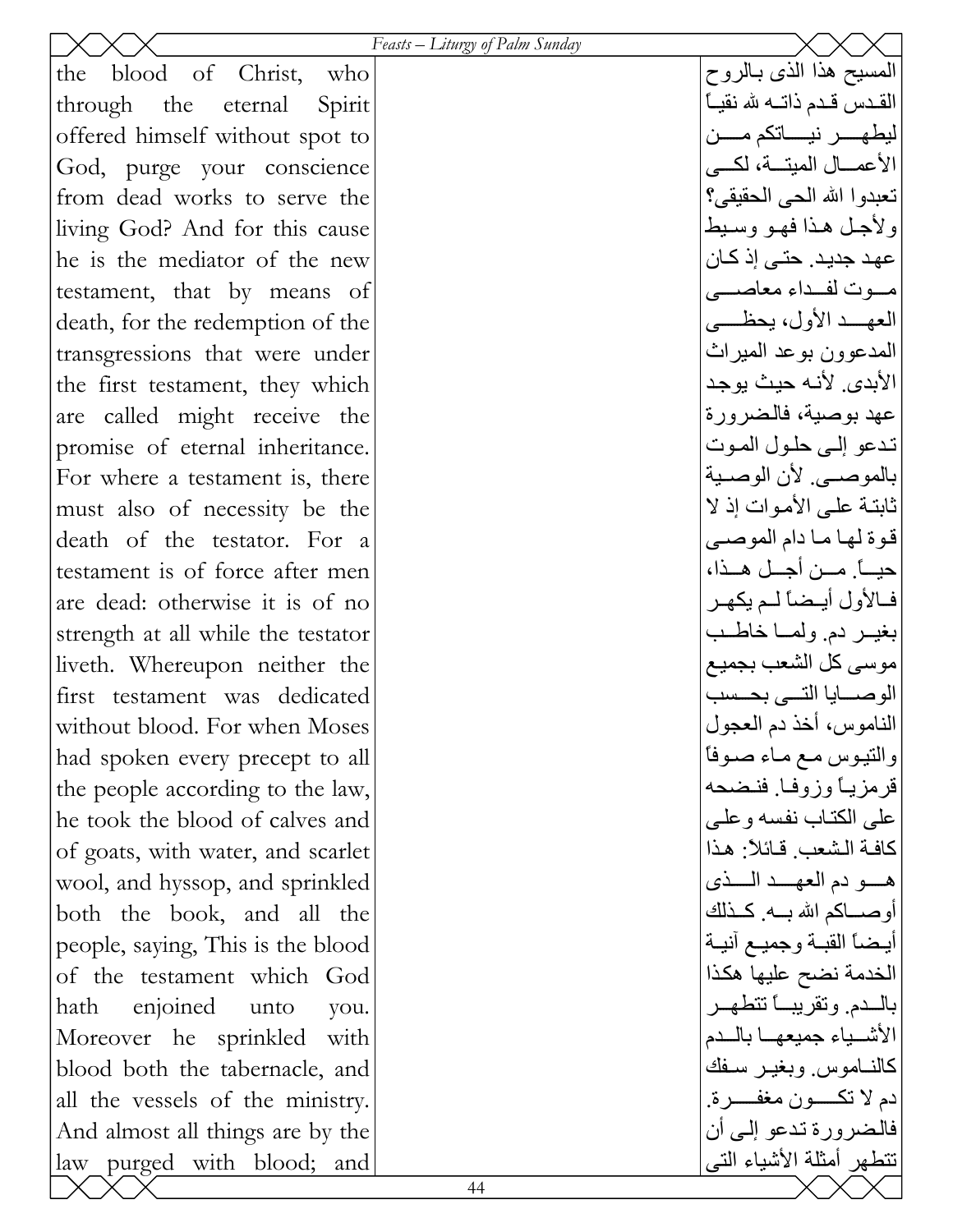|                                   | Feasts - Liturgy of Palm Sunday   |                                                |
|-----------------------------------|-----------------------------------|------------------------------------------------|
| without shedding of blood is no   |                                   |                                                |
| therefore<br>It was<br>remission. |                                   | الأمــور ، أمــا الــسمويات                    |
| necessary that the patterns of    |                                   | فبـذبائح أفـضل مـن هـذه                        |
| things in the heavens should be   |                                   | لأن المسيح لم يدخل إلى                         |
| purified with these; but the      |                                   | الأقسداس المسسصنوعة                            |
| heavenly things themselves with   |                                   | بالأيـادي التـي هـي أشباه                      |
| better sacrifices than these. For |                                   | الأقداس الحقيقية، بل إلى                       |
| Christ is not entered into the    |                                   | السماء نفسها ليظهر الآن                        |
| holy places made with hands,      |                                   | أمـــام الله عنـــا لا ليقــدم                 |
| which are the figures of the      |                                   | ذاتــه مــرات كثيــرة كمــا                    |
| true; but into heaven itself, now |                                   | يدخل ر ئيس الكهنــة إلــي                      |
| to appear in the presence of      |                                   | الأقداس في كل سنة بدم                          |
| God for us: Nor yet that he       |                                   | ليس هو لـه، إلا فقد كـان                       |
| should offer himself often, as    |                                   | ينبغي له أن يتألم ًمراراً                      |
| the high priest entereth into the |                                   | كثيرة منذ إنشاء العالم                         |
| holy place every year with blood  |                                   | ولكنه الآن قد ظهر مرة                          |
| of others; For then must he       |                                   | واحسدة عنسد إنقسضاء                            |
| often have suffered since the     |                                   | السدهور ليبطـل الخطيــة                        |
| foundation of the world: but      |                                   | بذبيحة نفسه وكما وضع                           |
| now once in the end of the        |                                   | للناس أن يموتوا مرة ثم                         |
| world hath he appeared to put     |                                   | بعد ذلك الدينونــة، هكـذا                      |
| away sin by the sacrifice of      |                                   | المسيح أيـضاً قـدم ذاتــه                      |
| himself. And as it is appointed   |                                   | مرة لكىي يرفع خطايا                            |
| unto men once to die, but after   |                                   | كثيـــرين وأمــــا المــــرة                   |
| this the judgment: So Christ was  |                                   | الثانيــة فـسيظهر بغيــر                       |
| once offered to bear the sins of  |                                   | خطيــة، خلاصــــًا للــذين                     |
| many; and unto them that look     |                                   | ينتظرونه نعمة الله الأب<br>تحل على جميعنا أمين |
| for him shall he appear the       |                                   |                                                |
| second time without sin unto      |                                   |                                                |
| salvation.                        |                                   |                                                |
|                                   | Catholic Epistle (1 Peter 4:1-11) |                                                |

1Pe 4:1 Forasmuch then as Christ hath suffered for us in the flesh, arm yourselves likewise with the same mind: for

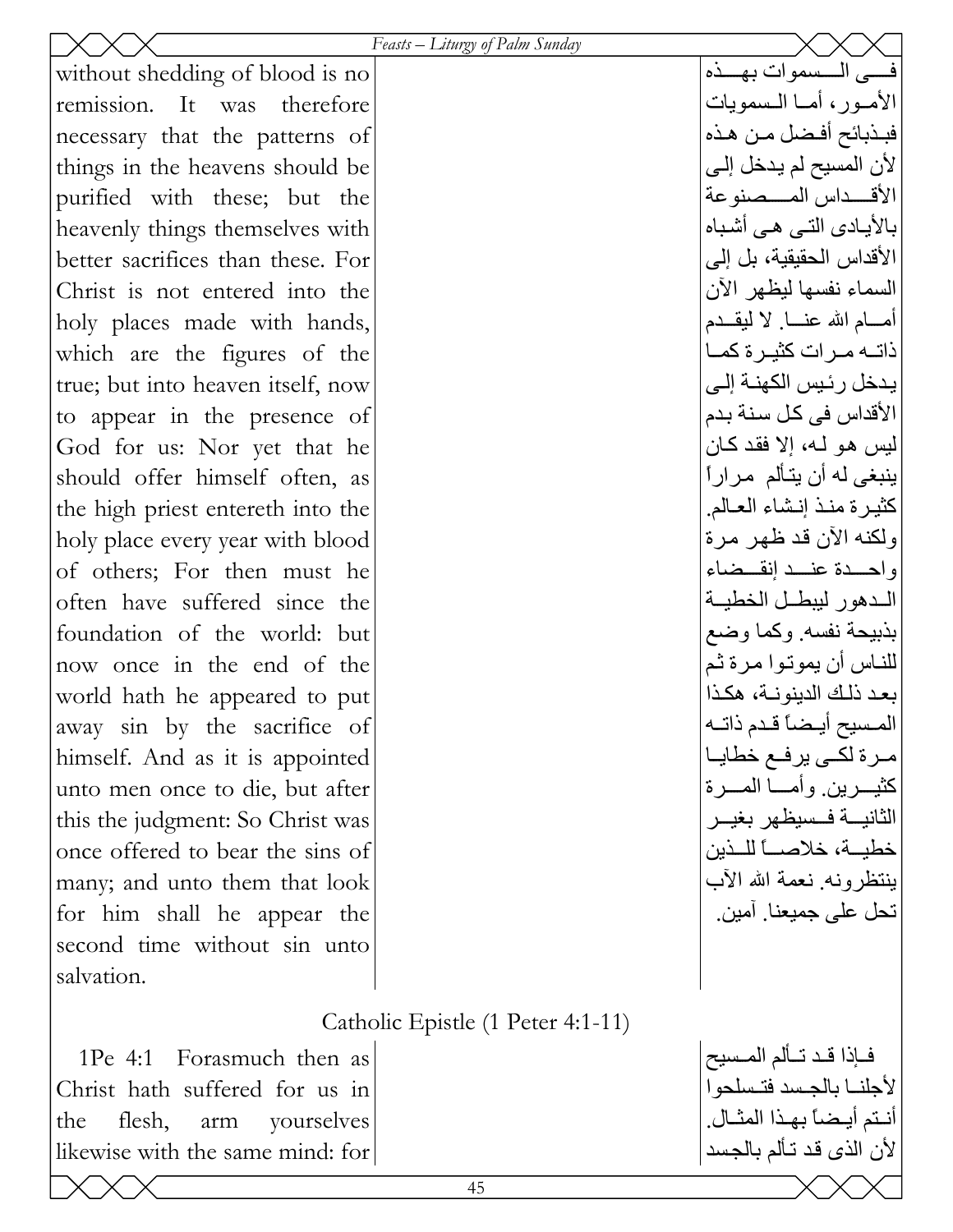|                                   | Feasts - Liturgy of Palm Sunday |                                      |
|-----------------------------------|---------------------------------|--------------------------------------|
| he that hath suffered in the      |                                 | فقـد شــفي مــن الخطيــة.            |
| flesh hath ceased from sin; that  |                                 | لکي لا يعيش في شهوات                 |
| he no longer should live the rest |                                 | النــاس، بـل يقـضـى بــاقى           |
| of his time in the flesh to the   |                                 | حياتـه بالجسد لإرادة الله.           |
| lusts of men, but to the will of  |                                 | لأنــه يكفـيكم ذلـك الز مــان        |
| God. For the time past of our     |                                 | الذي عبر إذ كنتم تعملون              |
| life may suffice us to have       |                                 | بهوى الأمم سـالكين فـي               |
| wrought the will of the Gentiles, |                                 | السسدعارة والمسشهوات                 |
| walked<br>when<br>in<br>we        |                                 | وإدمان الخمس بسأنواع                 |
| lasciviousness, lusts, excess of  |                                 | كثيـــــــــــرة والبطـــــــــــــر |
| wine, revellings, banquetings,    |                                 | والمنادمسسات واللهسسو                |
| abominable idolatries:<br>and     |                                 | والمدنس وعبيادة الأوثيان             |
| Wherein they think it strange     |                                 |                                      |
| that ye run not with them to the  |                                 | يسستغربون أنكسم لسستم                |
| same excess of riot, speaking     |                                 | تركــضون معهــم إلـــي               |
| evil of you: Who shall give       |                                 | فيض هذه الخلاعة عينها                |
| account to him that is ready to   |                                 | لأنهــم يجــدفون. أولئــك            |
| judge the quick and the dead.     |                                 | المذين سيعطون الجواب                 |
| For for this cause was the        |                                 | للمستعد أن يدين الأحياء              |
| gospel preached also to them      |                                 | و الأمو ات فإنـه مـن أجل             |
| that are dead, that they might be |                                 | هـذا قـد بـشر الأمــوات              |
| judged according to men in the    |                                 | أیضاً کی لا یدانوا حسب               |
| flesh, but live according to God  |                                 | النــاس بـالجـسد بـل يحيـوا          |
| in the spirit. But the end of all |                                 | حسب الله بالروح و إنمـا              |
| things is at hand: be ye          |                                 | نهايسة كسل شسىء قسد                  |
| therefore sober, and watch unto   |                                 | اقتربت فتعقلوا واصحوا                |
| prayer. And above all things      |                                 | للصلوات ولكن قبل كل                  |
| have fervent charity among        |                                 | شيء لتكن المحبة دائمة                |
| yourselves: for charity shall     |                                 | فيكم بعضكم لبعض لأن                  |
| cover the multitude of sins. Use  |                                 | المحبـة تغطـي كثـرة مـن              |
| hospitality one to another        |                                 | الخطايا وكونوا محبين                 |
| without grudging. As every man    |                                 | الضيافة بعضكم لبعض                   |
| hath received the gift, even so   |                                 | غير متذمرين وليكن كل                 |
| minister the<br>same<br>one<br>to |                                 | واحد بحسب النعمة التبي               |
| another, as good stewards of the  |                                 | أخـذها تخـمون بهـا                   |
| manifold grace of God. If any     |                                 | بعضكم بعضاً كـوكلاء                  |
|                                   | 46                              |                                      |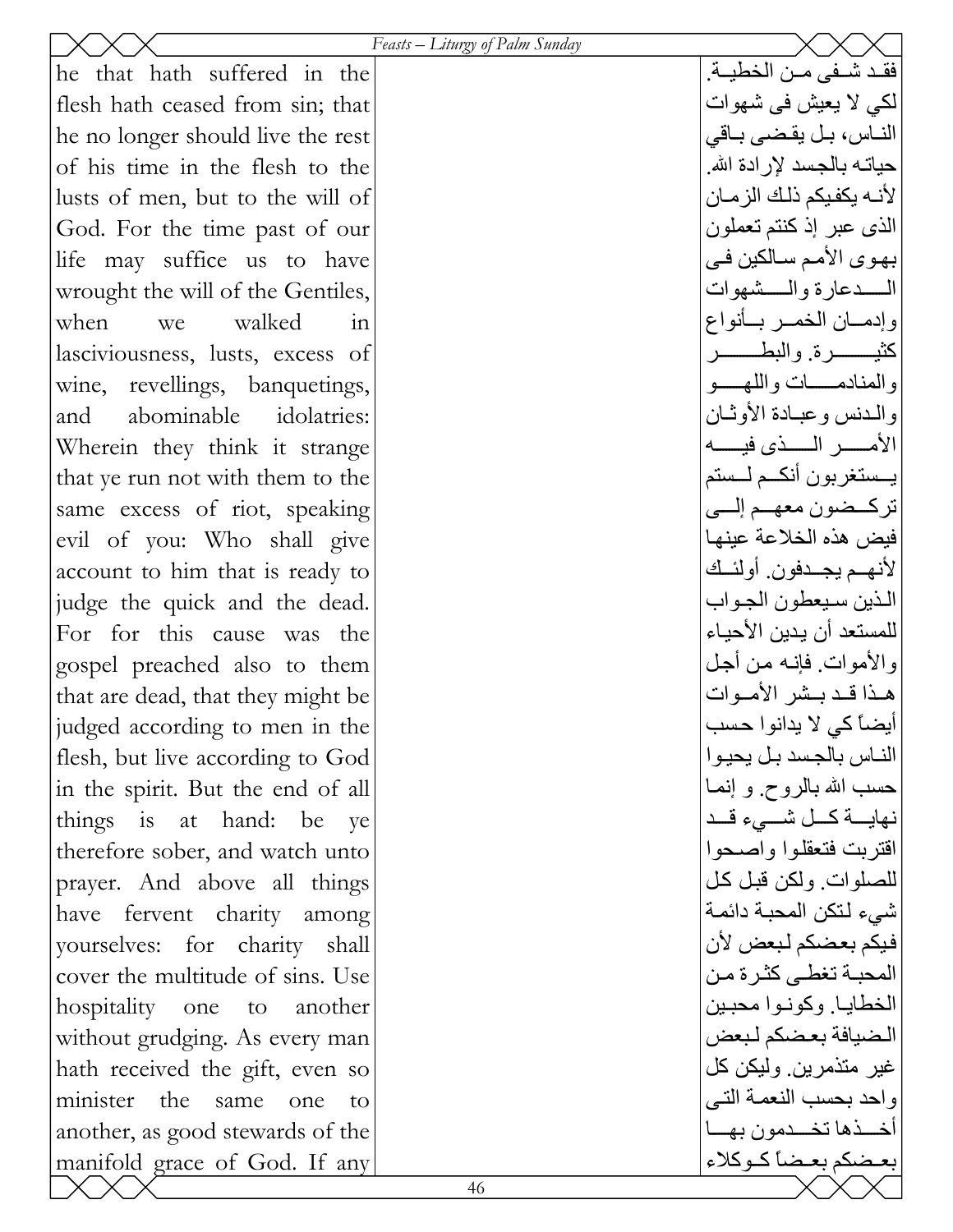|                                    | Feasts - Liturgy of Palm Sunday                                                                           |                             |
|------------------------------------|-----------------------------------------------------------------------------------------------------------|-----------------------------|
| man speak, let him speak as the    |                                                                                                           | صــالحين علــي نـعمــة الله |
| oracles of God; if any man         |                                                                                                           | المتنوعــة ومــن يــتكلم    |
| minister, let him do it as of the  |                                                                                                           | فعلــي حــسب أقــو ال الله. |
| ability which God giveth: that     |                                                                                                           | ومن يخدم فعلي حسب           |
| God in all things may be           |                                                                                                           | القبوة المعطساة مسن الله    |
| glorified through Jesus Christ,    |                                                                                                           | لکی ما بتمجد الله فی کل     |
| whom be praise and<br>to           |                                                                                                           | شَّـــيء بيــسوع المــسيح.  |
| dominion for ever and ever.        |                                                                                                           | ذليك المبذى لميه المجيد     |
|                                    |                                                                                                           | والعزة إلىي أبد الأبدين.    |
|                                    |                                                                                                           | أمين لا تحبوا العالم ولا    |
|                                    |                                                                                                           | الأشباء التي في العالم      |
|                                    |                                                                                                           | لأن العالم بزول وشهوته      |
|                                    |                                                                                                           | معه، أما من يصنع إرادة      |
|                                    |                                                                                                           | الله فذلك يثبت إلى الأبد ِ  |
|                                    | Praxis Response                                                                                           |                             |
|                                    | Hosanna in the highest. This   Wсанна бен инетбоси : фан пе   رضنا في الأعـالي.                           |                             |
|                                    | is the King of Israel. Blessed is $ \tilde{\pi}$ orpo <i>i</i> omicpant: فو ملك إسرائيل.                  |                             |
|                                    | He, Who comes in the name of <b>pxe</b> фнеемнот: бем фрам $\overline{\text{M}\pi}$ $\rightarrow$ باسم رب |                             |
|                                    |                                                                                                           |                             |
|                                    |                                                                                                           |                             |
| the Lord of Hosts.                 | MTENIXOU.                                                                                                 | القوات.                     |
|                                    | Praxis 28:11-31                                                                                           |                             |
| And after three months we          |                                                                                                           |                             |
| departed<br>in<br>ship<br>a<br>-of |                                                                                                           |                             |
| Alexandria, which had wintered     |                                                                                                           |                             |
| in the isle, whose sign was        |                                                                                                           |                             |
| Castor and Pollux. And landing     |                                                                                                           |                             |
| at Syracuse, we tarried there      |                                                                                                           |                             |
| three days. And from thence we     |                                                                                                           |                             |
| fetched a compass, and came to     |                                                                                                           |                             |
| Rhegium: and after one day the     |                                                                                                           |                             |
| south wind blew, and we came       |                                                                                                           |                             |
| the next day to Puteoli: where     |                                                                                                           |                             |
| we found brethren, and were        |                                                                                                           |                             |
| desired to tarry with them seven   |                                                                                                           |                             |
| days: and so we went toward        |                                                                                                           |                             |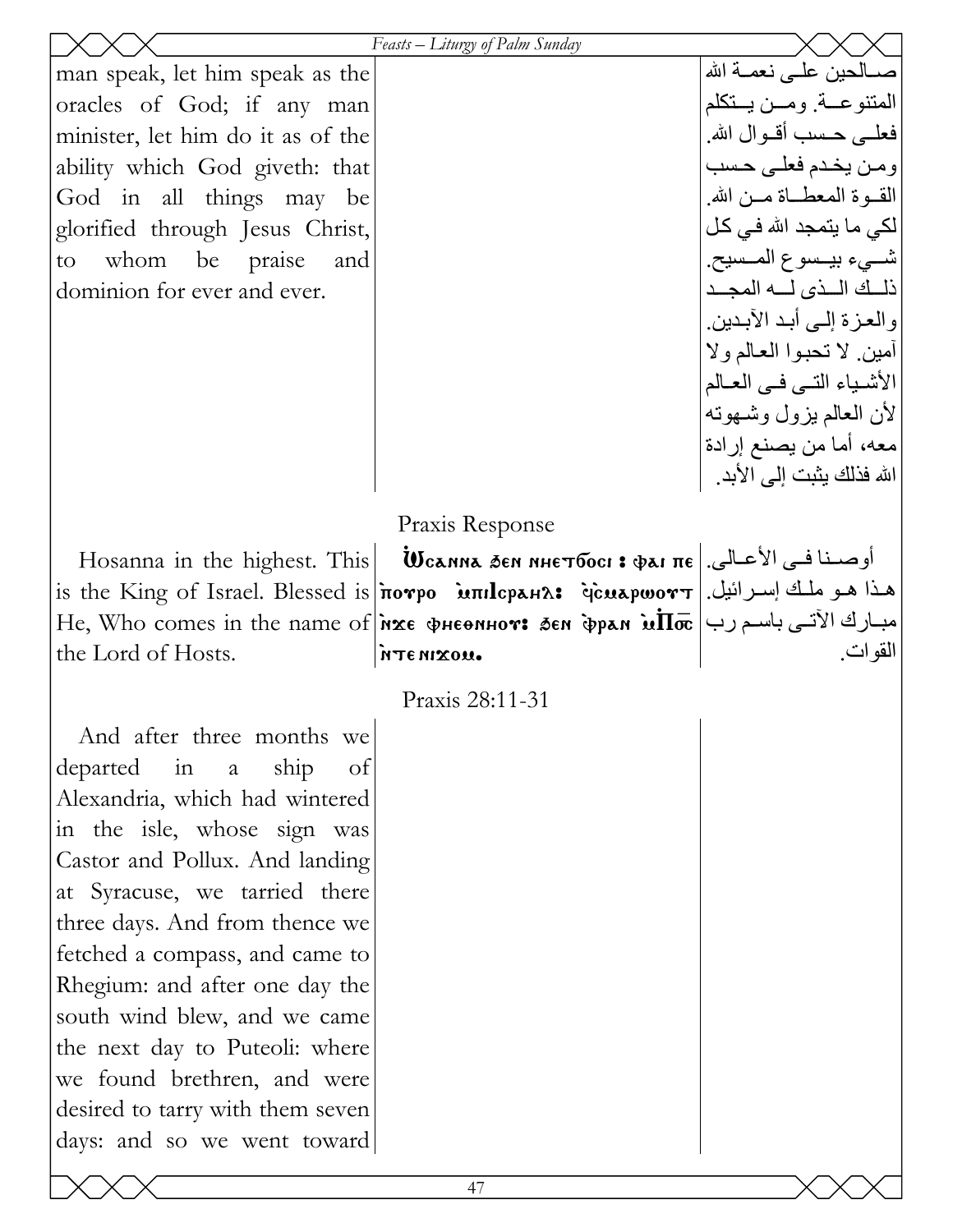|                                     | Feasts – Liturgy of Palm Sunday |  |
|-------------------------------------|---------------------------------|--|
| Rome. And from thence, when         |                                 |  |
| the brethren heard of us, they      |                                 |  |
| came to meet us as far as Appii     |                                 |  |
| forum, and The three taverns:       |                                 |  |
| whom when Paul saw, he              |                                 |  |
| thanked God, and took courage.      |                                 |  |
| And when we came to Rome,           |                                 |  |
| centurion delivered the<br>the      |                                 |  |
| prisoners to the captain of the     |                                 |  |
| guard: but Paul was suffered to     |                                 |  |
| dwell by himself with a soldier     |                                 |  |
| that kept him. And it came to       |                                 |  |
| pass, that after three days Paul    |                                 |  |
| called the chief of the Jews        |                                 |  |
| together: and when they were        |                                 |  |
| come together, he said unto         |                                 |  |
| them, Men and brethren,             |                                 |  |
| though I have committed             |                                 |  |
| nothing against the people, or      |                                 |  |
| customs of our fathers, yet was     |                                 |  |
| delivered prisoner from<br>$\bf{l}$ |                                 |  |
| Jerusalem into the hands of the     |                                 |  |
| Romans who, when they had           |                                 |  |
| examined me, would have let         |                                 |  |
| me go, because there was no         |                                 |  |
| cause of death in me. But when      |                                 |  |
| the Jews spake against it, I was    |                                 |  |
| constrained to appeal unto          |                                 |  |
| Caesar; not that I had ought to     |                                 |  |
| accuse my nation of. For this       |                                 |  |
| cause therefore have I called for   |                                 |  |
| you, to see you, and to speak       |                                 |  |
| with you: because that for the      |                                 |  |
| hope of Israel I am bound with      |                                 |  |
| this chain. And they said unto      |                                 |  |
| him, We neither received letters    |                                 |  |
|                                     | 48                              |  |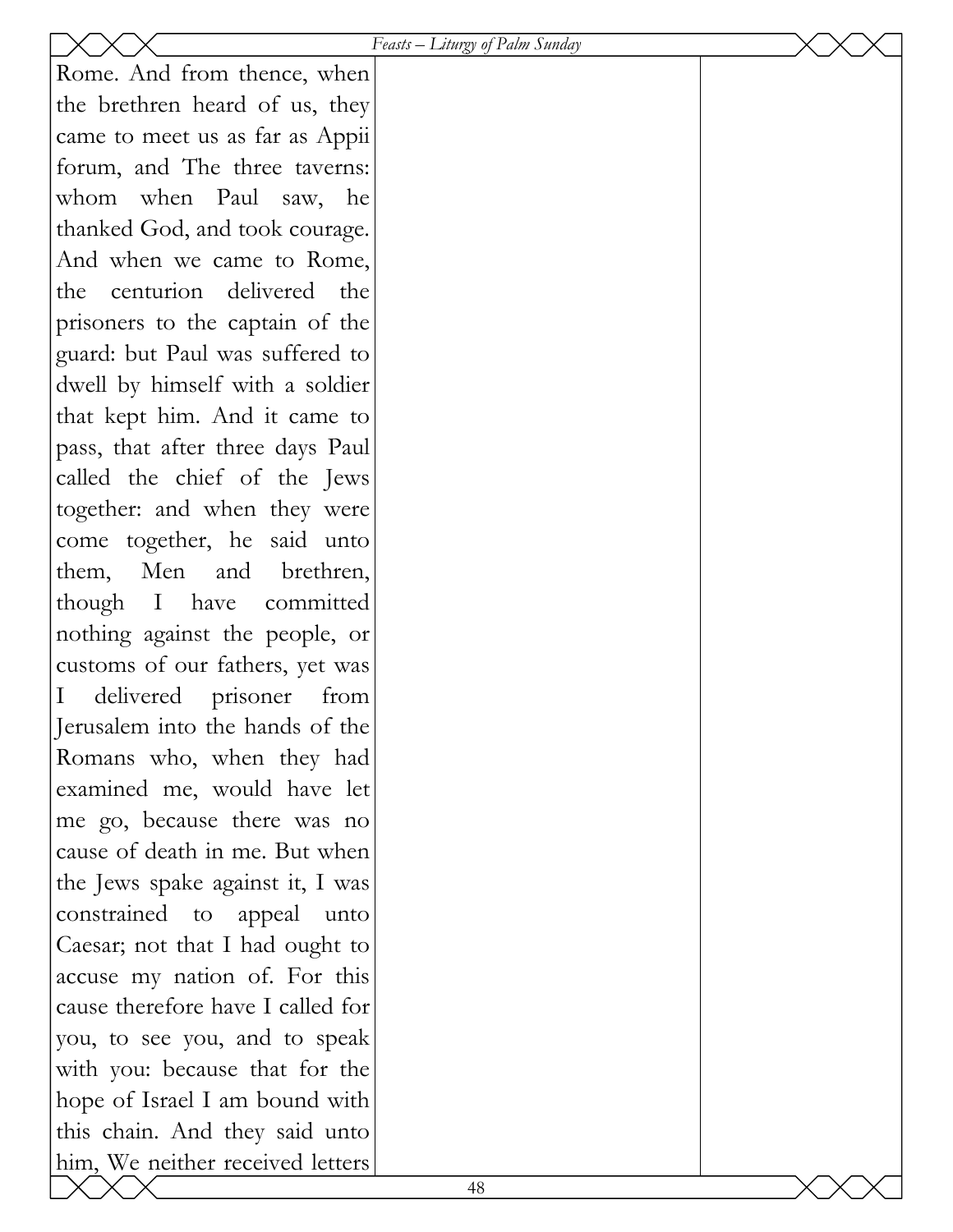|                                   | Feasts - Liturgy of Palm Sunday |  |
|-----------------------------------|---------------------------------|--|
| out of Judaea concerning thee,    |                                 |  |
| neither any of the brethren that  |                                 |  |
| came shewed or spake any harm     |                                 |  |
| of thee. But we desire to hear of |                                 |  |
| thee what thou thinkest: for as   |                                 |  |
| concerning this sect, we know     |                                 |  |
| that every where it is spoken     |                                 |  |
| against. And when they had        |                                 |  |
| appointed him a day, there came   |                                 |  |
| many to him into his lodging; to  |                                 |  |
| expounded<br>whom<br>he<br>and    |                                 |  |
| testified the kingdom of God,     |                                 |  |
| persuading them concerning        |                                 |  |
| Jesus, both out of the law of     |                                 |  |
| Moses, and out of the prophets,   |                                 |  |
| from morning till evening. And    |                                 |  |
| some believed the things which    |                                 |  |
| were spoken, and some believed    |                                 |  |
| not. And when they agreed not     |                                 |  |
| themselves,<br>they<br>among      |                                 |  |
| departed, after that Paul had     |                                 |  |
| spoken one word, Well spake       |                                 |  |
| the Holy Ghost by Esaias the      |                                 |  |
| prophet unto our<br>fathers,      |                                 |  |
| saying, Go unto this people, and  |                                 |  |
| say, Hearing ye shall hear, and   |                                 |  |
| shall not understand; and seeing  |                                 |  |
| ye shall see, and not perceive:   |                                 |  |
| for the heart of this people is   |                                 |  |
| waxed gross, and their ears are   |                                 |  |
| dull of hearing, and their eyes   |                                 |  |
| have they closed; lest they       |                                 |  |
| should see with their eyes, and   |                                 |  |
| with their ears,<br>hear<br>and   |                                 |  |
| understand with their heart, and  |                                 |  |
| should be converted, and I        |                                 |  |
|                                   | 49                              |  |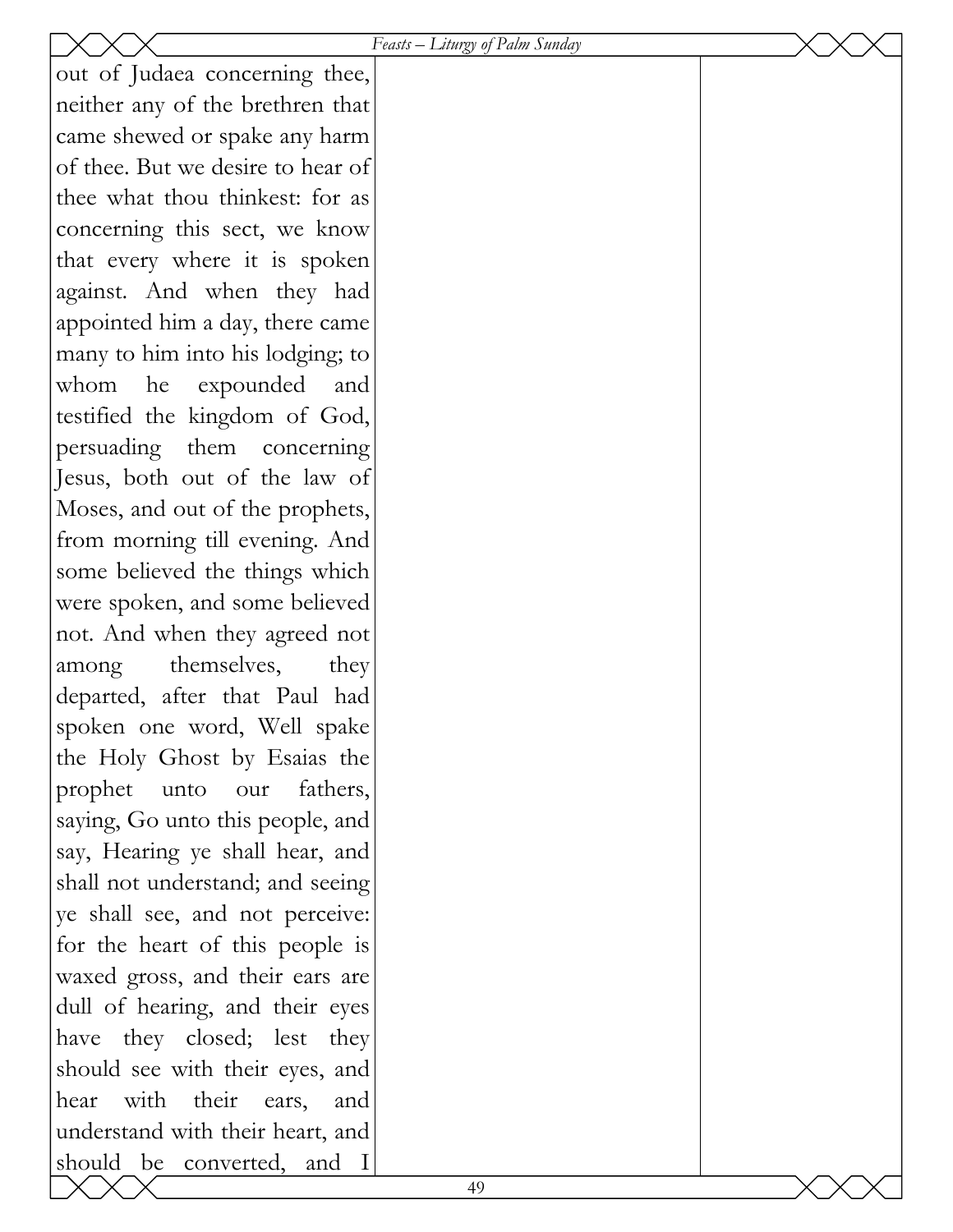|                                                                                                   | Feasts - Liturgy of Palm Sunday                                       |                           |
|---------------------------------------------------------------------------------------------------|-----------------------------------------------------------------------|---------------------------|
| should heal them. Be it known                                                                     |                                                                       |                           |
| therefore unto you, that the                                                                      |                                                                       |                           |
| salvation of God is sent unto                                                                     |                                                                       |                           |
| the Gentiles, and that they will                                                                  |                                                                       |                           |
| hear it. And when he had said                                                                     |                                                                       |                           |
|                                                                                                   |                                                                       |                           |
| these words, the Jews departed,                                                                   |                                                                       |                           |
| and had great reasoning among<br>themselves. And Paul dwelt two                                   |                                                                       |                           |
|                                                                                                   |                                                                       |                           |
| whole years in his own hired                                                                      |                                                                       |                           |
| house, and received all that                                                                      |                                                                       |                           |
| came in unto him, preaching the                                                                   |                                                                       |                           |
| kingdom of God, and teaching                                                                      |                                                                       |                           |
| those things which concern the                                                                    |                                                                       |                           |
| Lord Jesus Christ, with all                                                                       |                                                                       |                           |
| confidence, no man forbidding                                                                     |                                                                       |                           |
| him.                                                                                              |                                                                       |                           |
| After the praxis, the hymn of the Shaaneen ("Evlogimenos") is said. The following hymn is said in |                                                                       |                           |
| the Cymbals tune before the Triagion                                                              |                                                                       |                           |
| He<br>who                                                                                         | $\text{sits}$ upon the PHETSENCI SIXEN NIXEPOTBIN: $\frac{1}{2}$      |                           |
| Cherubim, rode a colt and ачталнотт сотешь ачуе с ботн   الشاروبيم ركب أنانـًا، و                 |                                                                       |                           |
| entered Jerusalem. O what great elanisorne nainigt noeBio.                                        |                                                                       | دخـل إلــي أورشــليم يــا |
| humility.                                                                                         | $\textbf{G}$ e ewc epoq sen ornescis arxe   المذا التواضع العظيم.     |                           |
|                                                                                                   | They praise Him with  φaι πε εμμαπονικι ως λεπ  :يسبحونه بتيقظ قائلين |                           |
| alertness saving: "This is <b>NHETOOCIS</b> das πε πογρο <sup> </sup> المصبو عمانونيسل            |                                                                       |                           |

Emmanuel, Hosanna in the interpart. Highest, this is the King of Uapenzoc Israel."

Let us say with David the фнеомнот: бем фрам  $\inf$ и $\overline{\text{inc}}$  مبارك الآتى بإسم الرب chanter, "Blessed is He who πιλενισος ισχεη τηση ψιλ τριλέ (المصالح منذ الآن وإلى comes in the Name of the **NAMICHOT.** the end of the ages."

Good Lord, from now and till MIXEporBin Nen MCEparbin: الشاروبيم والسيرافيم، niasseroc neu niapxhasseroc: الملائكـــة ورؤســـاء

The Cherubim and Seraphim, the angels and the **NIMET** forc NIXOM. archangels, the principalities and  $|\mathbf{F}$ rwy  $\epsilon$ Bo $\lambda$   $\epsilon$ rxw innoc  $\mathbf{x}\epsilon$ 

أوصنا في الأعالي هذا | هو ملك إسرائيل ِ  $\vert$ ه المع داود المرتل: | علام السوتان السرتل السلام السلام السلام السلام السلام السلام السلام السلام السلام ا آخر الأزمنة. the nic Tpa Tia neu niezorcia nieponoc | الملائكة، والعسساكر والسلاطين، والكراسي والأرباب.

 $\bm{\Lambda}$ arı $\bm{\lambda}$ 

NEW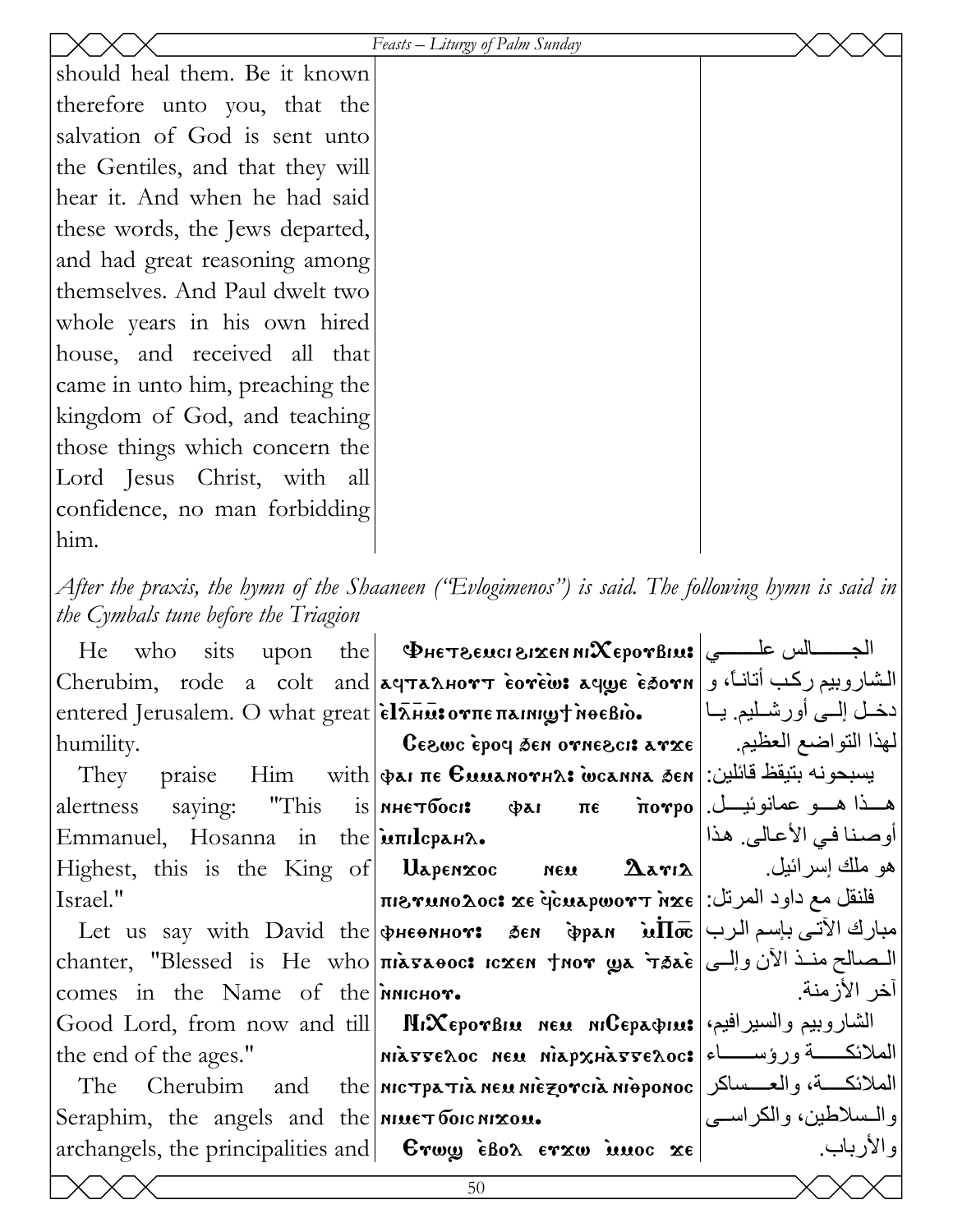|                                                                                                | Feasts – Liturgy of Palm Sunday                                         |                         |
|------------------------------------------------------------------------------------------------|-------------------------------------------------------------------------|-------------------------|
| che authorities, the thrones and orwor in�t sen ннетбосі нем صــــارخين قـــــائلين   صـــــار |                                                                         |                         |
| the powers.                                                                                    | المجــد شافــي الأعـــالى  мәлрнин    нахем    пикази    нем الأعـــالى |                         |
| Proclaiming and saying: Glory or tuat Sen nipwun.                                              |                                                                         | وعلـــي الارض الـــسلام |
| to God in the highest, peace on                                                                |                                                                         | وفي الناس المسر ة.      |
| earth and goodwill toward men.                                                                 |                                                                         |                         |

The Trisagion is said followed by the Litany of the Gospel. Then the Psalm is said in the Singarian tune followed by the four Gospels.

#### Psalm  $80:1, 2, 3$

بـالبوق ِ فـي يـوم عيـدكم|0re300r

معيننــــــا هللـــــوا لإلــــــه| пемво̀ноос

واضربوا دفأ مزماراً ارور

هللللو يا

هللنلو يا

Blow up the trumpet in the **| Ωpicaλπizin δεn ovcovai δεn | ابو**َقوا في رأس الشهر the time **orcaλπιστος:** new moon.  $in$ appointed, on our solemn feast iuunini NTE NETENQUAI (REZIC) المصسهور ابتهجـوا بـالله | appointed, on our solemn feast day. Sing aloud unto God our  $\theta \in \mathbb{R}$ يعقـوب خـذوا مزمــاراً|Strength: make a joyful noise|الابيمقـوب خـذوا مزمــاراً|strength: make a joyful noise unto the God of Jacob. Take a norwanness psalm, and bring hither the **NOTKEUKEU OT PATHPION ENECWY** timbrel, the pleasant harp with  $n$ **ex ork respaints**. the psaltery.

#### Psalm Response

Alleluia Alleluia. Jesus Christ Ierusalem .Alleluia Alleluia.

هللبلويسا هللبلويسا | غة AAHAorias  $\mathfrak{D}_{\lambda\lambda\mu\lambda\sigma\mathbf{r}\mathbf{r}\mathbf{a}}$ the Son of God has entered Incore Πιχριστος Πωμρι in +: إيسوع المسيح إبـن الله | the Son of God has entered دخل أورشليم هلليلويـا | aqye esorn elanis saanoria arrhoria.

бен

5070

 $\mathbf{t}$ 

First Gospel (Mathew 21:1-17)

And when they drew nigh unto Jerusalem, and were come to Bethphage, unto the mount of Olives, then sent Jesus two disciples, Saying unto them, Go into the village over against you, and straightway ye shall find an ass tied, and a colt with her: loose them, and bring them unto me. And if any man say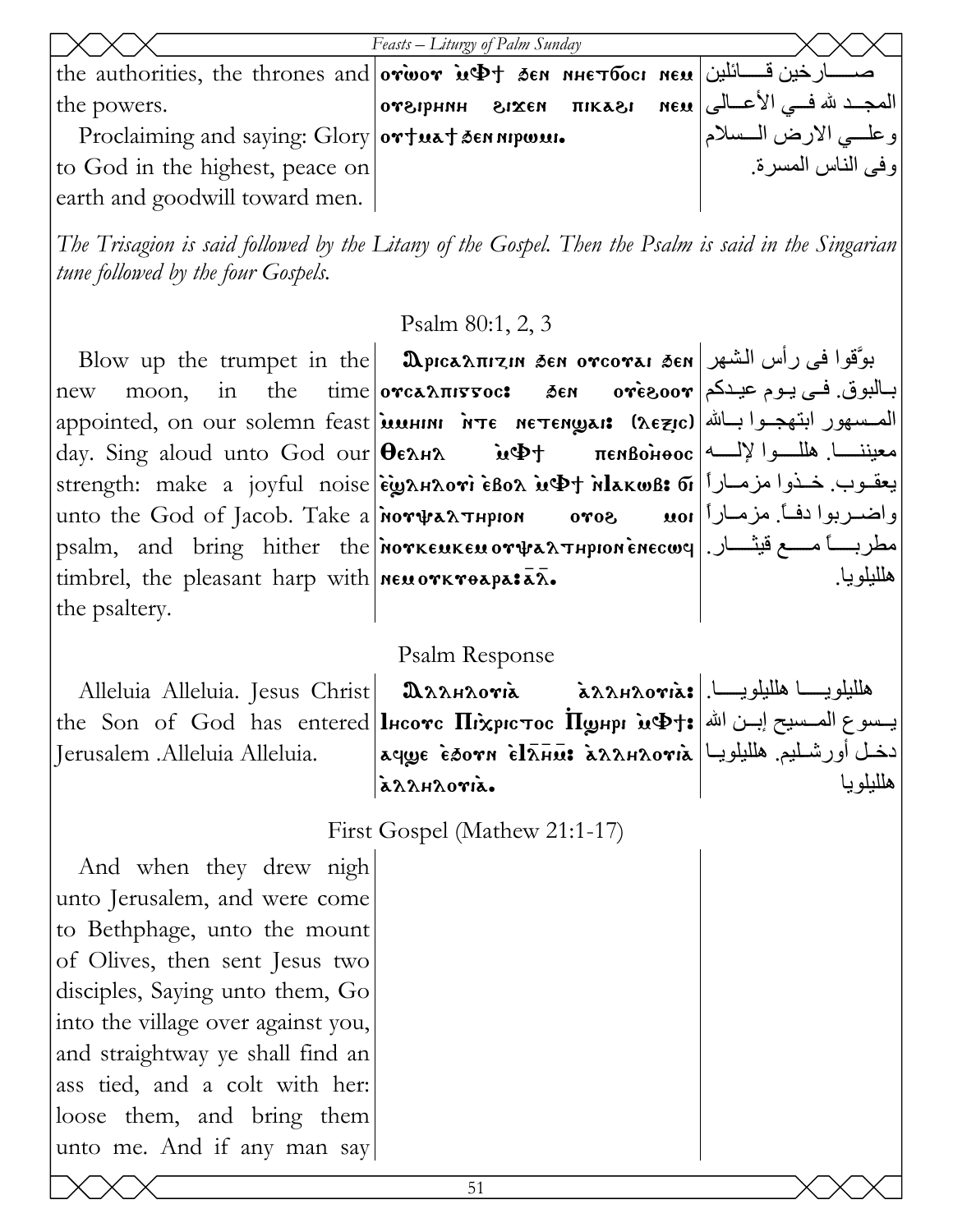|                                     | Feasts – Liturgy of Palm Sunday |  |
|-------------------------------------|---------------------------------|--|
| ought unto you, ye shall say,       |                                 |  |
| The Lord hath need of them;         |                                 |  |
| and straightway he will send        |                                 |  |
| them. All this was done, that it    |                                 |  |
| might be fulfilled which was        |                                 |  |
| spoken by the prophet, saying,      |                                 |  |
| Tell ye the daughter of Sion,       |                                 |  |
| Behold, thy King cometh unto        |                                 |  |
| thee, meek, and sitting upon an     |                                 |  |
| ass, and a colt the foal of an ass. |                                 |  |
| And the disciples went, and did     |                                 |  |
| as Jesus commanded them, And        |                                 |  |
| brought the ass, and the colt,      |                                 |  |
| and put on them their clothes,      |                                 |  |
| and they set him thereon. And a     |                                 |  |
| very great multitude spread their   |                                 |  |
| garments in the way; others cut     |                                 |  |
| down branches from the trees,       |                                 |  |
| and strawed them in the way.        |                                 |  |
| And the multitudes that went        |                                 |  |
| before, and that followed, cried,   |                                 |  |
| saying, Hosanna to the Son of       |                                 |  |
| David:<br>Blessed is<br>he<br>that  |                                 |  |
| cometh in the name of the           |                                 |  |
| Lord; Hosanna in the highest.       |                                 |  |
| And when he was come into           |                                 |  |
| Jerusalem, all the city<br>was      |                                 |  |
| moved, saying, Who is this?         |                                 |  |
| And the multitude said, This is     |                                 |  |
| Jesus the prophet of Nazareth       |                                 |  |
| of Galilee. And Jesus went into     |                                 |  |
| the temple of God, and cast out     |                                 |  |
| all them that sold and bought in    |                                 |  |
| the temple, and overthrew the       |                                 |  |
| tables of the moneychangers,        |                                 |  |
| and the seats of them that sold     |                                 |  |
|                                     | 52                              |  |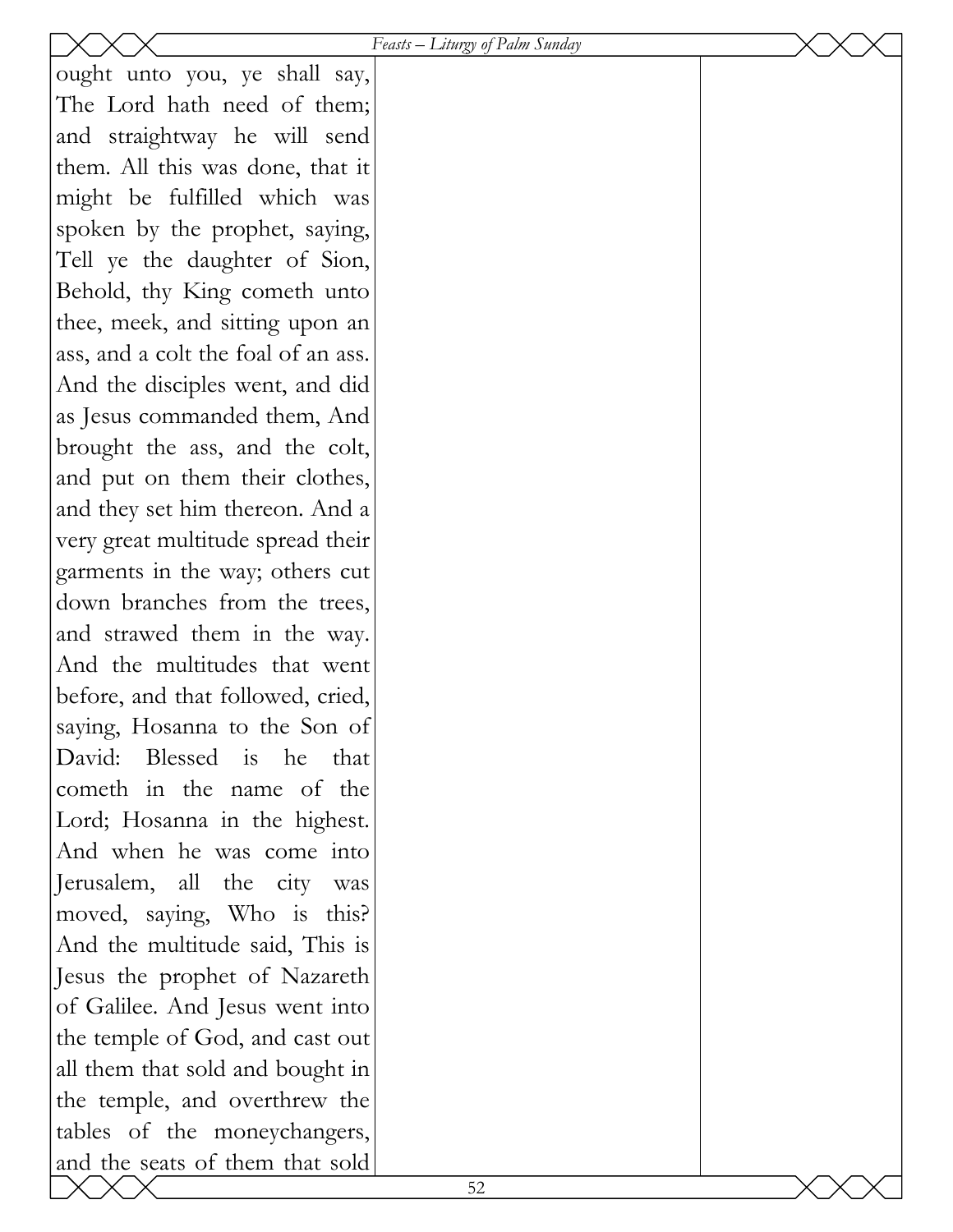|                                   | Feasts – Liturgy of Palm Sunday                                                                                                                           |          |
|-----------------------------------|-----------------------------------------------------------------------------------------------------------------------------------------------------------|----------|
| doves, And said unto them, It is  |                                                                                                                                                           |          |
| written, My house shall be        |                                                                                                                                                           |          |
| called the house of prayer; but   |                                                                                                                                                           |          |
| ye have made it a den of thieves. |                                                                                                                                                           |          |
| And the blind and the lame        |                                                                                                                                                           |          |
| came to him in the temple; and    |                                                                                                                                                           |          |
| he healed them. And when the      |                                                                                                                                                           |          |
| chief priests and scribes saw the |                                                                                                                                                           |          |
| wonderful things that he did,     |                                                                                                                                                           |          |
| and the children crying in the    |                                                                                                                                                           |          |
| temple, and saying, Hosanna to    |                                                                                                                                                           |          |
| the Son of David; they were       |                                                                                                                                                           |          |
| sore displeased, And said unto    |                                                                                                                                                           |          |
| him, Hearest thou what these      |                                                                                                                                                           |          |
| say? And Jesus saith unto them,   |                                                                                                                                                           |          |
| Yea; have ye never read, Out of   |                                                                                                                                                           |          |
| mouth of babes<br>the<br>and      |                                                                                                                                                           |          |
| sucklings thou hast perfected     |                                                                                                                                                           |          |
| praise? And he left them, and     |                                                                                                                                                           |          |
| went out of the city into         |                                                                                                                                                           |          |
| Bethany; and he lodged there.     |                                                                                                                                                           |          |
| Glory be to God forever.          |                                                                                                                                                           |          |
| Amen.                             |                                                                                                                                                           |          |
|                                   | Response of the first Gospel                                                                                                                              |          |
|                                   | Ноsanna in the highest. This   <i>W</i> санна бен ннетбоси : фан пе   رصنا في الأعـالي.                                                                   |          |
|                                   | is the King of Israel. Blessed is <i>i</i> norpo иписрана: تو ملك إسرائيل. العروضات العدو ملك السرائيل.                                                   |          |
|                                   | He, Who comes in the name of $ \text{size} \>$ фнеемнот: бем фрам $\text{inf}$ $\overline{\text{inc}} \mid \text{un} \>$ м $\text{Var} \mid \text{un} \>$ |          |
| the Lord of Hosts.                | ·woxin ITH                                                                                                                                                | القوات ِ |
|                                   |                                                                                                                                                           |          |
|                                   | Second Gospel (Mark 11:1-11)                                                                                                                              |          |
| And when they came nigh to        |                                                                                                                                                           |          |
| Jerusalem, unto Bethphage and     |                                                                                                                                                           |          |
| Bethany, at the mount<br>of       |                                                                                                                                                           |          |
| Olives, he sendeth forth two of   |                                                                                                                                                           |          |
| his disciples, And saith unto     |                                                                                                                                                           |          |
|                                   | 53                                                                                                                                                        |          |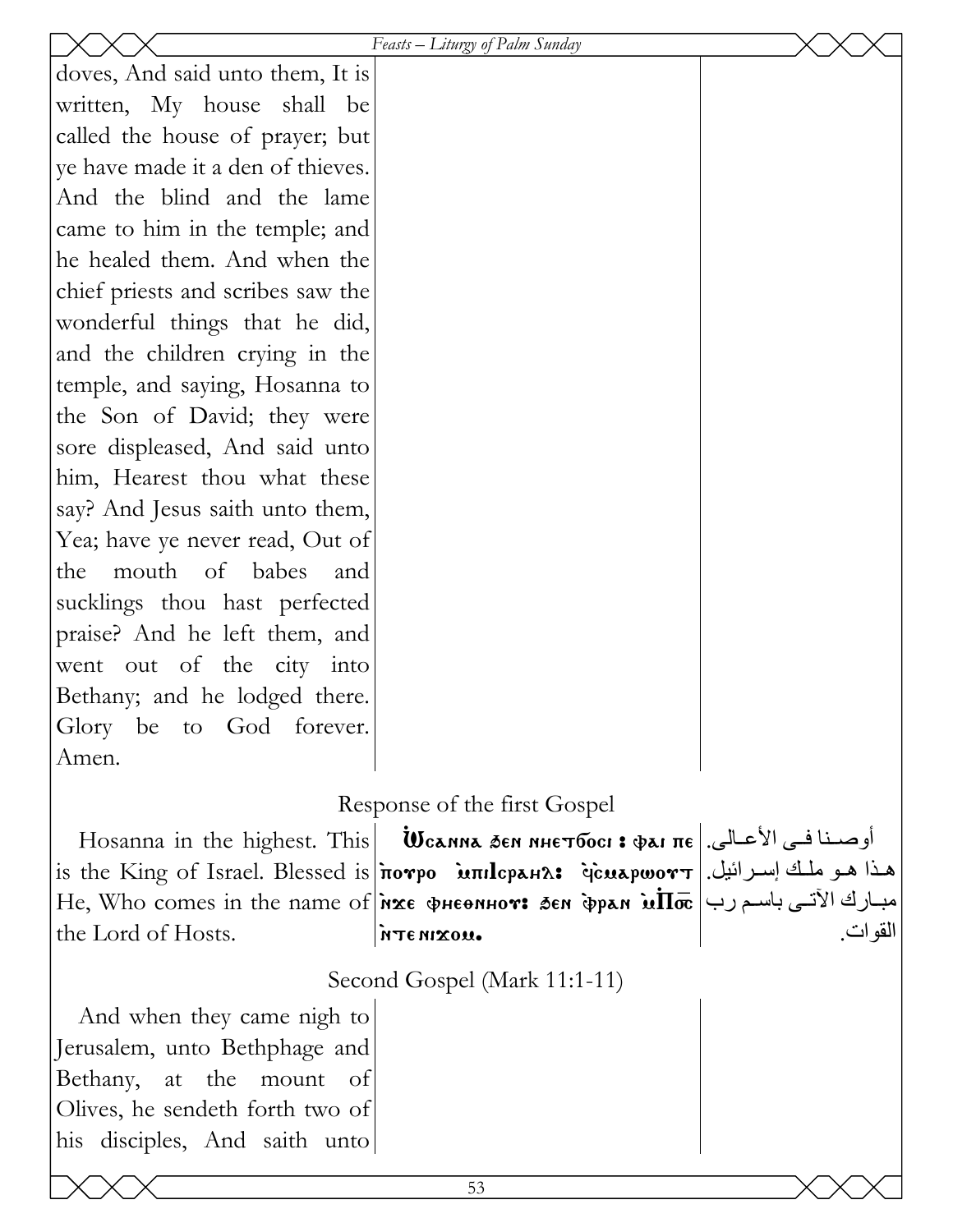|                                   | Feasts - Liturgy of Palm Sunday |  |
|-----------------------------------|---------------------------------|--|
| them, Go your way into the        |                                 |  |
| village over against you: and as  |                                 |  |
| soon as ye be entered into it, ye |                                 |  |
| shall find a colt tied, whereon   |                                 |  |
| never man sat; loose him, and     |                                 |  |
| bring him. And if any man say     |                                 |  |
| unto you, Why do ye this? say     |                                 |  |
| ye that the Lord hath need of     |                                 |  |
| him; and straightway he will      |                                 |  |
| send him hither. And they went    |                                 |  |
| their way, and found the colt     |                                 |  |
| tied by the door without in a     |                                 |  |
| place where two ways met; and     |                                 |  |
| they loose him. And certain of    |                                 |  |
| them that stood there said unto   |                                 |  |
| them, What do ye, loosing the     |                                 |  |
| colt? And they said unto them     |                                 |  |
| even as Jesus had commanded:      |                                 |  |
| and they let them go. And they    |                                 |  |
| brought the colt to Jesus, and    |                                 |  |
| cast their garments on him; and   |                                 |  |
| he sat upon him. And many         |                                 |  |
| spread their garments in the      |                                 |  |
| way: and others cut down          |                                 |  |
| branches off the trees, and       |                                 |  |
| strawed them in the way. And      |                                 |  |
| they that went before, and they   |                                 |  |
| that followed, cried, saying,     |                                 |  |
| Hosanna; Blessed is he that       |                                 |  |
| cometh in the name of the         |                                 |  |
| Lord: Blessed be the kingdom      |                                 |  |
| of our father David, that         |                                 |  |
| cometh in the name of the         |                                 |  |
| Lord: Hosanna in the highest.     |                                 |  |
| entered<br>And<br>Jesus<br>into   |                                 |  |
| Jerusalem, and into the temple:   |                                 |  |
|                                   | 54                              |  |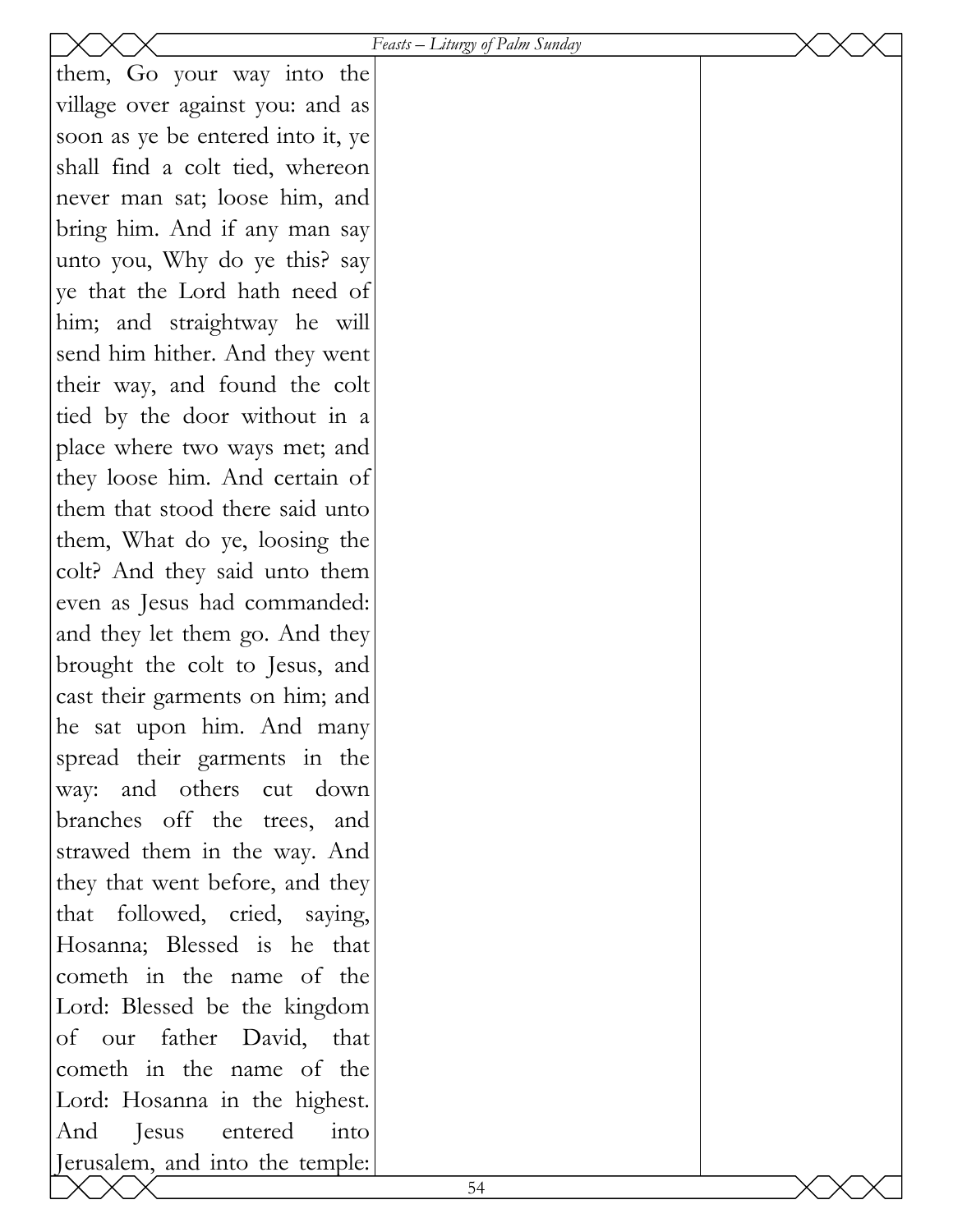#### *Feasts – Liturgy of Palm Sunday*

and when he had looked round about upon all things, and now the eventide was come, he went out unto Bethany with the twelve. Glory be to God forever. Amen.

#### Response of the second Gospel

He who sits on the Cherubim, today appeared in Jerusalem, riding on a colt with great glory, surrounded by ranks of Ni-angelos.

الجـــــــالس فــــــــوق المشاروبيم، اليموم ظهـر فى أورشليم، راكباً علمي حش بمجب عظيم، وحولــه طقــوس نـــى آنجيلوس.

# Third Gospel (Luke 19:29-48)

And it came to pass, when he was come nigh to Bethphage and Bethany, at the mount called the mount of Olives, he sent two of his disciples, Saying, Go ye into the village over against you; in the which at your entering ye shall find a colt tied, whereon yet never man sat: loose him, and bring him hither. And if any man ask you, Why do ye loose him? thus shall ye say unto him, Because the Lord hath need of him. And they that were sent went their way, and found even as he had said unto them. And as they were loosing the colt, the owners thereof said unto them, Why loose ye the colt? And they said, The Lord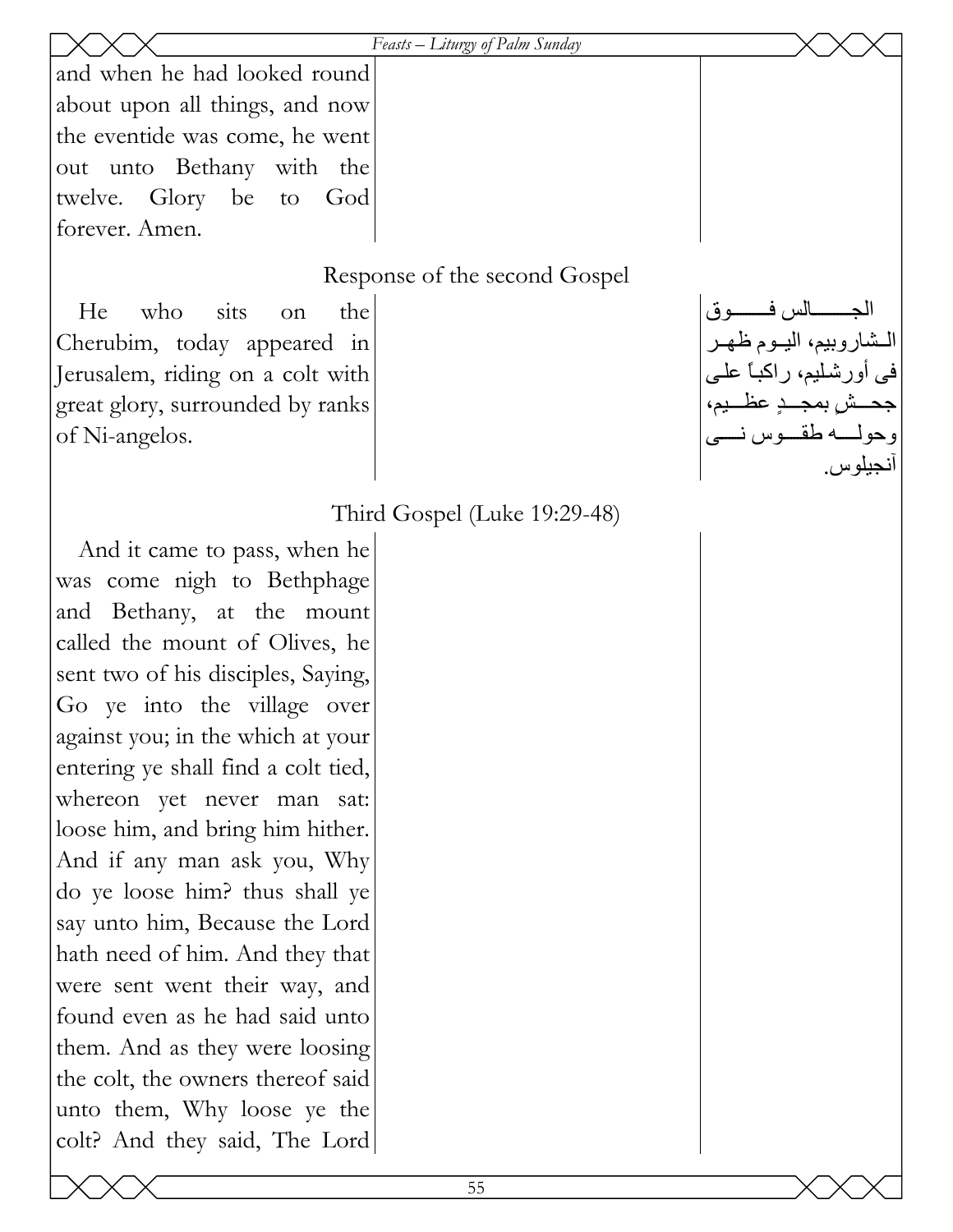|                                   | Feasts – Liturgy of Palm Sunday |  |
|-----------------------------------|---------------------------------|--|
| hath need of him. And they        |                                 |  |
| brought him to Jesus: and they    |                                 |  |
| cast their garments upon the      |                                 |  |
| colt, and they set Jesus thereon. |                                 |  |
| And as he went, they spread       |                                 |  |
| their clothes in the way. And     |                                 |  |
| when he was come nigh, even       |                                 |  |
| now at the descent of the         |                                 |  |
| mount of Olives, the whole        |                                 |  |
| multitude of the disciples began  |                                 |  |
| to rejoice and praise God with a  |                                 |  |
| loud voice for all the mighty     |                                 |  |
| works that they had seen;         |                                 |  |
| Saying, Blessed be the King that  |                                 |  |
| cometh in the name of the         |                                 |  |
| Lord: peace in heaven, and glory  |                                 |  |
| in the highest. And some of the   |                                 |  |
| Pharisees from<br>among<br>the    |                                 |  |
| multitude<br>said<br>unto<br>him, |                                 |  |
| Master, rebuke thy disciples.     |                                 |  |
| And he answered and said unto     |                                 |  |
| them, I tell you that, if these   |                                 |  |
| should hold their peace, the      |                                 |  |
| stones would immediately cry      |                                 |  |
| out. And when he was come         |                                 |  |
| near, he beheld the city, and     |                                 |  |
| wept over it, saying, If thou     |                                 |  |
| hadst known, even thou, at least  |                                 |  |
| in this thy day, the things which |                                 |  |
| belong unto thy peace! but now    |                                 |  |
| they are hid from thine eyes.     |                                 |  |
| For the days shall come upon      |                                 |  |
| thee, that thine enemies shall    |                                 |  |
| cast a trench about thee, and     |                                 |  |
| compass thee round, and keep      |                                 |  |
| thee in on every side, And shall  |                                 |  |
|                                   | 56                              |  |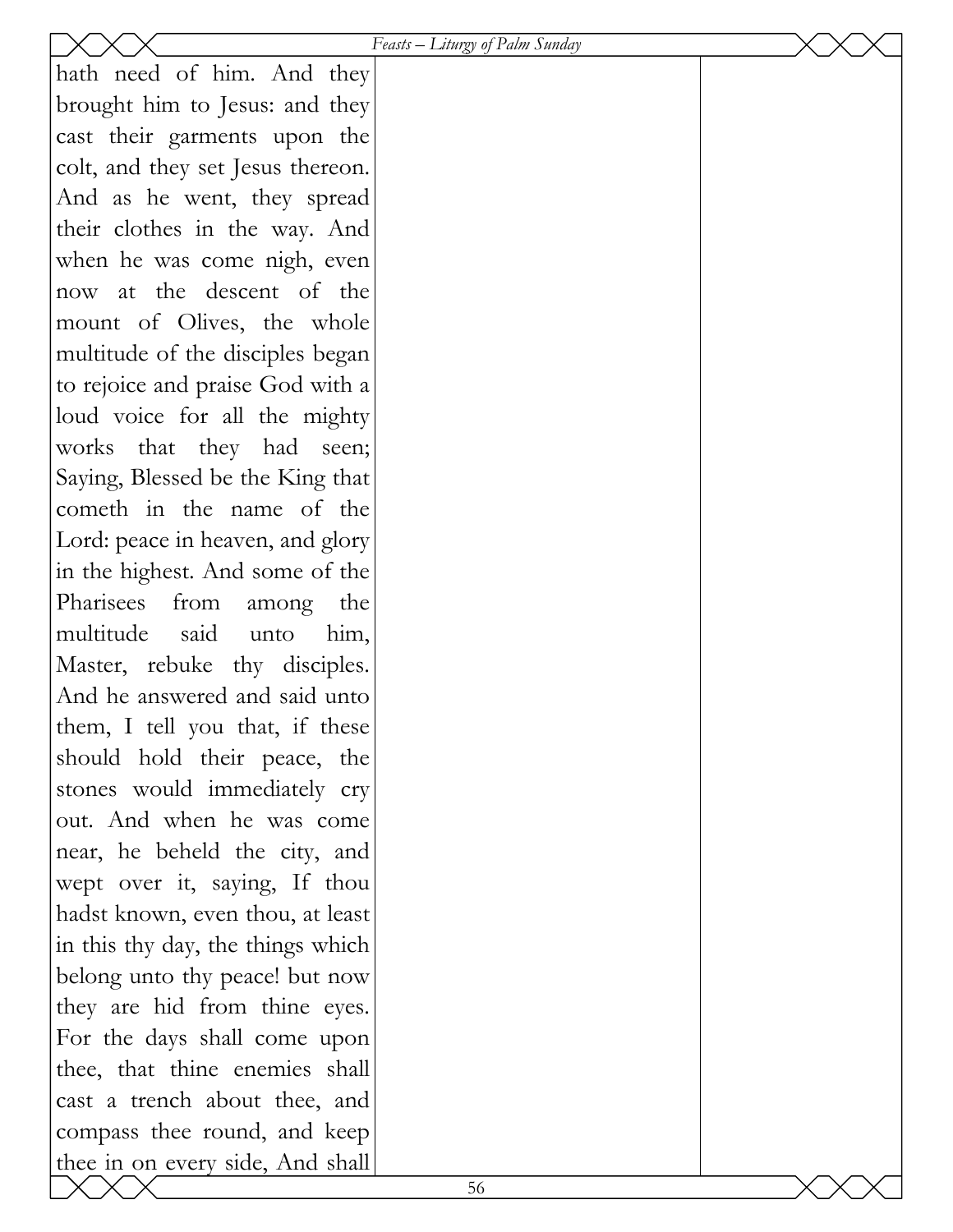|                                   | Feasts - Liturgy of Palm Sunday                                                                                                                  |                       |
|-----------------------------------|--------------------------------------------------------------------------------------------------------------------------------------------------|-----------------------|
| lay thee even with the ground,    |                                                                                                                                                  |                       |
| and thy children within thee;     |                                                                                                                                                  |                       |
| and they shall not leave in thee  |                                                                                                                                                  |                       |
| another;<br>upon<br>stone<br>one  |                                                                                                                                                  |                       |
| because thou knewest not the      |                                                                                                                                                  |                       |
| time of thy visitation. And he    |                                                                                                                                                  |                       |
| went into the temple, and began   |                                                                                                                                                  |                       |
| to cast out them that sold        |                                                                                                                                                  |                       |
| therein, and them that bought;    |                                                                                                                                                  |                       |
| saying unto them, It is written,  |                                                                                                                                                  |                       |
| My house is the house of          |                                                                                                                                                  |                       |
| prayer: but ye have made it a     |                                                                                                                                                  |                       |
| den of thieves. And he taught     |                                                                                                                                                  |                       |
| daily in the temple. But the      |                                                                                                                                                  |                       |
| chief priests and the scribes and |                                                                                                                                                  |                       |
| the chief of the people sought    |                                                                                                                                                  |                       |
| to destroy him, and could not     |                                                                                                                                                  |                       |
| find what they might do: for all  |                                                                                                                                                  |                       |
| the people were very attentive    |                                                                                                                                                  |                       |
| to hear him. Glory be to God      |                                                                                                                                                  |                       |
| forever. Amen.                    |                                                                                                                                                  |                       |
|                                   | Response of the third Gospel                                                                                                                     |                       |
| They spread their garments in     |                                                                                                                                                  | فــي الطريــق فرشــوا |
| the way, and cut off branches     |                                                                                                                                                  | قمـصان ومـن الـشجر    |
| from the tree, and they followed  |                                                                                                                                                  | قطعـوا أغـصان وهـم    |
| they cried and said: "Hosanna"    |                                                                                                                                                  | يسصيحون بالألحسان.    |
| Epshiri en-Daveed."               |                                                                                                                                                  | أوصنا إبشري إن داڤيد. |
|                                   | The priest says the Litany of the Gospel for the fourth one, then the Psalm is read in the Singarian                                             |                       |
| tune.                             |                                                                                                                                                  |                       |
|                                   | Psalm of the fourth Gospel                                                                                                                       |                       |
|                                   | Praise waiteth for thee, O <b>N</b> <sup>o</sup> Nook Φτ <i>depy ATARA N</i> 2E $\pi$ 20 Praise waiteth for thee, O Nook Φτ depy ATARA N2E $\pi$ |                       |
|                                   | God, in Sion: and unto thee SEN CIWN: ETETNAK NOTETXH SEN EL SOOL, in Sion: and unto thee SEN CIWN: ETETNAK NO                                   |                       |
|                                   | shall the vow be performed. O leporca ) - المسلمة shall the vow be performed. O leporca $\mathbf{a}$ ни: $\mathbf{b}$                            |                       |
|                                   | thou that hearest prayer, unto $\epsilon$ <del>e vaipocerxus</del> xe семнот зарок $ \phi $ in the leaders                                       |                       |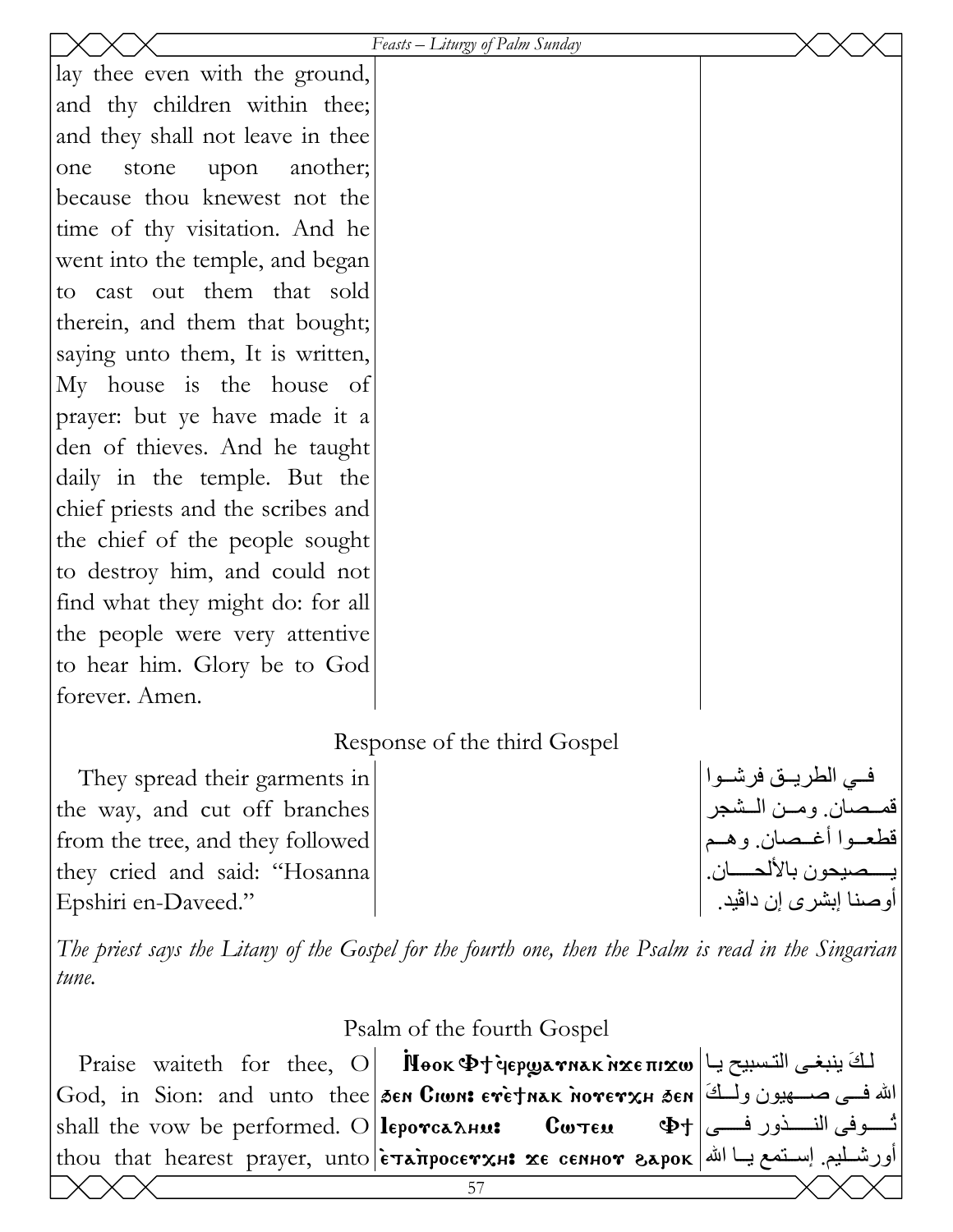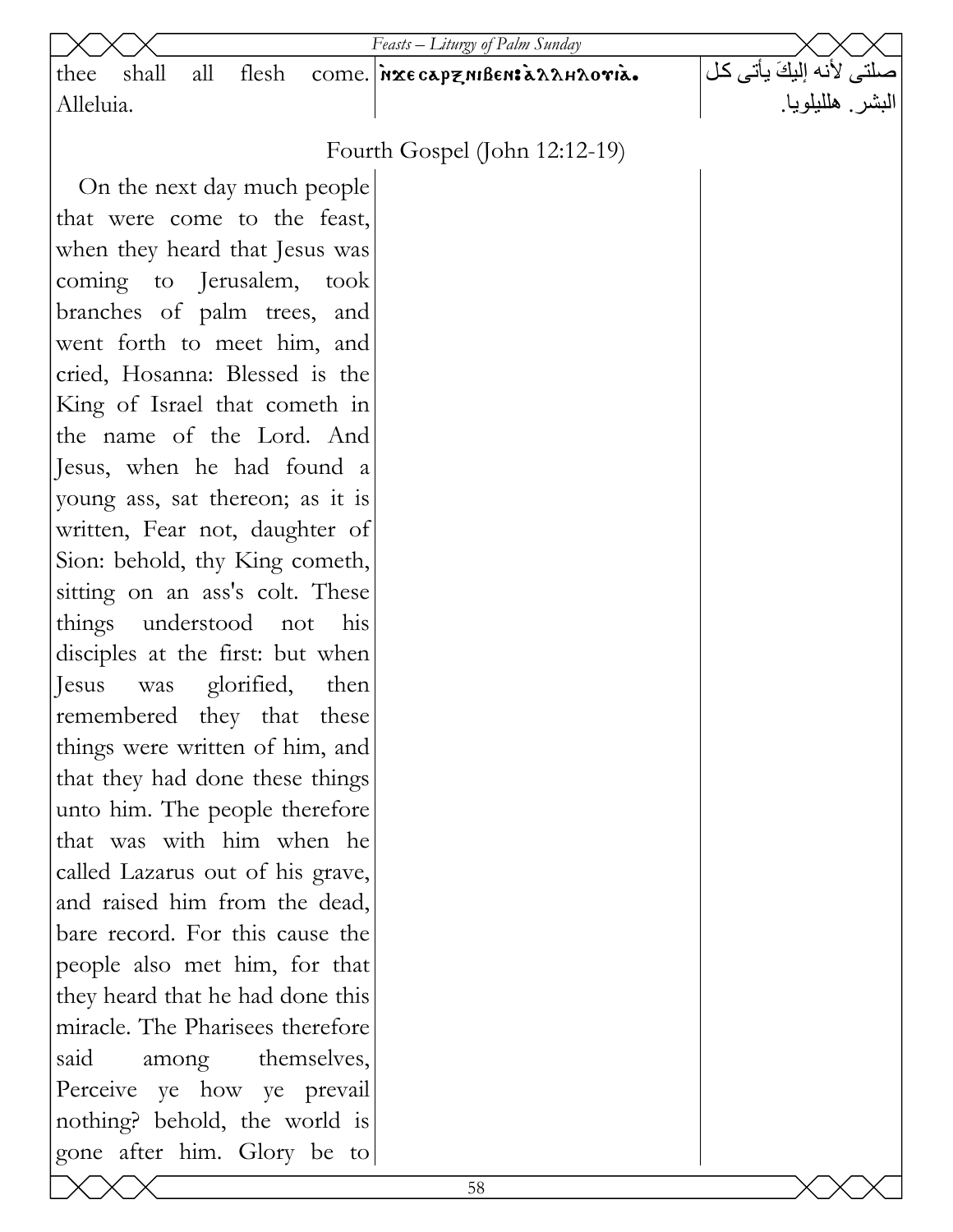|                                                | Feasts - Easter                                                                                                       |                                                      |
|------------------------------------------------|-----------------------------------------------------------------------------------------------------------------------|------------------------------------------------------|
| God forever. Amen.                             |                                                                                                                       |                                                      |
|                                                | Response of the fourth Gospel                                                                                         |                                                      |
|                                                |                                                                                                                       |                                                      |
| Today the sayings were                         |                                                                                                                       | البــوم تمــت الأقــوال،<br>مـن النبـوات والأمثــال، |
| fulfilled, from the prophecies                 |                                                                                                                       |                                                      |
| and proverbs, as Zechariah                     |                                                                                                                       | كما تنبأ زكريا وقال،                                 |
| prophesied and said, a prophecy                |                                                                                                                       | نبــوة عــن إيــسوس بـــى                            |
| about Isos Pi-khristos.                        |                                                                                                                       | إخرستوس.                                             |
|                                                | Aspasmos Adam                                                                                                         |                                                      |
|                                                | Christ our Savior, in great <b>Πιλριστος Πεηςωτηρ:</b> $\delta$ εη  المسيح مخلصنا بعظم                                |                                                      |
|                                                | indeglity, entered Jerusalem ovnigh neeBio: aqge e30vn تواضــــع دخـــــل إلـــــي                                    |                                                      |
| riding on a colt.                              | أورشليم راكباً علي أتانٍ.   ѐlєротса лни: єqта лнотт єотѐω.   غ                                                       |                                                      |
|                                                | The children are praising le NIKOTXI MARWOTI: eTSWC XE ULLER ALL                                                      |                                                      |
|                                                |                                                                                                                       |                                                      |
|                                                | the highest, this is the King of MHETOOCI: + The Trorpo (عي الأعالي هذا هو ملك                                        |                                                      |
| Israel."                                       | $ \mathbf{\dot{u}}\mathbf{\Pi}$ і $\mathbf{L}$ гран $\mathbf{\Lambda}_{\bullet}$                                      | إسرائيل.                                             |
|                                                | Aspasmos Watos                                                                                                        |                                                      |
|                                                | A miracle full of glory, Who   Отуфнри сешее моот: أعجوبة مملوءة مجداً، A miracle full of glory, Who                  |                                                      |
|                                                | sits upon the cherubim, on such (PHETSENCI 81XEN MIXEPOYBINI ) الجالس علي الشاروبيم                                   |                                                      |
| day, entered Jerusalem.                        | ката Фрн† мпаю́воот: аqழ $\epsilon$  فی مثل هذا الیوم نظر                                                             |                                                      |
| Alleluia, Alleluia, Alleluia. esorneleporcanu. |                                                                                                                       | إلىي أورشليم                                         |
|                                                | Jesus Christ, the Son of God, $ \;\; \overline{\bf 2\!\!\!2}$ هالليلويــــا، هالليلويــــا، هالليلويـــا، هالليلوي    |                                                      |
|                                                | entered Jerusalem. Have mercy $ \pi$ الملليلويـا، يـسوع المـسيح المـصيح المـصيح المـسيم entered Jerusalem. Have mercy |                                                      |
| on us and save us.                             |                                                                                                                       |                                                      |
|                                                | إبــن الله دخــل أورشــليم.   isporca2Hus cwt<br>خلصنا وإرحمنا.<br>NAN.                                               |                                                      |
|                                                |                                                                                                                       |                                                      |

*The Liturgy is continued until its end. Psalm 150 is said in the Shaaneen tune during communion. Then the sanctuary is closed and the General Funeral Service is started.* 

# EASTER

# King of Peace

O King of peace, give us Thy  $peace, grant us$  Thy peace, and  $\lambda$ тек $\epsilon$ ирнин: семиги нан  $\textbf{I}$ lorpo אד $\epsilon$  †جا ملك السلام أعطنـا سلامك قرر لنا سلامك | หลห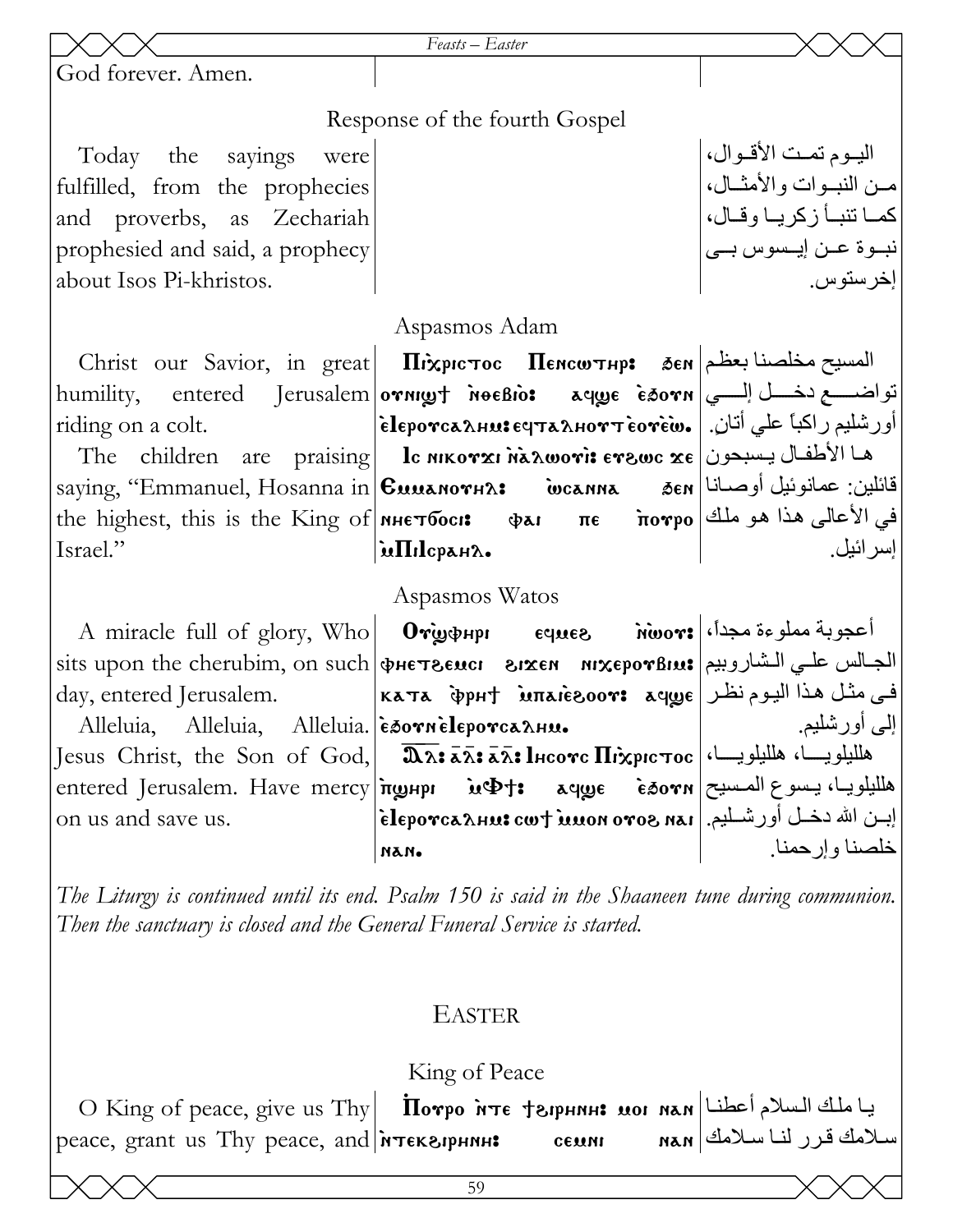|                                                                                                   | Feasts - Easter                                                                                                                                                              |                                  |
|---------------------------------------------------------------------------------------------------|------------------------------------------------------------------------------------------------------------------------------------------------------------------------------|----------------------------------|
| forgive us our sins.                                                                              | واغفر لذا خطايانا.          птекарнин:   ха   меннови   нан                                                                                                                  |                                  |
| Disperse the enemies, of the $\epsilon$ Bo $\lambda$ .                                            |                                                                                                                                                                              | فيرق أعبداء الكنيسة              |
|                                                                                                   | Church, and fortify it, that it $\infty$ wp $\epsilon$ Bos $\infty$ $\frac{1}{\epsilon}$ $\frac{1}{\epsilon}$ $\frac{1}{\epsilon}$ $\frac{1}{\epsilon}$ $\frac{1}{\epsilon}$ |                                  |
|                                                                                                   |                                                                                                                                                                              |                                  |
| Emmanuel our God, is now $\omega$ enee.                                                           |                                                                                                                                                                              | عمانوئيــل إلـهنـــا فـــى       |
|                                                                                                   | in our midst, With the glory of   CuuanorHA   Пеннот†: 5en  الآن بمجد أبيسه ا                                                                                                |                                  |
|                                                                                                   | الصالح والروح القدس . His Father, and the Holy Spirit.   теминт тиот: бем поот ите                                                                                           |                                  |
|                                                                                                   | May He bless us all, and <b>ITequot: neu Himerua eooraB.</b> البباركنـا كلنـا ويطهِّر                                                                                        |                                  |
|                                                                                                   | purify our hearts, and heal the <b>N</b> Teycuor <b>Epon</b> THPEN: قلوبنا ويستفى أمـراض                                                                                     |                                  |
|                                                                                                   | sicknesses, of our souls and <b>i</b> re and the resorged interest in terms and $\alpha$                                                                                     |                                  |
| bodies.                                                                                           | نسجد لك أيها المسيح  мелфтхнале дел) на вифухн                                                                                                                               |                                  |
| We worship Thee O Christ, NERCWAL.                                                                |                                                                                                                                                                              | مع أبيك الصالح والروح            |
|                                                                                                   | with Thy Good Father, and the   Tenorwy T MINOK   $\omega$  القسدس لأنسك أنيست                                                                                               |                                  |
|                                                                                                   | Holy Spirit, for Thou hast Πιχριστος κεν πεκιωτ hasaoos                                                                                                                      | وخلصتنا                          |
| (come) and saved us.                                                                              | neu Πiπnevua èoovaß: xe aki                                                                                                                                                  |                                  |
|                                                                                                   | akcwt uuon.                                                                                                                                                                  |                                  |
|                                                                                                   | O all you heavenly hosts, <b>Mixopoc тнрот мелифнот:</b> يساكسل المسمعفوف                                                                                                    |                                  |
|                                                                                                   | praise to our God with tunes of api value of api den mort sen mBwsen   موpraise to our God with tunes of   api valuer                                                        |                                  |
| praises.                                                                                          | <b>JUDE NISWC.</b>                                                                                                                                                           | بنغمات التسبيح                   |
|                                                                                                   | And rejoice with us today <b>Ornog MUNTEN NEUAN MOOT</b>                                                                                                                     |                                  |
|                                                                                                   | joyfully, for the resurrection of epe renpage: 3en $\pi$ yonq $\hat{u}$ and $\hat{u}$                                                                                        |                                  |
| the Master the Messiah.                                                                           | ліхрістос.                                                                                                                                                                   | المسيح                           |
|                                                                                                   |                                                                                                                                                                              |                                  |
|                                                                                                   | been fulfilled, and the sayings of мітрофнтіл: отов хнісахі йтє   ناننبوات، وقد تمت اقوال                                                                                    |                                  |
| forefathers have been   NENIOT WWIT.<br>the                                                       |                                                                                                                                                                              | الأباء الاولين                   |
| completed.                                                                                        | $\textbf{6-66}$ بقيامة الرب من بين  $\textbf{6-60}$ $\textbf{6-60}$ بقيامة الرب من بين                                                                                       |                                  |
| By the resurrection of the $n\text{Hence}$                                                        | ropa                                                                                                                                                                         | الأمـــوات، و هـــو بـــدء πgopπ |
| Lord from the dead, And He is <b>NOT ATENATER ATE</b>                                             |                                                                                                                                                                              | المضطجعين                        |
| the                                                                                               | $\text{begining}$ of the $\text{degree}$ $\text{degree}$ $\text{H}$ <sub>6</sub> $\text{loop}$ $\text{H}$ $\text{H}$ $\text{H}$ $\text{H}$ $\text{H}$                        |                                  |
| resurrected.                                                                                      | النسائم، وكالثمسل مسن дфнєтємкот: нє кє отаі єраді                                                                                                                           |                                  |
| The Lord has risen as the one $\epsilon$ Bo $\lambda$ $\delta \epsilon \vec{n}$ $\pi \mu \vec{p}$ |                                                                                                                                                                              | الخمر ة                          |
|                                                                                                   | who sleeps, and as a drunk from   Oros aqeps wot nan innons   المغيم الدائم،                                                                                                 |                                  |
| wine.                                                                                             | وعتقنا مسن العبوديسة   лемез: ѐ хчерремае мам евол ва                                                                                                                        |                                  |
| granted us the twe Thorn negage.<br>And                                                           |                                                                                                                                                                              | المر ة.                          |
| everlasting joy, and redeemed us                                                                  |                                                                                                                                                                              |                                  |
| from bitter slavery.                                                                              |                                                                                                                                                                              |                                  |
|                                                                                                   | 60                                                                                                                                                                           |                                  |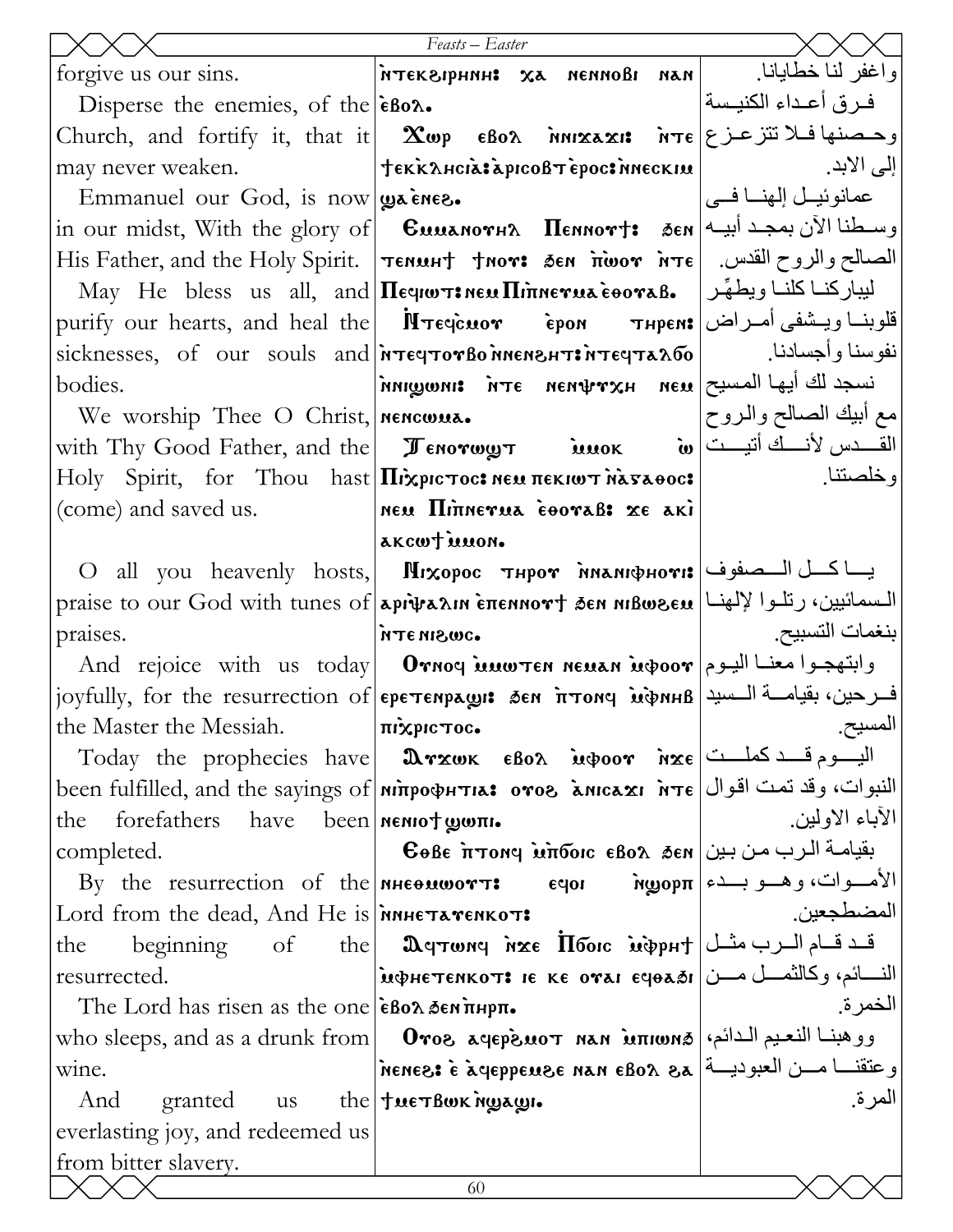Feasts - Pentecost

# **PENTECOST**

A hymn said during the communion

truth the Comforter. Amen.  $\bar{a}$ . Alleluia.

He made the two into one, Spirit of truth the Comforter.  $\bar{a}$ . Amen. Alleluia.

**Jesus** 

Christ.

Come

worship

with glory He was glorified. He sap AEAOZACOE: ANEAOWN IC 2021 ascended into the Heavens, and | отранос: дытон паракантон: إلمس المسموات | аscended into the Heavens, and Sent to us the Paraclete. Spirit of To METUA THE ARHORCE ARHINE (الباراقليط، عدد Sent to us the Paraclete. Spirit of

> Uapenswe elloc: xe sen orwor vap actions acquently engines tivou¢ins **α** corwpπ **NAN** MITTAPAKAHTON: TIITHETUA NTE  $\tau_{\text{M}}$

Tore  $2r$  o k ticac ic ena: TON that is the heaven and the earth. | отранон ке тни тни: مجعل الإثنين واحداً، | shat is the heaven and the earth Не ascended into the Heavens, отранос: дитон паракантон: أى المسسماء والأرض. and sent to us the Paraclete. **To пнетил тнс х**лногас: مصعد إلى أعلى السموات and sent to us the Paraclete. **To пнетил тнс х** 

 $\Pi$  (روح الحسق المعسري).  $\mathbf{r}$ етатачер піснат нотан е́те PANTE TOE NEW TIKASIS AYWENAY επωωι επιφμονί: λοντωρπ κακ MITTAPAKAHTON: THINGYMA NTE Tueouhitauhnta $\bar{x}$ .

 $\mathbf \Lambda$ етте памтес і $\lambda$ аі: просктин all you nations, to  $\operatorname{He}|$ cwuen Incor Xpictus ane $\lambda$ own ic  $|$  حميد He $|$ cwuen Incor Xpictus ane $\lambda$ own ic

وأرسـل لنــا البــار قليط،

آمين هللبلو پا

روح الحسق المعسزي

آمين هللبلوبا